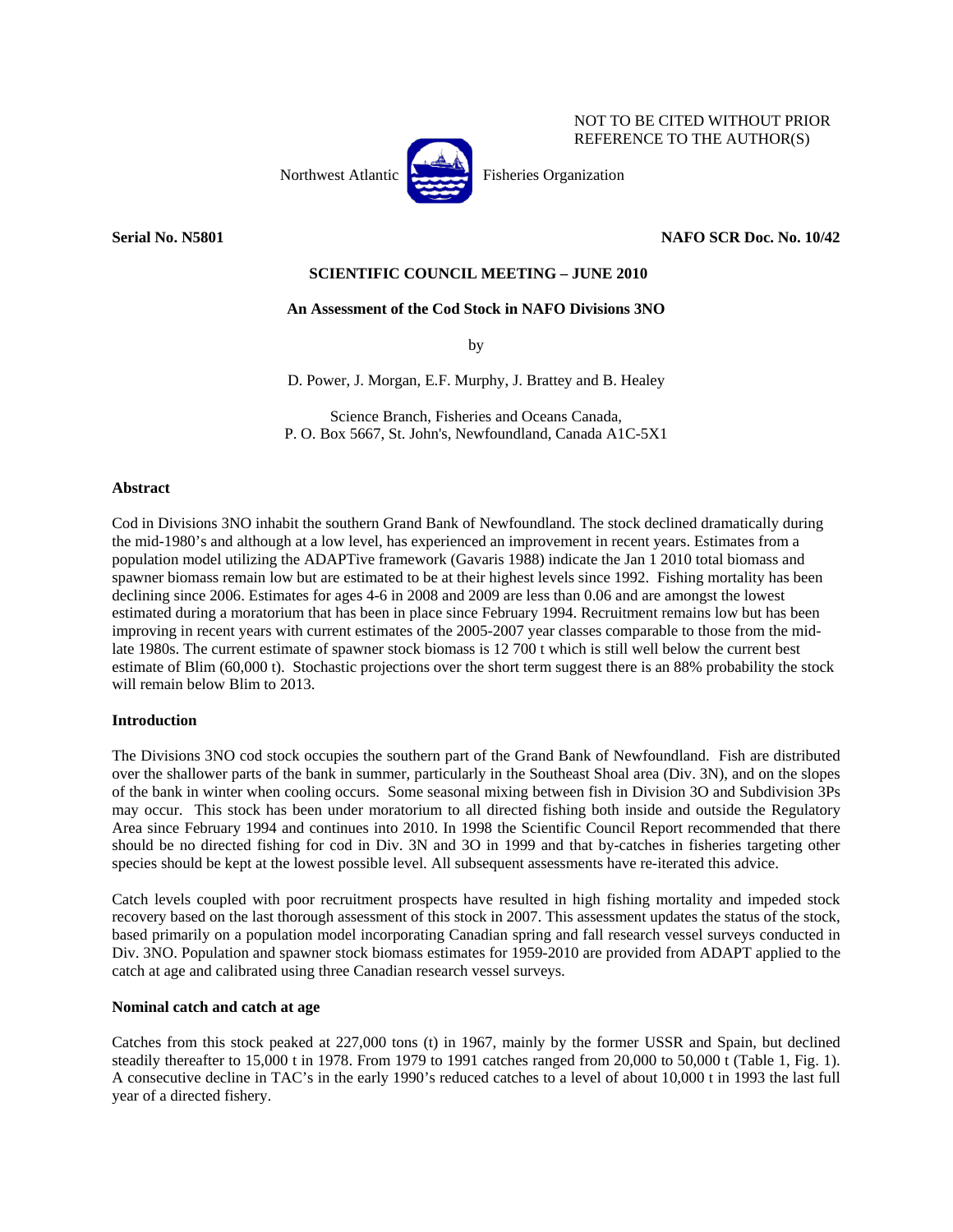Since the moratorium, including Canadian surveillance and NAFO Scientific Council estimates (Table 1, Fig 1), increased from 170 t in 1995, peaked at about 4 800 t in 2003 then declined to 600 t in 2006. Since 2006 catches have increased steadily to 1, 100 t in 2009.

Sampling data for 2009 was available from Canadian, Spanish (González-Costas et al., MS 2010), Portuguese (Vargas et al., MS 2010) and Russian (Skryabin and Pochtar MS 2010) otter trawl fisheries. Sampling data for 2007 and 2008 were obtained from National Research reports for 2007-2008 as follows: Spain (González et al., MS 2008; González et al., MS 2009), Portugal (Vargas et al., MS 2008; Vargas et al., MS 2009), and Russia (Vaskov et al., MS 2008; Skryabin et al MS 2009 ). The total catch-at-age from by-catches in 2007-2009 (Table 3) was compiled in the most judicious manner possible given the sampling deficiencies noted (Table 4). Sampling was not conducted on the Canadian longline fleets which have accounted for 20%-40% of the Canadian landings over this period. Length sampling was available for 2007-2008 from Russia, 2007-2009 from EU-Portugal and 2007-2009 from EU-Spain. The catch-at-age for non-Canadian fleets was constructed by applying Canadian survey age length keys to the available length sampling. A review of the sampling over the period 1995-2009 used to produce a catch-at-age for this stock (Table 4) indicates considerable sampling deficiencies.

In 1996, 1997, and 1998 the sampling was considered to be inadequate to develop a catch-at-age. An approach for developing catch at age for this period based on using an average partial recruitment pattern is presented in Stansbury et al. (1999). For 1999 and 2000 there are also gaps in the data but through the use of sampling collected by other contracting countries and by making use of Canadian research vessel survey age length keys, the catch at age was estimated. For 2007 to 2009, catch-at-age was compiled as detailed in Table 5. The 1997 and 1998 year classes had been a prominent in the catch from 2003 to 2006. The catch at age also reveals ages 3-6 have dominated the catch throughout the history of the fisheries and persists today (Table 5, Fig. 2).

Catch-at-age and mean weights-at-age from the fisheries in the 1959-2009 period are presented in Tables 5 and 6. Inadequate sampling also presents problems for computing mean weight at age. To fill the 1996-1998 gaps, a geometric mean was computed at each age, using the three nearest non-zero values on either side of the three year window.

## **Research vessel survey data**

Stratified-random bottom trawl surveys have been conducted in spring by Canadian research vessels in Divs. 3N and 3O since 1971 and 1973, respectively, with the exceptions of 1983 in Div. 3N, and 1974 and 1983 in Div. 3O. The stratification scheme used for these surveys is based on depth and is presented in Fig. 3. The surveys from 1991 onwards covered areas to a maximum of 732m (400 fathoms) but prior to this only covered to a maximum of 367m (200 fathoms). In 2006 survey coverage was incomplete and the 2006 spring survey is not considered an index of population size. Surveys from 1971 to 1982 were conducted by the research vessel *A.T. CAMERON* and those since 1984 were conducted primarily by the *WILFRED TEMPLEMAN* or its sister ship *ALFRED NEEDLER*.

Autumn surveys have been carried out in Divisions 3NO from 1990 to 2008 using the *WILFRED TEMPLEMAN* for strata less than 732 m. Starting in 1995 the *Teleost* was used for sampling strata greater than 732m to a maximum depth of 1463m (800 fathoms), but coverage has not been consistent in these greater depths. Because of vessel difficulties in 1996 the *ALFRED NEEDLER* conducted the survey in strata less than 732m. In 2009 the autumn survey was conducted by the *ALFRED NEEDLER* with only partial coverage of Div. 3N strata greater than 732m by Teleost.*.*

In the autumn of 1995, the Campelen 1800 shrimp trawl with rockhopper footgear was introduced in the Canadian groundfish survey, replacing the Engel 145 Hi-rise trawl that had been previously used. The Campelen trawl is towed at 3.0 knots for 15 min instead of 3.5 knots for 30 minutes in the case of the Engel trawl. The selectivities of the two nets were estimated in comparative fishing experiments in 1995 and 1996 and were found to be markedly different, with the Campelen being far more effective at catching small cod and slightly less effective at catching large cod (Warren 1997; Warren et al. 1997). Conversion of Engels catches to Campelen equivalent catches are reported by Stansbury (1996, 1997).

Abundance and biomass estimates for these surveys are presented in Tables 7-16 and are plotted for the index strata (<200 fathoms) in Figs. 4-5. Abundance and biomass have been extremely low in both Div. 3N and Div. 3O from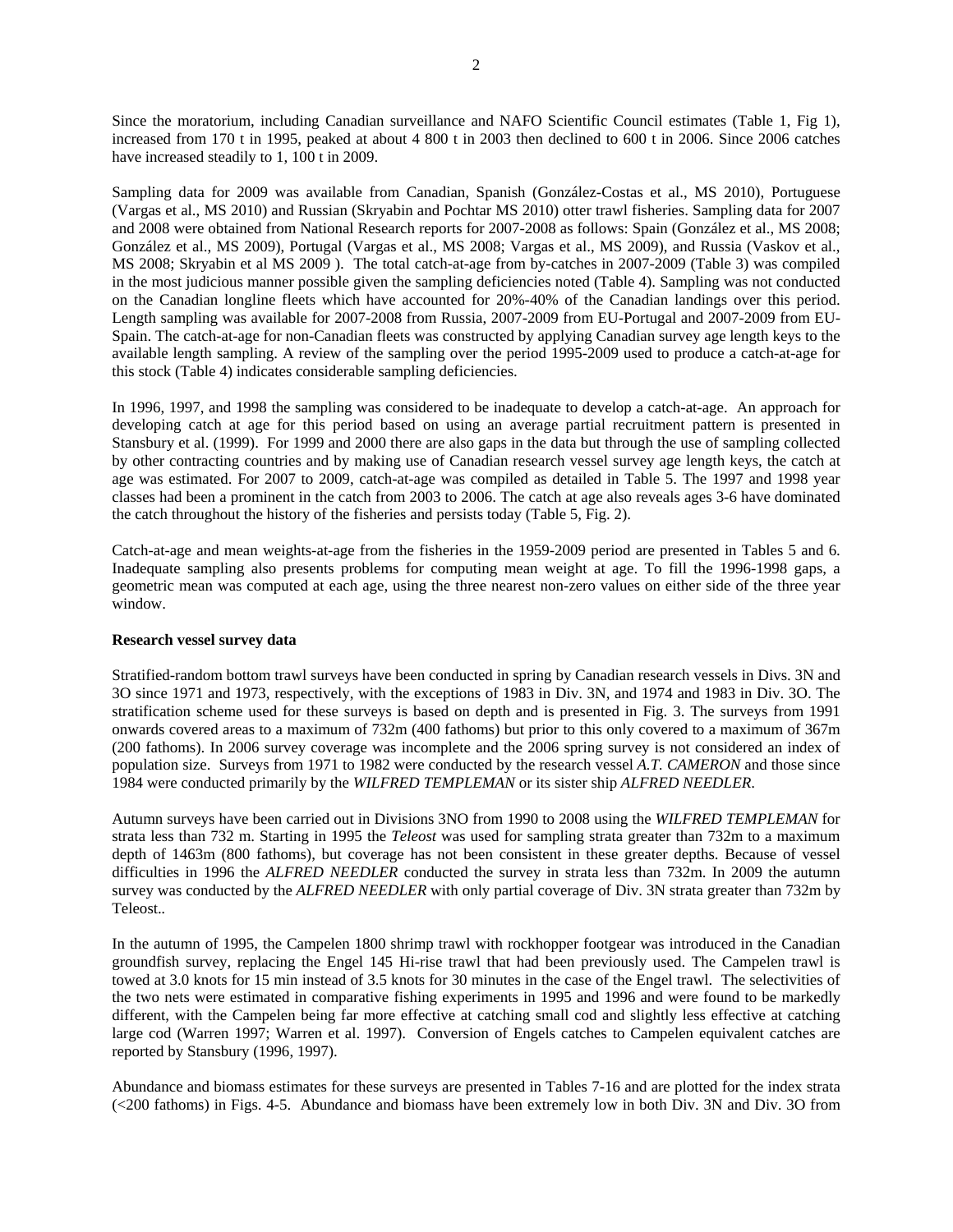1994 to about 2006. The swept area survey biomass estimate from index strata (<200 fathoms) surveyed in 3NO combined for 2009 spring and autumn are about 144, 000 t and 85, 000 t respectively. There was also an unusual finding of cod in stratum 727 (201-300 fathom range) in the spring that resulted in estimate of about 33, 000t.

The mean numbers per tow at age for the index strata (< 200 fathoms) in 3NO combined are given in Table 17 for the spring survey and Table 18 for the autumn survey, and are plotted in Fig. 6 (age aggregated). Both the spring and autumn indices have been extremely low from 1994-2006 increased to 2000 then declined again to 2002 where it again remained amongst the lowest values in the index until 2004. There has been a substantial increase in abundance since then to a level comparable to the early 1990s. An index derived from a juvenile flatfish survey conducted by Canada from 1989 to 1994 is presented in Table 19.

Fixed station grid surveys conducted in July by a Canadian based fishing company in cooperation with the Canadian Department of Fisheries and Oceans were available for the period 1996 to 2004 for Div. 3NO are described in Maddock Parsons et al. (MS 2005). Catch rate of cod (kg/hour) increased from about 70 kg in 1997 to 193 kg in 1999, declined sharply to about 70 kg in 2000 and was stable to 2002. Catch rate declined to the lowest level in the time series at about 36 kg in 2004. These surveys have been discontinued.

Stratified-random surveys were conducted by Spain in the NRA area of Div. 3NO from 1995-2009 (Gonzales-Troncoso et al MS 2010). The series began utilizing a Pedreira trawl on the C/V Playa de Menduiña then converted to a Campelen 1800 trawl on the R/V Vizconde de Eza in 2001. The 1997-2000 data were converted into Campelen units by modeling data collected during comparative fishing trials in 2001. The data for 1995-1996 were not presented because the deeper strata in the area of coverage were not sampled. The mean weight per tow (Fig. 7) increased from 2.5 kg in 1997 to 19.5 kg in 1998 then declined to 3.5 kg in 1999. The index increased again to 37 kg in 2001 then declined rapidly to 11 kg in 2002 followed by successive declines to 4 kg in 2004. Since 2005 there has been a steady increase to the highest estimate in the series in 2009. The peaks in 1998 and 2001 were influenced by large single tows in those years. The abundance follows a similar pattern.

# **Analysis**

# Lengths-at -age

Mean lengths-at-age were calculated for cod in Div. 3NO using spring survey data from 1975 to 2009 except for 1983 (no survey) and 2006 when survey coverage was too poor to be considered representative. Means were calculated accounting for the length stratified sampling design. Although there is variation in length-at-age there is little indication of any long-term trend (Fig. 8, left panel).

Recently at least two year-classes (2005 and 2006) have appeared to be stronger than cohorts seen since the early 1990's. Mean length-at-age for cohorts that have been in the spring survey since the introduction of the Campelen trawl were compared to those for the 2005 and 2006 cohorts at ages 2 to 4. The 2005 cohort was substantially smaller at age than other cohorts during the time period. However, the 2006 cohort (at age 2 and 3) was similar in length-at-age to other cohorts from 1995 to 2009 (Fig. 8, right panel).

#### Maturity at age

As in the 2003 assessment, annual proportion mature is modeled by cohort. This method has been used to estimate maturities of cod in NAFO Sub-Div 3Ps (Brattey et al. 2002), NAFO Divs. 2J+3KL (Lilly et al. 2003), and also for American Plaice in NAFO Divs. 3LNO (Morgan et al. 2002). A probit model with a logit link function was fitted by cohort to observed proportions mature at age from sampling conducted during Canadian spring surveys. The model fitted the data for all cohorts from 1953 to 2004, except for the 1991 and 2000 cohorts. The estimated age at 50% maturity (A50) ranged between 5.6 and 7.4 years for cohorts produced from the 1950's to 1980's (Fig. 9). Age at 50% maturity declined during 1980-1990 from approximately 6.8 to 4.9. Estimates of A50 since the 1990 cohort, although variable, have generally been lower than those estimated for cohorts produced from the 1950's to the early 1980s. Estimates for the 1991 cohort were produced by averaging the observed proportions from the two adjacent years. The estimated proportion of females mature at age from the fitted cohort model is given in Table 20. As the estimation is by cohort, special considerations are needed to fill the older ages for the starting years, and also for the younger ages for current years. These values were produced by averaging estimates from the 3 previous and 3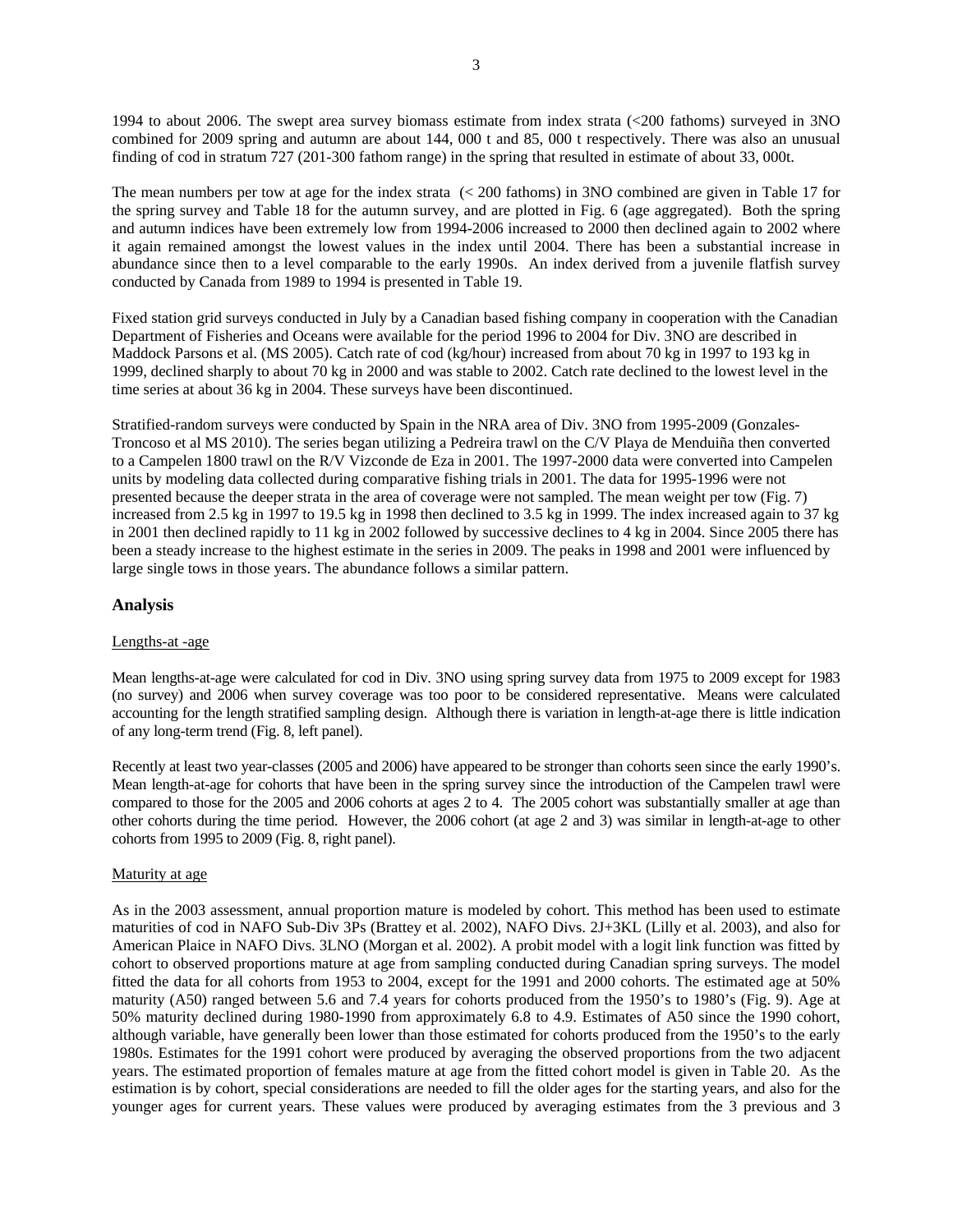subsequent years for the appropriate age (shaded cells in table 20). Estimated annual maturities for 1975-2009 are plotted (Fig. 10) to show trends for selected ages. Estimated proportion mature for these ages have all increased over this time period.

# **Sequential Population Analysis**

# Survey Indices: Cohort Tracking

The last thorough assessment of this stock utilized a sequential population analysis applying the ADAPT framework (Gavaris 1988) estimation of population size. Prior to the implementation of this analysis on the updated database, cohort tracking and consistency within the survey data was evaluated by a number of illustrative and standardized age-disaggregated plots. For each survey series that extended to 2009 in 3NO (Canadian Spring, Canadian Autumn and Spanish Spring) the following were evaluated: (a) age-disaggregated plots of mean number per tow 3NO, (b) pair-wise scatter plots and correlations of age-disaggregated survey data (log-scale) and (c) standardized proportions by age across years (SPAY) and by year across ages (SPYA). In the SPAY plots the annual index proportions were standardized at each age to have a mean of 0 and a variance of 1. For the SPYA plots a similar procedure was followed, but the proportions for each age were computed across years prior to standardizing by the mean and variance computed across all ages.

For the 1984-2009 Canadian Spring survey the 1989 and 1990 year classes were the most dominant in the series from 1990 to 2008 (Fig. 11a) but at different ages. For example, the 1989 year class was dominant at ages 2, 4, 7, 9 and 10 whereas the 1990 year class was dominant at ages 3 and 8. Nevertheless, a decline in density is also quite dramatic by age 7 for most cohorts. The pairwise plots and correlations (Fig. 11b) indicate generally good tracking between ages for cohorts. This is also confirmed by the standardized plots which indicate the tracking of the strong 1989 and 1990 cohorts through to age 10 (Fig. 11c) and the general higher proportions of all ages in the pre-1988 years.

For the 1990-2009 Canadian Autumn survey the 1989 and 1990 year classes were amongst the most dominant in the series (Fig. 12a) and also illustrate a similar pattern as the spring. The 1989 year class was dominant at ages except 7 whereas the 1990 cohort is only dominant at age 7, 8. The 1997 and/or 1998 cohorts were also very apparent at ages 3-9, something not so obvious in the spring series. A decline in density is also quite dramatic by age 5 for most cohorts. The pairwise plots and correlations (Fig. 12b) also indicate generally good tracking between ages for cohorts although correlations were not as good as in the spring. This tracking is also confirmed by the standardized plots which indicate the persistent 1989-1990 cohorts and the 1997-98 cohorts for many years (Fig. 12c).

The Spanish 3NO survey in May only began in 1997 but shows modes consistently for the 1997-1998 year classes between ages 1-9 (Fig. 13a). The pairwise plots and correlations (Fig. 13b) also indicate generally good tracking between ages although the correlations were not as good overall as both Canadian surveys. This is confirmed in the standardized plots which indicate the tracking of the 1997-1998 cohorts to about 2004 and the 1989-90 cohorts for a few years in the earliest surveys (Fig. 13c).

Standardized indices by age for all surveys are compared in Fig. 14. The results indicate generally good tracking for the Canadian surveys but less so for the EU-Spain survey which has used Canadian age-length keys as the basis for aging information.

## ADAPTive Framework

The catch at age (Table 5) was used in a sequential population analysis applying the ADAPT framework (Gavaris 1988). The catch for age 2 is from the NAFO SCR Docs series presented from 1988 to 1998. Zero catch was assumed for age 2 in years 1959-1987. Due to inadequate sampling of removals, total catch for 1996-1998 was proportioned by age using the average partial recruitment vector from 1990-93 (from a previous ADAPT run) with the fully recruited *F* estimated from a catch projection so as to match the observed catch (further details in catch-atage section). Catches since that time have been based on fishery sampling although for some contracting parties constructing catch at age required using Canadian RV age-length keys (see table 4).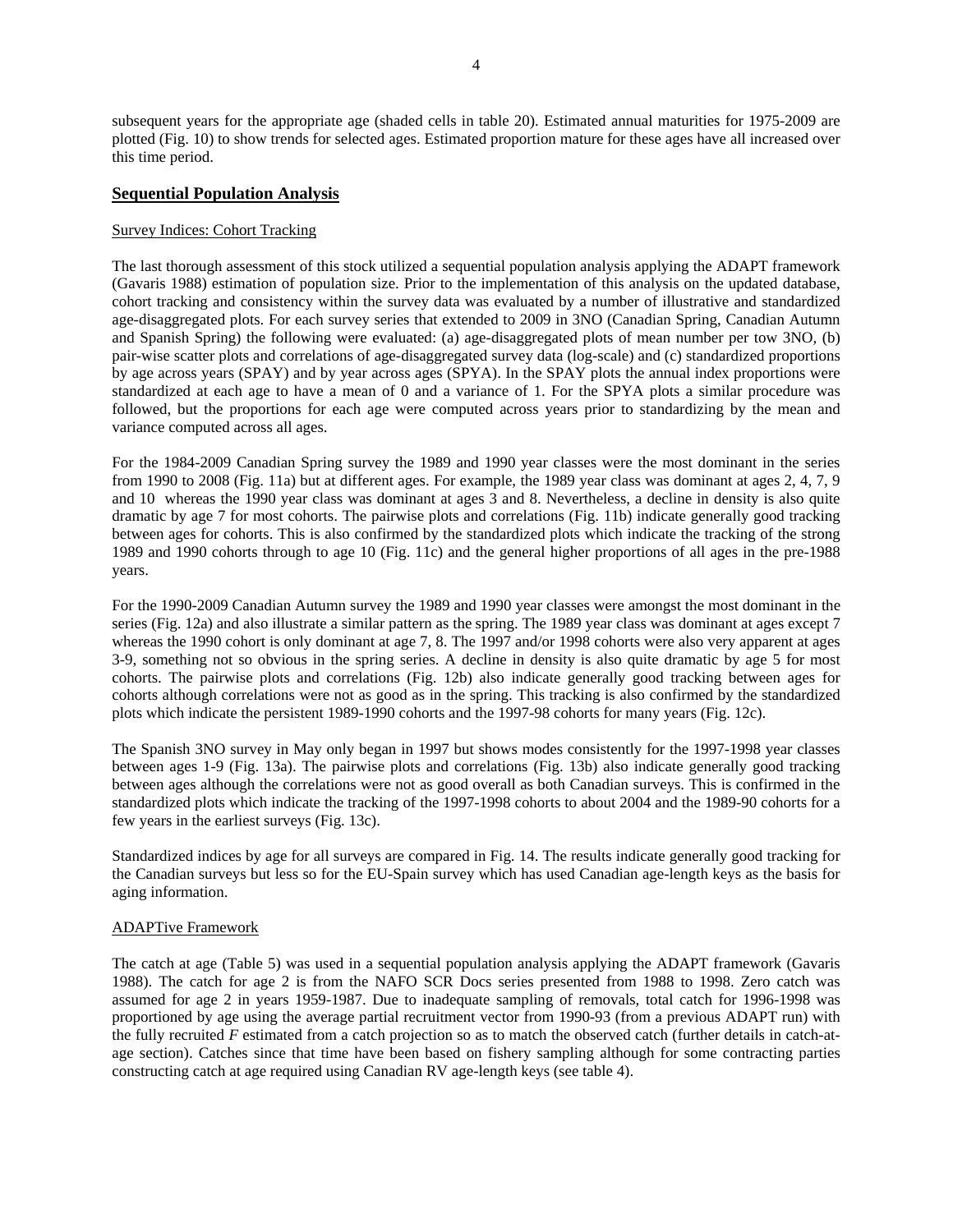The ADAPT was calibrated with Canadian RV survey indices at age from spring 1984-2005 and 2007-2009, autumn 1990-2009 and a Canadian juvenile survey 1989-94 to estimate population numbers *N*i, t,

where  $i = 3$  to 12, for  $t = 2010$  (10 parameters) and  $i = 12$ , for  $t = 1994$  to 2009 (16 parameters),

and Catchabilities

q1<sub>i</sub> where  $i = 2$  to 10 for the Canadian Research Vessel survey spring (RV1) (9 parameters)

q2<sub>i</sub> where  $i = 2$  to 10 for the Canadian Research Vessel survey autumn (RV2) (9 parameters)

 $q3_i$  where  $i = 2$  to 10 for the Juvenile Research Vessel survey (RV3) (9 parameters)

The following structure was imposed:

natural mortality was assumed to be 0.2,

 fishing mortality on the oldest age (12) set equal to the average F for ages 6 to 9 for years 1959-1993, no "plus" age class, equal weighting of all indices,

no error in the catch numbers-at-age.

Input data were:

Catch numbers at age, Ci,t where  $i = 2$  to 12 and  $t = 1959$  to 2009, Canadian Research Vessel survey estimates of mean numbers per tow-at-age (Campelen or Campelen equivalent values), RV1i,t where  $i = 2$  to 10 and  $t = 1984$  to 2005 and 2007-2009, spring RV2i,t where  $i = 2$  to 10 and  $t = 1990$  to 2009, fall and Canadian juvenile Research Vessel survey estimates of mean numbers per tow-at-age (Yankee 41.5 shrimp trawl in August – September) RV3i,t where  $i = 2$  to 10 and  $t = 1989$  to 1994.

The objective function minimized is

$$
SS = \sum_{s,i,t} \{ \ln(RV_{s,i,t}) - \ln(q_{s,i}N_{i,t}) \}^2
$$

where  $s =$  Survey 1 to 3, i =age 2 to 10, t= year of survey.

This particular model formulation was selected since it follows the accepted VPA from the last assessment in 2007 and effectively deals with problems associated with zeros in the catch matrix at the age 12 for 1994-1996 and in 2006 (by estimating survivors at age 12 in these years). The statistics associated with the ADAPT output are given in Table 21. The mean square error of the residuals of the model fit was 0.646 based on an estimation of 53 parameters. For the survivors estimated in 2010, the relative error in the parameter estimates decreased with age from a high of 58% at age 3 to 32% at age 12. Relative bias was a high of 18% at age 3 decreasing to 5% at age 12.

The estimated survey catchabilities (q's) with associated standard errors are also provided in Table 21 and Fig. 15. Survey catchabilities (q's) generally decrease with age for all three surveys with the spring and autumn tending to having similar q's for ages 7-10. The Yankee 41.5 (juvenile survey) catchability for age 2 is more than three times that for the Campelen surveys.

Diagnostic residual plots from the ADAPT run are presented in Fig. 16-18. Overall the spring and autumn surveys show little pattern in the residuals, although there are some year effects. These are evident in the spring survey in 1987, 1993, 1996 and 1998 (mostly positive) and 1989, 1995, 2002 (mostly negative) (Fig. 16-17). The fall 1996 estimates have large negative residuals. Large residuals in the fall survey for 1996 are ages 5, 6 and 7. The juvenile survey residuals show a negative year effect in 1989 and a positive one in 1994 (Fig. 18).

Bias-adjusted estimates of population numbers (Fig. 19) and fishing mortality at age (Fig. 20) are given in Tables 22 and 23 respectively. The age 2 value in 2010 is the geometric mean of the 2007-2009 age 2 estimates from the ADAPT. Population numbers remain low although there has been an increase since 2006 to a level comparable to the early 1990s in 2010. The recent improvement in recruitment from the 2005 and 2006 year classes has accounted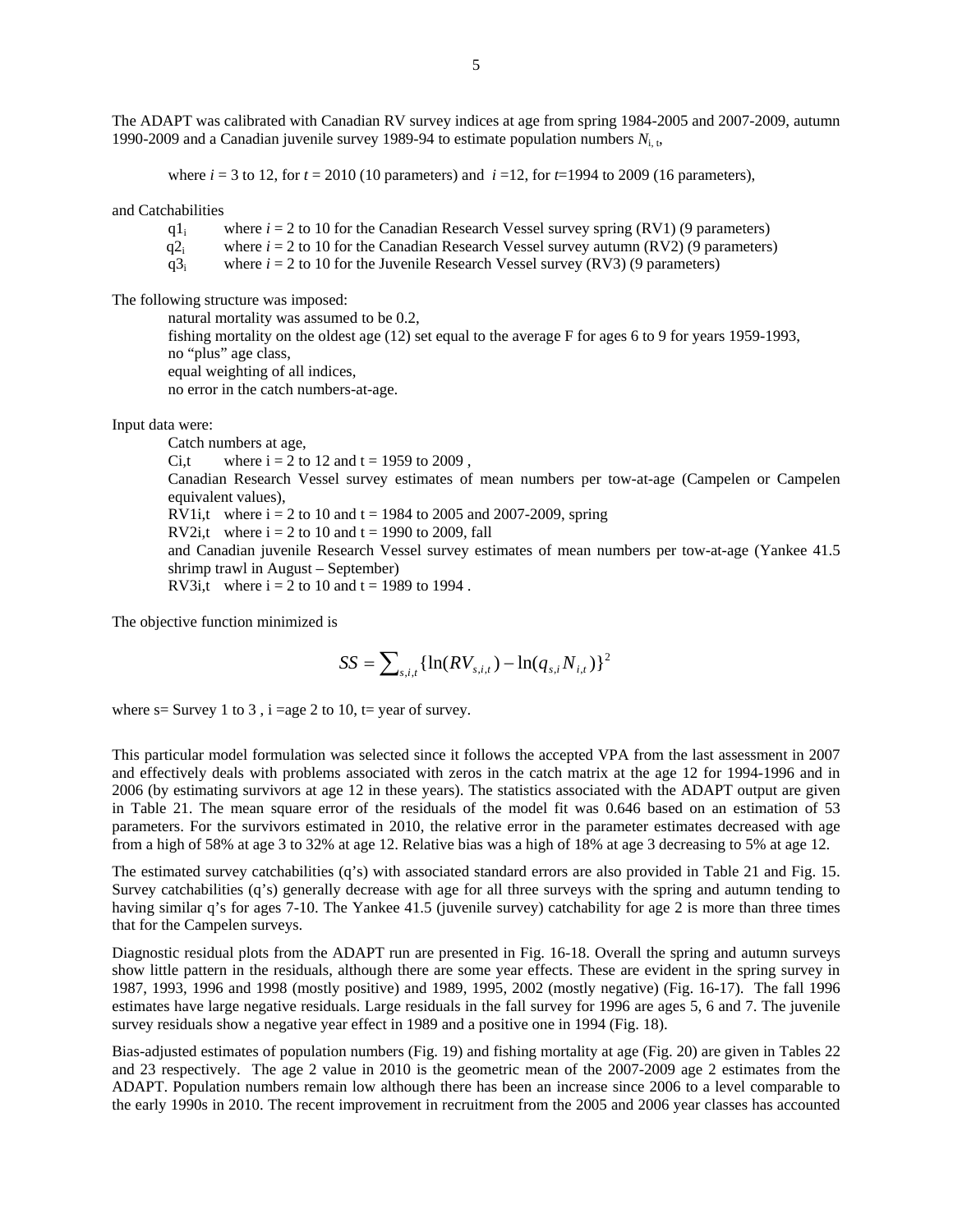for much of this increase (Fig. 21). The 1989 year-class, which had been the most recent evidence of non-negligible recruitment, is no longer contributing to the VPA population (since 2001). The estimate of the 2006 year class, although only based on a few data points, suggests it is at least as strong as the 1989 year class. In general, estimated recruitment has been very low for the 15 years prior to the recent improvement. The 2003-2006 year-classes are now the most prominent year-classes in the population, but the strength of these year-classes is quite low relative to historic estimates. Fishing mortality (Table 23, Fig. 20) has generally been low since  $2005 \leq 0.1$ ) on the prominent ages groups in the fishery.

Beginning of year mean weight-at-age calculated from the commercial catch is presented in Table 24. These weights are used to calculate biomass, given in Table 25. Stock biomass reached an historic low in 1995 before a period marginal increase which peaked in 2001 and declined to 2004. Since then there has been a steady increase to 2010 which is the highest level since 1991. The maturities computed from the cohort model were applied to the population numbers to compute the spawner stock biomass (Table 26, Fig. 22). Current SSB is estimated to be about 12, 700 t, which is approximately 21% of  $B_{\text{lim}}(60,000 \text{ t})$ .

#### Retrospective analysis

A retrospective analysis was conducted to investigate whether systematic trends were apparent in the population modeling. A 5 year period was chosen to evaluate whereby a complete year of data was removed, one year at a time in succession (for catch at age and survey indices at age), and the estimation with identical structure to the VPA formulation above was repeated for each case. Five year retrospective indicates recruitment (Table 27, Fig. 23) and SSB tended to be under estimated as successive years of data were excluded from the analysis. Conversely, mean

*F*  $4-6$  was over estimated in the year of the assessment in most years, however Fs have generally been low in recent years (Fig. 23).

### Stochastic Projections

Simulations were carried out to examine the trajectory of the stock under two scenarios of fishing mortality: F=0, F=0.07 (the average F on ages 4-6 from 2007-2009). For these simulations the terminal year survivors from the ADAPT (i.e. Jan 2010 Population numbers), estimates of age by age relative error and the correlation matrix of population estimates were used. The following inputs were the basis of these projections:

| Age | Estimate of 2010<br>population<br>numbers<br>(000) | Relative<br>error on<br>population<br>estimate | Weight-at-age<br>mid-year<br>$(avg. 2007-2009)$ | Weight-at-age<br>beginning of year<br>$(avg. 2007-2009)$ | Maturity-at-age<br>$(avg. 2007-2009)$ | PR rescaled relative<br>to ages $4-6$<br>$(avg. 2007-2009)$ |
|-----|----------------------------------------------------|------------------------------------------------|-------------------------------------------------|----------------------------------------------------------|---------------------------------------|-------------------------------------------------------------|
| 3   | 6257.6                                             | 0.584                                          | 0.47                                            | 0.36                                                     | 0.02                                  | 0.36                                                        |
| 4   | 14752.1                                            | 0.419                                          | 0.90                                            | 0.66                                                     | 0.12                                  | 0.67                                                        |
| 5   | 6264.0                                             | 0.346                                          | 1.43                                            | 1.22                                                     | 0.35                                  | 1.27                                                        |
| 6   | 1686.3                                             | 0.342                                          | 2.21                                            | 1.76                                                     | 0.73                                  | 1.05                                                        |
| 7   | 1368.8                                             | 0.323                                          | 2.83                                            | 2.49                                                     | 0.92                                  | 1.22                                                        |
| 8   | 390.2                                              | 0.311                                          | 3.71                                            | 3.10                                                     | 0.99                                  | 0.81                                                        |
| 9   | 128.2                                              | 0.312                                          | 5.18                                            | 4.32                                                     | 1.00                                  | 0.40                                                        |
| 10  | 50.0                                               | 0.322                                          | 6.95                                            | 6.15                                                     | 1.00                                  | 0.90                                                        |
| 11  | 55.8                                               | 0.308                                          | 6.85                                            | 6.63                                                     | 1.00                                  | 0.53                                                        |
| 12  | 159.4                                              | 0.324                                          | 9.08                                            | 7.84                                                     | 1.00                                  | 0.82                                                        |

Given the current estimate of SSB is well below Blim simulations were limited to a 3-year period. In addition, recruitment (at age 3) was only re-sampled from 1994-2009 as this represents a reasonable expectation of what has occurred under low productivity conditions. The fishery selectivity (i.e. partial recruitment – PR) was rescaled to ensure these age groups would endure the projected fishing mortality.

At F=0 spawner stock biomass is estimated to increase and there is an 88% probability that SSB will remain under Blim by 2013 (Table 28, Fig. 24). At  $F=0.07$  the population is estimated to grow more slowly. If the fishing mortality in 2010-2012 remains at the average estimated in 2007-2009 then yield is estimated to increase over the 3 year time period.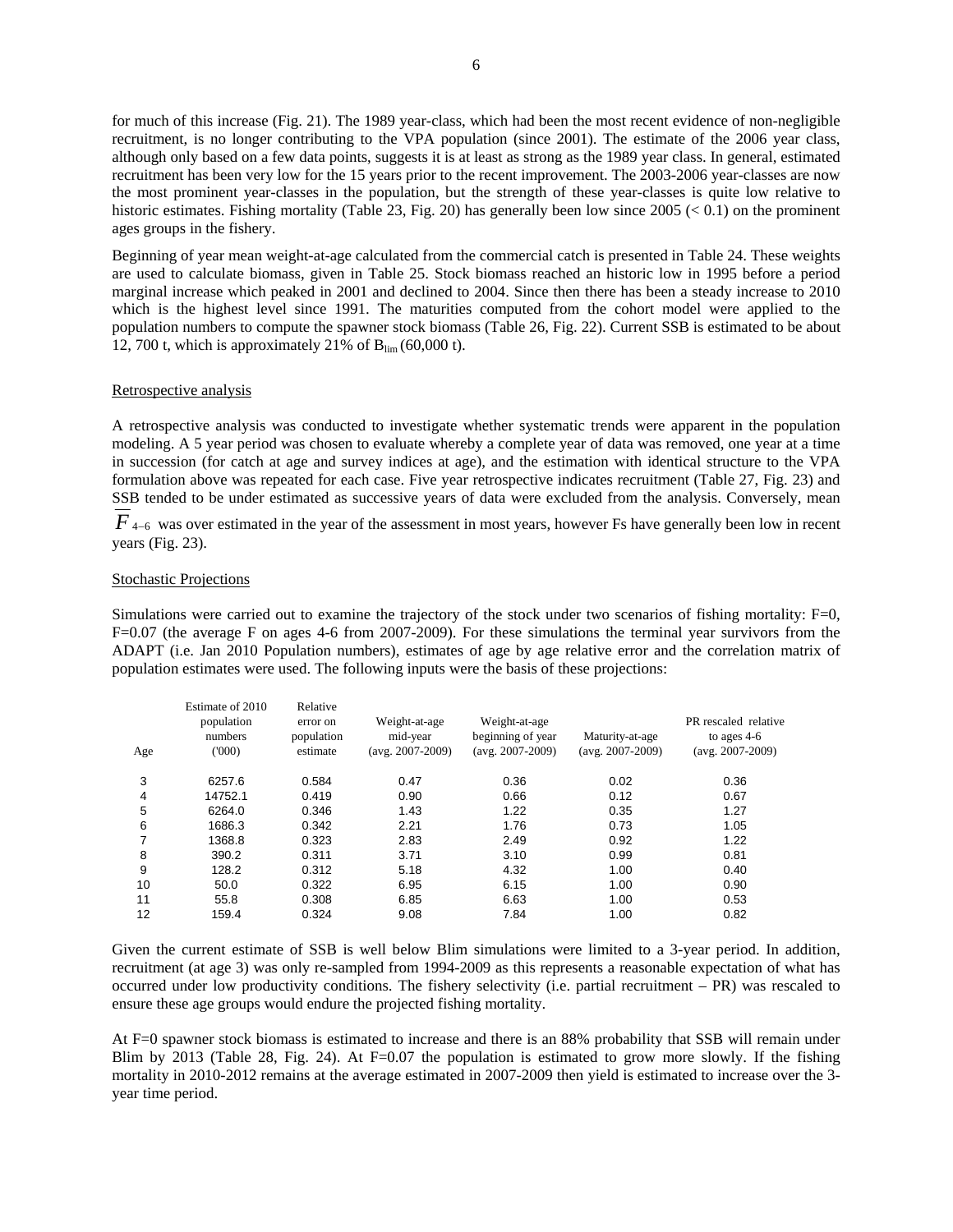### **Conclusion**

Fishing mortality on 3NO cod has been declining since 2006. Estimates for ages 4-6 in 2008 and 2009 are less than 0.06 and are amongst the lowest estimated during a moratorium that has been in place since February 1994. Recruitment remains low but has been improving in recent years with current estimates of the 2005-2007 year classes comparable to those from the mid- late 1980s. The stock remains relatively low but has improved in recent years to levels just prior to the moratorium. The current estimate of spawner stock biomass is 12 700 t which is still well below the current best estimate of Blim (60,000 t). Stochastic projections over the short term suggest there is an 88% probability the stock will remain below Blim to 2013 at F=0.

#### **References**

- Brattey, J., N.G. Cadigan, B.P. Healey, G.R. Lilly, E.F Murphy, P.A. Shelton, D.E. Stansbury, , and J.-C. Mahé, 2002. An assessment of the cod (Gadus morhua) stock in NAFO Subdiv. 3Ps in October 2002. Can. Sci. Adv. Sec. Res. Doc. 2002/096.
- Gavaris, S. MS 1988. An adaptive framework for the estimation of population size. CAFSAC Res. Doc. 88/29, 12p.
- González F., González, D., Vázquez, A, Román, Casas, M., and Ramilo, G. MS 2008. Spanish Research Report for 2007. NAFO SCS Doc. 08/7, Ser. No. N5497. 31p.
- González F., González, D., Vázquez, A, Román, Casas, M., and Ramilo, G. MS 2009. Spanish Research Report for 2008. NAFO SCS Doc. 09/9, Ser. No. N5631. 30p.
- González-Costas F., González-Troncoso, D., Román, E., Casas, M., Ramilo, G., Gonzalez, C., Vázquez, A., and Gago, A. MS 2010. Spanish Research Report for 2009. NAFO SCS Doc. 10/6, Ser. No. N5760. 32p.
- González-Troncoso, F. González and X. Paz. MS 2007. Atlantic cod and yellowtail flounder indices from the Spanish survey conducted in Divisions 3NO of the NAFO regulatory area. NAFO SCR Doc. 07/36. Ser. No. N5388.
- Lilly, G.R., P.A. Shelton, J. Brattey, N.G. Cadigan, B.P. Healey, E.F. Murphy, D.E. Stansbury and N. Chen. 2003. An assessment of the cod stock in NAFO Divisions 2J+3KL in February 2003. Can. Sci. Adv. Sec Res. Doc. 2003/023.
- Maddock Parsons, D., W.B. Brodie, and K. Dwyer. 2003. Update on Cooperative Surveys of Yellowtail Flounder in NAFO Divisions 3LNO, 1996-2002. NAFO SCR Doc. 03/18. Ser. No. N4825.
- Morgan, M.J., W.B. Brodie, D. Maddock Parsons, B.P. Healey, and D. Power. 2002. An Assessment of American Plaice in NAFO Divisions 3LNO. NAFO SCR Doc. 02/70. Ser. No. N4683.
- Skryabin, I.A., Pochtar, M.V., Fomin, K.Yu., Vinnichenko, V.I. and Sigaev, I.K. MS 2009. Russian Research Report for 2008. SCS Doc. 09/12, Ser. No. N5640. 33p.
- Skryabin, I.A., and Pochtar, M.V. MS 2010. Russian Research Report for 2009. SCS Doc. 10/5, Ser. No. N5755. 20p.
- Stansbury, D.E. MS 1996. Conversion factors from comparative fishing grids for Engels 145 otter trawl on the FRV Gadus Atlantica and the Campelen 1800 shrimp trawl on the FRV Teleost. NAFO SCR Doc. 96/77.
- Stansbury, D.E. MS 1997. Conversion factors from comparative fishing grids for Engels 145 otter trawl and the Campelen 1800 shrimp trawl used on research vessels. NAFO SCR Doc. 97/31.
- Stansbury, D.E., P.A. Shelton, E.F. Murphy and J. Brattey. MS 1999. An assessment of the cod stock in NAFO Div. 3NO. NAFO SCR Doc. 99/62 (revised), Ser No. N4121, 41p.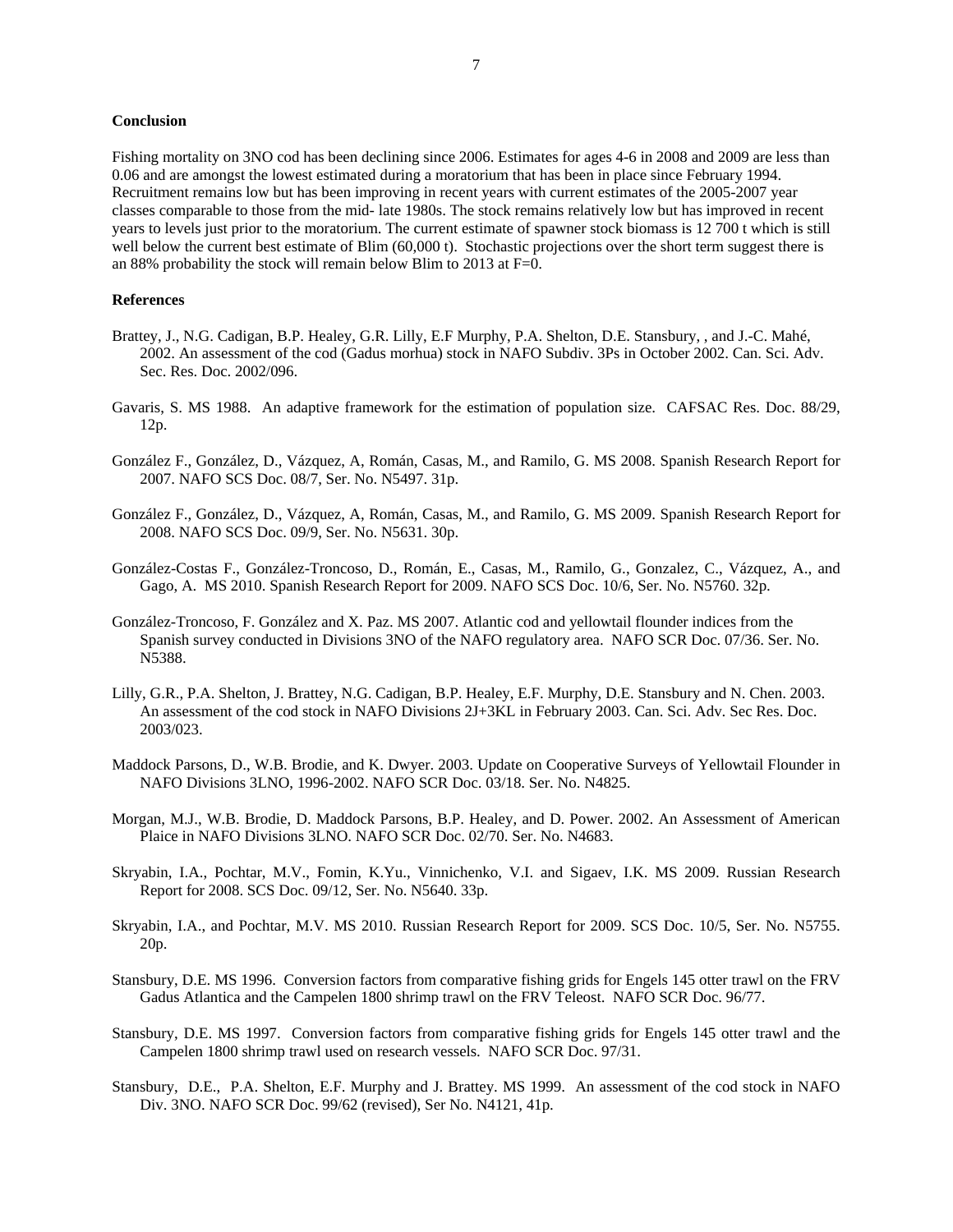- Vargas, J., Alpoim, R., Santos, E. and Ávila de Melo, A.M.. MS 2008. Portuguese Research Report for 2007. NAFO SCS Doc. 08/5, Ser. No. N5495. 47p
- Vargas, J., Alpoim, R., Santos, E. and Ávila de Melo, A.M.. MS 2009. Portuguese Research Report for 2008. NAFO SCS Doc. 09/5, Ser. No. N5624. 23p
- Vargas, J., Alpoim, R., Santos, E. and Ávila de Melo, A.M.. MS 2010. Portuguese Research Report for 2009. NAFO SCS Doc. 10/7, Ser. No. N5761. 50p
- Vaskov, A.A., Pochtar, M.V., Skryabin, I.A., Sigaev I.K., and Rikhter, V.A. MS 2008. Russian Research Report for 2007. SCS Doc. 08/06, Ser. No. N5496. 28p.
- Warren, W.G. MS 1997. Report on the comparative fishing trial between the Gadus Atlantica and Teleost. NAFO Sci. Coun. Studies 2: 81-92.
- Warren, W.G., Brodie, W., Stansbury, D., Walsh, S., Morgan, J., and Orr, D. MS 1997. Analysis of the 1996 comparative fishing trial between the Alfred Needler with the Engel 145 trawl and the Wilfred Templeman with the Campelen 1800 trawl. NAFO SCR Doc. 97/68.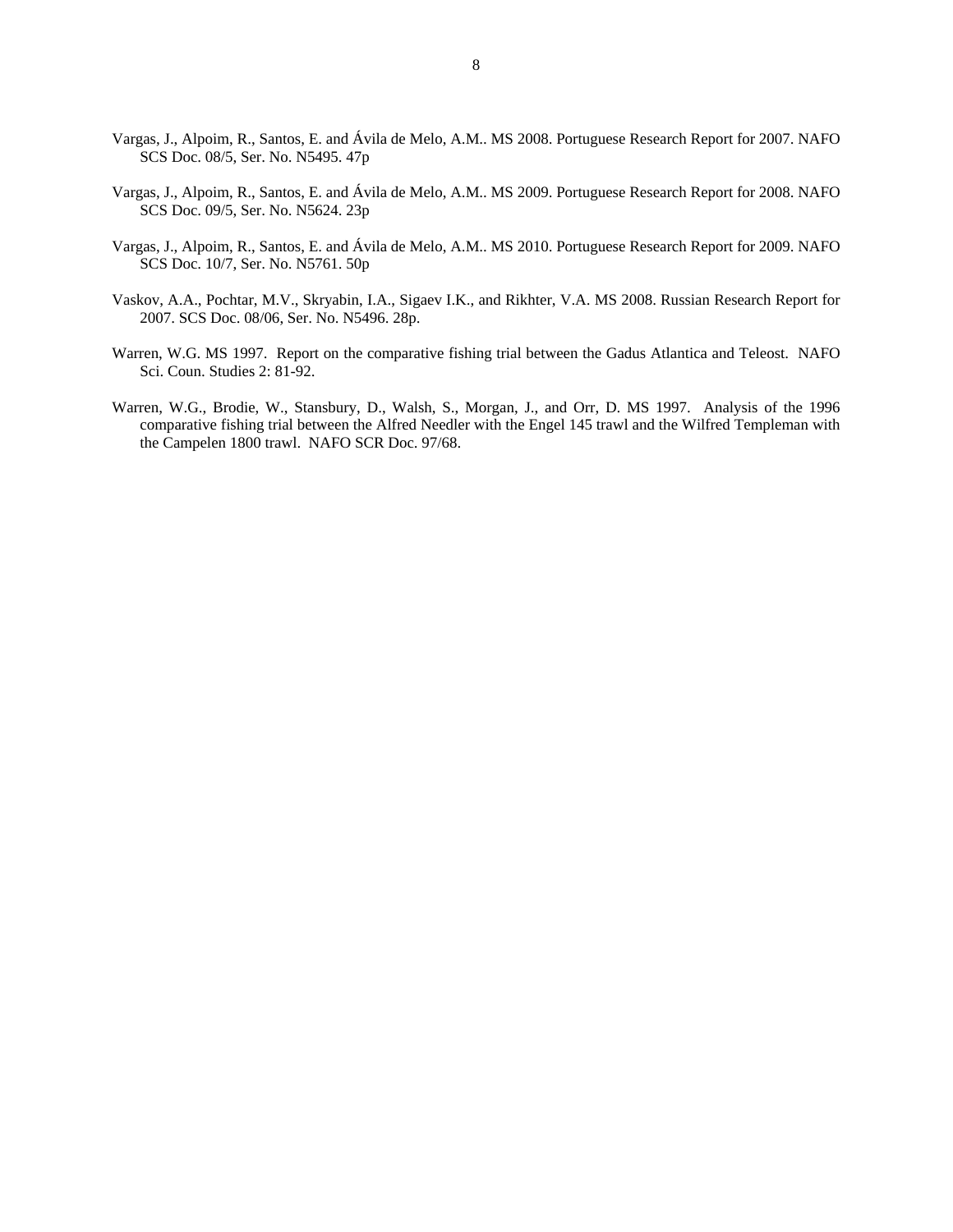| Year      | Canada                | Others               | Total  | TAC                |
|-----------|-----------------------|----------------------|--------|--------------------|
| 1953      | 39884                 | 26313                | 66197  |                    |
| 1954      | 17392                 | 117369               | 134761 |                    |
|           |                       |                      |        |                    |
| 1955      | 6053                  | 108303               | 114356 |                    |
| 1956      | 5363                  | 59519                | 64882  |                    |
| 1957      | 9641                  | 80549                | 90190  |                    |
| 1958      | 4812                  | 43239                | 48051  |                    |
| 1959      | 3687                  | 60683                | 64370  |                    |
| 1960      | 3408                  | 76269                | 79677  |                    |
| 1961      | 5428                  | 67296                | 72724  |                    |
| 1962      | 3235                  | 31749                | 34984  |                    |
| 1963      | 5079                  | 64663                | 69742  |                    |
| 1964      | 2882                  | 61579                | 64461  |                    |
|           | 4229                  |                      |        |                    |
| 1965      |                       | 94958                | 99187  |                    |
| 1966      | 6501                  | 102418               | 108919 |                    |
| 1967      | 3446                  | 223338               | 226784 |                    |
| 1968      | 3287                  | 162224               | 165511 |                    |
| 1969      | 3664                  | 114041               | 117705 |                    |
| 1970      | 4771                  | 106790               | 111561 |                    |
| 1971      | 2311                  | 123985               | 126296 |                    |
| 1972      | 1736                  | 101638               | 103374 |                    |
| 1973      | 1832                  | 78597                | 80429  | 103000             |
| 1974      | 1360                  | 72029                | 73389  | 101000             |
| 1975      | 1189                  | 42985                | 44174  | 88000              |
| 1976      | 2065                  | 22218                | 24283  | 43000              |
|           |                       |                      |        |                    |
| 1977      | 2532                  | 15072                | 17604  | 30000              |
| 1978      | 6246                  | 8472                 | 14718  | 15000              |
| 1979      | 9938                  | 17913                | 27851  | 25000              |
| 1980      | 5589                  | 14402                | 19991  | 26000              |
| 1981      | 6096                  | 18248                | 24344  | 26000              |
| 1982      | 10185                 | 21420                | 31605  | 17000              |
| 1983      | 11374                 | 17445                | 28819  | 17000              |
| 1984      | 8705                  | 18398                | 27103  | 26000              |
| 1985      | 18179                 | 18720                | 36899  | 33000              |
| 1986      | 18035                 | 32610                | 50645  | 33000              |
| 1987      |                       |                      |        |                    |
|           | 18652                 | 22967                | 41619  | 33000              |
| 1988      | 19727                 | 23423                | 43150  | 40000              |
| 1989      | 13433                 | 19782                | 33215  | 25000              |
| 1990      | 10620                 | 18226                | 28846  | 18600              |
| 1991      | $\mathbf{z}$<br>12056 | 3<br>17396           | 29452  | 13600              |
| 1992      | 7859                  | 3<br>4893            | 12752  | 13600              |
| 1993      | 5370                  | 3<br>5276            | 10646  | 10200              |
| 1994      | 47                    | 3<br>2655            | 2702   | 5<br>6000          |
| 1995      | 64                    | 3<br>108             | 172    | $ndf$ <sup>5</sup> |
|           |                       | 3                    |        | $ndf$ <sup>5</sup> |
| 1996      | 99                    | 75                   | 174    |                    |
| 1997      | 286                   | 97 <sup>3</sup><br>3 | 383    | $ndf$ <sup>5</sup> |
| 1998      | 396                   | 151                  | 547    | $ndf$ $^5$         |
| 1999      | 568                   | 3<br>351             | 919    | $n$ df $\,$ $^5$   |
| 2000      | 207                   | 3<br>843             | 1050   | $ndf$ $^5$         |
| 2001      | 560                   | 3<br>750             | 1310   | $n$ df $\,$ $^5$   |
| 2002      | 444                   | 3<br>1750            | 2194   | $ndf$ $^5$         |
| 2003      | 818                   | 3<br>4052            | 4870   | $ndf$ <sup>5</sup> |
|           |                       | 3                    |        | $ndf$ $^5$         |
| 2004      | 442                   | 492<br>3             | 934    |                    |
| 2005      | 461                   | 263<br>3             | 724    | $ndf$ $^5$         |
| 2006      | 108                   | 492                  | 600    | $n$ df $\,$ $^5$   |
| 2007      | 203                   | 3<br>645             | 848    | $n$ df $\,$ $^5$   |
| 2008      | 247                   | 3<br>676             | 923    | $ndf$ $^5$         |
| 1<br>2009 | 165                   | 918 <sup>3</sup>     | 1083   | $ndf$ <sup>5</sup> |

**T able 1. C atch (t) of cod in NAFO Divisions 3NO from 1953-2009**

**1 Provisional**

**2 Includes an estim ate of 4000 t deem ed m isreported to Div. 3L.**

**3 Includes estim ates by Canadian Surveillance and by NAFO Scientific Council.**

**4 Catch could not be precisely estim ated but is in the range of 4, 280 - 5, 460 tons**

**5 T here has been no directed fishery since February 1994.**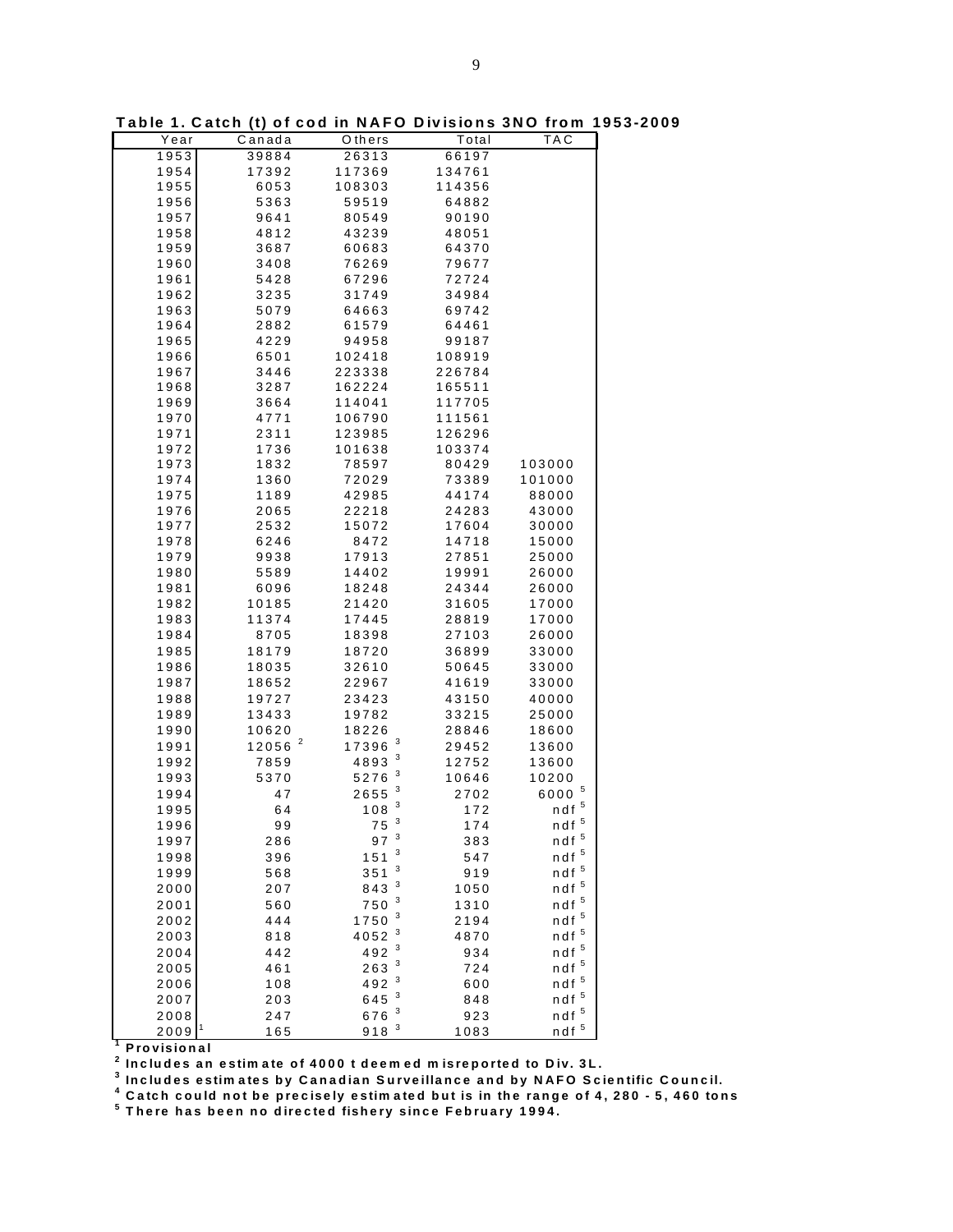| Table 2. Cod landings (t) by month and gear from NAFO Divisions 3NO by Canada in 2007, 2008 and 2009. |  |
|-------------------------------------------------------------------------------------------------------|--|
|                                                                                                       |  |

|         |            | Canada (N) |         |          | Canada (M) |            |          |
|---------|------------|------------|---------|----------|------------|------------|----------|
| 2007 3N |            |            | 30      |          | 3N         |            | 30       |
| Month   | Ottertrawl | Ottertrawl | Gillnet | Longline | Longline   | Ottertrawl | Longline |
| Jan     | 0.00       | 0.00       | 0.00    | 0.16     | 0.00       | 0.00       | 0.00     |
| Feb     | 0.00       | 0.00       | 0.00    | 0.15     | 0.00       | 0.00       | 0.00     |
| Mar     | 0.00       | 0.00       | 0.00    | 0.00     | 1.22       | 0.00       | 0.02     |
| Apr     | 0.78       | 3.92       | 0.00    | 0.00     | 0.19       | 0.00       | 2.41     |
| May     | 0.77       | 8.33       | 0.00    | 0.00     | 6.66       | 0.00       | 10.88    |
| Jun     | 0.00       | 0.06       | 1.83    | 0.38     | 3.55       | 0.00       | 10.24    |
| Jul     | 7.16       | 5.77       | 0.75    | 0.63     | 22.88      | 0.00       | 7.90     |
| Aug     | 9.55       | 0.00       | 0.00    | 0.03     | 1.09       | 0.00       | 0.12     |
| Sep     | 9.05       | 1.05       | 0.00    | 4.13     | 0.00       | 0.00       | 0.00     |
| Oct     | 6.47       | 33.66      | 0.00    | 0.00     | 4.89       | 0.00       | 4.89     |
| Nov     | 1.91       | 25.50      | 0.00    | 0.00     | 0.00       | 0.00       | 0.00     |
| Dec     | 1.11       | 3.08       | 0.00    | 0.00     | 0.00       | 0.00       | 0.00     |
|         | 36.80      | 81.37      | 2.58    | 5.48     | 40.47      | 0.00       | 36.46    |

|       |            |          | Canada (N) |         |          |          | Canada (M) |          |        |
|-------|------------|----------|------------|---------|----------|----------|------------|----------|--------|
| 2008  |            | 3N       |            | 30      |          | 3N       |            | 30       |        |
| Month | Ottertrawl | Longline | Ottertrawl | Gillnet | Longline | Longline | Ottertrawl | Longline |        |
| Jan   | 0.90       | 0.00     | 0.00       | 0.00    | 0.04     |          | 0.00       | 1.02     |        |
| Feb   | 0.00       | 0.00     | 0.00       | 0.00    | 0.74     | 1.25     | 0.00       |          |        |
| Mar   | 0.02       | 0.00     | 0.00       | 0.00    | 0.49     | 2.34     | 0.00       | 4.91     |        |
| Apr   | 1.15       | 1.89     | 23.82      | 0.00    | 13.72    | 0.45     | 0.00       | 1.89     |        |
| May   | 7.30       | 0.00     | 29.70      | 0.00    | 8.32     | 0.00     | 0.00       |          |        |
| Jun   | 8.01       | 0.00     | 0.18       | 2.81    | 3.91     | 0.25     | 0.00       | 0.99     |        |
| Jul   | 22.65      | 0.00     | 0.03       | 1.19    | 8.38     | 1.70     | 0.00       |          |        |
| Aug   | 17.78      | 0.46     | 22.06      | 0.16    | 4.02     | 0.91     | 0.00       | 0.19     |        |
| Sep   | 11.89      | 0.00     | 11.80      | 0.09    | 2.01     | 0.88     | 0.00       |          |        |
| Oct   | 12.82      | 0.00     | 7.86       | 0.00    | 0.03     | 0.00     | 0.00       | 0.00     |        |
| Nov   | 1.81       | 0.00     | 0.91       | 0.00    | 0.14     | 0.00     | 0.00       | 0.00     |        |
| Dec   | 0.79       | 0.00     | 0.00       | 0.00    | 0.00     | 0.00     | 0.00       | 0.00     |        |
|       | 85.12      | 2.35     | 96.36      | 4.25    | 41.81    | 7.79     | 0.00       | 9.00     | 246.68 |

|       |            |          | Canada (N) |         | Canada (M) |          |            |          |
|-------|------------|----------|------------|---------|------------|----------|------------|----------|
| 2009  |            | 3N       |            | 30      |            | 3N       |            | 30       |
| Month | Ottertrawl | Longline | Ottertrawl | Gillnet | Longline   | Longline | Ottertrawl | Longline |
| Jan   | 0.01       | 1.35     | 0.00       | 0.00    | 0.31       | 0.00     | 0.00       | 0.00     |
| Feb   | 0.06       | 1.55     | 0.14       | 0.00    | 0.00       | 0.00     | 0.00       | 0.00     |
| Mar   | 0.00       | 1.92     | 0.00       | 0.00    | 0.24       | 0.00     | 0.00       | 3.51     |
| Apr   | 0.54       | 0.21     | 0.07       | 0.00    | 3.49       | 0.00     | 0.00       | 0.00     |
| May   | 0.43       | 0.00     | 38.95      | 0.00    | 8.69       | 0.00     | 0.00       | 0.06     |
| Jun   | 0.71       | 0.00     | 6.77       | 0.36    | 7.02       | 1.40     | 0.00       | 0.01     |
| Jul   | 0.00       | 0.00     | 0.00       | 0.05    | 0.00       | 0.40     | 0.00       | 0.04     |
| Aug   | 2.02       | 0.24     | 12.11      | 0.00    | 0.00       | 0.16     | 0.00       | 0.00     |
| Sep   | 9.29       | 0.40     | 31.00      | 0.00    | 0.59       | 0.12     | 0.00       | 0.00     |
| Oct   | 0.81       | 0.00     | 12.54      | 0.00    | 1.26       | 0.00     | 0.00       | 0.00     |
| Nov   | 0.45       | 0.00     | 9.92       | 0.00    | 0.00       | 0.00     | 0.00       | 0.00     |
| Dec   | 0.61       | 0.00     | 3.50       | 0.00    | 0.00       | 0.00     | 0.00       | 0.00     |
|       | 14.92      | 5.67     | 115.00     | 0.41    | 21.60      | 2.08     | 0.00       | 3.62     |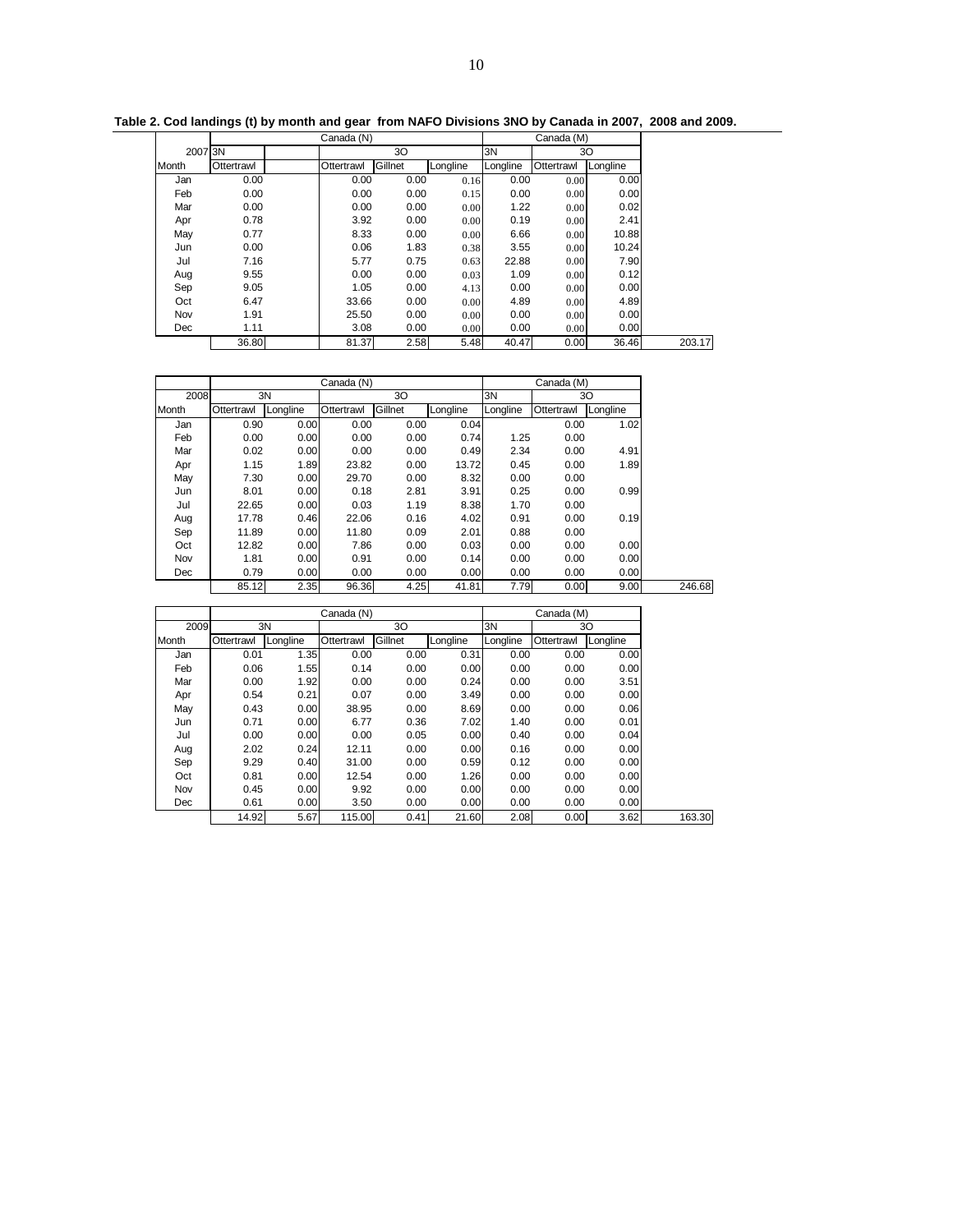| Table 3. Total catch number ('000 fish with standard error and coefficient of variation), average weight and length at age for the cod fishery |  |
|------------------------------------------------------------------------------------------------------------------------------------------------|--|
| in Division 3NO for 2007-2009.                                                                                                                 |  |

|              |               |               | 2007   |               |                  |      |            |               |               | 2008       |               |
|--------------|---------------|---------------|--------|---------------|------------------|------|------------|---------------|---------------|------------|---------------|
|              | <b>WEIGHT</b> | <b>LENGTH</b> | SOP    | <b>NUMBER</b> |                  |      |            | <b>WEIGHT</b> | <b>LENGTH</b> | <b>SOP</b> | <b>NUMBER</b> |
| AGE          | (kg.)         | (cm.)         |        |               | (000'S) STD ERR. | CV   | <b>AGE</b> | (kg.)         | (cm.)         |            | (000'S)       |
|              | 0.05          | 18.80         | 0.02   | 0.31          | 0.04             | 0.14 |            | 0.09          | 22.00         | 0.00       | 0.00          |
| $\mathbf{z}$ | 0.26          | 30.92         | 1.03   | 3.97          | 1.02             | 0.26 | 2          | 0.15          | 25.49         | 0.09       | 0.65          |
| 3            | 0.61          | 41.27         | 126.15 | 205.23        | 9.20             | 0.04 | 3          | 0.35          | 33.75         | 1.36       | 3.91          |
| 4            | 1.00          | 48.11         | 290.55 | 289.21        | 11.12            | 0.04 | 4          | 1.04          | 48.48         | 60.18      | 57.87         |
| 5            | 1.39          | 53.44         | 129.27 | 93.21         | 7.11             | 0.08 | 5          | 1.59          | 55.63         | 261.23     | 164.59        |
| 6            | 2.52          | 65.02         | 63.49  | 25.15         | 3.01             | 0.12 | 6          | 1.95          | 59.40         | 80.53      | 41.28         |
| 7            | 2.90          | 67.45         | 27.44  | 9.46          | 2.02             | 0.21 | 7          | 2.91          | 67.86         | 57.80      | 19.83         |
| 8            | 4.71          | 79.18         | 26.12  | 5.54          | 1.03             | 0.19 | 8          | 2.63          | 65.66         | 5.67       | 2.16          |
| 9            | 5.16          | 81.04         | 44.11  | 8.55          | 1.21             | 0.14 | 9          | 5.84          | 85.25         | 18.45      | 3.16          |
| 10           | 6.75          | 89.03         | 69.36  | 10.28         | 1.48             | 0.14 | 10         | 5.90          | 84.84         | 116.13     | 19.67         |
| 11           | 6.67          | 88.85         | 15.95  | 2.39          | 0.47             | 0.20 | 11         | 6.36          | 86.63         | 81.50      | 12.81         |
| 12           | 8.39          | 96.19         | 1.24   | 0.15          | 0.06             | 0.41 | 12         | 10.03         | 101.67        | 69.17      | 6.90          |
| 13           | 11.10         | 105.96        | 3.37   | 0.30          | 0.17             | 0.55 | 13         | 0.00          | 0.00          | 0.00       | 0.00          |
| 14           | 6.14          | 86.08         | 1.19   | 0.19          | 0.14             | 0.75 | 14         | 14.25         | 114.19        | 44.78      | 3.14          |
| 15           | 13.10         | 112.00        | 0.07   | 0.01          | 0.01             | 1.09 | 15         | 14.16         | 113.78        | 3.68       | 0.26          |
| 16           | 13.66         | 113.51        | 0.62   | 0.05          | 0.02             | 0.51 | 16         | 12.62         | 109.33        | 6.03       | 0.48          |
| 17           | 13.10         | 112.00        | 0.23   | 0.02          | 0.01             | 0.77 | 17         | 12.30         | 109.00        | 1.92       | 0.16          |
| 18           | 12.34         | 109.86        | 0.75   | 0.06          | 0.04             | 0.58 | 18         | 15.68         | 117.75        | 11.83      | 0.75          |
| 19           | 17.93         | 124.00        | 1.16   | 0.06          | 0.00             | 0.02 | 19         | 16.98         | 121.00        | 1.24       | 0.07          |
| 20           | 0.00          | 0.00          | 0.00   | 0.00          | 0.00             |      | 20         | 0.00          | 0.00          | 0.00       | 0.00          |
|              |               | RAR           | 802.08 | 94 59%        |                  |      |            |               | 921           | 821.59     | 89 21%        |

|     |               |               | 2007       |               |                  |      |            | 2008          |               |        |               |                  |      |  |
|-----|---------------|---------------|------------|---------------|------------------|------|------------|---------------|---------------|--------|---------------|------------------|------|--|
|     | <b>WEIGHT</b> | <b>LENGTH</b> | <b>SOP</b> | <b>NUMBER</b> |                  |      |            | <b>WEIGHT</b> | <b>LENGTH</b> | SOP    | <b>NUMBER</b> |                  |      |  |
| AGE | (kg.)         | (cm.)         |            |               | (000'S) STD ERR. | CV   | <b>AGE</b> | (kg.)         | (cm.)         |        |               | (000'S) STD ERR. | CV   |  |
|     | 0.05          | 18.80         | 0.02       | 0.31          | 0.04             | 0.14 | 1          | 0.09          | 22.00         | 0.00   | 0.00          | 0.00             | 1.07 |  |
| 2   | 0.26          | 30.92         | 1.03       | 3.97          | 1.02             | 0.26 | 2          | 0.15          | 25.49         | 0.09   | 0.65          | 0.36             | 0.55 |  |
| 3   | 0.61          | 41.27         | 126.15     | 205.23        | 9.20             | 0.04 | 3          | 0.35          | 33.75         | 1.36   | 3.91          | 1.19             | 0.30 |  |
| 4   | 1.00          | 48.11         | 290.55     | 289.21        | 11.12            | 0.04 | 4          | 1.04          | 48.48         | 60.18  | 57.87         | 6.74             | 0.12 |  |
| 5   | 1.39          | 53.44         | 129.27     | 93.21         | 7.11             | 0.08 | 5          | 1.59          | 55.63         | 261.23 | 164.59        | 11.19            | 0.07 |  |
| 6   | 2.52          | 65.02         | 63.49      | 25.15         | 3.01             | 0.12 | 6          | 1.95          | 59.40         | 80.53  | 41.28         | 7.03             | 0.17 |  |
| 7   | 2.90          | 67.45         | 27.44      | 9.46          | 2.02             | 0.21 | 7          | 2.91          | 67.86         | 57.80  | 19.83         | 4.01             | 0.20 |  |
| 8   | 4.71          | 79.18         | 26.12      | 5.54          | 1.03             | 0.19 | 8          | 2.63          | 65.66         | 5.67   | 2.16          | 1.25             | 0.58 |  |
| 9   | 5.16          | 81.04         | 44.11      | 8.55          | 1.21             | 0.14 | 9          | 5.84          | 85.25         | 18.45  | 3.16          | 1.14             | 0.36 |  |
| 10  | 6.75          | 89.03         | 69.36      | 10.28         | 1.48             | 0.14 | 10         | 5.90          | 84.84         | 116.13 | 19.67         | 4.68             | 0.24 |  |
| 11  | 6.67          | 88.85         | 15.95      | 2.39          | 0.47             | 0.20 | 11         | 6.36          | 86.63         | 81.50  | 12.81         | 3.99             | 0.31 |  |
| 12  | 8.39          | 96.19         | 1.24       | 0.15          | 0.06             | 0.41 | 12         | 10.03         | 101.67        | 69.17  | 6.90          | 0.69             | 0.10 |  |
| 13  | 11.10         | 105.96        | 3.37       | 0.30          | 0.17             | 0.55 | 13         | 0.00          | 0.00          | 0.00   | 0.00          | 0.00             |      |  |
| 14  | 6.14          | 86.08         | 1.19       | 0.19          | 0.14             | 0.75 | 14         | 14.25         | 114.19        | 44.78  | 3.14          | 0.29             | 0.09 |  |
| 15  | 13.10         | 112.00        | 0.07       | 0.01          | 0.01             | 1.09 | 15         | 14.16         | 113.78        | 3.68   | 0.26          | 0.13             | 0.52 |  |
| 16  | 13.66         | 113.51        | 0.62       | 0.05          | 0.02             | 0.51 | 16         | 12.62         | 109.33        | 6.03   | 0.48          | 0.02             | 0.03 |  |
| 17  | 13.10         | 112.00        | 0.23       | 0.02          | 0.01             | 0.77 | 17         | 12.30         | 109.00        | 1.92   | 0.16          | 0.11             | 0.73 |  |
| 18  | 12.34         | 109.86        | 0.75       | 0.06          | 0.04             | 0.58 | 18         | 15.68         | 117.75        | 11.83  | 0.75          | 0.13             | 0.17 |  |
| 19  | 17.93         | 124.00        | 1.16       | 0.06          | 0.00             | 0.02 | 19         | 16.98         | 121.00        | 1.24   | 0.07          | 0.07             | 0.93 |  |
| 20  | 0.00          | 0.00          | 0.00       | 0.00          | 0.00             |      | 20         | 0.00          | 0.00          | 0.00   | 0.00          | 0.00             |      |  |
|     |               | 848           | 802.08     | 94.59%        |                  |      |            |               | 921           | 821.59 | 89.21%        |                  |      |  |

|                         |               |               | 2009       |               |                  |      |
|-------------------------|---------------|---------------|------------|---------------|------------------|------|
|                         | <b>WEIGHT</b> | <b>LENGTH</b> | <b>SOP</b> | <b>NUMBER</b> |                  |      |
| <b>AGE</b>              | (kg.)         | (cm.)         |            |               | (000'S) STD ERR. | C٧   |
| 1                       | 0.13          | 25.00         | 0.03       | 0.22          | 0.11             |      |
| $\overline{\mathbf{c}}$ | 0.20          | 28.79         | 2.35       | 11.66         | 1.61             | 0.14 |
| 3                       | 0.46          | 37.12         | 119.81     | 261.78        | 12.31            | 0.05 |
| 4                       | 0.65          | 41.82         | 108.15     | 166.95        | 9.79             | 0.06 |
| 5                       | 1.31          | 52.18         | 178.15     | 136.29        | 7.49             | 0.05 |
| 6                       | 2.16          | 61.11         | 194.30     | 90.04         | 5.46             | 0.06 |
| 7                       | 2.68          | 65.07         | 69.60      | 26.00         | 2.91             | 0.11 |
| 8                       | 3.80          | 73.74         | 41.08      | 10.80         | 2.17             | 0.20 |
| 9                       | 4.55          | 79.39         | 5.10       | 1.12          | 0.74             | 0.66 |
| 10                      | 8.20          | 95.05         | 33.29      | 4.06          | 1.43             | 0.35 |
| 11                      | 7.51          | 92.74         | 49.85      | 6.64          | 2.08             | 0.31 |
| 12                      | 8.81          | 96.09         | 140.54     | 15.95         | 2.97             | 0.19 |
| 13                      | 12.06         | 108.87        | 19.39      | 1.61          | 0.98             | 0.61 |
| 14                      | 13.10         | 112.00        | 6.87       | 0.52          | 0.57             | 1.08 |
| 15                      | 13.10         | 112.00        | 13.74      | 1.05          | 0.79             | 0.75 |
| 16                      | 0.00          | 0.00          | 0.00       | 0.00          | 0.00             |      |
| 17                      | 0.00          | 0.00          | 0.00       | 0.00          | 0.00             |      |
| 18                      | 0.00          | 0.00          | 0.00       | 0.00          | 0.00             |      |
| 19                      | 0.00          | 0.00          | 0.00       | 0.00          | 0.00             |      |
| 20                      | 0.00          | 0.00          | 0.00       | 0.00          | 0.00             |      |
|                         |               | 1083          | 982.25     | 90.70%        |                  |      |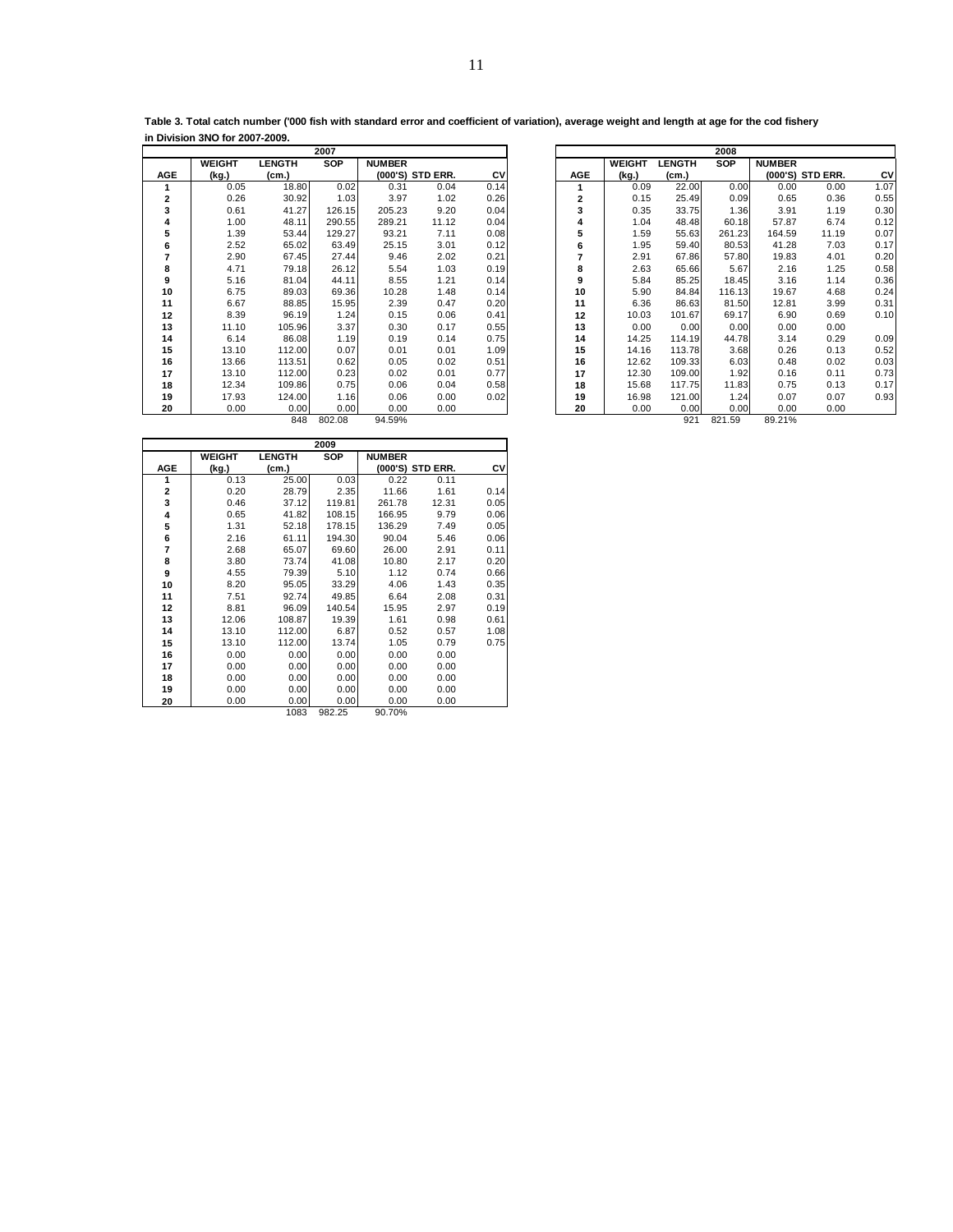|      | raginizativa years note ase or canadian is v age/reaguracys to some commercial catenes<br>Sampling                                                                                                          | Canada                       | Spain                  | Portugal              | Other               |
|------|-------------------------------------------------------------------------------------------------------------------------------------------------------------------------------------------------------------|------------------------------|------------------------|-----------------------|---------------------|
| 1995 |                                                                                                                                                                                                             |                              |                        |                       |                     |
|      |                                                                                                                                                                                                             | 14/GN                        |                        | 15/OT                 |                     |
|      | No Spanish sampling.Sampling available from Portuguese gill net and otter trawl fisheries                                                                                                                   | 60/LL                        | 29                     | 15/GN                 | 79                  |
| 1996 |                                                                                                                                                                                                             | 19/OT                        |                        |                       |                     |
|      |                                                                                                                                                                                                             | 31/GN<br>47/LL 1             |                        |                       |                     |
|      |                                                                                                                                                                                                             | <b>MWT Total</b>             |                        |                       |                     |
|      | No Spanish sampling.Sampling insufficient                                                                                                                                                                   | 98                           | 5                      | 26/OT 6/GN            | 38                  |
| 1997 |                                                                                                                                                                                                             |                              |                        |                       |                     |
|      |                                                                                                                                                                                                             | 203/GN<br>83/OT              |                        |                       |                     |
|      |                                                                                                                                                                                                             | 40/LL                        |                        |                       |                     |
|      |                                                                                                                                                                                                             | 2/MWT                        |                        |                       |                     |
|      | Sampling insufficient                                                                                                                                                                                       | 329 Total                    |                        | 113                   |                     |
| 1998 |                                                                                                                                                                                                             | 185/OT                       |                        |                       |                     |
|      |                                                                                                                                                                                                             | 160/GN                       |                        |                       |                     |
|      | Some Canadian otter trawl frequencies and age samples but nothing for gillnets. Portuguese length                                                                                                           | 50/LL                        |                        |                       |                     |
|      | frequencies but no aging.                                                                                                                                                                                   | 396 Total                    |                        | 95/OT                 | 56                  |
| 1999 | Length and age sampling for Canadian by-catch was limited to the otter trawl fishery in 3N and gillnet                                                                                                      | 122OT                        |                        |                       |                     |
|      | fishery in 3O. Where deemed appropriate sampling was used for the adjacent division. Canadian<br>catch at age was prorated by 135 t for catch with no sampling was available. Some monthly                  | 351/GN                       |                        |                       |                     |
|      | frequencies by division were provided by Portugal and these in conjunction with keys from the                                                                                                               | 66/LL                        |                        |                       |                     |
|      | Canadian Spring RV surveys were use to partition the Portuguese and Spanish catch. Age                                                                                                                      | 2/ST                         | 3                      | 322                   |                     |
| 2000 | composition by division was provided by Russia.                                                                                                                                                             | 26/UK                        |                        |                       | 26                  |
|      | Length sampling for Canadian by-catch was limited to the otter trawl fishery in 3N and 3O. Age<br>sampling was inadequate so spring and fall rv keys were used. Canadian catch at age was prorated          | 128/OT                       |                        |                       |                     |
|      | for 77 t of catch with no sampling. Frequencies provided by Portugal and Spain were used with                                                                                                               | 29/GN                        |                        |                       |                     |
|      | Canadian RV survey key to calculate catch for Portugal and Spain. Age composition by division was                                                                                                           | 43/LL                        |                        |                       |                     |
|      | provided by Russia.                                                                                                                                                                                         | 7/UK                         | 200                    | 500                   | 143                 |
| 2001 |                                                                                                                                                                                                             |                              |                        |                       |                     |
|      | Length sampling for Canadian by-catch was limited to the otter trawl fishery in 3N and 3O. However                                                                                                          |                              |                        |                       |                     |
|      | this comprised 85% of the Canadian catch.89 t caught in other gears added to the overall Canadian,<br>Spanish and Portuguese catch at age. Age sampling for Canadian catch adequate . Portugal              |                              |                        |                       |                     |
|      | provided catch by area and month and length sampling. Spain provided catch by division and length                                                                                                           |                              |                        |                       |                     |
|      | sampling. Portuguese catch at age compiled using monthly sampling and keys created from<br>Canadian Spring and Autumn RV surveys using only data from strata stradiling or outside 200mile                  |                              |                        |                       |                     |
|      | limit. Spanish catch at age compiled using yearly frequencies by division provided and a key created                                                                                                        | 470/OT                       |                        |                       |                     |
|      | by combining the two RV keys. Russia provided catch at age for sampled fish. Estonian catch at                                                                                                              | 24/GN<br>61/LL               |                        |                       |                     |
|      | age based on Russian data. Individual countries catch at age scaled to catch agreed on at June 2002<br>STACFIS meeting.                                                                                     |                              | 4/SS 89/OT             | 392/OT                | 271                 |
| 2002 |                                                                                                                                                                                                             |                              |                        |                       |                     |
|      | Adequete length measurment from Canadian ottertrawl fishery by-catch . Canadian sampling of the                                                                                                             |                              |                        |                       |                     |
|      | gillnet by-catch is minimal however this gear accounts for less than 5% of the catch. With such small                                                                                                       |                              |                        |                       |                     |
|      | amounts being landed it's next to impossible to capture a representative sample. Longline by-catch<br>makes up ~8 % of the Canadian catch and it is not sampled at all. Frequencies from Portugal, Spain    | 370/GN                       |                        |                       |                     |
|      | and Russia were used with Canadian commercial keys to partition catch into catch at age.                                                                                                                    | 2933/OR 255/OT               |                        | 8484/OT               | 9577/OT             |
| 2003 |                                                                                                                                                                                                             |                              |                        |                       |                     |
|      | Adequete length measurment from Canadian ottertrawl fishery by-catch. However by-catch in other                                                                                                             |                              |                        |                       |                     |
|      | Canadian fisheries accounted for ~25% of the Canadian catch. This was poorly sampled and age<br>distribution of this catch may not reflect reality. Ample length samples were provided by the Portugal      |                              |                        |                       |                     |
|      | and Russia. these were used inconjunction with Canadian Research survey keys to create catch at                                                                                                             | 45/GN                        |                        |                       |                     |
|      | age for Russia and Portugal. Catch by Spain was partitioned using frequencies from Portugal. Catch                                                                                                          | 86/LL<br>5437/OT             |                        | 13236/OT              | 5291/OT             |
| 2004 | by Norway, Lithuania and Estonia was partitioned using frequencies from Russia.                                                                                                                             |                              |                        |                       |                     |
|      |                                                                                                                                                                                                             |                              |                        |                       |                     |
|      | Length sampling limited to Canadian by-catch in the otter trawl fishery. This sampling is sparce and<br>should be improved as there are observers aboard the vessels fishing Yellow tail flounder. By-catch |                              |                        |                       |                     |
|      | by other gears accounted for 6% of the catch and this not sampled. Monthly and quarterly                                                                                                                    | 14/LL                        |                        |                       |                     |
|      | frequencies provided by Portugal and Russia were used in conjunction with Canadian Research<br>Survey keys to create catch at age for Portugal, Spain, Russia and Estonia.                                  | 2777/OT                      | 905/OT                 | 2333/OT               | 1508/OT             |
| 2005 |                                                                                                                                                                                                             |                              |                        |                       |                     |
|      | Bycatch in Canadian ottertrawl fishery was adequetly sampled providing frequencies and keys.                                                                                                                | 2/LL                         |                        |                       |                     |
|      | Length frequencies provided by Spain and Russia were used in conjunction with Canadian Research<br>Surveys keys to create catch at age for Spain, Portugal, Russia and Estonia.                             |                              | 4706/OT 6109/OT        |                       | 125/OT              |
| 2006 |                                                                                                                                                                                                             |                              |                        |                       |                     |
|      | , Canadian cod bycatch was taken mainly in the ottertrawl and gillnet fishery for redfish and hake                                                                                                          |                              |                        |                       |                     |
|      | sampling was limited mainly to frequencies. Canadian autumn research keys were used. Frequencies                                                                                                            | 44/GN                        |                        |                       |                     |
|      | provided by Portugal and Russia were used in conjunction with Canadian autumn research keys to<br>compile catch at age for Portugal, Spain, Estonia and Lithuania.                                          | 478/OT                       |                        | 3269/OT               | 125/OT              |
| 2007 |                                                                                                                                                                                                             |                              | 401 (135               |                       |                     |
|      |                                                                                                                                                                                                             |                              | mm mesh)               |                       |                     |
|      |                                                                                                                                                                                                             |                              | /OT No                 | 376 (130mm            |                     |
|      | Canadian cod by catch was taken in the ottertrawl fishery for yellow-tail, redfish and hake. The                                                                                                            |                              | sampling for mesh)/OT; |                       | 811/OT              |
|      | ottertrawl fishery was sampled by observers. About 40 % of the Canadian catch was taken in longline<br>fisheries and no sampling exist for this catch                                                       | 1457/ OT 280mm<br>NO LL mesh |                        | 18 (280mm<br>mesh)/OT | /Russian<br>fishery |
| 2008 |                                                                                                                                                                                                             |                              |                        |                       |                     |
|      | Canadian cod by catch was taken in the ottertrawl fishery for yellow-tail, redfish and hake. The                                                                                                            | 1796 OT                      |                        |                       |                     |
|      | ottertrawl fishery was sampled by observers. About 25 % of the Canadian catch was taken in longline<br>fisheries and no sampling exist for this catch                                                       |                              | <b>NO LL 408 OT</b>    | 41 OT for 30 519 OT   |                     |
| 2009 |                                                                                                                                                                                                             |                              | 246/OT 511(130mm       |                       |                     |
|      | Canadian cod by catch was taken in the ottertrawl fishery for yellow-tail, redfish and hake. The                                                                                                            | length and, 3N)/OT;          |                        |                       |                     |
|      | ottertrawl fishery was sampled by observers. About 20 % of the Canadian catch was taken in longline                                                                                                         |                              | 24 aged 98(280mm,      |                       |                     |
|      | fisheries and no sampling exist for this catch. Canadian research survey keys used to age all catch                                                                                                         |                              | fish 3N)/OT            | 1935 OT               |                     |

Table 4. A review of sampling used to compile catch at age for 3NO cod from 1995 to 2009. Highlighted years note use of Canadian RV age/length keys to some commercial catches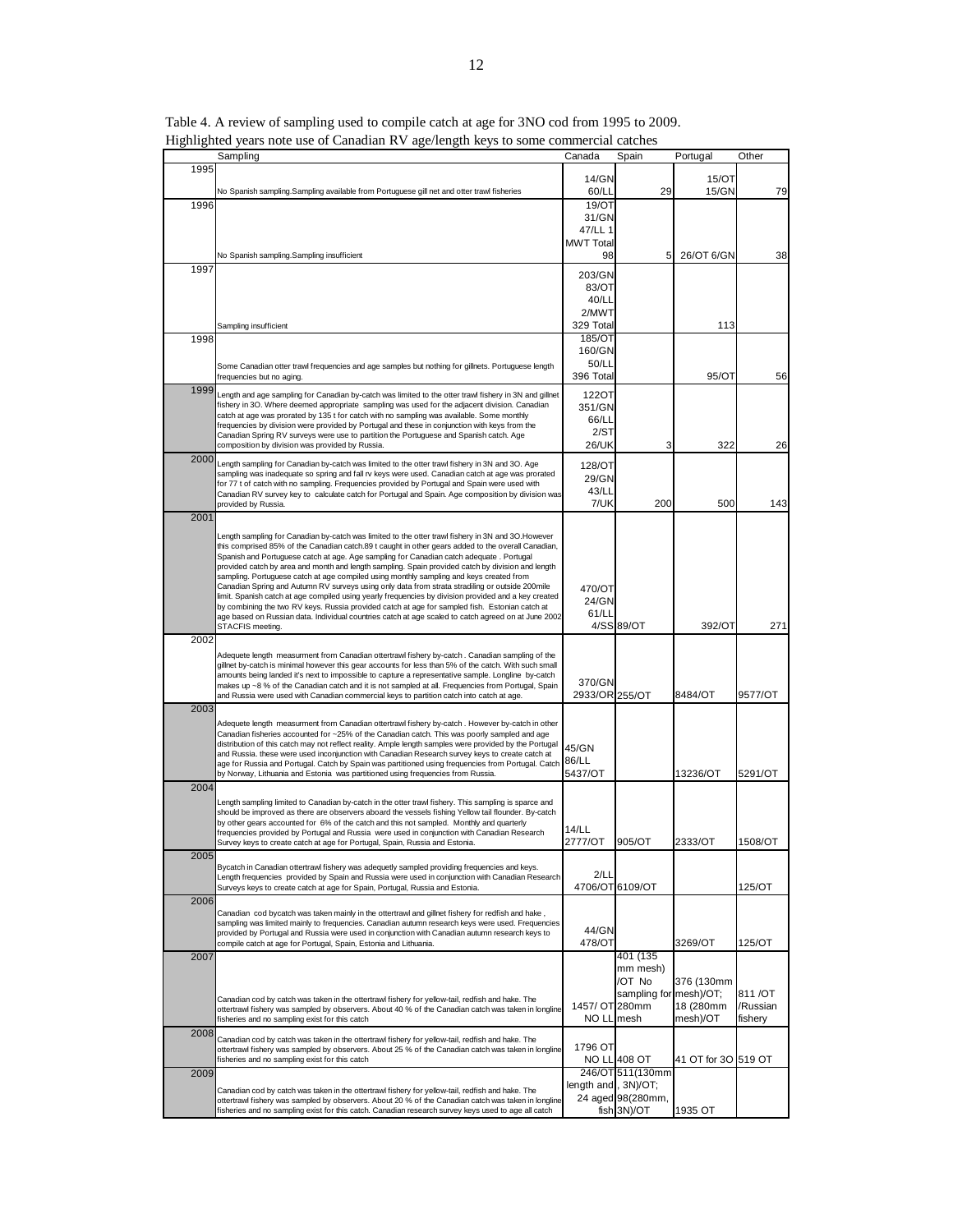| Year\Age | $\overline{2}$          | 3                         | $\overline{4}$ | 5          | 6              | 7          | 8              | 9                       | 10                      | 11             |                         | 12 Total |
|----------|-------------------------|---------------------------|----------------|------------|----------------|------------|----------------|-------------------------|-------------------------|----------------|-------------------------|----------|
| 1959     | $\mathbf 0$             | 1711                      | 13036          | 5068       | 6025           | 3935       | 1392           | 757                     | 926                     | 1220           | 103                     | 34173    |
| 1960     | $\mathbf 0$             | 1846                      | 6503           | 22050      | 3095           | 2377       | 2504           | 583                     | 387                     | 898            | 242                     | 40485    |
| 1961     | $\mathbf 0$             | 812                       | 4400           | 11696      | 15258          | 2014       | 1672           | 847                     | 196                     | 25             | 245                     | 37165    |
| 1962     | $\mathbf 0$             | 1026                      | 3882           | 2206       | 1581           | 3594       | 773            | 668                     | 433                     | 226            | 216                     | 14605    |
| 1963     | 0                       | 313                       | 5757           | 11210      | 4849           | 1935       | 3840           | 1165                    | 608                     | 322            | 208                     | 30207    |
| 1964     | $\mathbf 0$             | 6202                      | 15555          | 19496      | 7919           | 2273       | 1109           | 788                     | 328                     | 37             | 112                     | 53819    |
| 1965     | $\mathbf 0$             | 1013                      | 7611           | 7619       | 13258          | 9861       | 4827           | 1081                    | 1248                    | 163            | 141                     | 46822    |
| 1966     | $\mathbf 0$             | 753                       | 18413          | 19681      | 11795          | 8486       | 4467           | 1829                    | 1694                    | 122            | 57                      | 67297    |
| 1967     | $\mathbf 0$             | 20086                     | 62442          | 50317      | 18517          | 4774       | 4651           | 236                     | 180                     | 71             | 45                      | 161319   |
| 1968     | 0                       | 16359                     | 56775          | 48608      | 18485          | 6337       | 1592           | 505                     | 178                     | 90             | 45                      | 148974   |
| 1969     | $\mathbf 0$             | 8154                      | 12924          | 26949      | 11191          | 2089       | 1393           | 518                     | 292                     | 134            | 202                     | 63846    |
| 1970     | $\mathbf 0$             | 2105                      | 19703          | 10799      | 9481           | 3646       | 1635           | 541                     | 149                     | 227            | 90                      | 48376    |
| 1971     | $\mathbf 0$             | 950                       | 26900          | 30300      | 11700          | 3500       | 2500           | 500                     | 200                     | 100            | 50                      | 76700    |
| 1972     | $\mathbf 0$             | 69                        | 19797          | 12289      | 13432          | 5883       | 1686           | 285                     | 216                     | 78             | 74                      | 53809    |
| 1973     | 0                       | 10058                     | 27600          | 15098      | 5989           | 1971       | 972            | 707                     | 243                     | 137            | 116                     | 62891    |
| 1974     | $\mathbf 0$             | 6425                      | 9501           | 10907      | 10872          | 2247       | 2147           | 1015                    | 676                     | 428            | 257                     | 44475    |
| 1975     | $\mathbf 0$             | 671                       | 8781           | 3528       | 2505           | 3057       | 1059           | 921                     | 461                     | 252            | 152                     | 21387    |
| 1976     | $\mathbf 0$             | 4054                      | 7534           | 5945       | 1084           | 211        | 238            | 44                      | 37                      | 13             | 9                       | 19169    |
| 1977     | $\mathbf 0$             | 607                       | 2469           | 2531       | 1500           | 572        | 177            | 209                     | 65                      | 41             | 25                      | 8196     |
| 1978     | $\mathbf 0$             | 920                       | 4337           | 2518       | 818            | 354        | 102            | 58                      | 51                      | $\bf 8$        | 5                       | 9171     |
| 1979     | $\mathbf 0$             | 72                        | 3827           | 9208       | 2784           | 883        | 265            | 58                      | 17                      | 12             | $\overline{7}$          | 17133    |
| 1980     | $\mathbf 0$             | 266                       | 1055           | 3812       | 2275           | 761        | 222            | 92                      | 31                      | 8              | 13                      | 8535     |
| 1981     | $\mathbf 0$             | 505                       | 1091           | 1262       | 2297           | 1902       | 574            | 192                     | 94                      | 41             | 13                      | 7971     |
| 1982     | 0                       | 305                       | 1978           | 1591       | 1012           | 1528       | 1492           | 595                     | 211                     | 162            | 27                      | 8901     |
| 1983     | $\mathbf 0$             | 1179                      | 647            | 1893       | 1204           | 686        | 1152           | 774                     | 238                     | 81             | 41                      | 7895     |
| 1984     | $\mathbf 0$             | 58                        | 1000           | 1411       | 2324           | 1220       | 720            | 918                     | 551                     | 106            | 42                      | 8350     |
| 1985     | $\mathbf 0$             | 57                        | 2953           | 6203       | 3036           | 2519       | 797            | 459                     | 533                     | 261            | 97                      | 16915    |
| 1986     | $\mathbf 0$             | 153                       | 2865           | 6423       | 4370           | 1512       | 948            | 558                     | 373                     | 349            | 135                     | 17686    |
| 1987     | 195                     | 516                       | 422            | 3491       | 3445           | 1213       | 653            | 845                     | 494                     | 398            | 404                     | 12076    |
| 1988     | 256                     | 277                       | 318            | 1527       | 6347           | 3955       | 1009           | 567                     | 425                     | 249            | 142                     | 15072    |
| 1989     | 127                     | 1917                      | 2182           | 1502       | 1260           | 1887       | 1284           | 485                     | 233                     | 168            | 100                     | 11145    |
| 1990     | 410                     | 1064                      | 4505           | 4341       | 895            | 422        | 721            | 581                     | 439                     | 150            | 83                      | 13611    |
| 1991     | 6028                    | 1103                      | 673            | 995        | 544            | 282        | 368            | 568                     | 502                     | 383            | 202                     | 11648    |
| 1992     | 83                      | 4508                      | 1769           | 837        | 612            | 235        | 64             | 99                      | 128                     | 153            | 100                     | 8588     |
| 1993     | 33                      | 1314                      | 3209           | 637        | 479            | 321        | 74             | 25                      | 39                      | 49             | 53                      | 6233     |
| 1994     | $\mathbf 0$             | 232                       | 2326           | 1117       | 125            | 93         | 26             | 8                       | $\mathbf{1}$            | $\mathbf 0$    | $\mathbf 0$             | 3928     |
| 1995     | $\pmb{0}$               | $\pmb{0}$                 | 72             | 20         | $40\,$         | $\sqrt{2}$ | $\mathsf 0$    | $\mathbf{1}$            | $\pmb{0}$               | $\pmb{0}$      | $\mathbf 0$             | 135      |
| 1996     | $\overline{2}$          | $\overline{4}$            | $\mathbf 5$    | 3          | 17             | 25         | 3              | $\overline{2}$          | 3                       | $\mathbf{1}$   | $\mathbf 0$             | 66       |
| 1997     | $\mathbf{1}$            | 12                        | 18             | 11         | $\overline{5}$ | 31         | 45             | 5                       | $\overline{\mathbf{4}}$ | 5              | 3                       | 140      |
| 1998     | $\mathbf{1}$            | $\ensuremath{\mathsf{3}}$ | 23             | 21         | 10             | 5          | 28             | 41                      | $\overline{\mathbf{4}}$ | 4              | 5                       | 144      |
| 1999     | 46                      | 94                        | 41             | 101        | 40             | 14         | 6              | 23                      | 55                      | 3              | $\overline{\mathbf{c}}$ | 424      |
| 2000     | 10                      | 356                       | 339            | 87         | 62             | 21         | 12             | $\overline{\mathbf{4}}$ | 13                      | 12             | $\overline{c}$          | 918      |
| 2001     | 10                      | 187                       | 302            | 160        | 11             | 43         | 23             | $\overline{7}$          | $\sqrt{2}$              | 9              | 12                      | 766      |
| 2002     | 100                     | 218                       | 550            | 427        | 141            | 9          | 27             | 13                      | $\sqrt{3}$              | 1              | 6                       | 1495     |
| 2003     | 43                      | 337                       | 810            | 1274       | 669            | 133        | $\,$ 5 $\,$    | 18                      | 8                       | $\overline{2}$ | $\mathbf{1}$            | 3309     |
| 2004     | 11                      | 37                        | 45             | 50         | 92             | 73         | 21             | $\mathbf{1}$            | $\overline{7}$          | 3              | $\mathbf{1}$            | 356      |
| 2005     | $\mathbf{1}$            | $\mathbf{1}$              | $\overline{1}$ | $\sqrt{2}$ | $\overline{4}$ | 28         | 55             | 20                      | 1                       | 3              | $\overline{\mathbf{c}}$ | 128      |
| 2006     | 45                      | 214                       | 168            | 82         | 21             | 5          | 10             | $\overline{2}$          | $\overline{2}$          | 0              | $\mathbf 0$             | 552      |
| 2007     | $\overline{\mathbf{4}}$ | 205                       | 289            | 93         | 25             | $9\,$      | 6              | 9                       | 10                      | $\overline{c}$ | $\pmb{0}$               | 653      |
| 2008     | $\mathbf{1}$            | $\overline{4}$            | 58             | 165        | 41             | 20         | $\overline{2}$ | 3                       | 20                      | 13             | 7                       | 333      |
| 2009     | 12                      | 262                       | 167            | 136        | 90             | 26         | 11             | $\mathbf{1}$            | $\overline{4}$          | $\overline{7}$ | 16                      | 731      |

Table 5. Catch-at-age used in this assessment for Divisions 3NO cod, 1959-2009 ('000s).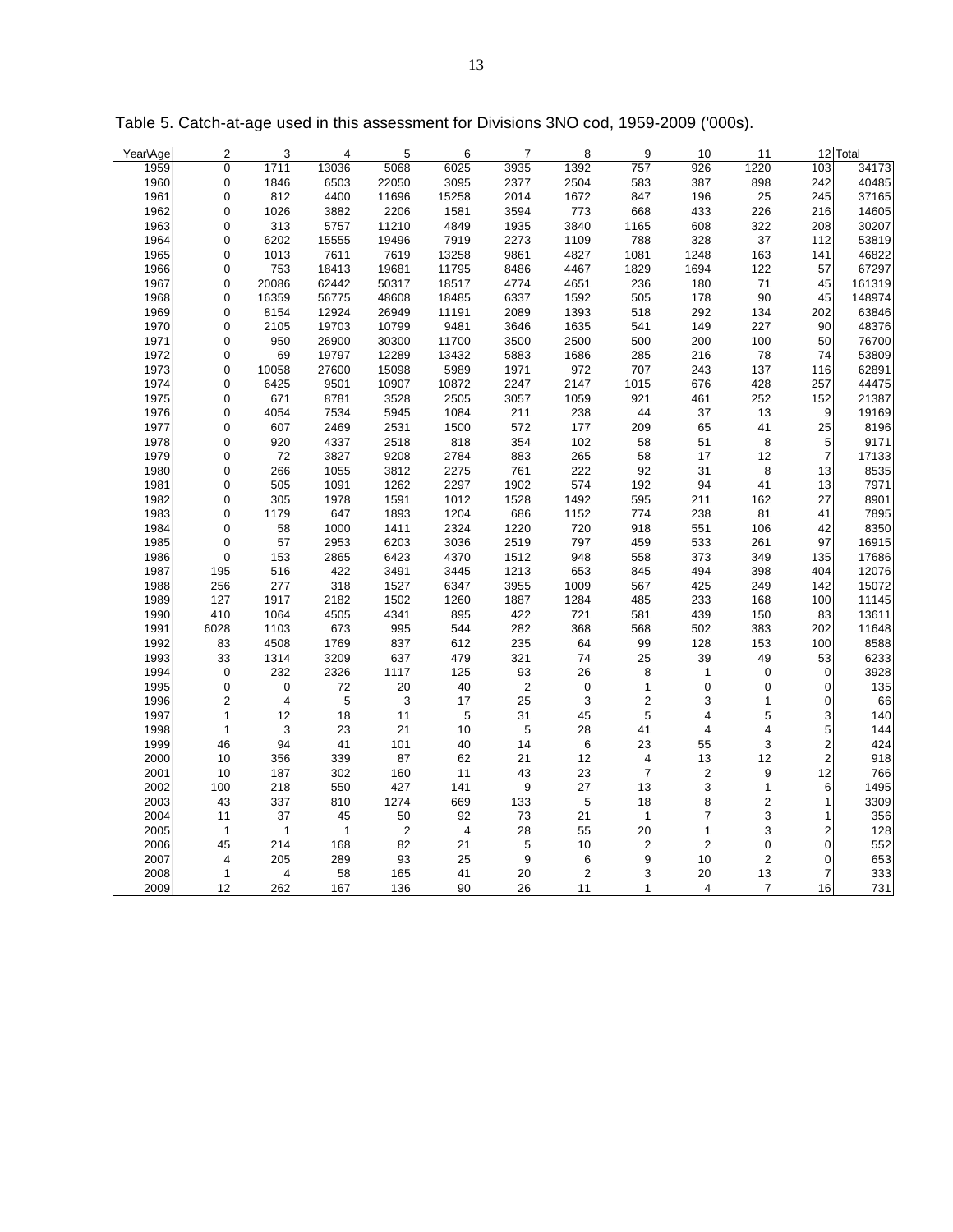| Year\Age | $\overline{\mathbf{3}}$ | $\overline{4}$ | 5    | $6\overline{6}$ | $\overline{7}$ | 8 <sup>8</sup> | $\overline{9}$ | 10   | 11    | 12    |
|----------|-------------------------|----------------|------|-----------------|----------------|----------------|----------------|------|-------|-------|
| 1959     | 0.42                    | 0.82           | 1.25 | 1.95            | 2.82           | 3.39           | 3.98           | 4.68 | 5.25  | 6.17  |
| 1960     | 0.42                    | 0.82           | 1.25 | 1.95            | 2.82           | 3.39           | 3.98           | 4.68 | 5.25  | 6.17  |
| 1961     | 0.42                    | 0.82           | 1.25 | 1.95            | 2.82           | 3.39           | 3.98           | 4.68 | 5.25  | 6.17  |
| 1962     | 0.42                    | 0.82           | 1.25 | 1.95            | 2.82           | 3.39           | 3.98           | 4.68 | 5.25  | 6.17  |
| 1963     | 0.42                    | 0.82           | 1.25 | 1.95            | 2.82           | 3.39           | 3.98           | 4.68 | 5.25  | 6.17  |
| 1964     | 0.42                    | 0.82           | 1.25 | 1.95            | 2.82           | 3.39           | 3.98           | 4.68 | 5.25  | 6.17  |
| 1965     | 0.42                    | 0.82           | 1.25 | 1.95            | 2.82           | 3.39           | 3.98           | 4.68 | 5.25  | 6.17  |
| 1966     | 0.48                    | 0.90           | 1.35 | 2.14            | 3.16           | 4.21           | 6.34           | 7.69 | 8.46  | 10.24 |
| 1967     | 0.48                    | 0.90           | 1.35 | 2.14            | 3.16           | 4.21           | 6.34           | 7.69 | 8.46  | 10.24 |
| 1968     | 0.48                    | 0.90           | 1.35 | 2.14            | 3.16           | 4.21           | 6.34           | 7.69 | 8.46  | 10.24 |
| 1969     | 0.48                    | 0.90           | 1.35 | 2.14            | 3.16           | 4.21           | 6.34           | 7.69 | 8.46  | 10.24 |
| 1970     | 0.48                    | 0.90           | 1.35 | 2.14            | 3.16           | 4.21           | 6.34           | 7.69 | 8.46  | 10.24 |
| 1971     | 0.48                    | 0.90           | 1.35 | 2.14            | 3.16           | 4.21           | 6.34           | 7.69 | 8.46  | 10.24 |
| 1972     | 0.54                    | 0.97           | 1.44 | 2.08            | 2.89           | 3.56           | 5.95           | 7.95 | 8.32  | 10.14 |
| 1973     | 0.57                    | 1.00           | 1.43 | 2.19            | 3.63           | 4.63           | 6.25           | 9.56 | 11.17 | 13.99 |
| 1974     | 0.42                    | 0.73           | 1.20 | 1.96            | 2.86           | 4.67           | 7.32           | 5.46 | 8.40  | 7.51  |
| 1975     | 0.38                    | 0.89           | 1.28 | 2.13            | 3.14           | 4.16           | 5.53           | 6.74 | 5.27  | 7.09  |
| 1976     | 0.50                    | 0.91           | 1.41 | 2.33            | 3.25           | 4.03           | 6.67           | 8.74 | 9.14  | 12.49 |
| 1977     | 0.57                    | 1.00           | 1.48 | 2.48            | 3.51           | 4.74           | 7.17           | 8.81 | 11.70 | 11.47 |
| 1978     | 0.72                    | 1.05           | 1.55 | 2.25            | 3.74           | 4.61           | 6.19           | 7.23 | 9.48  | 12.87 |
| 1979     | 0.65                    | 0.98           | 1.39 | 2.09            | 2.87           | 3.70           | 4.75           | 7.15 | 7.98  | 10.11 |
| 1980     | 0.71                    | 1.04           | 1.69 | 2.50            | 3.69           | 5.49           | 7.98           | 9.22 | 10.60 | 12.61 |
| 1981     | 0.90                    | 1.27           | 1.84 | 2.69            | 3.55           | 5.33           | 7.13           | 9.10 | 9.01  | 10.15 |
| 1982     | 0.94                    | 1.17           | 1.50 | 2.20            | 3.83           | 5.26           | 7.49           | 8.80 | 9.82  | 12.28 |
| 1983     | 0.85                    | 1.17           | 1.87 | 2.63            | 3.80           | 5.20           | 6.27           | 8.08 | 8.99  | 11.01 |
| 1984     | 0.79                    | 1.15           | 1.51 | 2.28            | 3.04           | 4.05           | 5.76           | 7.22 | 8.92  | 12.61 |
| 1985     | 0.48                    | 0.86           | 1.37 | 2.05            | 3.25           | 4.65           | 6.62           | 8.32 | 9.15  | 11.13 |
| 1986     | 0.39                    | 1.01           | 1.52 | 2.16            | 3.49           | 5.41           | 7.95           | 9.82 | 9.94  | 9.88  |
| 1987     | 0.49                    | 0.82           | 1.30 | 1.83            | 2.89           | 4.76           | 7.26           | 8.95 | 9.85  | 12.59 |
| 1988     | 0.74                    | 1.00           | 1.38 | 1.79            | 2.23           | 3.77           | 5.12           | 6.88 | 9.37  | 11.07 |
| 1989     | 0.51                    | 0.97           | 1.60 | 2.24            | 3.27           | 4.61           | 7.08           | 8.31 | 9.47  | 12.25 |
| 1990     | 0.55                    | 1.01           | 1.46 | 2.51            | 2.73           | 4.14           | 5.02           | 8.37 | 9.29  | 11.25 |
| 1991     | 0.55                    | 0.85           | 1.59 | 2.30            | 3.83           | 5.56           | 7.53           | 9.04 | 11.98 | 13.98 |
| 1992     | 0.33                    | 0.65           | 1.06 | 1.80            | 2.82           | 4.85           | 5.56           | 7.43 | 8.64  | 10.65 |
| 1993     | 0.36                    | 0.78           | 1.35 | 1.84            | 2.82           | 4.11           | 5.87           | 7.76 | 8.79  | 8.67  |
| 1994     | 0.27                    | 0.46           | 0.91 | 1.63            | 1.84           | 4.04           | 4.94           | 7.54 | 3.44  | 7.52  |
| 1995     | 0.42                    | 0.75           | 1.21 | 2.03            | 2.29           | 2.08           | 6.60           | 6.22 | 6.41  | 8.03  |
| 1996     | 0.42                    | 0.78           | 1.30 | 1.99            | 2.68           | 3.38           | 4.70           | 5.98 | 6.41  | 8.03  |
| 1997     | 0.42                    | 0.78           | 1.30 | 1.99            | 2.68           | 3.38           | 4.70           | 5.98 | 6.41  | 8.03  |
| 1998     | 0.42                    | 0.78           | 1.30 | 1.99            | 2.68           | 3.38           | 4.70           | 5.98 | 6.41  | 8.03  |
| 1999     | 0.50                    | 0.94           | 1.59 | 2.07            | 2.23           | 2.83           | 3.99           | 6.05 | 6.73  | 7.38  |
| 2000     | $0.60\,$                | 0.82           | 1.45 | 2.39            | 3.44           | 2.90           | 2.64           | 3.78 | 5.25  | 6.07  |
| 2001     | 0.58                    | 1.09           | 1.38 | 2.07            | 4.06           | 5.22           | 5.32           | 5.51 | 7.51  | 8.60  |
| 2002     | 0.67                    | 1.01           | 1.52 | 2.24            | 3.38           | 5.15           | 5.99           | 7.11 | 8.47  | 9.32  |
| 2003     | 0.67                    | 0.94           | 1.40 | 2.02            | 3.01           | 4.10           | 7.63           | 7.74 | 8.52  | 9.23  |
| 2004     | 0.69                    | 0.92           | 1.38 | 2.17            | 3.03           | 3.93           | 5.79           | 8.54 | 9.70  | 8.77  |
| 2005     | 0.36                    | 0.49           | 1.41 | 2.46            | 3.43           | 3.95           | 4.94           | 5.90 | 9.30  | 10.28 |
| 2006     | 0.33                    | 0.68           | 1.11 | 1.36            | 2.05           | 2.60           | 3.26           | 4.66 | 7.07  | 7.39  |
| 2007     | 0.61                    | 1.00           | 1.39 | 2.52            | 2.90           | 4.71           | 5.16           | 6.75 | 6.67  | 8.39  |
| 2008     | 0.35                    | 1.04           | 1.59 | 1.95            | 2.91           | 2.63           | 5.84           | 5.90 | 6.36  | 10.03 |
| 2009     | 0.46                    | 0.65           | 1.31 | 2.16            | 2.68           | 3.80           | 4.55           | 8.20 | 7.51  | 8.81  |

Table 6. Catch weight-at-age used in this assessment for Divisions 3NO cod, 1959-2009 ('000s). (Shaded values are estimates based on a geometric mean - see text)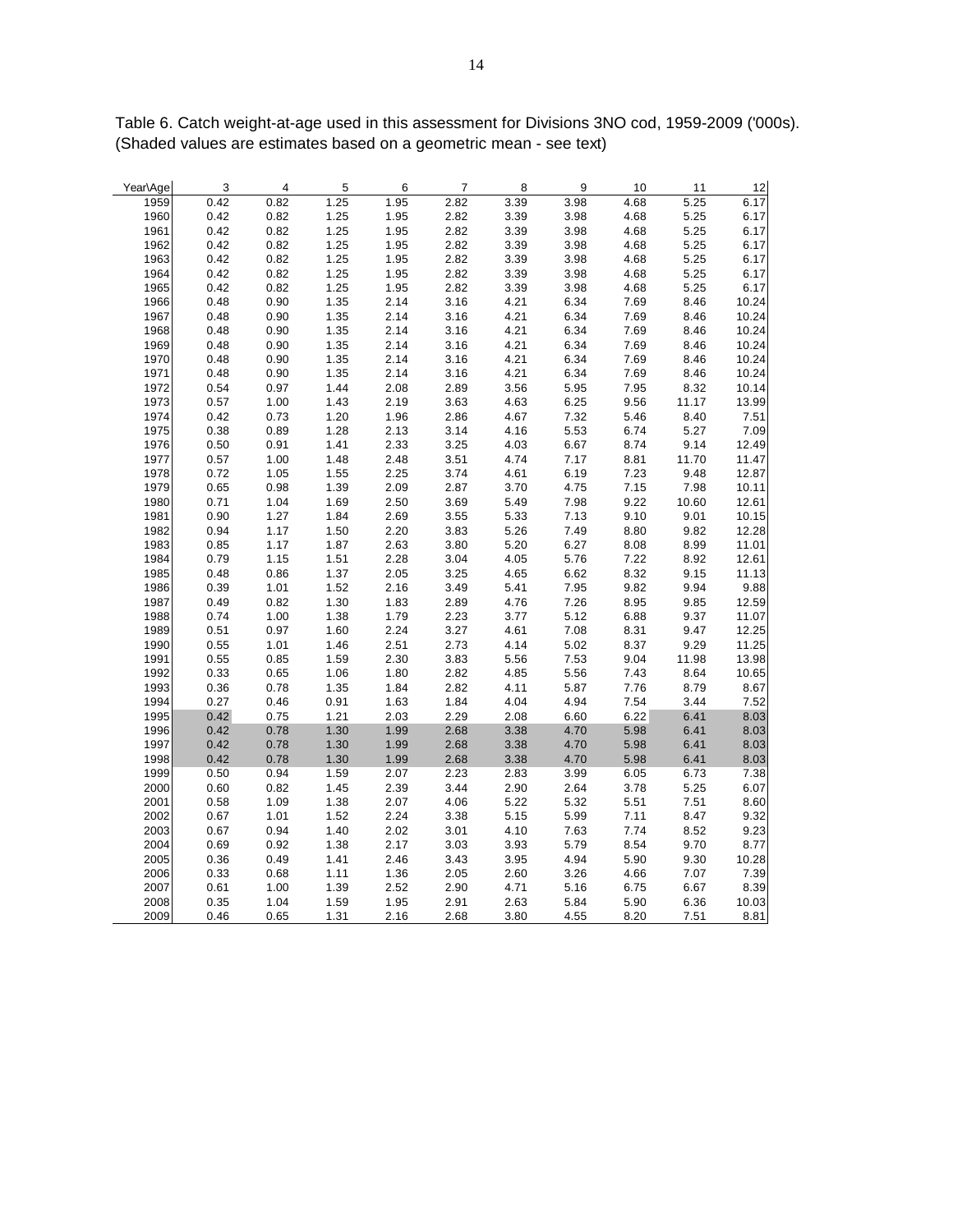| WT<br><b>WT 29</b><br><b>WT</b><br>WT<br><b>WT</b><br><b>WT</b><br>Depth Strata<br><b>AN</b><br>WT<br><b>WT</b><br><b>WT</b><br>WT<br><b>WT</b><br><b>WT</b><br>Vessel<br>AN 43<br>82<br>27<br>47<br>58-59<br>70<br>95-96<br>105-106<br>119-120<br>136-137<br>152-153<br>168-169<br>188-189<br>range<br>Area<br>1984<br>1985<br>1987<br>1989<br>1990<br>1992<br>1993<br>1994<br>1995<br>1996<br>(fath)<br>Sq. mi.<br>1986<br>1988<br>1991<br>02-May-84<br>29-Apr-86<br>09-May-87<br>02-May-89<br>08-May-92<br>25-May-96<br>27-Apr-85<br>01-May-88<br>12-May-90<br>07-May-91<br>13-May-93<br>18-May-94<br>18-May-95<br>mean survey date<br>$0 - 30$<br>375<br>1593<br>22302<br>12390<br>2240<br>6223<br>3134<br>4868<br>148<br>3236<br>111<br>74<br>0<br>0<br>376<br>1499<br>149223<br>149<br>787<br>88795<br>2533<br>599<br>268<br>119<br>$\mathbf 0$<br>69<br>165<br>$\mathbf 0$<br>$\mathbf 0$<br>$31 - 50$<br>27167<br>9750<br>900<br>2731<br>907<br>449<br>360<br>2992<br>136658<br>31721<br>35911<br>1053<br>3020<br>$\mathbf 0$<br>$\mathbf 0$<br>625<br>1077<br>1853<br>29339<br>50443<br>5585<br>47837<br>15405<br>9136<br>6634<br>2574<br>804<br>836<br>103<br>361<br>2520<br>68550<br>20045<br>5400<br>117654<br>6860<br>7054<br>1120<br>117<br>39<br>362<br>8400<br>58<br>0<br>$\mathbf 0$<br>373<br>39<br>2520<br>27500<br>4161<br>1600<br>2625<br>3096<br>1575<br>223<br>$\mathbf 0$<br>11738<br>$\Omega$<br>$\Omega$<br>$\Omega$<br>374<br>931<br>10431<br>776<br>879<br>85<br>86<br>931<br>52<br>388<br>26<br>129<br>$\Omega$<br>$\Omega$<br>$\Omega$<br>383<br>674<br>62<br>$\mathbf 0$<br>967<br>686<br>499<br>47<br>62<br>$\mathbf 0$<br>$\Omega$<br>$\Omega$<br>0<br>$\mathbf 0$<br>$\mathbf 0$<br>33<br>$51 - 100$<br>40375<br>5584<br>1637<br>819<br>1199<br>1696<br>2193<br>359<br>421<br>2339<br>$\mathbf 0$<br>7163<br>0<br>$\mathbf 0$<br>377<br>100<br>2451<br>465<br>6396<br>424<br>28<br>49<br>1771<br>$\mathbf 0$<br>$\mathbf 0$<br>$\Omega$<br>$\Omega$<br>0<br>0<br>382<br>3572<br>647<br>$\Omega$<br>22<br>60<br>1588<br>3325<br>$\mathbf 0$<br>$\mathbf 0$<br>$\mathbf 0$<br>$\mathbf 0$<br>180<br>$\Omega$<br>$\Omega$<br>156<br>310<br>101-150<br>358<br>225<br>2703<br>5766<br>4063<br>4359<br>5328<br>3984<br>8297<br>1047<br>16484<br>3391<br>109<br>139<br>43824<br>6313<br>2751<br>875<br>3707<br>222<br>97<br>163<br>378<br>2481<br>2124<br>1921<br>1612<br>608<br>381<br>182<br>12968<br>8249<br>202<br>88<br>160<br>1534<br>392<br>3185<br>3741<br>3665<br>13<br>114<br>$\Omega$<br>151-200<br>444<br>68<br>2676<br>68<br>433<br>23<br>90<br>357<br>164<br>$\Omega$<br>11571<br>1428<br>11<br>888<br>2528<br>379<br>106<br>3195<br>5010<br>44<br>206<br>2311<br>8782<br>545<br>191<br>66<br>204<br>788<br>$\overline{7}$<br>1318<br>380<br>209<br>3681<br>526<br>1498<br>967<br>2062<br>3859<br>870<br>32<br>471<br>116<br>934<br>20654<br>$\mathbf 0$<br>3283<br>455890<br>90915<br>327301<br>85786<br>40583<br>46692<br>38174<br>29420<br>1120<br>1182<br>total all strata fished < 200 fathoms<br>202158<br>17156<br>3285<br>40584<br>29421<br>otal <200 fathoms adjusted<br>455890<br>202159<br>90915<br>328729<br>85784<br>46693<br>17156<br>38173<br>1120<br>1182<br>891831<br>278710<br>543939<br>531816<br>53692<br>79795<br>63165<br>286252<br>7723<br>2774<br>5144<br>upper limit<br>118657<br>35126<br>2.365<br>2.776<br>2.776<br>2.228<br>2.365<br>4.303<br>4.303<br>4.303<br>12.706<br>t-value<br>12.706<br>2.145<br>12.706<br>2.447<br>157039<br>787<br>I std dev<br>27576<br>35654<br>91793<br>15324<br>5543<br>7693<br>4176<br>5808<br>20213<br>520<br>651<br>WT<br>WT<br><b>WT</b><br>WT<br><b>WT</b><br><b>WT</b><br>WT<br><b>WT</b><br>WT<br>WT<br><b>WT</b><br>AN<br>Depth Strata<br>Vessel<br>Area<br>204-208<br>221-222<br>238-241<br>315-318<br>367-369<br>419-424<br>618-621<br>759-762<br>904-906<br>478-481<br>546-549<br>827-829<br>range<br>2007<br>1997<br>1998<br>1999<br>2000<br>2001<br>2002<br>2003<br>2004<br>2005<br>2008<br>2009<br>(fath)<br>Sq. mi.<br>16-May-97<br>22-May-98<br>31-May-99<br>30-May-00<br>24-May-01<br>23-May-02<br>25-May-03<br>31-May-04<br>22-Jun-07<br>02-Jun-09<br>mean survey date<br>03-Jun-05<br>11-Jun-08<br>394<br>$0 - 30$<br>1593<br>131<br>292<br>5259<br>329<br>351<br>131<br>263<br>175<br>877<br>11213<br>14846<br>375<br>376<br>1499<br>330<br>0<br>1272<br>103<br>206<br>41<br>$\mathbf 0$<br>41<br>1004<br>41<br>18046<br>11599<br>31-50<br>2992<br>86<br>823<br>150<br>41<br>82<br>453<br>659<br>2552<br>11271<br>10290<br>1957<br>360<br>1784<br>3035<br>3271<br>361<br>1853<br>549<br>2258<br>2650<br>1869<br>510<br>1997<br>892<br>17801<br>9023<br>2185<br>362<br>50<br>1271<br>1078<br>39<br>314<br>3983<br>762<br>2520<br>139<br>1042<br>193<br>260<br>1425<br>373<br>2520<br>50<br>193<br>77<br>39<br>354<br>390<br>35<br>77<br>$\Omega$<br>$\mathbf 0$<br>193<br>87<br>374<br>931<br>38<br>$\mathsf{O}\xspace$<br>85<br>43<br>43<br>0<br>128<br>$\mathbf 0$<br>$\mathbf 0$<br>43<br>192<br>$\mathbf 0$<br>383<br>674<br>$\mathbf 0$<br>$\mathbf 0$<br>$\mathbf 0$<br>$\mathbf 0$<br>$\mathbf 0$<br>$\mathbf 0$<br>$\mathbf 0$<br>$\Omega$<br>$\mathbf{O}$<br>46<br>46<br>$\Omega$<br>$51 - 100$<br>359<br>138<br>26<br>58<br>29<br>87<br>29<br>421<br>$\mathbf 0$<br>0<br>463<br>927<br>1332<br>8108<br>$\overline{7}$<br>377<br>$\mathbf 0$<br>$\overline{7}$<br>$\mathbf 0$<br>$\mathbf 0$<br>$\mathbf 0$<br>$\mathbf 0$<br>$\Omega$<br>199<br>138<br>1204<br>17<br>100<br>382<br>647<br>$\mathbf 0$<br>$\mathbf 0$<br>45<br>134<br>$\mathbf 0$<br>$\mathbf 0$<br>579<br>$\mathbf 0$<br>$\Omega$<br>$\mathbf 0$<br>102<br>0<br>41<br>225<br>1254<br>69<br>234<br>155<br>97233<br>101-150<br>358<br>261<br>3111<br>8940<br>1045<br>4380<br>4591<br>378<br>136<br>96<br>38<br>209<br>108<br>44<br>1523<br>1000<br>365<br>1635<br>2798<br>4214<br>139<br>381<br>182<br>13<br>$\mathsf 0$<br>$\mathsf 0$<br>1152<br>$\mathbf 0$<br>300<br>7489<br>235<br>150<br>113<br>1828<br>20<br>151-200<br>357<br>219<br>$\overline{73}$<br>282<br>872<br>9656<br>164<br>168<br>110<br>43<br>60<br>160<br>23<br>379<br>106<br>194<br>72<br>58<br>21<br>642<br>105<br>129<br>49<br>65<br>93<br>10<br>241<br>380<br>6239<br>48<br>96<br>117<br>511<br>23<br>609<br>207<br>145<br>19<br>95<br>186<br>116<br>4577<br>3497<br>8878<br>126781<br>total all strata fished < 200 fathoms<br>7905<br>5328<br>11138<br>8866<br>13318<br>15839<br>70400<br>59389<br>7905<br>13318<br>70396<br>126781<br>total <200 fathoms adjusted<br>5328<br>11138<br>4577<br>8866<br>3497<br>8878<br>158839<br>59389<br>85516<br>127402<br>95034<br>1372029<br>upper limit<br>8714<br>15958<br>6928<br>48358<br>5573<br>16024<br>96713<br>78719<br>2.36<br>12.71<br>2.14<br>2.45<br>214<br>12.71<br>12.71<br>2.131<br>12.71<br>2.13<br>2.16<br>12.71<br>t-value<br>6106<br>1582<br>1967<br>880<br>11 |                                                                                                                           |  |  |  |  |      |      |      |      |       |      |       |
|-----------------------------------------------------------------------------------------------------------------------------------------------------------------------------------------------------------------------------------------------------------------------------------------------------------------------------------------------------------------------------------------------------------------------------------------------------------------------------------------------------------------------------------------------------------------------------------------------------------------------------------------------------------------------------------------------------------------------------------------------------------------------------------------------------------------------------------------------------------------------------------------------------------------------------------------------------------------------------------------------------------------------------------------------------------------------------------------------------------------------------------------------------------------------------------------------------------------------------------------------------------------------------------------------------------------------------------------------------------------------------------------------------------------------------------------------------------------------------------------------------------------------------------------------------------------------------------------------------------------------------------------------------------------------------------------------------------------------------------------------------------------------------------------------------------------------------------------------------------------------------------------------------------------------------------------------------------------------------------------------------------------------------------------------------------------------------------------------------------------------------------------------------------------------------------------------------------------------------------------------------------------------------------------------------------------------------------------------------------------------------------------------------------------------------------------------------------------------------------------------------------------------------------------------------------------------------------------------------------------------------------------------------------------------------------------------------------------------------------------------------------------------------------------------------------------------------------------------------------------------------------------------------------------------------------------------------------------------------------------------------------------------------------------------------------------------------------------------------------------------------------------------------------------------------------------------------------------------------------------------------------------------------------------------------------------------------------------------------------------------------------------------------------------------------------------------------------------------------------------------------------------------------------------------------------------------------------------------------------------------------------------------------------------------------------------------------------------------------------------------------------------------------------------------------------------------------------------------------------------------------------------------------------------------------------------------------------------------------------------------------------------------------------------------------------------------------------------------------------------------------------------------------------------------------------------------------------------------------------------------------------------------------------------------------------------------------------------------------------------------------------------------------------------------------------------------------------------------------------------------------------------------------------------------------------------------------------------------------------------------------------------------------------------------------------------------------------------------------------------------------------------------------------------------------------------------------------------------------------------------------------------------------------------------------------------------------------------------------------------------------------------------------------------------------------------------------------------------------------------------------------------------------------------------------------------------------------------------------------------------------------------------------------------------------------------------------------------------------------------------------------------------------------------------------------------------------------------------------------------------------------------------------------------------------------------------------------------------------------------------------------------------------------------------------------------------------------------------------------------------------------------------------------------------------------------------------------------------------------------------------------------------------------------------------------------------------------------------------------------------------------------------------------------------------------------------------------------------------------------------------------------------------------------------------------------------------------------------------------------------------------------------------------------------------------------------------------------------------------------------------------------------------------------------------------------------------------------------------------------------------------------------------------------------------------------------------------------------------------------------------------------------------------------------------------------------------------------------------------------------------------------------------------------------------------------------------------------------------------------------------------------------|---------------------------------------------------------------------------------------------------------------------------|--|--|--|--|------|------|------|------|-------|------|-------|
|                                                                                                                                                                                                                                                                                                                                                                                                                                                                                                                                                                                                                                                                                                                                                                                                                                                                                                                                                                                                                                                                                                                                                                                                                                                                                                                                                                                                                                                                                                                                                                                                                                                                                                                                                                                                                                                                                                                                                                                                                                                                                                                                                                                                                                                                                                                                                                                                                                                                                                                                                                                                                                                                                                                                                                                                                                                                                                                                                                                                                                                                                                                                                                                                                                                                                                                                                                                                                                                                                                                                                                                                                                                                                                                                                                                                                                                                                                                                                                                                                                                                                                                                                                                                                                                                                                                                                                                                                                                                                                                                                                                                                                                                                                                                                                                                                                                                                                                                                                                                                                                                                                                                                                                                                                                                                                                                                                                                                                                                                                                                                                                                                                                                                                                                                                                                                                                                                                                                                                                                                                                                                                                                                                                                                                                                                                                                                                                                                                                                                                                                                                                                                                                                                                                                                                                                                                                                                               | Shaded Numbers are estimates for non sampled strata. Data for 1984-1995 has been converted to Campellan equivalent units. |  |  |  |  |      |      |      |      |       |      |       |
|                                                                                                                                                                                                                                                                                                                                                                                                                                                                                                                                                                                                                                                                                                                                                                                                                                                                                                                                                                                                                                                                                                                                                                                                                                                                                                                                                                                                                                                                                                                                                                                                                                                                                                                                                                                                                                                                                                                                                                                                                                                                                                                                                                                                                                                                                                                                                                                                                                                                                                                                                                                                                                                                                                                                                                                                                                                                                                                                                                                                                                                                                                                                                                                                                                                                                                                                                                                                                                                                                                                                                                                                                                                                                                                                                                                                                                                                                                                                                                                                                                                                                                                                                                                                                                                                                                                                                                                                                                                                                                                                                                                                                                                                                                                                                                                                                                                                                                                                                                                                                                                                                                                                                                                                                                                                                                                                                                                                                                                                                                                                                                                                                                                                                                                                                                                                                                                                                                                                                                                                                                                                                                                                                                                                                                                                                                                                                                                                                                                                                                                                                                                                                                                                                                                                                                                                                                                                                               |                                                                                                                           |  |  |  |  |      |      |      |      |       |      |       |
|                                                                                                                                                                                                                                                                                                                                                                                                                                                                                                                                                                                                                                                                                                                                                                                                                                                                                                                                                                                                                                                                                                                                                                                                                                                                                                                                                                                                                                                                                                                                                                                                                                                                                                                                                                                                                                                                                                                                                                                                                                                                                                                                                                                                                                                                                                                                                                                                                                                                                                                                                                                                                                                                                                                                                                                                                                                                                                                                                                                                                                                                                                                                                                                                                                                                                                                                                                                                                                                                                                                                                                                                                                                                                                                                                                                                                                                                                                                                                                                                                                                                                                                                                                                                                                                                                                                                                                                                                                                                                                                                                                                                                                                                                                                                                                                                                                                                                                                                                                                                                                                                                                                                                                                                                                                                                                                                                                                                                                                                                                                                                                                                                                                                                                                                                                                                                                                                                                                                                                                                                                                                                                                                                                                                                                                                                                                                                                                                                                                                                                                                                                                                                                                                                                                                                                                                                                                                                               |                                                                                                                           |  |  |  |  |      |      |      |      |       |      |       |
|                                                                                                                                                                                                                                                                                                                                                                                                                                                                                                                                                                                                                                                                                                                                                                                                                                                                                                                                                                                                                                                                                                                                                                                                                                                                                                                                                                                                                                                                                                                                                                                                                                                                                                                                                                                                                                                                                                                                                                                                                                                                                                                                                                                                                                                                                                                                                                                                                                                                                                                                                                                                                                                                                                                                                                                                                                                                                                                                                                                                                                                                                                                                                                                                                                                                                                                                                                                                                                                                                                                                                                                                                                                                                                                                                                                                                                                                                                                                                                                                                                                                                                                                                                                                                                                                                                                                                                                                                                                                                                                                                                                                                                                                                                                                                                                                                                                                                                                                                                                                                                                                                                                                                                                                                                                                                                                                                                                                                                                                                                                                                                                                                                                                                                                                                                                                                                                                                                                                                                                                                                                                                                                                                                                                                                                                                                                                                                                                                                                                                                                                                                                                                                                                                                                                                                                                                                                                                               |                                                                                                                           |  |  |  |  |      |      |      |      |       |      |       |
|                                                                                                                                                                                                                                                                                                                                                                                                                                                                                                                                                                                                                                                                                                                                                                                                                                                                                                                                                                                                                                                                                                                                                                                                                                                                                                                                                                                                                                                                                                                                                                                                                                                                                                                                                                                                                                                                                                                                                                                                                                                                                                                                                                                                                                                                                                                                                                                                                                                                                                                                                                                                                                                                                                                                                                                                                                                                                                                                                                                                                                                                                                                                                                                                                                                                                                                                                                                                                                                                                                                                                                                                                                                                                                                                                                                                                                                                                                                                                                                                                                                                                                                                                                                                                                                                                                                                                                                                                                                                                                                                                                                                                                                                                                                                                                                                                                                                                                                                                                                                                                                                                                                                                                                                                                                                                                                                                                                                                                                                                                                                                                                                                                                                                                                                                                                                                                                                                                                                                                                                                                                                                                                                                                                                                                                                                                                                                                                                                                                                                                                                                                                                                                                                                                                                                                                                                                                                                               |                                                                                                                           |  |  |  |  |      |      |      |      |       |      |       |
|                                                                                                                                                                                                                                                                                                                                                                                                                                                                                                                                                                                                                                                                                                                                                                                                                                                                                                                                                                                                                                                                                                                                                                                                                                                                                                                                                                                                                                                                                                                                                                                                                                                                                                                                                                                                                                                                                                                                                                                                                                                                                                                                                                                                                                                                                                                                                                                                                                                                                                                                                                                                                                                                                                                                                                                                                                                                                                                                                                                                                                                                                                                                                                                                                                                                                                                                                                                                                                                                                                                                                                                                                                                                                                                                                                                                                                                                                                                                                                                                                                                                                                                                                                                                                                                                                                                                                                                                                                                                                                                                                                                                                                                                                                                                                                                                                                                                                                                                                                                                                                                                                                                                                                                                                                                                                                                                                                                                                                                                                                                                                                                                                                                                                                                                                                                                                                                                                                                                                                                                                                                                                                                                                                                                                                                                                                                                                                                                                                                                                                                                                                                                                                                                                                                                                                                                                                                                                               |                                                                                                                           |  |  |  |  |      |      |      |      |       |      |       |
|                                                                                                                                                                                                                                                                                                                                                                                                                                                                                                                                                                                                                                                                                                                                                                                                                                                                                                                                                                                                                                                                                                                                                                                                                                                                                                                                                                                                                                                                                                                                                                                                                                                                                                                                                                                                                                                                                                                                                                                                                                                                                                                                                                                                                                                                                                                                                                                                                                                                                                                                                                                                                                                                                                                                                                                                                                                                                                                                                                                                                                                                                                                                                                                                                                                                                                                                                                                                                                                                                                                                                                                                                                                                                                                                                                                                                                                                                                                                                                                                                                                                                                                                                                                                                                                                                                                                                                                                                                                                                                                                                                                                                                                                                                                                                                                                                                                                                                                                                                                                                                                                                                                                                                                                                                                                                                                                                                                                                                                                                                                                                                                                                                                                                                                                                                                                                                                                                                                                                                                                                                                                                                                                                                                                                                                                                                                                                                                                                                                                                                                                                                                                                                                                                                                                                                                                                                                                                               |                                                                                                                           |  |  |  |  |      |      |      |      |       |      |       |
|                                                                                                                                                                                                                                                                                                                                                                                                                                                                                                                                                                                                                                                                                                                                                                                                                                                                                                                                                                                                                                                                                                                                                                                                                                                                                                                                                                                                                                                                                                                                                                                                                                                                                                                                                                                                                                                                                                                                                                                                                                                                                                                                                                                                                                                                                                                                                                                                                                                                                                                                                                                                                                                                                                                                                                                                                                                                                                                                                                                                                                                                                                                                                                                                                                                                                                                                                                                                                                                                                                                                                                                                                                                                                                                                                                                                                                                                                                                                                                                                                                                                                                                                                                                                                                                                                                                                                                                                                                                                                                                                                                                                                                                                                                                                                                                                                                                                                                                                                                                                                                                                                                                                                                                                                                                                                                                                                                                                                                                                                                                                                                                                                                                                                                                                                                                                                                                                                                                                                                                                                                                                                                                                                                                                                                                                                                                                                                                                                                                                                                                                                                                                                                                                                                                                                                                                                                                                                               |                                                                                                                           |  |  |  |  |      |      |      |      |       |      |       |
|                                                                                                                                                                                                                                                                                                                                                                                                                                                                                                                                                                                                                                                                                                                                                                                                                                                                                                                                                                                                                                                                                                                                                                                                                                                                                                                                                                                                                                                                                                                                                                                                                                                                                                                                                                                                                                                                                                                                                                                                                                                                                                                                                                                                                                                                                                                                                                                                                                                                                                                                                                                                                                                                                                                                                                                                                                                                                                                                                                                                                                                                                                                                                                                                                                                                                                                                                                                                                                                                                                                                                                                                                                                                                                                                                                                                                                                                                                                                                                                                                                                                                                                                                                                                                                                                                                                                                                                                                                                                                                                                                                                                                                                                                                                                                                                                                                                                                                                                                                                                                                                                                                                                                                                                                                                                                                                                                                                                                                                                                                                                                                                                                                                                                                                                                                                                                                                                                                                                                                                                                                                                                                                                                                                                                                                                                                                                                                                                                                                                                                                                                                                                                                                                                                                                                                                                                                                                                               |                                                                                                                           |  |  |  |  |      |      |      |      |       |      |       |
|                                                                                                                                                                                                                                                                                                                                                                                                                                                                                                                                                                                                                                                                                                                                                                                                                                                                                                                                                                                                                                                                                                                                                                                                                                                                                                                                                                                                                                                                                                                                                                                                                                                                                                                                                                                                                                                                                                                                                                                                                                                                                                                                                                                                                                                                                                                                                                                                                                                                                                                                                                                                                                                                                                                                                                                                                                                                                                                                                                                                                                                                                                                                                                                                                                                                                                                                                                                                                                                                                                                                                                                                                                                                                                                                                                                                                                                                                                                                                                                                                                                                                                                                                                                                                                                                                                                                                                                                                                                                                                                                                                                                                                                                                                                                                                                                                                                                                                                                                                                                                                                                                                                                                                                                                                                                                                                                                                                                                                                                                                                                                                                                                                                                                                                                                                                                                                                                                                                                                                                                                                                                                                                                                                                                                                                                                                                                                                                                                                                                                                                                                                                                                                                                                                                                                                                                                                                                                               |                                                                                                                           |  |  |  |  |      |      |      |      |       |      |       |
|                                                                                                                                                                                                                                                                                                                                                                                                                                                                                                                                                                                                                                                                                                                                                                                                                                                                                                                                                                                                                                                                                                                                                                                                                                                                                                                                                                                                                                                                                                                                                                                                                                                                                                                                                                                                                                                                                                                                                                                                                                                                                                                                                                                                                                                                                                                                                                                                                                                                                                                                                                                                                                                                                                                                                                                                                                                                                                                                                                                                                                                                                                                                                                                                                                                                                                                                                                                                                                                                                                                                                                                                                                                                                                                                                                                                                                                                                                                                                                                                                                                                                                                                                                                                                                                                                                                                                                                                                                                                                                                                                                                                                                                                                                                                                                                                                                                                                                                                                                                                                                                                                                                                                                                                                                                                                                                                                                                                                                                                                                                                                                                                                                                                                                                                                                                                                                                                                                                                                                                                                                                                                                                                                                                                                                                                                                                                                                                                                                                                                                                                                                                                                                                                                                                                                                                                                                                                                               |                                                                                                                           |  |  |  |  |      |      |      |      |       |      |       |
|                                                                                                                                                                                                                                                                                                                                                                                                                                                                                                                                                                                                                                                                                                                                                                                                                                                                                                                                                                                                                                                                                                                                                                                                                                                                                                                                                                                                                                                                                                                                                                                                                                                                                                                                                                                                                                                                                                                                                                                                                                                                                                                                                                                                                                                                                                                                                                                                                                                                                                                                                                                                                                                                                                                                                                                                                                                                                                                                                                                                                                                                                                                                                                                                                                                                                                                                                                                                                                                                                                                                                                                                                                                                                                                                                                                                                                                                                                                                                                                                                                                                                                                                                                                                                                                                                                                                                                                                                                                                                                                                                                                                                                                                                                                                                                                                                                                                                                                                                                                                                                                                                                                                                                                                                                                                                                                                                                                                                                                                                                                                                                                                                                                                                                                                                                                                                                                                                                                                                                                                                                                                                                                                                                                                                                                                                                                                                                                                                                                                                                                                                                                                                                                                                                                                                                                                                                                                                               |                                                                                                                           |  |  |  |  |      |      |      |      |       |      |       |
|                                                                                                                                                                                                                                                                                                                                                                                                                                                                                                                                                                                                                                                                                                                                                                                                                                                                                                                                                                                                                                                                                                                                                                                                                                                                                                                                                                                                                                                                                                                                                                                                                                                                                                                                                                                                                                                                                                                                                                                                                                                                                                                                                                                                                                                                                                                                                                                                                                                                                                                                                                                                                                                                                                                                                                                                                                                                                                                                                                                                                                                                                                                                                                                                                                                                                                                                                                                                                                                                                                                                                                                                                                                                                                                                                                                                                                                                                                                                                                                                                                                                                                                                                                                                                                                                                                                                                                                                                                                                                                                                                                                                                                                                                                                                                                                                                                                                                                                                                                                                                                                                                                                                                                                                                                                                                                                                                                                                                                                                                                                                                                                                                                                                                                                                                                                                                                                                                                                                                                                                                                                                                                                                                                                                                                                                                                                                                                                                                                                                                                                                                                                                                                                                                                                                                                                                                                                                                               |                                                                                                                           |  |  |  |  |      |      |      |      |       |      |       |
|                                                                                                                                                                                                                                                                                                                                                                                                                                                                                                                                                                                                                                                                                                                                                                                                                                                                                                                                                                                                                                                                                                                                                                                                                                                                                                                                                                                                                                                                                                                                                                                                                                                                                                                                                                                                                                                                                                                                                                                                                                                                                                                                                                                                                                                                                                                                                                                                                                                                                                                                                                                                                                                                                                                                                                                                                                                                                                                                                                                                                                                                                                                                                                                                                                                                                                                                                                                                                                                                                                                                                                                                                                                                                                                                                                                                                                                                                                                                                                                                                                                                                                                                                                                                                                                                                                                                                                                                                                                                                                                                                                                                                                                                                                                                                                                                                                                                                                                                                                                                                                                                                                                                                                                                                                                                                                                                                                                                                                                                                                                                                                                                                                                                                                                                                                                                                                                                                                                                                                                                                                                                                                                                                                                                                                                                                                                                                                                                                                                                                                                                                                                                                                                                                                                                                                                                                                                                                               |                                                                                                                           |  |  |  |  |      |      |      |      |       |      |       |
|                                                                                                                                                                                                                                                                                                                                                                                                                                                                                                                                                                                                                                                                                                                                                                                                                                                                                                                                                                                                                                                                                                                                                                                                                                                                                                                                                                                                                                                                                                                                                                                                                                                                                                                                                                                                                                                                                                                                                                                                                                                                                                                                                                                                                                                                                                                                                                                                                                                                                                                                                                                                                                                                                                                                                                                                                                                                                                                                                                                                                                                                                                                                                                                                                                                                                                                                                                                                                                                                                                                                                                                                                                                                                                                                                                                                                                                                                                                                                                                                                                                                                                                                                                                                                                                                                                                                                                                                                                                                                                                                                                                                                                                                                                                                                                                                                                                                                                                                                                                                                                                                                                                                                                                                                                                                                                                                                                                                                                                                                                                                                                                                                                                                                                                                                                                                                                                                                                                                                                                                                                                                                                                                                                                                                                                                                                                                                                                                                                                                                                                                                                                                                                                                                                                                                                                                                                                                                               |                                                                                                                           |  |  |  |  |      |      |      |      |       |      |       |
|                                                                                                                                                                                                                                                                                                                                                                                                                                                                                                                                                                                                                                                                                                                                                                                                                                                                                                                                                                                                                                                                                                                                                                                                                                                                                                                                                                                                                                                                                                                                                                                                                                                                                                                                                                                                                                                                                                                                                                                                                                                                                                                                                                                                                                                                                                                                                                                                                                                                                                                                                                                                                                                                                                                                                                                                                                                                                                                                                                                                                                                                                                                                                                                                                                                                                                                                                                                                                                                                                                                                                                                                                                                                                                                                                                                                                                                                                                                                                                                                                                                                                                                                                                                                                                                                                                                                                                                                                                                                                                                                                                                                                                                                                                                                                                                                                                                                                                                                                                                                                                                                                                                                                                                                                                                                                                                                                                                                                                                                                                                                                                                                                                                                                                                                                                                                                                                                                                                                                                                                                                                                                                                                                                                                                                                                                                                                                                                                                                                                                                                                                                                                                                                                                                                                                                                                                                                                                               |                                                                                                                           |  |  |  |  |      |      |      |      |       |      |       |
|                                                                                                                                                                                                                                                                                                                                                                                                                                                                                                                                                                                                                                                                                                                                                                                                                                                                                                                                                                                                                                                                                                                                                                                                                                                                                                                                                                                                                                                                                                                                                                                                                                                                                                                                                                                                                                                                                                                                                                                                                                                                                                                                                                                                                                                                                                                                                                                                                                                                                                                                                                                                                                                                                                                                                                                                                                                                                                                                                                                                                                                                                                                                                                                                                                                                                                                                                                                                                                                                                                                                                                                                                                                                                                                                                                                                                                                                                                                                                                                                                                                                                                                                                                                                                                                                                                                                                                                                                                                                                                                                                                                                                                                                                                                                                                                                                                                                                                                                                                                                                                                                                                                                                                                                                                                                                                                                                                                                                                                                                                                                                                                                                                                                                                                                                                                                                                                                                                                                                                                                                                                                                                                                                                                                                                                                                                                                                                                                                                                                                                                                                                                                                                                                                                                                                                                                                                                                                               |                                                                                                                           |  |  |  |  |      |      |      |      |       |      |       |
|                                                                                                                                                                                                                                                                                                                                                                                                                                                                                                                                                                                                                                                                                                                                                                                                                                                                                                                                                                                                                                                                                                                                                                                                                                                                                                                                                                                                                                                                                                                                                                                                                                                                                                                                                                                                                                                                                                                                                                                                                                                                                                                                                                                                                                                                                                                                                                                                                                                                                                                                                                                                                                                                                                                                                                                                                                                                                                                                                                                                                                                                                                                                                                                                                                                                                                                                                                                                                                                                                                                                                                                                                                                                                                                                                                                                                                                                                                                                                                                                                                                                                                                                                                                                                                                                                                                                                                                                                                                                                                                                                                                                                                                                                                                                                                                                                                                                                                                                                                                                                                                                                                                                                                                                                                                                                                                                                                                                                                                                                                                                                                                                                                                                                                                                                                                                                                                                                                                                                                                                                                                                                                                                                                                                                                                                                                                                                                                                                                                                                                                                                                                                                                                                                                                                                                                                                                                                                               |                                                                                                                           |  |  |  |  |      |      |      |      |       |      |       |
|                                                                                                                                                                                                                                                                                                                                                                                                                                                                                                                                                                                                                                                                                                                                                                                                                                                                                                                                                                                                                                                                                                                                                                                                                                                                                                                                                                                                                                                                                                                                                                                                                                                                                                                                                                                                                                                                                                                                                                                                                                                                                                                                                                                                                                                                                                                                                                                                                                                                                                                                                                                                                                                                                                                                                                                                                                                                                                                                                                                                                                                                                                                                                                                                                                                                                                                                                                                                                                                                                                                                                                                                                                                                                                                                                                                                                                                                                                                                                                                                                                                                                                                                                                                                                                                                                                                                                                                                                                                                                                                                                                                                                                                                                                                                                                                                                                                                                                                                                                                                                                                                                                                                                                                                                                                                                                                                                                                                                                                                                                                                                                                                                                                                                                                                                                                                                                                                                                                                                                                                                                                                                                                                                                                                                                                                                                                                                                                                                                                                                                                                                                                                                                                                                                                                                                                                                                                                                               |                                                                                                                           |  |  |  |  |      |      |      |      |       |      |       |
|                                                                                                                                                                                                                                                                                                                                                                                                                                                                                                                                                                                                                                                                                                                                                                                                                                                                                                                                                                                                                                                                                                                                                                                                                                                                                                                                                                                                                                                                                                                                                                                                                                                                                                                                                                                                                                                                                                                                                                                                                                                                                                                                                                                                                                                                                                                                                                                                                                                                                                                                                                                                                                                                                                                                                                                                                                                                                                                                                                                                                                                                                                                                                                                                                                                                                                                                                                                                                                                                                                                                                                                                                                                                                                                                                                                                                                                                                                                                                                                                                                                                                                                                                                                                                                                                                                                                                                                                                                                                                                                                                                                                                                                                                                                                                                                                                                                                                                                                                                                                                                                                                                                                                                                                                                                                                                                                                                                                                                                                                                                                                                                                                                                                                                                                                                                                                                                                                                                                                                                                                                                                                                                                                                                                                                                                                                                                                                                                                                                                                                                                                                                                                                                                                                                                                                                                                                                                                               |                                                                                                                           |  |  |  |  |      |      |      |      |       |      |       |
|                                                                                                                                                                                                                                                                                                                                                                                                                                                                                                                                                                                                                                                                                                                                                                                                                                                                                                                                                                                                                                                                                                                                                                                                                                                                                                                                                                                                                                                                                                                                                                                                                                                                                                                                                                                                                                                                                                                                                                                                                                                                                                                                                                                                                                                                                                                                                                                                                                                                                                                                                                                                                                                                                                                                                                                                                                                                                                                                                                                                                                                                                                                                                                                                                                                                                                                                                                                                                                                                                                                                                                                                                                                                                                                                                                                                                                                                                                                                                                                                                                                                                                                                                                                                                                                                                                                                                                                                                                                                                                                                                                                                                                                                                                                                                                                                                                                                                                                                                                                                                                                                                                                                                                                                                                                                                                                                                                                                                                                                                                                                                                                                                                                                                                                                                                                                                                                                                                                                                                                                                                                                                                                                                                                                                                                                                                                                                                                                                                                                                                                                                                                                                                                                                                                                                                                                                                                                                               |                                                                                                                           |  |  |  |  |      |      |      |      |       |      |       |
|                                                                                                                                                                                                                                                                                                                                                                                                                                                                                                                                                                                                                                                                                                                                                                                                                                                                                                                                                                                                                                                                                                                                                                                                                                                                                                                                                                                                                                                                                                                                                                                                                                                                                                                                                                                                                                                                                                                                                                                                                                                                                                                                                                                                                                                                                                                                                                                                                                                                                                                                                                                                                                                                                                                                                                                                                                                                                                                                                                                                                                                                                                                                                                                                                                                                                                                                                                                                                                                                                                                                                                                                                                                                                                                                                                                                                                                                                                                                                                                                                                                                                                                                                                                                                                                                                                                                                                                                                                                                                                                                                                                                                                                                                                                                                                                                                                                                                                                                                                                                                                                                                                                                                                                                                                                                                                                                                                                                                                                                                                                                                                                                                                                                                                                                                                                                                                                                                                                                                                                                                                                                                                                                                                                                                                                                                                                                                                                                                                                                                                                                                                                                                                                                                                                                                                                                                                                                                               |                                                                                                                           |  |  |  |  |      |      |      |      |       |      |       |
|                                                                                                                                                                                                                                                                                                                                                                                                                                                                                                                                                                                                                                                                                                                                                                                                                                                                                                                                                                                                                                                                                                                                                                                                                                                                                                                                                                                                                                                                                                                                                                                                                                                                                                                                                                                                                                                                                                                                                                                                                                                                                                                                                                                                                                                                                                                                                                                                                                                                                                                                                                                                                                                                                                                                                                                                                                                                                                                                                                                                                                                                                                                                                                                                                                                                                                                                                                                                                                                                                                                                                                                                                                                                                                                                                                                                                                                                                                                                                                                                                                                                                                                                                                                                                                                                                                                                                                                                                                                                                                                                                                                                                                                                                                                                                                                                                                                                                                                                                                                                                                                                                                                                                                                                                                                                                                                                                                                                                                                                                                                                                                                                                                                                                                                                                                                                                                                                                                                                                                                                                                                                                                                                                                                                                                                                                                                                                                                                                                                                                                                                                                                                                                                                                                                                                                                                                                                                                               |                                                                                                                           |  |  |  |  |      |      |      |      |       |      |       |
|                                                                                                                                                                                                                                                                                                                                                                                                                                                                                                                                                                                                                                                                                                                                                                                                                                                                                                                                                                                                                                                                                                                                                                                                                                                                                                                                                                                                                                                                                                                                                                                                                                                                                                                                                                                                                                                                                                                                                                                                                                                                                                                                                                                                                                                                                                                                                                                                                                                                                                                                                                                                                                                                                                                                                                                                                                                                                                                                                                                                                                                                                                                                                                                                                                                                                                                                                                                                                                                                                                                                                                                                                                                                                                                                                                                                                                                                                                                                                                                                                                                                                                                                                                                                                                                                                                                                                                                                                                                                                                                                                                                                                                                                                                                                                                                                                                                                                                                                                                                                                                                                                                                                                                                                                                                                                                                                                                                                                                                                                                                                                                                                                                                                                                                                                                                                                                                                                                                                                                                                                                                                                                                                                                                                                                                                                                                                                                                                                                                                                                                                                                                                                                                                                                                                                                                                                                                                                               |                                                                                                                           |  |  |  |  |      |      |      |      |       |      |       |
|                                                                                                                                                                                                                                                                                                                                                                                                                                                                                                                                                                                                                                                                                                                                                                                                                                                                                                                                                                                                                                                                                                                                                                                                                                                                                                                                                                                                                                                                                                                                                                                                                                                                                                                                                                                                                                                                                                                                                                                                                                                                                                                                                                                                                                                                                                                                                                                                                                                                                                                                                                                                                                                                                                                                                                                                                                                                                                                                                                                                                                                                                                                                                                                                                                                                                                                                                                                                                                                                                                                                                                                                                                                                                                                                                                                                                                                                                                                                                                                                                                                                                                                                                                                                                                                                                                                                                                                                                                                                                                                                                                                                                                                                                                                                                                                                                                                                                                                                                                                                                                                                                                                                                                                                                                                                                                                                                                                                                                                                                                                                                                                                                                                                                                                                                                                                                                                                                                                                                                                                                                                                                                                                                                                                                                                                                                                                                                                                                                                                                                                                                                                                                                                                                                                                                                                                                                                                                               |                                                                                                                           |  |  |  |  |      |      |      |      |       |      |       |
|                                                                                                                                                                                                                                                                                                                                                                                                                                                                                                                                                                                                                                                                                                                                                                                                                                                                                                                                                                                                                                                                                                                                                                                                                                                                                                                                                                                                                                                                                                                                                                                                                                                                                                                                                                                                                                                                                                                                                                                                                                                                                                                                                                                                                                                                                                                                                                                                                                                                                                                                                                                                                                                                                                                                                                                                                                                                                                                                                                                                                                                                                                                                                                                                                                                                                                                                                                                                                                                                                                                                                                                                                                                                                                                                                                                                                                                                                                                                                                                                                                                                                                                                                                                                                                                                                                                                                                                                                                                                                                                                                                                                                                                                                                                                                                                                                                                                                                                                                                                                                                                                                                                                                                                                                                                                                                                                                                                                                                                                                                                                                                                                                                                                                                                                                                                                                                                                                                                                                                                                                                                                                                                                                                                                                                                                                                                                                                                                                                                                                                                                                                                                                                                                                                                                                                                                                                                                                               |                                                                                                                           |  |  |  |  |      |      |      |      |       |      |       |
|                                                                                                                                                                                                                                                                                                                                                                                                                                                                                                                                                                                                                                                                                                                                                                                                                                                                                                                                                                                                                                                                                                                                                                                                                                                                                                                                                                                                                                                                                                                                                                                                                                                                                                                                                                                                                                                                                                                                                                                                                                                                                                                                                                                                                                                                                                                                                                                                                                                                                                                                                                                                                                                                                                                                                                                                                                                                                                                                                                                                                                                                                                                                                                                                                                                                                                                                                                                                                                                                                                                                                                                                                                                                                                                                                                                                                                                                                                                                                                                                                                                                                                                                                                                                                                                                                                                                                                                                                                                                                                                                                                                                                                                                                                                                                                                                                                                                                                                                                                                                                                                                                                                                                                                                                                                                                                                                                                                                                                                                                                                                                                                                                                                                                                                                                                                                                                                                                                                                                                                                                                                                                                                                                                                                                                                                                                                                                                                                                                                                                                                                                                                                                                                                                                                                                                                                                                                                                               |                                                                                                                           |  |  |  |  |      |      |      |      |       |      |       |
|                                                                                                                                                                                                                                                                                                                                                                                                                                                                                                                                                                                                                                                                                                                                                                                                                                                                                                                                                                                                                                                                                                                                                                                                                                                                                                                                                                                                                                                                                                                                                                                                                                                                                                                                                                                                                                                                                                                                                                                                                                                                                                                                                                                                                                                                                                                                                                                                                                                                                                                                                                                                                                                                                                                                                                                                                                                                                                                                                                                                                                                                                                                                                                                                                                                                                                                                                                                                                                                                                                                                                                                                                                                                                                                                                                                                                                                                                                                                                                                                                                                                                                                                                                                                                                                                                                                                                                                                                                                                                                                                                                                                                                                                                                                                                                                                                                                                                                                                                                                                                                                                                                                                                                                                                                                                                                                                                                                                                                                                                                                                                                                                                                                                                                                                                                                                                                                                                                                                                                                                                                                                                                                                                                                                                                                                                                                                                                                                                                                                                                                                                                                                                                                                                                                                                                                                                                                                                               |                                                                                                                           |  |  |  |  |      |      |      |      |       |      |       |
|                                                                                                                                                                                                                                                                                                                                                                                                                                                                                                                                                                                                                                                                                                                                                                                                                                                                                                                                                                                                                                                                                                                                                                                                                                                                                                                                                                                                                                                                                                                                                                                                                                                                                                                                                                                                                                                                                                                                                                                                                                                                                                                                                                                                                                                                                                                                                                                                                                                                                                                                                                                                                                                                                                                                                                                                                                                                                                                                                                                                                                                                                                                                                                                                                                                                                                                                                                                                                                                                                                                                                                                                                                                                                                                                                                                                                                                                                                                                                                                                                                                                                                                                                                                                                                                                                                                                                                                                                                                                                                                                                                                                                                                                                                                                                                                                                                                                                                                                                                                                                                                                                                                                                                                                                                                                                                                                                                                                                                                                                                                                                                                                                                                                                                                                                                                                                                                                                                                                                                                                                                                                                                                                                                                                                                                                                                                                                                                                                                                                                                                                                                                                                                                                                                                                                                                                                                                                                               |                                                                                                                           |  |  |  |  |      |      |      |      |       |      |       |
|                                                                                                                                                                                                                                                                                                                                                                                                                                                                                                                                                                                                                                                                                                                                                                                                                                                                                                                                                                                                                                                                                                                                                                                                                                                                                                                                                                                                                                                                                                                                                                                                                                                                                                                                                                                                                                                                                                                                                                                                                                                                                                                                                                                                                                                                                                                                                                                                                                                                                                                                                                                                                                                                                                                                                                                                                                                                                                                                                                                                                                                                                                                                                                                                                                                                                                                                                                                                                                                                                                                                                                                                                                                                                                                                                                                                                                                                                                                                                                                                                                                                                                                                                                                                                                                                                                                                                                                                                                                                                                                                                                                                                                                                                                                                                                                                                                                                                                                                                                                                                                                                                                                                                                                                                                                                                                                                                                                                                                                                                                                                                                                                                                                                                                                                                                                                                                                                                                                                                                                                                                                                                                                                                                                                                                                                                                                                                                                                                                                                                                                                                                                                                                                                                                                                                                                                                                                                                               |                                                                                                                           |  |  |  |  |      |      |      |      |       |      |       |
|                                                                                                                                                                                                                                                                                                                                                                                                                                                                                                                                                                                                                                                                                                                                                                                                                                                                                                                                                                                                                                                                                                                                                                                                                                                                                                                                                                                                                                                                                                                                                                                                                                                                                                                                                                                                                                                                                                                                                                                                                                                                                                                                                                                                                                                                                                                                                                                                                                                                                                                                                                                                                                                                                                                                                                                                                                                                                                                                                                                                                                                                                                                                                                                                                                                                                                                                                                                                                                                                                                                                                                                                                                                                                                                                                                                                                                                                                                                                                                                                                                                                                                                                                                                                                                                                                                                                                                                                                                                                                                                                                                                                                                                                                                                                                                                                                                                                                                                                                                                                                                                                                                                                                                                                                                                                                                                                                                                                                                                                                                                                                                                                                                                                                                                                                                                                                                                                                                                                                                                                                                                                                                                                                                                                                                                                                                                                                                                                                                                                                                                                                                                                                                                                                                                                                                                                                                                                                               |                                                                                                                           |  |  |  |  |      |      |      |      |       |      |       |
|                                                                                                                                                                                                                                                                                                                                                                                                                                                                                                                                                                                                                                                                                                                                                                                                                                                                                                                                                                                                                                                                                                                                                                                                                                                                                                                                                                                                                                                                                                                                                                                                                                                                                                                                                                                                                                                                                                                                                                                                                                                                                                                                                                                                                                                                                                                                                                                                                                                                                                                                                                                                                                                                                                                                                                                                                                                                                                                                                                                                                                                                                                                                                                                                                                                                                                                                                                                                                                                                                                                                                                                                                                                                                                                                                                                                                                                                                                                                                                                                                                                                                                                                                                                                                                                                                                                                                                                                                                                                                                                                                                                                                                                                                                                                                                                                                                                                                                                                                                                                                                                                                                                                                                                                                                                                                                                                                                                                                                                                                                                                                                                                                                                                                                                                                                                                                                                                                                                                                                                                                                                                                                                                                                                                                                                                                                                                                                                                                                                                                                                                                                                                                                                                                                                                                                                                                                                                                               |                                                                                                                           |  |  |  |  |      |      |      |      |       |      |       |
|                                                                                                                                                                                                                                                                                                                                                                                                                                                                                                                                                                                                                                                                                                                                                                                                                                                                                                                                                                                                                                                                                                                                                                                                                                                                                                                                                                                                                                                                                                                                                                                                                                                                                                                                                                                                                                                                                                                                                                                                                                                                                                                                                                                                                                                                                                                                                                                                                                                                                                                                                                                                                                                                                                                                                                                                                                                                                                                                                                                                                                                                                                                                                                                                                                                                                                                                                                                                                                                                                                                                                                                                                                                                                                                                                                                                                                                                                                                                                                                                                                                                                                                                                                                                                                                                                                                                                                                                                                                                                                                                                                                                                                                                                                                                                                                                                                                                                                                                                                                                                                                                                                                                                                                                                                                                                                                                                                                                                                                                                                                                                                                                                                                                                                                                                                                                                                                                                                                                                                                                                                                                                                                                                                                                                                                                                                                                                                                                                                                                                                                                                                                                                                                                                                                                                                                                                                                                                               |                                                                                                                           |  |  |  |  |      |      |      |      |       |      |       |
|                                                                                                                                                                                                                                                                                                                                                                                                                                                                                                                                                                                                                                                                                                                                                                                                                                                                                                                                                                                                                                                                                                                                                                                                                                                                                                                                                                                                                                                                                                                                                                                                                                                                                                                                                                                                                                                                                                                                                                                                                                                                                                                                                                                                                                                                                                                                                                                                                                                                                                                                                                                                                                                                                                                                                                                                                                                                                                                                                                                                                                                                                                                                                                                                                                                                                                                                                                                                                                                                                                                                                                                                                                                                                                                                                                                                                                                                                                                                                                                                                                                                                                                                                                                                                                                                                                                                                                                                                                                                                                                                                                                                                                                                                                                                                                                                                                                                                                                                                                                                                                                                                                                                                                                                                                                                                                                                                                                                                                                                                                                                                                                                                                                                                                                                                                                                                                                                                                                                                                                                                                                                                                                                                                                                                                                                                                                                                                                                                                                                                                                                                                                                                                                                                                                                                                                                                                                                                               |                                                                                                                           |  |  |  |  |      |      |      |      |       |      |       |
|                                                                                                                                                                                                                                                                                                                                                                                                                                                                                                                                                                                                                                                                                                                                                                                                                                                                                                                                                                                                                                                                                                                                                                                                                                                                                                                                                                                                                                                                                                                                                                                                                                                                                                                                                                                                                                                                                                                                                                                                                                                                                                                                                                                                                                                                                                                                                                                                                                                                                                                                                                                                                                                                                                                                                                                                                                                                                                                                                                                                                                                                                                                                                                                                                                                                                                                                                                                                                                                                                                                                                                                                                                                                                                                                                                                                                                                                                                                                                                                                                                                                                                                                                                                                                                                                                                                                                                                                                                                                                                                                                                                                                                                                                                                                                                                                                                                                                                                                                                                                                                                                                                                                                                                                                                                                                                                                                                                                                                                                                                                                                                                                                                                                                                                                                                                                                                                                                                                                                                                                                                                                                                                                                                                                                                                                                                                                                                                                                                                                                                                                                                                                                                                                                                                                                                                                                                                                                               |                                                                                                                           |  |  |  |  |      |      |      |      |       |      |       |
|                                                                                                                                                                                                                                                                                                                                                                                                                                                                                                                                                                                                                                                                                                                                                                                                                                                                                                                                                                                                                                                                                                                                                                                                                                                                                                                                                                                                                                                                                                                                                                                                                                                                                                                                                                                                                                                                                                                                                                                                                                                                                                                                                                                                                                                                                                                                                                                                                                                                                                                                                                                                                                                                                                                                                                                                                                                                                                                                                                                                                                                                                                                                                                                                                                                                                                                                                                                                                                                                                                                                                                                                                                                                                                                                                                                                                                                                                                                                                                                                                                                                                                                                                                                                                                                                                                                                                                                                                                                                                                                                                                                                                                                                                                                                                                                                                                                                                                                                                                                                                                                                                                                                                                                                                                                                                                                                                                                                                                                                                                                                                                                                                                                                                                                                                                                                                                                                                                                                                                                                                                                                                                                                                                                                                                                                                                                                                                                                                                                                                                                                                                                                                                                                                                                                                                                                                                                                                               |                                                                                                                           |  |  |  |  |      |      |      |      |       |      |       |
|                                                                                                                                                                                                                                                                                                                                                                                                                                                                                                                                                                                                                                                                                                                                                                                                                                                                                                                                                                                                                                                                                                                                                                                                                                                                                                                                                                                                                                                                                                                                                                                                                                                                                                                                                                                                                                                                                                                                                                                                                                                                                                                                                                                                                                                                                                                                                                                                                                                                                                                                                                                                                                                                                                                                                                                                                                                                                                                                                                                                                                                                                                                                                                                                                                                                                                                                                                                                                                                                                                                                                                                                                                                                                                                                                                                                                                                                                                                                                                                                                                                                                                                                                                                                                                                                                                                                                                                                                                                                                                                                                                                                                                                                                                                                                                                                                                                                                                                                                                                                                                                                                                                                                                                                                                                                                                                                                                                                                                                                                                                                                                                                                                                                                                                                                                                                                                                                                                                                                                                                                                                                                                                                                                                                                                                                                                                                                                                                                                                                                                                                                                                                                                                                                                                                                                                                                                                                                               |                                                                                                                           |  |  |  |  |      |      |      |      |       |      |       |
|                                                                                                                                                                                                                                                                                                                                                                                                                                                                                                                                                                                                                                                                                                                                                                                                                                                                                                                                                                                                                                                                                                                                                                                                                                                                                                                                                                                                                                                                                                                                                                                                                                                                                                                                                                                                                                                                                                                                                                                                                                                                                                                                                                                                                                                                                                                                                                                                                                                                                                                                                                                                                                                                                                                                                                                                                                                                                                                                                                                                                                                                                                                                                                                                                                                                                                                                                                                                                                                                                                                                                                                                                                                                                                                                                                                                                                                                                                                                                                                                                                                                                                                                                                                                                                                                                                                                                                                                                                                                                                                                                                                                                                                                                                                                                                                                                                                                                                                                                                                                                                                                                                                                                                                                                                                                                                                                                                                                                                                                                                                                                                                                                                                                                                                                                                                                                                                                                                                                                                                                                                                                                                                                                                                                                                                                                                                                                                                                                                                                                                                                                                                                                                                                                                                                                                                                                                                                                               |                                                                                                                           |  |  |  |  |      |      |      |      |       |      |       |
|                                                                                                                                                                                                                                                                                                                                                                                                                                                                                                                                                                                                                                                                                                                                                                                                                                                                                                                                                                                                                                                                                                                                                                                                                                                                                                                                                                                                                                                                                                                                                                                                                                                                                                                                                                                                                                                                                                                                                                                                                                                                                                                                                                                                                                                                                                                                                                                                                                                                                                                                                                                                                                                                                                                                                                                                                                                                                                                                                                                                                                                                                                                                                                                                                                                                                                                                                                                                                                                                                                                                                                                                                                                                                                                                                                                                                                                                                                                                                                                                                                                                                                                                                                                                                                                                                                                                                                                                                                                                                                                                                                                                                                                                                                                                                                                                                                                                                                                                                                                                                                                                                                                                                                                                                                                                                                                                                                                                                                                                                                                                                                                                                                                                                                                                                                                                                                                                                                                                                                                                                                                                                                                                                                                                                                                                                                                                                                                                                                                                                                                                                                                                                                                                                                                                                                                                                                                                                               |                                                                                                                           |  |  |  |  |      |      |      |      |       |      |       |
|                                                                                                                                                                                                                                                                                                                                                                                                                                                                                                                                                                                                                                                                                                                                                                                                                                                                                                                                                                                                                                                                                                                                                                                                                                                                                                                                                                                                                                                                                                                                                                                                                                                                                                                                                                                                                                                                                                                                                                                                                                                                                                                                                                                                                                                                                                                                                                                                                                                                                                                                                                                                                                                                                                                                                                                                                                                                                                                                                                                                                                                                                                                                                                                                                                                                                                                                                                                                                                                                                                                                                                                                                                                                                                                                                                                                                                                                                                                                                                                                                                                                                                                                                                                                                                                                                                                                                                                                                                                                                                                                                                                                                                                                                                                                                                                                                                                                                                                                                                                                                                                                                                                                                                                                                                                                                                                                                                                                                                                                                                                                                                                                                                                                                                                                                                                                                                                                                                                                                                                                                                                                                                                                                                                                                                                                                                                                                                                                                                                                                                                                                                                                                                                                                                                                                                                                                                                                                               |                                                                                                                           |  |  |  |  |      |      |      |      |       |      |       |
|                                                                                                                                                                                                                                                                                                                                                                                                                                                                                                                                                                                                                                                                                                                                                                                                                                                                                                                                                                                                                                                                                                                                                                                                                                                                                                                                                                                                                                                                                                                                                                                                                                                                                                                                                                                                                                                                                                                                                                                                                                                                                                                                                                                                                                                                                                                                                                                                                                                                                                                                                                                                                                                                                                                                                                                                                                                                                                                                                                                                                                                                                                                                                                                                                                                                                                                                                                                                                                                                                                                                                                                                                                                                                                                                                                                                                                                                                                                                                                                                                                                                                                                                                                                                                                                                                                                                                                                                                                                                                                                                                                                                                                                                                                                                                                                                                                                                                                                                                                                                                                                                                                                                                                                                                                                                                                                                                                                                                                                                                                                                                                                                                                                                                                                                                                                                                                                                                                                                                                                                                                                                                                                                                                                                                                                                                                                                                                                                                                                                                                                                                                                                                                                                                                                                                                                                                                                                                               |                                                                                                                           |  |  |  |  |      |      |      |      |       |      |       |
| 22                                                                                                                                                                                                                                                                                                                                                                                                                                                                                                                                                                                                                                                                                                                                                                                                                                                                                                                                                                                                                                                                                                                                                                                                                                                                                                                                                                                                                                                                                                                                                                                                                                                                                                                                                                                                                                                                                                                                                                                                                                                                                                                                                                                                                                                                                                                                                                                                                                                                                                                                                                                                                                                                                                                                                                                                                                                                                                                                                                                                                                                                                                                                                                                                                                                                                                                                                                                                                                                                                                                                                                                                                                                                                                                                                                                                                                                                                                                                                                                                                                                                                                                                                                                                                                                                                                                                                                                                                                                                                                                                                                                                                                                                                                                                                                                                                                                                                                                                                                                                                                                                                                                                                                                                                                                                                                                                                                                                                                                                                                                                                                                                                                                                                                                                                                                                                                                                                                                                                                                                                                                                                                                                                                                                                                                                                                                                                                                                                                                                                                                                                                                                                                                                                                                                                                                                                                                                                            |                                                                                                                           |  |  |  |  |      |      |      |      |       |      |       |
|                                                                                                                                                                                                                                                                                                                                                                                                                                                                                                                                                                                                                                                                                                                                                                                                                                                                                                                                                                                                                                                                                                                                                                                                                                                                                                                                                                                                                                                                                                                                                                                                                                                                                                                                                                                                                                                                                                                                                                                                                                                                                                                                                                                                                                                                                                                                                                                                                                                                                                                                                                                                                                                                                                                                                                                                                                                                                                                                                                                                                                                                                                                                                                                                                                                                                                                                                                                                                                                                                                                                                                                                                                                                                                                                                                                                                                                                                                                                                                                                                                                                                                                                                                                                                                                                                                                                                                                                                                                                                                                                                                                                                                                                                                                                                                                                                                                                                                                                                                                                                                                                                                                                                                                                                                                                                                                                                                                                                                                                                                                                                                                                                                                                                                                                                                                                                                                                                                                                                                                                                                                                                                                                                                                                                                                                                                                                                                                                                                                                                                                                                                                                                                                                                                                                                                                                                                                                                               |                                                                                                                           |  |  |  |  |      |      |      |      |       |      |       |
|                                                                                                                                                                                                                                                                                                                                                                                                                                                                                                                                                                                                                                                                                                                                                                                                                                                                                                                                                                                                                                                                                                                                                                                                                                                                                                                                                                                                                                                                                                                                                                                                                                                                                                                                                                                                                                                                                                                                                                                                                                                                                                                                                                                                                                                                                                                                                                                                                                                                                                                                                                                                                                                                                                                                                                                                                                                                                                                                                                                                                                                                                                                                                                                                                                                                                                                                                                                                                                                                                                                                                                                                                                                                                                                                                                                                                                                                                                                                                                                                                                                                                                                                                                                                                                                                                                                                                                                                                                                                                                                                                                                                                                                                                                                                                                                                                                                                                                                                                                                                                                                                                                                                                                                                                                                                                                                                                                                                                                                                                                                                                                                                                                                                                                                                                                                                                                                                                                                                                                                                                                                                                                                                                                                                                                                                                                                                                                                                                                                                                                                                                                                                                                                                                                                                                                                                                                                                                               |                                                                                                                           |  |  |  |  |      |      |      |      |       |      |       |
|                                                                                                                                                                                                                                                                                                                                                                                                                                                                                                                                                                                                                                                                                                                                                                                                                                                                                                                                                                                                                                                                                                                                                                                                                                                                                                                                                                                                                                                                                                                                                                                                                                                                                                                                                                                                                                                                                                                                                                                                                                                                                                                                                                                                                                                                                                                                                                                                                                                                                                                                                                                                                                                                                                                                                                                                                                                                                                                                                                                                                                                                                                                                                                                                                                                                                                                                                                                                                                                                                                                                                                                                                                                                                                                                                                                                                                                                                                                                                                                                                                                                                                                                                                                                                                                                                                                                                                                                                                                                                                                                                                                                                                                                                                                                                                                                                                                                                                                                                                                                                                                                                                                                                                                                                                                                                                                                                                                                                                                                                                                                                                                                                                                                                                                                                                                                                                                                                                                                                                                                                                                                                                                                                                                                                                                                                                                                                                                                                                                                                                                                                                                                                                                                                                                                                                                                                                                                                               |                                                                                                                           |  |  |  |  |      |      |      |      |       |      |       |
|                                                                                                                                                                                                                                                                                                                                                                                                                                                                                                                                                                                                                                                                                                                                                                                                                                                                                                                                                                                                                                                                                                                                                                                                                                                                                                                                                                                                                                                                                                                                                                                                                                                                                                                                                                                                                                                                                                                                                                                                                                                                                                                                                                                                                                                                                                                                                                                                                                                                                                                                                                                                                                                                                                                                                                                                                                                                                                                                                                                                                                                                                                                                                                                                                                                                                                                                                                                                                                                                                                                                                                                                                                                                                                                                                                                                                                                                                                                                                                                                                                                                                                                                                                                                                                                                                                                                                                                                                                                                                                                                                                                                                                                                                                                                                                                                                                                                                                                                                                                                                                                                                                                                                                                                                                                                                                                                                                                                                                                                                                                                                                                                                                                                                                                                                                                                                                                                                                                                                                                                                                                                                                                                                                                                                                                                                                                                                                                                                                                                                                                                                                                                                                                                                                                                                                                                                                                                                               |                                                                                                                           |  |  |  |  |      |      |      |      |       |      |       |
|                                                                                                                                                                                                                                                                                                                                                                                                                                                                                                                                                                                                                                                                                                                                                                                                                                                                                                                                                                                                                                                                                                                                                                                                                                                                                                                                                                                                                                                                                                                                                                                                                                                                                                                                                                                                                                                                                                                                                                                                                                                                                                                                                                                                                                                                                                                                                                                                                                                                                                                                                                                                                                                                                                                                                                                                                                                                                                                                                                                                                                                                                                                                                                                                                                                                                                                                                                                                                                                                                                                                                                                                                                                                                                                                                                                                                                                                                                                                                                                                                                                                                                                                                                                                                                                                                                                                                                                                                                                                                                                                                                                                                                                                                                                                                                                                                                                                                                                                                                                                                                                                                                                                                                                                                                                                                                                                                                                                                                                                                                                                                                                                                                                                                                                                                                                                                                                                                                                                                                                                                                                                                                                                                                                                                                                                                                                                                                                                                                                                                                                                                                                                                                                                                                                                                                                                                                                                                               |                                                                                                                           |  |  |  |  |      |      |      |      |       |      |       |
|                                                                                                                                                                                                                                                                                                                                                                                                                                                                                                                                                                                                                                                                                                                                                                                                                                                                                                                                                                                                                                                                                                                                                                                                                                                                                                                                                                                                                                                                                                                                                                                                                                                                                                                                                                                                                                                                                                                                                                                                                                                                                                                                                                                                                                                                                                                                                                                                                                                                                                                                                                                                                                                                                                                                                                                                                                                                                                                                                                                                                                                                                                                                                                                                                                                                                                                                                                                                                                                                                                                                                                                                                                                                                                                                                                                                                                                                                                                                                                                                                                                                                                                                                                                                                                                                                                                                                                                                                                                                                                                                                                                                                                                                                                                                                                                                                                                                                                                                                                                                                                                                                                                                                                                                                                                                                                                                                                                                                                                                                                                                                                                                                                                                                                                                                                                                                                                                                                                                                                                                                                                                                                                                                                                                                                                                                                                                                                                                                                                                                                                                                                                                                                                                                                                                                                                                                                                                                               |                                                                                                                           |  |  |  |  |      |      |      |      |       |      |       |
|                                                                                                                                                                                                                                                                                                                                                                                                                                                                                                                                                                                                                                                                                                                                                                                                                                                                                                                                                                                                                                                                                                                                                                                                                                                                                                                                                                                                                                                                                                                                                                                                                                                                                                                                                                                                                                                                                                                                                                                                                                                                                                                                                                                                                                                                                                                                                                                                                                                                                                                                                                                                                                                                                                                                                                                                                                                                                                                                                                                                                                                                                                                                                                                                                                                                                                                                                                                                                                                                                                                                                                                                                                                                                                                                                                                                                                                                                                                                                                                                                                                                                                                                                                                                                                                                                                                                                                                                                                                                                                                                                                                                                                                                                                                                                                                                                                                                                                                                                                                                                                                                                                                                                                                                                                                                                                                                                                                                                                                                                                                                                                                                                                                                                                                                                                                                                                                                                                                                                                                                                                                                                                                                                                                                                                                                                                                                                                                                                                                                                                                                                                                                                                                                                                                                                                                                                                                                                               |                                                                                                                           |  |  |  |  |      |      |      |      |       |      |       |
|                                                                                                                                                                                                                                                                                                                                                                                                                                                                                                                                                                                                                                                                                                                                                                                                                                                                                                                                                                                                                                                                                                                                                                                                                                                                                                                                                                                                                                                                                                                                                                                                                                                                                                                                                                                                                                                                                                                                                                                                                                                                                                                                                                                                                                                                                                                                                                                                                                                                                                                                                                                                                                                                                                                                                                                                                                                                                                                                                                                                                                                                                                                                                                                                                                                                                                                                                                                                                                                                                                                                                                                                                                                                                                                                                                                                                                                                                                                                                                                                                                                                                                                                                                                                                                                                                                                                                                                                                                                                                                                                                                                                                                                                                                                                                                                                                                                                                                                                                                                                                                                                                                                                                                                                                                                                                                                                                                                                                                                                                                                                                                                                                                                                                                                                                                                                                                                                                                                                                                                                                                                                                                                                                                                                                                                                                                                                                                                                                                                                                                                                                                                                                                                                                                                                                                                                                                                                                               |                                                                                                                           |  |  |  |  |      |      |      |      |       |      |       |
|                                                                                                                                                                                                                                                                                                                                                                                                                                                                                                                                                                                                                                                                                                                                                                                                                                                                                                                                                                                                                                                                                                                                                                                                                                                                                                                                                                                                                                                                                                                                                                                                                                                                                                                                                                                                                                                                                                                                                                                                                                                                                                                                                                                                                                                                                                                                                                                                                                                                                                                                                                                                                                                                                                                                                                                                                                                                                                                                                                                                                                                                                                                                                                                                                                                                                                                                                                                                                                                                                                                                                                                                                                                                                                                                                                                                                                                                                                                                                                                                                                                                                                                                                                                                                                                                                                                                                                                                                                                                                                                                                                                                                                                                                                                                                                                                                                                                                                                                                                                                                                                                                                                                                                                                                                                                                                                                                                                                                                                                                                                                                                                                                                                                                                                                                                                                                                                                                                                                                                                                                                                                                                                                                                                                                                                                                                                                                                                                                                                                                                                                                                                                                                                                                                                                                                                                                                                                                               |                                                                                                                           |  |  |  |  |      |      |      |      |       |      |       |
|                                                                                                                                                                                                                                                                                                                                                                                                                                                                                                                                                                                                                                                                                                                                                                                                                                                                                                                                                                                                                                                                                                                                                                                                                                                                                                                                                                                                                                                                                                                                                                                                                                                                                                                                                                                                                                                                                                                                                                                                                                                                                                                                                                                                                                                                                                                                                                                                                                                                                                                                                                                                                                                                                                                                                                                                                                                                                                                                                                                                                                                                                                                                                                                                                                                                                                                                                                                                                                                                                                                                                                                                                                                                                                                                                                                                                                                                                                                                                                                                                                                                                                                                                                                                                                                                                                                                                                                                                                                                                                                                                                                                                                                                                                                                                                                                                                                                                                                                                                                                                                                                                                                                                                                                                                                                                                                                                                                                                                                                                                                                                                                                                                                                                                                                                                                                                                                                                                                                                                                                                                                                                                                                                                                                                                                                                                                                                                                                                                                                                                                                                                                                                                                                                                                                                                                                                                                                                               | 1 std dev                                                                                                                 |  |  |  |  | 3107 | 8976 | 3353 | 6363 | 11565 | 8949 | 97974 |

**Table 7. Cod abundance (000's) from Canadian spring RV surveys in Division 3N for depths <200 fathoms.**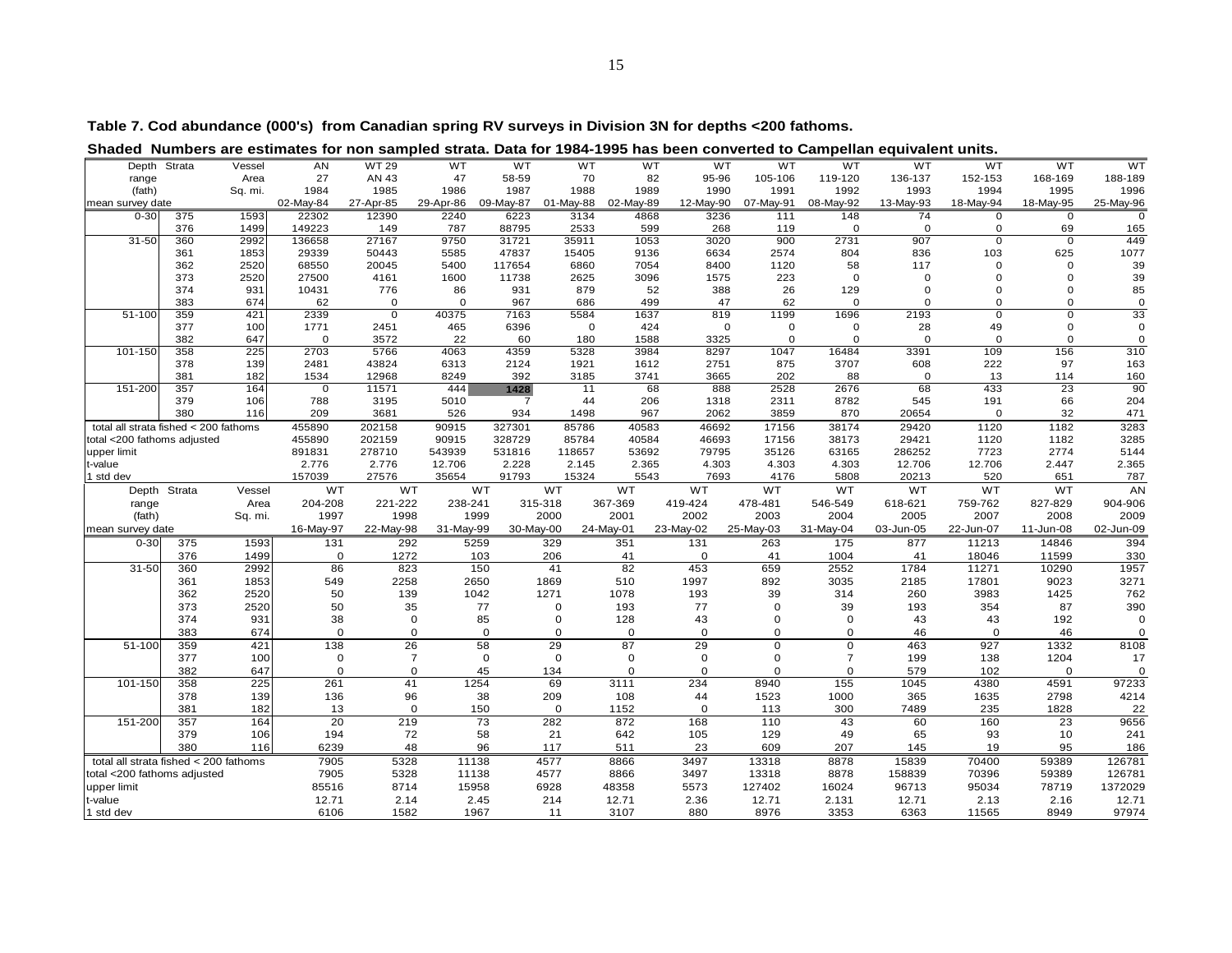|                                       | Depth Strata | Vessel  | AN          | WT 29     | wт        | wт        | wт        |           | wт            | wт<br>wт             | wт        | wт           | wт               | wт          | wт        |
|---------------------------------------|--------------|---------|-------------|-----------|-----------|-----------|-----------|-----------|---------------|----------------------|-----------|--------------|------------------|-------------|-----------|
| range                                 |              | Area    | 27          | AN 43     | 47        | 58-59     | 70        |           | 82<br>95-96   | 105-106              | 119-120   | 136-137      | 152-153          | 168-169     | 188-189   |
| (fath)                                |              | Sq. mi. | 1984        | 1985      | 1986      | 1987      | 1988      |           | 1990<br>1989  | 1991                 | 1992      | 1993         | 1994             | 1995        | 1996      |
| mean survey date                      |              |         | 02-May-84   | 27-Apr-85 | 29-Apr-86 | 09-May-87 | 01-May-88 | 02-May-89 | 12-May-90     | 07-May-91            | 08-May-92 | 13-May-93    | 18-May-94        | 18-May-95   | 25-May-96 |
| $0 - 30$                              | 375          | 1593    | 7018        | 26266     | 21041     | 13506     | 23154     | 25148     | 16134         | 1835                 | 2331      | 1145         | $\mathbf{O}$     | $\mathbf 0$ |           |
|                                       | 376          | 1499    | 16673       | 713       | 2954      | 9148      | 6555      |           | 3791<br>1256  | 1483                 | $\Omega$  | $\mathbf{O}$ | $\Omega$         | 51          | 62        |
| $31 - 50$                             | 360          | 2992    | 21843       | 17007     | 3781      | 4155      | 3792      |           | 2145<br>10488 | 1032                 | 1445      | 46           | $\Omega$         | $\Omega$    | 457       |
|                                       | 361          | 1853    | 20008       | 52794     | 61130     | 50358     | 25677     | 19517     | 30149         | 16646                | 399       | 3455         | 64               | 47          | 647       |
|                                       | 362          | 2520    | 75781       | 29914     | 31327     | 144250    | 19890     | 26588     | 37344         | 4343                 | 668       | 1522         |                  |             | 21        |
|                                       | 373          | 2520    | 33487       | 5274      | 4378      | 14596     | 9738      |           | 8996<br>5802  | 856                  | $\Omega$  | $\Omega$     |                  |             |           |
|                                       | 374          | 931     | 14987       | 1523      | 1338      | 1832      | 5872      |           | 937<br>5050   | 516                  | 30        |              |                  |             | 11        |
|                                       | 383          | 674     | 502         | $\Omega$  | $\Omega$  | 1664      | 236       |           | 574           | 615<br>224           | $\Omega$  | $\Omega$     |                  |             |           |
| 51-100                                | 359          | 421     | 308         | $\Omega$  | 2639      | 779       | 637       |           | 213           | 101<br>66            | 113       | 433          | $\Omega$         | $\Omega$    | 36        |
|                                       | 377          | 100     | 145         | 219       | 138       | 1720      |           | $\Omega$  | 46            | $\Omega$<br>$\Omega$ | 0         | $\mathbf{Q}$ | 8                | $\Omega$    |           |
|                                       | 382          | 647     | $\Omega$    | 257       | 84        | 42        | 59        |           | 782           | 298<br>$\Omega$      | $\Omega$  | $\Omega$     | $\Omega$         | $\Omega$    | $\Omega$  |
| 101-150                               | 358          | 225     | 822         | 906       | 1724      | 4255      | 1317      | 1701      | 1089          | 131                  | 2650      | 1699         | 164              | 135         | 131       |
|                                       | 378          | 139     | 692         | 4601      | 1084      | 358       | 441       |           | 432           | 399<br>145           | 413       | 247          | 64               | 76          | 84        |
|                                       | 381          | 182     | 765         | 5397      | 2913      | 247       | 786       |           | 216           | 800<br>399           | 15        | 0            | 57               | 44          | 40        |
| 151-200                               | 357          | 164     | $\mathbf 0$ | 6352      | 640       | 566       | 33        |           | 64            | 274<br>331           | 706       | 46           | 237              | 24          | 18        |
|                                       | 379          | 106     | 382         | 1198      | 1587      | 9         | 37        |           | 98            | 852<br>318           | 2592      | 205          | 121              | 46          | 66        |
|                                       | 380          | 116     | 411         | 2128      | 366       | 1018      | 656       |           | 498           | 704<br>676           | 181       | 9823         | $\Omega$         | 9           | 100       |
| total all strata fished < 200 fathoms |              |         | 193825      | 154547    | 137124    | 247937    | 98880     | 89212     | 113355        | 29536                | 11544     | 18629        | $\overline{714}$ | 433         | 1682      |
| total <200 fathoms adjusted           |              |         | 193824      | 154549    | 137124    | 248503    | 98880     | 89211     | 113356        | 29535                | 11543     | 18630        | 715              | 432         | 1682      |
| upper limit                           |              |         | 256272      | 192257    | 211519    | 326927    | 125247    | 115281    | 141017        | 49183                | 19173     | 143715       | 1950             | 761         | 2843      |
| t-value                               |              |         | 2.093       | 2.064     | 2.201     | 2.093     | 2.086     |           | 2.11          | 2.02<br>2.306        | 2.776     | 12.706       | 4.303            | 2.776       | 2.101     |
| 1 std dev                             |              |         | 29836       | 18270     | 33801     | 37740     | 12640     | 12355     | 13694         | 8520                 | 2748      | 9845         | 287              | 118         | 553       |
|                                       | Depth Strata | Vessel  | <b>WT</b>   | <b>WT</b> | WT        |           | WT        | <b>WT</b> | <b>WT</b>     | <b>WT</b>            | WT        | <b>WT</b>    | WT               | <b>WT</b>   | AN        |
| range                                 |              | Area    | 204-208     | 221-222   | 238-241   |           | 315-318   | 367-369   | 419-424       | 478-481              | 546-549   | 618-621      | 759-762          | 827-829     | 904-906   |
| (fath)                                |              | Sq. mi. | 1997        | 1998      | 1999      |           | 2000      | 2001      | 2002          | 2003                 | 2004      | 2005         | 2007             | 2008        | 2009      |
| mean survey date                      |              |         | 16-May-97   | 22-May-98 | 31-May-99 |           | 30-May-00 | 24-May-01 | 23-May-02     | 25-May-03            | 25-May-03 | 03-Jun-05    | 22-Jun-07        | 11-Jun-08   | 02-Jun-09 |
| $0 - 30$                              | 375          | 1593    | 92          | 108       | 3225      |           | 54        | 592       | 88            | 1229                 | 89        | 632          | 2669             | 2016        | 208       |
|                                       | 376          | 1499    | $\Omega$    | 75        |           |           | 43        | 6         | $\Omega$      | 458                  | 286       | 8            | 528              | 1810        | 451       |
| $31 - 50$                             | 360          | 2992    | 15          | 12        | 315       |           | 19        | 588       | 244           | 1417                 | 84        | 1798         | 1057             | 8204        | 89        |
|                                       | 361          | 1853    | 378         | 682       | 3496      |           | 533       | 240       | 1856          | 1987                 | 299       | 2582         | 7983             | 1619        | 885       |
|                                       | 362          | 2520    | 317         | 407       | 946       |           | 1328      | 1110      | 22            |                      | 2134      | 1746         | 5449             | 2499        | 128       |
|                                       | 373          | 2520    | 168         | 9         | 50        |           | 0         | 8         | 11            |                      |           | 74           | 458              | 3           | 76        |
|                                       | 374          | 931     | 136         | $\Omega$  | 11        |           | O         | 30        | 15            |                      |           | 10           | 6                | 327         |           |
|                                       |              |         |             |           |           |           |           |           |               |                      |           |              |                  |             |           |

383 674 0 0 0 0 0 0 0 0 42 0 9 0

378 139 109 80 21 184 92 16 739 377 118 1101 710 1927

381 182l 2 16 0 708 0 12 49 2276 159 702 2

379 106 104 24 12 8 536 74 68 22 82 72 5 242

380 116 3457 13 18 14 71 14 97 36 43 8 51 18

51-100 359 421 199 1 114 194 54 7 0 0 71 2385 434 9025377 100 0 15 0 0 0 0 0 29 298 33 990 8382 647 0 0 9 27 0 0 0 0 239 79 0 0

101-150| 358 225| 104 73 1171 23 1818 327 14117 258 611 3049 4361 39777

151-200 357 164 9 221 51 242 676 158 204 60 59 262 28 3063

total all strata fished < 200 fathoms 5090 1720 9459 2669 6529 2832 20330 3726 10689 25298 23769 55898total <200 fathoms adjusted 5090 1720 9459 2669 6529 2832 20330 3726 10689 25297 23769 55898 upper limit 48785 2783 16197 5747 12873 6743 200410 8706 17805 36782 35391 574634 t-value 12.71 2.14 2.23 2.26 3.18 2.57 12.71 2.31 2.57 2.16 3.18 12.71

1 std dev 3438 497 3022 1362 1995 1522 14168 2160 2769 5317 3652 40813

 **Table 8. Cod biomass (t) from Canadian spring RV surveys in Division 3N for depths < 200 fathoms.** 

**Shaded Numbers are estimates for non sampled strata. Data for 1984-1995 has been converted to Campellan equivalent units.**<br>Depth Strata Vessel AN WT29 WT WT WT WT WT WT WT WT WT WT WT WT WT

 $\overline{0}$ <br>62

 $21$ 

 $\frac{0}{36}$ 

 $\mathbf 0$ 

 $\mathbf 0$ 

131

40

18

1682

89

885

128

76

 $\begin{smallmatrix}0\\0\end{smallmatrix}$ 

9025

1927

3063

242

18

12.71<br>40813

 $\overline{2}$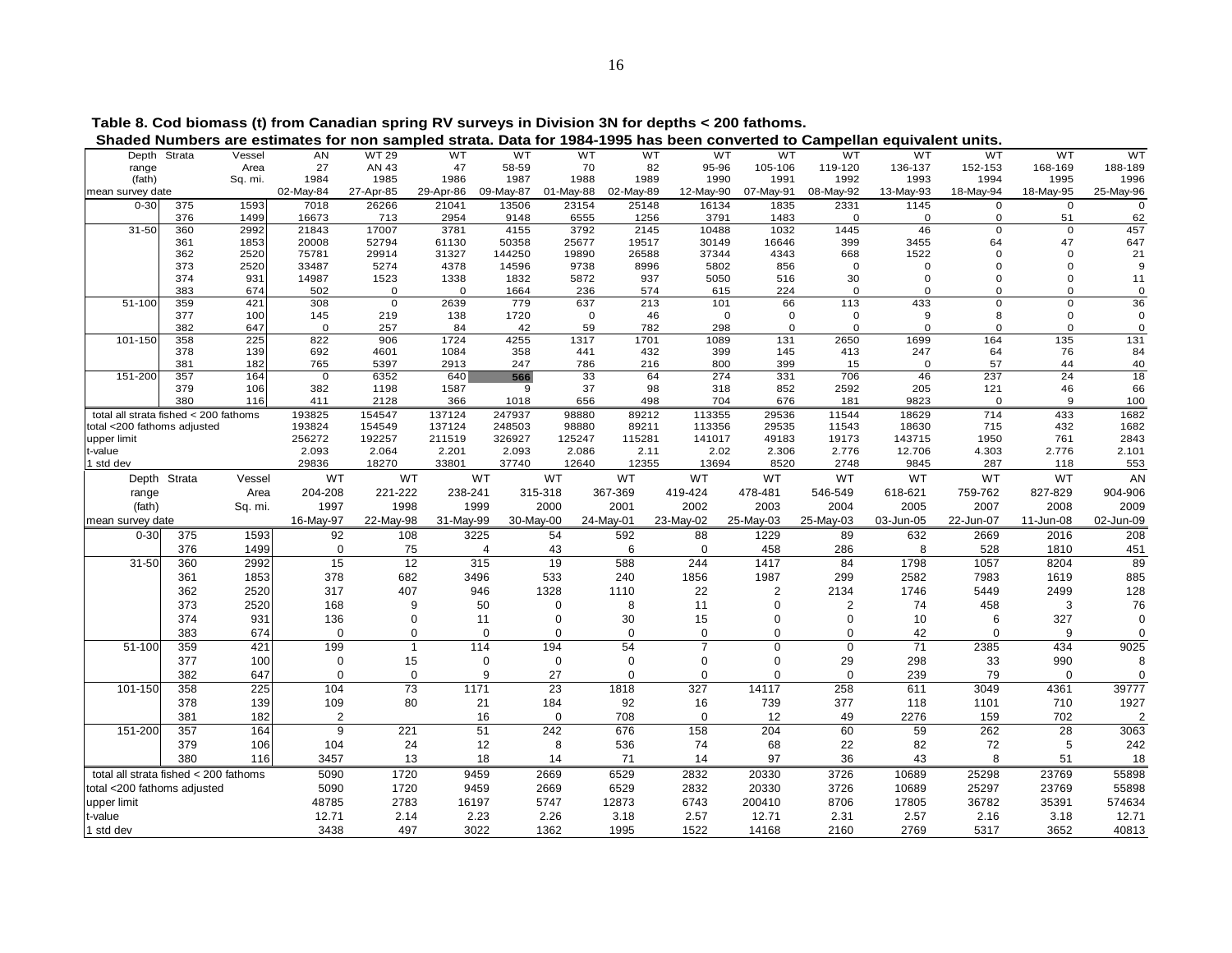**Table 9. Cod abundance (000's) from Canadian spring RV surveys in Division 3N for depths > 200 fathoms.Data for 1991-1995 has been converted to Campellan equivalent units.**

| Depth                   | Strata                  | Vessel  | WT            | WT        | WT              | WT                      | WT           | WT             | <b>WT</b>                     | <b>WT</b>           | WT           | WT           |
|-------------------------|-------------------------|---------|---------------|-----------|-----------------|-------------------------|--------------|----------------|-------------------------------|---------------------|--------------|--------------|
| range                   |                         | Area    | 105-106       | 119-120   | 136-137         | 152-153                 | 168-169      | 188-189        | 204-208                       | 221-222             | 238-241      | 315-318      |
| (fath)                  |                         | Sq. mi. | 1991          | 1992      | 1993            | 1994                    | 1995         | 1996           | 1997                          | 1998                | 1999         | 2000         |
| mean survey date        |                         |         | 07-May-91     | 08-May-92 | 13-May-93       | 18-May-94               | 18-May-95    | 25-May-96      | 16-May-97                     | 22-May-98           | 31-May-99    | 30-May-00    |
| 201-300                 | 723                     | 155     | 1970          | 13573     | 43              | $\overline{32}$         | 0            | 46             | 77                            | 53                  | 0            | 139          |
|                         | 725                     | 105     | 401           | nf        | $\mathbf 0$     | 95                      | 73           | 34             | 16                            | 49                  | 33           | 361          |
|                         | 727                     | 160     | 833           | 2144      | 1444            | 222                     | 211          | 1394           | 109                           | 55                  | 44           | 383          |
| 301-400                 | 724                     | 124     | 69            | 112       | 9               | 34                      | 17           | 0              | 50                            | 61                  | 0            | $\Omega$     |
|                         | 726                     | 72      | $\Omega$      | 0         | $\Omega$        | 0                       | 70           | $\Omega$       | 12                            |                     | 0            | 0            |
|                         | 728                     | 156     | 0             | 0         | 0               | 0                       | 43           | $\mathbf 0$    | $\mathbf 0$                   | 0                   | 0            | 0            |
| 401-500                 | 752                     | 134     | nf            | nf        | nf              | $\mathbf 0$             | nf           | nf             | nf                            | nf                  | nf           | nf           |
|                         | 756                     | 106     | nf            | nf        | nf              | 0                       | nf           | nf             | nf                            | nf                  | nf           | nf           |
|                         | 760                     | 154     | nf            | nf        | nf              | $\Omega$                | nf           | nf             | nf                            | nf                  | nf           | nf           |
| total all strata fished |                         |         | 20429         | 54003     | 30916           | 1504                    | 1597         | 4789           | 8165                          | 5545                | 11214        | 5460         |
| upper                   |                         |         | 38845         | 212125    | 287928          | 3892                    | 3156         | 24093          | 85786                         | 8939                | 16037        | 7953         |
| t-value<br>1 STD        |                         |         | 4.303<br>4280 | 12.706    | 12.706<br>20228 | 4.303<br>555            | 2.365<br>659 | 12.706<br>1519 | 12.71<br>6107                 | 2.14<br>1586        | 2.45<br>1969 | 2.13<br>1170 |
|                         |                         |         |               | 12445     |                 |                         |              |                |                               |                     |              |              |
|                         |                         |         |               | WT        | WT              | WT                      | WT           | WT             | WT                            | WT                  | <b>AN</b>    |              |
|                         | Depth                   | Strata  | Vessel        |           |                 |                         |              |                |                               |                     |              |              |
|                         | range                   |         | Area          | 367-369   | 419-424         | 478-481                 | 546-549      | 618-621        | 759-762                       | 827-829             | 904-906      |              |
|                         | (fath)                  |         | Sq. mi.       | 2001      | 2002            | 2003                    | 2004         | 2005           | 2007                          | 2008                | 2009         |              |
|                         | mean survey date        |         |               | 24-May-01 |                 | 23-May-02 25-May-03     |              |                | 26-May-03 03-Jun-05 22-Jun-07 | 11-Jun-08 02-Jun-09 |              |              |
|                         | 201-300                 | 723     | 155           | 3179      | 1658            | 550                     | 85           | $\Omega$       | 19                            | $\Omega$            | 81           |              |
|                         |                         | 725     | 105           | 661       | 148             | $\mathbf 0$             | 0            | 0              | 0                             | 0                   | 12           |              |
|                         |                         | 727     | 160           | 528       | 446             | 50                      | 0            | 0              | 0                             | 0                   | 105624       |              |
|                         | 301-400                 | 724     | 124           | 45        | 62              | 8                       | 9            | $\mathbf 0$    | $\mathbf 0$                   | nf                  | 0            |              |
|                         |                         | 726     | 72            |           | 36<br>0         | $\Omega$                | 0            | $\Omega$       | $\Omega$                      | $\Omega$            | 0            |              |
|                         |                         | 728     | 156           |           | 0               | $\mathbf 0$<br>$\Omega$ | 0            | 0              | 13                            | 0                   | 0            |              |
|                         | 401-500                 | 752     | 134           |           | nf              | nf<br>nf                | nf           | nf             | nf                            | nf                  | nf           |              |
|                         |                         | 756     | 106           |           | nf              | nf<br>nf                | nf           | nf             | nf                            | nf                  | nf           |              |
|                         |                         | 760     | 154           |           | nf              | nf<br>nf                | nf           | nf             | nf                            | nf                  | nf           |              |
|                         | total all strata fished |         |               | 13279     | 5845            | 13926                   | 8972         | 15839          | 70428                         | 59339               | 232497       |              |
|                         | upper                   |         |               | 31301     | 28722           | 128156                  | 16121        | 96713          | 95066                         | 78719               | 1559273      |              |
|                         | t-value                 |         |               | 4.3       | 12.71           | 12.71                   | 2.13         | 12.71          | 2.13                          | 2.16                | 12.71        |              |
|                         | 1 STD                   |         |               | 4191      | 1800            | 8990                    | 3356         | 6363           | 11567                         | 8972                | 104388       |              |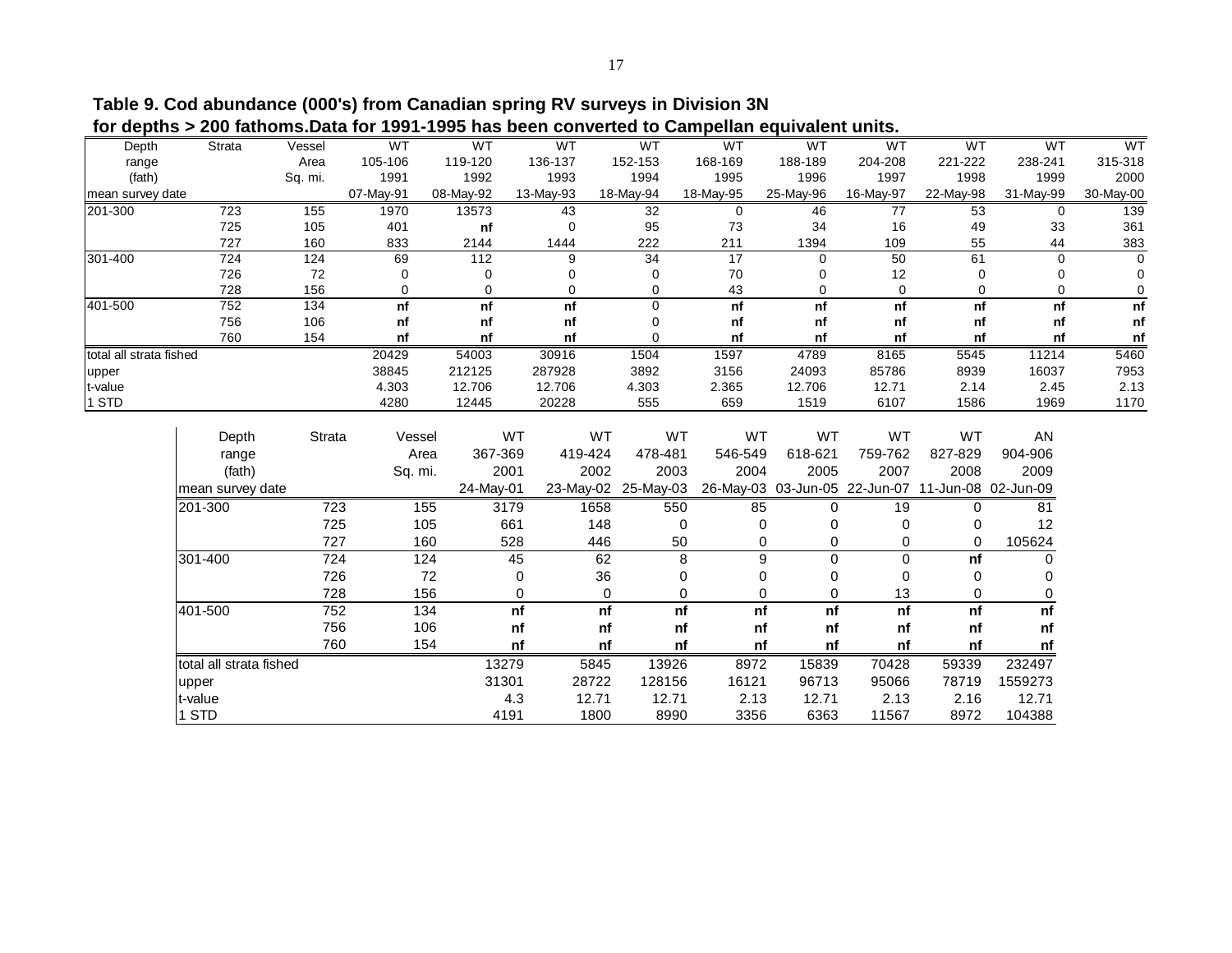**Table 10. Cod biomass (t)) from Canadian spring RV surveys in Division 3N for depths > 200 fathoms.Data for 1991-1995 has been converted to Campellan equivalent units.**

| ivi uvpulu r            |                         |         |                |                |                  |                     | son rolltog to baniponan oquiv |               |                                                   |              |               |              |
|-------------------------|-------------------------|---------|----------------|----------------|------------------|---------------------|--------------------------------|---------------|---------------------------------------------------|--------------|---------------|--------------|
| Depth                   | Strata                  | Vessel  | WT             | WT             | WT               | WT                  | WT                             | WT            | WT                                                | WT           | WT            | WT           |
| range                   |                         | Area    | 105-106        | 119-120        | 136-137          | 152-153             | 168-169                        | 188-189       | 204-208                                           | 221-222      | 238-241       | 315-318      |
| (fath)                  |                         | Sq. mi. | 1991           | 1992           | 1993             | 1994                | 1995                           | 1996          | 1997                                              | 1998         | 1999          | 2000         |
| mean survey date        |                         |         | 07-May-91      | 08-May-92      | 13-May-93        | 18-May-94           | 18-May-95                      | 25-May-96     | 16-May-97                                         | 22-May-98    | 31-May-99     | 30-May-00    |
| 201-300                 | 723                     | 155     | 662            | 3415           | 30               | 26                  | 0                              | 35            | 80                                                | 77           | 0             | 270          |
|                         | 725                     | 105     | 186            | nf             | $\mathbf 0$      | 32                  | 8                              | 19            | 9                                                 | 10           | 13            | 163          |
|                         | 727                     | 160     | 486            | 805            | 313              | 86                  | 41                             | 677           | 71                                                | 25           | 6             | 180          |
| 301-400                 | 724                     | 124     | 30             | 32             | 9                | $\overline{22}$     | 26                             | $\mathbf 0$   | 40                                                | 191          | $\mathbf 0$   | $\Omega$     |
|                         | 726                     | 72      | 0              | $\mathbf 0$    | 0                | 0                   | 31                             | 0             | 5                                                 | $\mathbf 0$  | 0             | $\mathbf 0$  |
|                         | 728                     | 156     | 0              | 0              | $\mathbf 0$      | 0                   | 26                             | 0             | $\mathbf 0$                                       | $\Omega$     | 0             | $\mathbf 0$  |
| 401-500                 | 752                     | 134     | n f            | nf             | nf               | $\mathbf 0$         | n f                            | n f           | nf                                                | nf           | nf            | n f          |
|                         | 756                     | 106     | nf             | nf             | nf               | 0                   | nf                             | nf            | nf                                                | nf           | nf            | nf           |
|                         | 760                     | 154     | nf             | nf             | nf               | 0                   | nf                             | nf            | nf                                                | nf           | nf            | nf           |
| total all strata fished |                         |         | 30901          | 15795          | 18982            | 880                 | 566                            | 2430          | 5295                                              | 2024         | 9479          | 3281         |
| upper                   |                         |         | 50596<br>2.306 | 28054<br>3.182 | 144081<br>12.706 | 2151<br>4.303       | 888<br>2.571                   | 6155<br>4.303 | 49001<br>12.71                                    | 3168<br>2.13 | 16216<br>2.23 | 6357<br>2.23 |
| t-value<br>1 STD        |                         |         | 8541           | 3853           | 9846             | 295                 | 125                            | 866           | 3439                                              | 537          | 3021          | 1379         |
|                         |                         |         |                |                |                  |                     |                                |               |                                                   |              |               |              |
|                         | Depth                   | Strata  | Vessel         | WT             | WT               | WT                  | WT                             | WT            | WT                                                | WT           | <b>AN</b>     |              |
|                         | range                   |         | Area           | 367-369        | 419-424          | 478-481             | 546-549                        | 618-621       | 759-762                                           | 827-829      | 904-906       |              |
|                         | (fath)                  |         | Sq. mi.        | 2001           | 2002             | 2003                | 2004                           | 2005          | 2007                                              | 2008         | 2009          |              |
|                         | mean survey date        |         |                | 24-May-01      |                  | 23-May-02 25-May-03 |                                |               | 26-May-03 03-Jun-05 22-Jun-07 11-Jun-08 02-Jun-09 |              |               |              |
|                         | 201-300                 | 723     | 155            | 2233           | 1598             | 956                 |                                | 46            | 60<br>0                                           | 0            | 168           |              |
|                         |                         | 725     | 105            | 443            | 100              |                     | $\mathbf 0$                    | 0             | $\Omega$<br>$\Omega$                              | 0            | 5             |              |
|                         |                         | 727     | 160            | 295            | 96               |                     | 25                             | 0             | 0<br>0                                            | 0            | 33157         |              |
|                         | 301-400                 | 724     | 124            | 100            | $\overline{36}$  |                     | $\overline{25}$                | 6             | 0<br>0                                            | nf           | 0             |              |
|                         |                         | 726     | 72             | $\mathbf 0$    | 12               |                     | $\mathbf 0$                    | 0             | 0<br>$\Omega$                                     | $\Omega$     | 0             |              |
|                         |                         | 728     | 156            | 0              | 0                |                     | 0                              | 0             | 0                                                 | 0            | 0             |              |
|                         | 401-500                 | 752     | 134            | nf             | nf               |                     | nf                             | nf<br>nf      | nf                                                | nf           | nf            |              |
|                         |                         | 756     | 106            | nf             | nf               |                     | nf                             | nf<br>nf      | nf                                                | nf           | nf            |              |
|                         |                         | 760     | 154            | nf             | nf               |                     | nf                             | nf<br>nf      | nf                                                | nf           | nf            |              |
|                         | total all strata fished |         |                | 9601           | 4673             | 21336               | 3778                           | 10692         | 25361                                             | 23769        | 89228         |              |
|                         | upper                   |         |                | 18074          | 11424            | 201747              | 8759                           | 17805         | 36847                                             | 35391        | 639214        |              |
|                         | t-value                 |         |                | 3.18           | 3.18             | 12.71               | 2.31                           | 2.57          | 2.16                                              | 3.18         | 12.71         |              |
|                         | 1 STD                   |         |                | 2664           | 2123             | 14199               | 2156                           | 2768          | 5318                                              | 3652         | 43272         |              |
|                         |                         |         |                |                |                  |                     |                                |               |                                                   |              |               |              |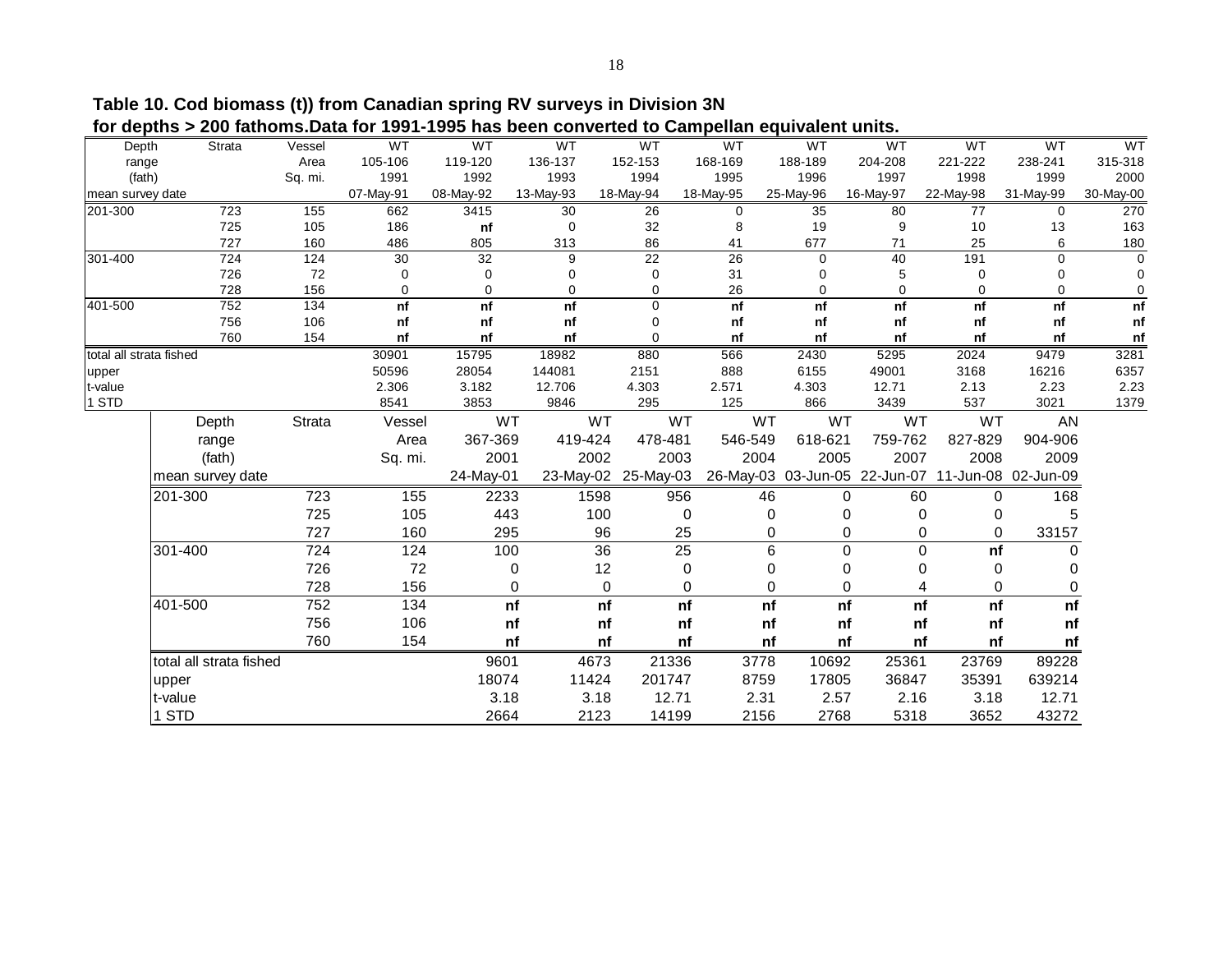**Table 11. Cod abundance (000's) from Canadian Spring RV Surveys in Division 3O for depths <200 fathoms.**

| Shaded      | Numbers are estimates for non-sampled strata. Data for 1984-1995 have been converted to Campellen equivalent units |        |             |             |           |                |             |             |             |                |             |                |                         |                |           |
|-------------|--------------------------------------------------------------------------------------------------------------------|--------|-------------|-------------|-----------|----------------|-------------|-------------|-------------|----------------|-------------|----------------|-------------------------|----------------|-----------|
| Depth       | Strata                                                                                                             | Vessel | AN          | AN          | WT        | WT             | WT          |             | WT<br>WT    | WT             | WT          | WT             | WT                      | WT             | <b>WT</b> |
| range       | Area                                                                                                               |        | 27          | 43          | 47        | 58-60          | 70          |             | 82<br>95-96 | 105-106        | 119-120     | 136-137        | 152-154                 | 168-169        | 188-189   |
| (fath)      |                                                                                                                    | Sq. mi | 1984        | 1985        | 1986      | 1987           | 1988        | 1989        | 1990        | 1991           | 1992        | 1993           | 1994                    | 1995           | 1996      |
|             | mean survey date                                                                                                   |        | 03-May-84   | 15-Apr-85   | 22-Apr-86 | 27-Apr-87      | 24-Apr-88   | 23-Apr-89   | 27-Apr-90   | 24-Apr-91      | 26-Apr-92   | 30-Apr-93      | 04-May-94               | 07-May-95      | 11-May-96 |
| 31-50       | 330                                                                                                                | 2089   | 7761        | 7892        | 3707      | 11315          | 5384        | 1609        | 4990        | 1424           | 203         | 373            | 0                       | $\mathbf 0$    | 4824      |
|             | 331                                                                                                                | 456    | 3863        | 1921        | 744       | 1900           | 1425        |             | 792<br>1052 | 158            | 32          | $\mathbf 0$    | $\mathbf 0$             | $\mathbf 0$    | 348       |
|             | 338                                                                                                                | 1898   | 23356       | 9724        | 8933      | 20210          | 6623        | 20166       | 8436        | 24463          | 2285        | 835            | 132                     | 264            | 2109      |
|             | 340                                                                                                                | 1716   | 10606       | 9414        | 10282     | 146151         | 2826        | 1960        | 3628        | 2569           | 334         | 119            | 286                     | $\Omega$       | 1441      |
|             | 351                                                                                                                | 2520   | 78342       | 17578       | 117725    | 71723          | 13335       | 6112        | 6242        | 2071           | 1050        | 350            | 250                     | $\Omega$       | 525       |
|             | 352                                                                                                                | 2580   | 41362       | 17656       | 9803      | 35888          | 56193       | 10474       | 14499       | 9752           | 3852        | 1331           | 1299                    | 1111           | 1115      |
|             | 353                                                                                                                | 1282   | $\Omega$    | 2226        | 2773      | 29082          | 44478       | 4731        | 6499        | 1297           | 4229        | 223            | 0                       | 285            | 677       |
| 51-100      | 329                                                                                                                | 1721   | 5928        | 2390        | 2838      | 133032         | 5259        | 5577        | 13147       | 22309          | 508         | 1673           | 13959                   | 1100           | 330       |
|             | 332                                                                                                                | 1047   | 436         | 3432        | 1115      | 30014          | 2908        | 3112        | 5700        | 683773         | 29607       | 296105         | 0                       | 2399           | 3184      |
|             | 337                                                                                                                | 948    | 1909        | 5688        | 1369      | 1799           | 2337        | 10402       | 2133        | 22436          | 6913        | 231602         | 132                     | 527            | 2502      |
|             | 339                                                                                                                | 585    | 14625       | 894         | 135       | 2383           | 488         |             | 1625<br>27  | 1571           | 609         | 406            | 0                       | $\mathbf 0$    | 46        |
|             | 354                                                                                                                | 474    | 2238        | 1843        | 2216      | 65669          | 2271        |             | 593<br>395  | 9019           | 1679        | 1415           | 0                       | $\mathbf 0$    | 66        |
| 101-150     | 333                                                                                                                | 151    | $\mathbf 0$ | 42          | 105       | 566            |             | $\mathbf 0$ | 378<br>136  | 692            | 975         | 514            | 2205                    | 10             | 688       |
|             | 336                                                                                                                | 121    | $\Omega$    | 17          | 126       | 17             |             | 8           | 8<br>143    | 160            | 5537        | 437            | 605                     | $\mathbf 0$    |           |
|             | 355                                                                                                                | 103    | $\Omega$    | 4070        | 29        | 207            |             | 43          | 987<br>193  | 2339           | 944         | 236            | 50                      | $\overline{7}$ | 2573      |
| 151-200     | 334                                                                                                                | 92     | $\Omega$    | 236         | 1323      | 26             | 121         | 141         | 543         | 1214           | 971         | 1137           | 533                     | 200            | 184       |
|             | 335                                                                                                                | 58     | $\Omega$    | $\mathbf 0$ | 68        |                | 8           | 12          | 97<br>16    | 27             | 1275        | 342            | 157                     | 52             | 490       |
|             | 356                                                                                                                | 61     | $\Omega$    | $\mathbf 0$ | 13        | $\overline{4}$ |             | 51<br>131   | 110         | 546            | 2665        | 424            | 491                     | 13             | 93        |
|             | total strata fished < 200 fathoms                                                                                  |        | 190427      | 85023       | 163306    | 549997         | 143763      | 67215       | 68515       | 785821         | 63667       | 537522         | 20100                   | 5967           | 21202     |
|             | total <200 fathoms adjusted                                                                                        |        | 190426      | 85023       | 163304    | 549994         | 143762      | 67216       | 69568       | 785820         | 63668       | 537522         | 20099                   | 5968           | 21203     |
| upper limit |                                                                                                                    |        | 242768      | 109795      | 363874    | 823914         | 229667      | 89730       | 90269       | 2506436        | 126262      | 3992300        | 58534                   | 10117          | 32019     |
| -value      |                                                                                                                    |        | 2.228       | 2.052       | 2.16      | 2.306          | 2.201       | 2.052       | 2.11        | 2.571          | 2.776       | 12.706         | 2.776                   | 2.306          | 2.365     |
| 1 std dev   |                                                                                                                    |        | 23492       | 12072       | 92856     | 118784         | 39030       | 10972       | 10310       | 669240         | 22549       | 271901         | 13845                   | 1800           | 4574      |
| Depth       | Strata                                                                                                             | Vessel |             | <b>WT</b>   | <b>WT</b> | WT             | <b>WT</b>   | WT          | WT          | <b>WT</b>      | <b>WT</b>   | <b>WT</b>      | WT                      | <b>WT</b>      | AN        |
| range       |                                                                                                                    | Area   | 204-208     |             | 221-222   | 238-241        | 315-318     | $365 + 367$ | 419-424     | 478-481        | 546-549     | 618-621        | 759-762                 | 827-829        | 904-906   |
| (fath)      |                                                                                                                    | Sq. mi |             | 1997        | 1998      | 1999           | 2000        | 2001        | 2002        | 2003           | 2004        | 2005           | 2007                    | 2008           | 2009      |
|             | mean survey date                                                                                                   |        | 16-May-97   |             | 22-May-98 | 19-May-99      | 16-May-00   | 07-May-01   | 05-May-02   | 11-May-03      | 18-May-04   | 16-May-05      | 13-May-07               | 27-May-08      | 19-May-09 |
| $31 - 50$   | 330                                                                                                                | 2089   |             | 509         | 4310      | 4037           | 8680        | 1519        | 616         | 270            | 1204        | 5090           | 3818                    | 2504           | 1514      |
|             | 331                                                                                                                | 456    |             | $\mathbf 0$ | 8343      | 452            | 2635        | 3858        | 220         | 63             | 1725        | 1976           | 502                     | 27035          | 215407    |
|             | 338                                                                                                                | 1898   |             | 160         | 895       | 15015          | 6571        | 7006        | 3264        | 1044           | 970         | 9095           | 4700                    | 4700           | 2176      |
|             | 340                                                                                                                | 1716   |             | 529         | 173       | 1770           | 3682        | 567         | 189         | 330            | 283         | 519            | 923                     | 354            | 13691     |
|             | 351                                                                                                                | 2520   |             | 453         | 277       | 1631           | 12046       | 1820        | 545         | 217            | 43          | 1127           | 2080                    | 7106           | 520       |
|             | 352                                                                                                                | 2580   |             | 927         | 1278      | 14932          | 5481        | 3372        |             | 754            | 877         | 5989           | 22182                   | 12625          | 5790      |
|             |                                                                                                                    |        |             | $\mathbf 0$ |           |                |             | 397         | 1730        |                |             |                |                         |                | $\Omega$  |
|             | 353                                                                                                                | 1282   |             |             | 564       | 507            | 1693        |             | 321         | 220            | 139         | 887            | 18473                   | 529            |           |
| 51-100      | 329                                                                                                                | 1721   |             | 765         | 8194      | 8370           | 1278        | 2746        | 379         | 2557           | 440         | 1868           | 4545                    | 710            | 1089      |
|             | 332                                                                                                                | 1047   |             | 432         | 720       | 8121           | 27653       | 816         | 672         | 96             | 3271        | $\mathbf 0$    | 1296                    | 4081           | 23834     |
|             | 337                                                                                                                | 948    |             | 681         | 1239      | 9389           | 3032        | 1130        | 478         | 565            | 366         | 452            | 1130                    | 1000           | 956       |
|             | 339                                                                                                                | 585    |             | $\Omega$    | 121       | 497            | 40          | 281         | 201         | $\mathbf 0$    | $\mathbf 0$ | 80             | 138                     | $\mathbf 0$    |           |
|             | 354                                                                                                                | 474    |             | $\mathbf 0$ | 4583      | 4864           | 587         | 163         | 33          | 33             | $\mathbf 0$ | 246            | 3130                    | 0              | 0         |
| 101-150     | 333                                                                                                                | 151    |             | 1447        | 194       | 25             | 92          | 71          | 20          | 9              | 10          | 10             | 48                      | 9              | $\Omega$  |
|             | 336                                                                                                                | 121    |             | 128         | 25        | 17             | $\mathbf 0$ | 42          | 92          | $\mathbf 0$    | 67          | $\mathbf 0$    | $\overline{7}$          | 17             | $\Omega$  |
|             | 355                                                                                                                | 103    |             | 6           | 50        | 44             | 39          | 234         | 31          | 21             | 65          | 6              | 50                      | 21             | 50        |
| 151-200     | 334                                                                                                                |        | 92          | 94          | 26        | 28             | 70          | 54          | 1017        | 19             | 17          | $\mathbf 0$    | 44                      | 17             | 634       |
|             | 335                                                                                                                |        | 58          | 211         | 36        | 37             | 13          | 278         | 357         | $\overline{4}$ | $\mathbf 0$ | $\mathbf 0$    | $\overline{\mathbf{4}}$ | $\overline{4}$ | 12        |
|             | 356                                                                                                                |        | 61          | 70          | 82        | 67             | 96          | 62          | 149         | 22             | 67          | $\mathbf 0$    | 50                      | 15             | 35        |
|             | total strata fished < 200 fathoms                                                                                  |        |             | 6412        | 31110     | 69803          | 73688       | 24416       | 10314       | 6224           | 9545        | 27345          | 63120                   | 60727          | 265709    |
|             | total <200 fathoms adjusted                                                                                        |        |             | 6412        | 31110     | 69803          | 73688       | 24416       | 10314       | 6224           | 9545        | 27345          | 63119                   | 60727          | 265709    |
| upper limit |                                                                                                                    |        |             | 25638       | 65284     | 102583         | 110064      | 31201       | 14550       | 12891          | 19085       | 43328          | 91678                   | 402410         | 2975301   |
| t-value     |                                                                                                                    |        |             | 12.706      | 2.78      | 2.2            | 2.45        | 2.14        | 2.36        | 2.776          | 4.303       | $\overline{2}$ | $\overline{2}$          | 13             | 13        |
| 1 std dev   |                                                                                                                    |        |             | 1513        | 12293     | 14900          | 14847       | 3171        | 1795        | 2402           | 2217        | 6772           | 12101                   | 26891          | 213186    |
|             |                                                                                                                    |        |             |             |           |                |             |             |             |                |             |                |                         |                |           |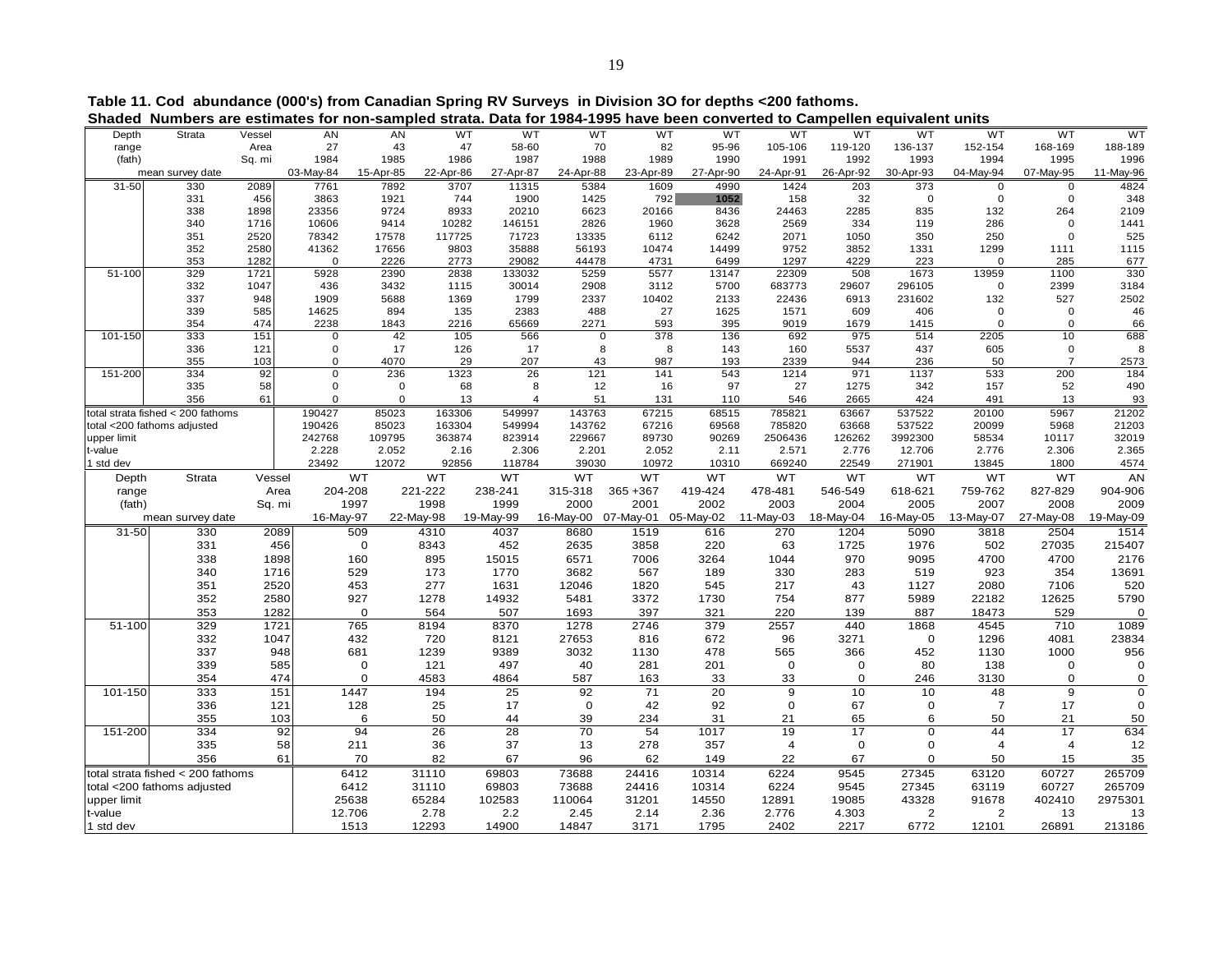|                                   | Shaded Numbers are estimates for non-sampled strata. Data for 1984-1995 have been converted to Campellen equivalent units |            |                            |             |                  |                  |             |                           |            |                |                |              |                      |             |                |
|-----------------------------------|---------------------------------------------------------------------------------------------------------------------------|------------|----------------------------|-------------|------------------|------------------|-------------|---------------------------|------------|----------------|----------------|--------------|----------------------|-------------|----------------|
| Depth                             |                                                                                                                           | Vessel     | <b>AN</b>                  | AN          | <b>WT</b>        | <b>WT</b>        | <b>WT</b>   | <b>WT</b>                 | <b>WT</b>  | <b>WT</b>      | <b>WT</b>      | <b>WT</b>    | <b>WT</b>            | <b>WT</b>   | WT             |
| range                             |                                                                                                                           | Area       | 27                         | 43          | 47               | 58-60            | 70          | 82                        | 95-96      | 105-106        | 119-120        | 136-137      | 152-154              | 168-169     | 188-189        |
| (fath)                            | Strata                                                                                                                    | Sq. mi     | 1984                       | 1985        | 1986             | 1987             | 1988        | 1989                      | 1990       | 1991           | 1992           | 1993         | 1994                 | 1995        | 1996           |
|                                   | mean survey date                                                                                                          |            | 03-May-84                  | 15-Apr-85   | 22-Apr-86        | 27-Apr-87        | 24-Apr-88   | 23-Apr-89                 | 27-Apr-90  | 24-Apr-91      | 26-Apr-92      | 30-Apr-93    | 04-May-94            | 07-May-95   | 11-May-96      |
| 31-50                             | 330                                                                                                                       | 2089       | 7964                       | 9372        | 4167             | 12075            | 4486        | 3318                      | 5091       | 266            | 32             | 92           | $\mathbf 0$          | $\mathbf 0$ | 7103           |
|                                   | 331                                                                                                                       | 456        | 4536                       | 4891        | 1295             | 1982             | 2176        | 481                       | 2191       | 236            | 224            | $\mathbf 0$  | $\Omega$             | 0           | 983            |
|                                   | 338                                                                                                                       | 1898       | 43090                      | 13670       | 23245            | 20013            | 14538       | 25430                     | 9315       | 10283          | 11883          | 4981         | 1841                 | 3439        | 1535           |
|                                   | 340                                                                                                                       | 1716       | 13654                      | 10780       | 12024            | 161120           | 16447       | 5478                      | 10296      | 384            | 52             | 1936         | 160                  | $\Omega$    | 239            |
|                                   | 351                                                                                                                       | 2520       | 68620                      | 34516       | 90852            | 114632           | 25324       | 19777                     | 22343      | 6595           | 2063           | 1198         | 131                  | $\Omega$    | 104            |
|                                   | 352                                                                                                                       | 2580       | 51655                      | 41868       | 24245            | 76430            | 82226       | 43865                     | 38424      | 22512          | 16671          | 8225         | 1584                 | 3784        | 1528           |
|                                   | 353                                                                                                                       | 1282       | $\Omega$                   | 9451        | 1831             | 15552            | 4512        | 4012                      | 5892       | 1267           | 1780           | 3260         | $\Omega$             | 609         | 118            |
| $51 - 100$                        | 329                                                                                                                       | 1721       | 1776                       | 1931        | 1114             | 116331           | 16127       | 1690                      | 4684       | 4195           | 97             | 219          | 10523                | 2187        | 191            |
|                                   | 332                                                                                                                       | 1047       | 4410                       | 17134       | 4092             | 12848            | 11718       | 2156                      | 11266      | 39264          | 3927           | 108245       | $\Omega$             | 1702        | 1534           |
|                                   | 337                                                                                                                       | 948        | 741                        | 2976        | 11644            | 4299             | 1005        | 5735                      | 3354       | 5566           | 20721          | 79783        | 813                  | 1659        | 3299           |
|                                   | 339                                                                                                                       | 585        | 3355                       | 730         | 73               | 943              | 496         | 219                       | 385        | 92             | 87             | 43           | $\Omega$<br>$\Omega$ | 0           | 5              |
| 101-150                           | 354<br>333                                                                                                                | 474<br>151 | 955                        | 660         | 569<br>411       | 6915<br>1837     | 1211        | 87                        | 562        | 3325<br>877    | 191<br>273     | 1319<br>1661 |                      | 0<br>26     | 85             |
|                                   | 336                                                                                                                       |            | $\mathbf 0$<br>$\mathbf 0$ | 330         |                  |                  |             | $\mathbf 0$<br>1486<br>44 | 381        |                |                |              | 8549                 | $\mathbf 0$ | 1625           |
|                                   | 355                                                                                                                       | 121<br>103 | $\Omega$                   | 81<br>724   | 120<br>29        | 35<br>259        | 39<br>38    | 538                       | 318<br>198 | 111<br>329     | 1733<br>63     | 375<br>169   | 661<br>32            | 31          | 19             |
| 151-200                           | 334                                                                                                                       | 92         | $\Omega$                   | 898         | 4773             | 120              | 473         | 294                       | 826        | 1385           | 1018           | 1408         | 959                  | 333         | 2344<br>259    |
|                                   | 335                                                                                                                       | 58         | $\mathbf 0$                | $\mathbf 0$ | 159              | 38               | 82          | 16                        | 110        | 10             | 276            | 2522         | 453                  | 342         | 680            |
|                                   | 356                                                                                                                       | 61         | $\Omega$                   | $\mathbf 0$ | 42               | 15               | 178         | 154                       | 219        | 88             | 308            | 387          | 257                  | 16          | 46             |
|                                   |                                                                                                                           |            |                            | 150013      |                  |                  | 181076      | 114780                    | 113664     | 96783          | 61399          | 215824       | 25964                | 14127       |                |
|                                   | total strata fished < 200 fathoms                                                                                         |            | 200758<br>200756           | 150012      | 180686<br>180685 | 545446<br>545444 | 181076      | 114780                    | 115855     | 96785          | 61399          | 215823       | 25963                | 14128       | 21696<br>21697 |
|                                   | total <200 fathoms adjusted                                                                                               |            | 259926                     | 187944      | 303904           | 774350           | 254658      | 184780                    | 143844     | 187783         | 120673         | 1396053      | 56360                | 20543       | 32630          |
| upper limit<br>t-value            |                                                                                                                           |            | 2.228                      | 2.032       | 2.16             | 2.131            | 2.11        | 2.16                      | 2.021      | 2.571          | 2.776          | 12.706       | 2.571                | 2.074       | 2.306          |
| 1 std dev                         |                                                                                                                           |            | 26557                      | 18667       | 57045            | 107416           | 34873       | 32407                     | 14933      | 35395          | 21352          | 92888        | 11823                | 3094        | 4742           |
|                                   |                                                                                                                           |            |                            | WT          | WT               | WT               | WT          | WT                        | WT         | WT             | WT             |              |                      |             |                |
| Depth                             |                                                                                                                           | Vessel     |                            |             |                  |                  |             |                           |            |                |                | WT           | WT                   | WT          | AN             |
| range                             |                                                                                                                           | Area       | 204-208                    |             | 221-222          | 238-241          | 315-318     | 365 + 367                 | 419-424    | 478-481        | 546-549        | 618-621      | 759-762              | 827-829     | 904-906        |
| (fath)                            | Strata                                                                                                                    | Sq. mi     |                            | 1997        | 1998             | 1999             | 2000        | 2001                      | 2002       | 2003           | 2004           | 2005         | 2007                 | 2008        | 2009           |
|                                   | mean survey date                                                                                                          |            | 16-May-97                  |             | 22-May-98        | 19-May-99        | 16-May-00   | 07-May-01                 | 05-May-02  | 11-May-03      | 31-May-04      | 16-May-05    | 13-May-07            | 27-May-08   | 19-May-09      |
| 31-50                             | 330                                                                                                                       | 2089       |                            | 357         | 12526            | 8593             | 8401        | 2296                      | 190        | 20             | 2806           | 5951         | 1345                 | 10114       | 509            |
|                                   | 331                                                                                                                       | 456        |                            | $\mathbf 0$ | 34685            | 1105             | 6842        | 1738                      | 1251       | 326            | 8186           | 773          | 218                  | 2641        | 53267          |
|                                   | 338                                                                                                                       | 1898       |                            | 196         | 5069             | 9416             | 6982        | 13092                     | 2456       | 4712           | 1625           | 1688         | 3486                 | 2607        | 2622           |
|                                   | 340                                                                                                                       | 1716       |                            | 186         | 512              | 3857             | 2164        | 1469                      | 33         | 25             | 1735           | 1901         | 1178                 | 381         | 5325           |
|                                   | 351                                                                                                                       | 2520       |                            | 286         | 1888             | 5269             | 47572       | 4266                      | 38         | 38             | 583            | 1293         | 237                  | 3401        | 65             |
|                                   | 352                                                                                                                       | 2580       |                            | 2869        | 5341             | 14309            | 8226        | 11344                     | 6932       | 3093           | 3130           | 6446         | 9602                 | 9189        | 5946           |
|                                   | 353                                                                                                                       | 1282       |                            | $\Omega$    | 18               | 1719             | 7130        | 529                       | 4394       | 607            | 758            | 141          | 1129                 | 523         | $\Omega$       |
| 51-100                            | 329                                                                                                                       | 1721       |                            | 614         | 13037            | 9671             | 628         | 896                       | 63         | 1623           | 173            | 1569         | 2050                 | 430         | 170            |
|                                   | 332                                                                                                                       | 1047       |                            | 1558        | 2136             | 1350             | 4360        | 272                       | 42         | 462            | 906            | $\mathbf 0$  | 240                  | 494         | 19689          |
|                                   | 337                                                                                                                       | 948        |                            | 527         | 1720             | 3095             | 1040        | 553                       | 160        | 171            | 890            | 360          | 211                  | 1399        | 504            |
|                                   | 339                                                                                                                       | 585        |                            | $\mathbf 0$ | 441              | 1210             | -1          | 733                       | 48         | $\Omega$       | 0              | 3            | $\mathbf 1$          | 0           | $\sqrt{ }$     |
|                                   | 354                                                                                                                       | 474        |                            | $\mathbf 0$ | 2258             | 1088             | 218         | 737                       | 218        | 474            | $\mathbf 0$    | 484          | 438                  | $\mathbf 0$ | 0              |
| 101-150                           | 333                                                                                                                       | 151        |                            | 974         | 255              | 26               | 77          | 43                        | 31         | 13             | $\overline{2}$ | 20           | 32                   | 6           | $\mathbf 0$    |
|                                   | 336                                                                                                                       | 121        |                            | 322         | 16               | 18               | $\mathbf 0$ | 46                        | 95         | $\Omega$       | 96             | $\mathbf 0$  | 3                    | 20          | $\Omega$       |
|                                   | 355                                                                                                                       | 103        |                            | 15          | 74               | 26               | 13          | 169                       | 27         | $\overline{2}$ | 51             | 22           | 33                   | 17          |                |
|                                   |                                                                                                                           | 92         |                            | 305         | 46               | 72               | 98          | 33                        | 1241       | 18             | 87             | $\mathbf 0$  | 67                   | 28          | 48<br>227      |
| 151-200<br>334                    |                                                                                                                           |            |                            |             |                  |                  | 37          |                           |            |                |                |              |                      |             |                |
| 335                               |                                                                                                                           | 58         |                            | 734         | 75               | 207              |             | 254                       | 437        | 8              | $\mathbf 0$    | 0            | 3                    | 5           | 26             |
| 356                               |                                                                                                                           | 61         | 47                         | 102         | 108              | 442              | 69          | 142                       | 26         | 131            | $\Omega$       | 45           | 19                   | 53          |                |
| total strata fished < 200 fathoms |                                                                                                                           |            | 8990                       | 80199       | 61139            | 94231            | 38539       | 17798                     | 11618      | 21158          | 20651          | 20318        | 22175                | 88452       |                |
|                                   | total <200 fathoms adjusted                                                                                               |            |                            | 8990        | 80199            | 61139            | 94231       | 38539                     | 17798      | 11618          | 21158          | 20650        | 20318                | 22175       | 88452          |
| upper limit                       |                                                                                                                           |            |                            | 15716       | 546664           | 86203            | 206438      | 52036                     | 27516      | 18496          | 135184         | 30645        | 32054                | 32051       | 703206         |
| t-value                           |                                                                                                                           |            |                            | 2.201       | 12.71            | 2.09             | 2.36        | 2.09                      | 2.18       | 2.13           | 12.71          | 2.14         | 2.23                 | 2.20        | 12.71          |
| 1 std dev                         |                                                                                                                           |            | 3056                       | 36701       | 11992            | 47545            | 6458        | 4458                      | 3229       | 8974           | 4670           | 5263         | 4487                 | 48368       |                |

**Table 12. Cod biomass (t) from Canadian Spring RV Surveys in Division 3O for depths <200 fathoms.**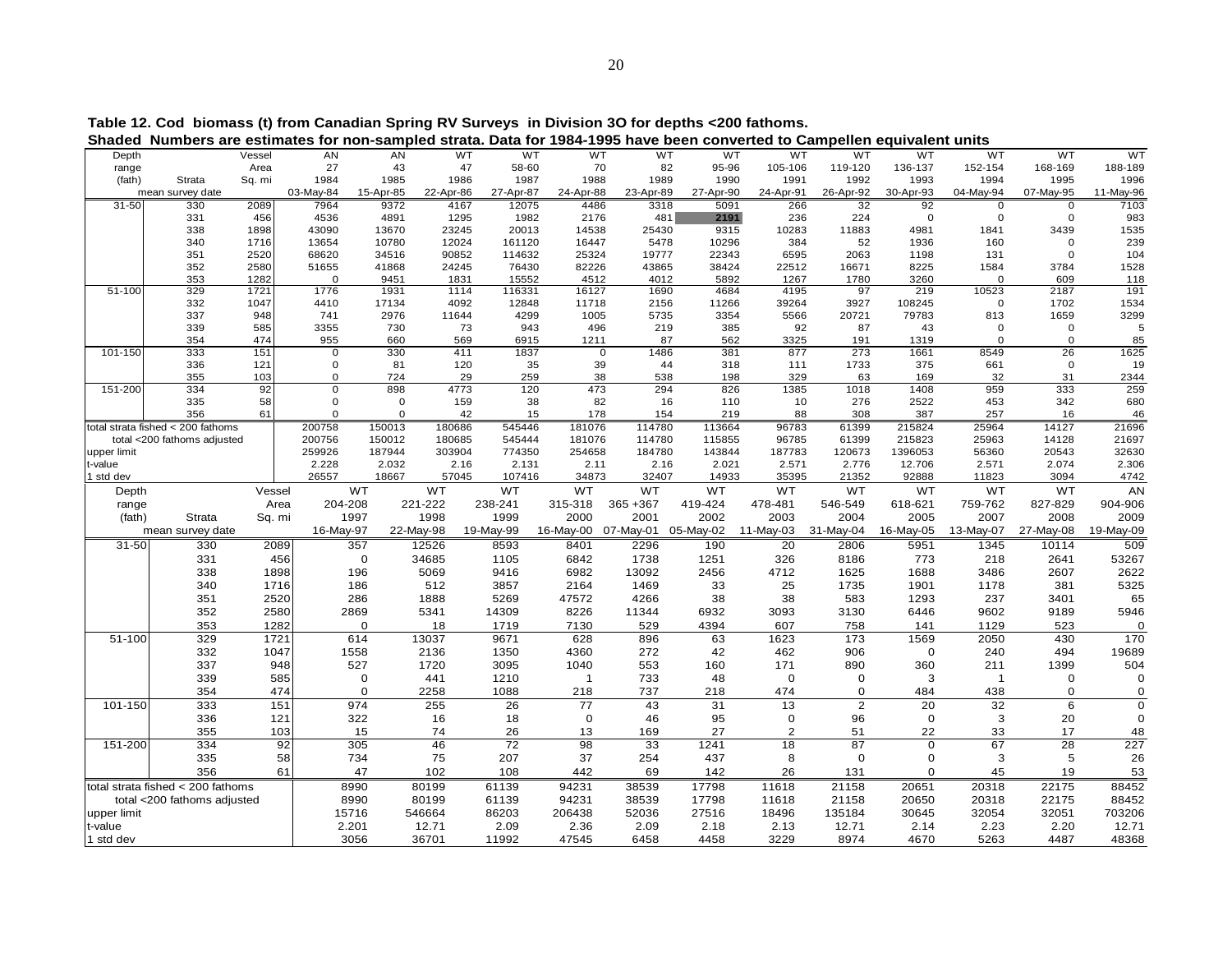| Depth                   | Strata                  | Vessel | WT        |        | <b>WT</b> |           | WT          | <b>WT</b>                     | <b>WT</b> |                     | <b>WT</b> | <b>WT</b>      | WT                  | <b>WT</b> | WT                  |
|-------------------------|-------------------------|--------|-----------|--------|-----------|-----------|-------------|-------------------------------|-----------|---------------------|-----------|----------------|---------------------|-----------|---------------------|
| range                   |                         | Area   | 105-106   |        | 119-120   |           | 136-137     | 152-154                       | 168-169   | 188-189             |           | 204-208        | 221-222             | 238-241   | 315-318             |
| (fath)                  |                         | Sq. mi | 1991      |        | 1992      |           | 1993        | 1994                          | 1995      | 1996                |           | 1997           | 1998                | 1999      | 2000                |
| mean survey date        |                         |        | 24-Apr-91 |        | 26-Apr-92 | 30-Apr-93 |             | 04-May-94                     | 07-May-95 | 11-May-96           | 16-May-97 |                | 22-May-98           |           | 19-May-99 16-May-00 |
| 201-300                 | 717                     | 166    | 3701      |        | 336       |           | 1615        | 1441                          | 242       |                     | 27        | 176            | 20                  | 37        | 122                 |
|                         | 719                     | 76     | 274       |        | 749       |           | 301         | 443                           | 164       |                     | 21        | 39             | 5                   | 107       | 18                  |
|                         | 721                     | 76     | 190       |        | 72390     |           | 348         | 11                            | 5         |                     | 84        | 103            | 5                   | 5         | $\overline{7}$      |
| $301 - 400$             | 718                     | 134    | 15        |        | 0         |           | 100         | 503                           | 102       |                     | 0         | $\overline{7}$ | $\mathbf 0$         | 0         | $\Omega$            |
|                         | 720                     | 105    | 0         |        | 569       |           | 15          | 211                           | 29        |                     | 6         | 103            | 12                  |           | $\Omega$            |
|                         | 722                     | 93     | 0         |        | 149       |           | $\mathbf 0$ | 0                             | $\Omega$  |                     | 11        | 6              | 0                   | $\Omega$  | 0                   |
| 401-500                 | 764                     | 105    | nf        |        | nf        |           | nf          | $\Omega$                      | nf        |                     | nf        | nf             | nf                  | nf        | nf                  |
|                         | 772                     | 135    | nf        |        | nf        |           | nf          | $\Omega$                      | nf        |                     | nf        | nf             | nf                  | nf        | nf                  |
| total all strata fished |                         |        | 790001    |        | 137860    |           | 539900      | 22708                         | 6510      | 21352               |           | 6844           | 31153               | 69960     | 73837               |
| upper                   |                         |        | 2510624   |        | 1092111   |           | 3994696     | 61281                         | 10713     | 32169               |           | 26139.7        | 65326               | 102739    | 110211              |
| t-value                 |                         |        | 2.571     |        | 12.706    |           | 12.706      | 2.776                         | 2.306     | 2.365               |           | 12.706         | 2.78                | 2.2       | 2.45                |
| 1 STD                   |                         |        | 669243    |        | 75102     |           | 271903      | 13895                         | 1823      | 4574                |           | 1519           | 12292               | 14900     | 14847               |
|                         | Depth                   |        | Strata    | Vessel |           | <b>WT</b> | <b>WT</b>   | <b>WT</b>                     | <b>WT</b> | <b>WT</b>           | <b>WT</b> | <b>WT</b>      |                     | AN        |                     |
|                         | range                   |        |           | Area   | 365 + 367 |           | 419-424     | 478-481                       | 546-549   | 618-621             | 659-652   | 827-829        | 904-906             |           |                     |
|                         | (fath)                  |        |           | Sq. mi |           | 2001      | 2002        | 2003                          | 2004      | 2005                | 2007      | 2008           |                     | 2009      |                     |
|                         | mean survey date        |        |           |        |           |           |             | 07-May-01 05-May-02 11-May-03 |           | 18-May-04 16-May-05 | 13-May-07 |                | 27-May-08 19-May-09 |           |                     |
|                         | 201-300                 |        | 717       | 166    |           | 838       | 183         | 114                           | 553       | 34                  | 44        | 170            |                     | 180       |                     |
|                         |                         |        | 719       | 76     |           | 134       | $\Omega$    | 21                            | 8         | 52                  | 0         |                | 0                   | 21        |                     |
|                         |                         |        | 721       | 76     |           | 67        | 9           | 19                            | 5         | 0                   | 0         | 48             |                     | 12        |                     |
|                         | 301-400                 |        | 718       | 134    |           | 0         | 18          | $\Omega$                      | 0         | $\Omega$            | 0         |                | $\Omega$            | 0         |                     |
|                         |                         |        | 720       | 105    |           | 7         | 17          |                               | 0         | 0                   | 0         |                | 0                   |           |                     |
|                         |                         |        | 722       | 93     |           | 17        | $\mathbf 0$ | 0                             | 0         | 0                   | 0         |                | 0                   |           |                     |
|                         | 401-500                 |        | 764       | 105    |           | nf        | nf          | nf                            | n f       | nf                  | nf        |                | nf                  | n f       |                     |
|                         |                         |        | 772       | 135    |           | nf        | nf          | nf                            | nf        | nf                  | nf        |                | nf                  | nf        |                     |
|                         | total all strata fished |        |           |        | 25478     |           | 10540       | 6378                          | 10112     | 27432               | 63164     | 60945          | 265922              |           |                     |
|                         | upper                   |        |           |        | 32326     |           | 14786       | 13046                         | 17319     | 43416               | 91722     | 402630         | 2975514             |           |                     |
|                         | t-value                 |        |           |        |           | 2.1       | 2.36        | 2.776                         | 3.18      | 2.36                | 2.36      | 12.706         | 12.71               |           |                     |
|                         | 1 STD                   |        |           |        |           | 3261      | 1799        | 2402                          | 2266      | 6773                | 12101     | 26892          | 213186              |           |                     |
|                         |                         |        |           |        |           |           |             |                               |           |                     |           |                |                     |           |                     |

**Table 13. Cod abundance (000's) from Canadian Spring RV Surveys in Division 3O for depths >200 fathoms Data for 1991-1995 have been converted to Campellen equivalent units.**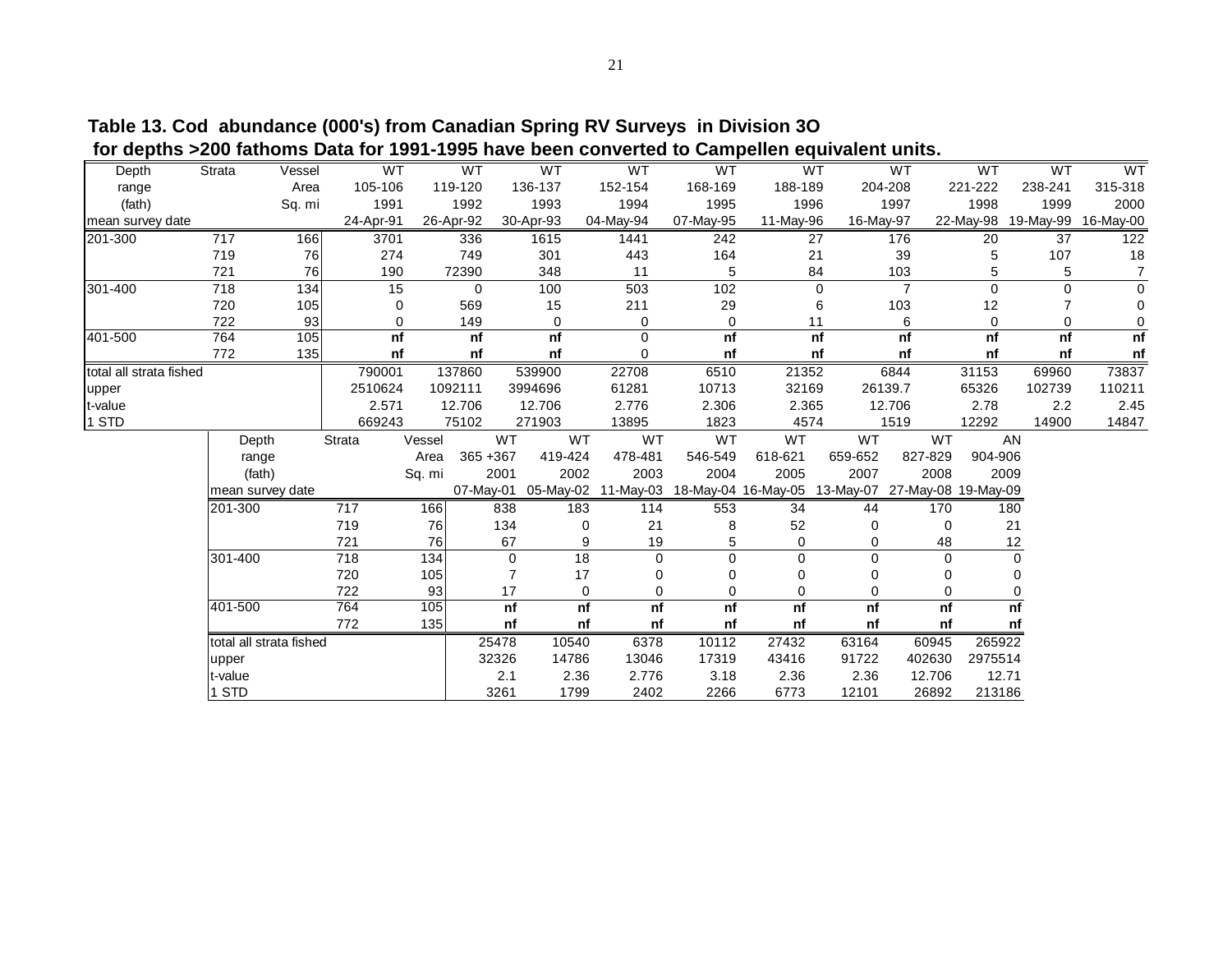| $\sim$ avpulver         |                         |                 |                |        |             |                                | <b>1990 Have Boon converted to camponen</b> equivalent annot |             |                                                   |             |         |           |             |           |
|-------------------------|-------------------------|-----------------|----------------|--------|-------------|--------------------------------|--------------------------------------------------------------|-------------|---------------------------------------------------|-------------|---------|-----------|-------------|-----------|
| Depth                   | Strata                  | Vessel          | WT             |        | WT          | WT                             | WT                                                           | WT          | WT                                                |             | WT      | WT        | WT          | WT        |
| range                   |                         | Area            | 105-106        |        | 119-120     | 136-137                        | 152-154                                                      | 168-169     | 188-189                                           | 204-208     |         | 221-222   | 238-241     | 315-318   |
| (fath)                  |                         | Sq. mi          | 1991           |        | 1992        | 1993                           | 1994                                                         | 1995        | 1996                                              |             | 1997    | 1998      | 1999        | 2000      |
| mean survey date        |                         |                 | 24-Apr-91      |        | 26-Apr-92   | 30-Apr-93                      | 04-May-94                                                    | 07-May-95   | 11-May-96                                         | 16-May-97   |         | 22-May-98 | 19-May-99   | 16-May-00 |
| 201-300                 | 717                     | 166             | 15218          |        | 436         | 1870                           | 2094                                                         | 339         | 57                                                |             | 238     | 30        | 47          | 108       |
|                         | 719                     | 76              | 143            |        | 179         | 330                            | 727                                                          | 927         | 37                                                |             | 133     | 2         | 243         | 59        |
|                         | 721                     | 76              | 88             |        | 12153       | 304                            | 16                                                           | 10          | 95                                                |             | 53      | 16        | 11          | 20        |
| 301-400                 | 718                     | $\frac{1}{134}$ | $\overline{7}$ |        | $\mathbf 0$ | 159                            | 791                                                          | 91          |                                                   | $\mathbf 0$ | 16      | $\Omega$  | $\Omega$    | $\Omega$  |
|                         | 720                     | 105             | 0              |        | 139         | 9                              | 222                                                          | 34          |                                                   | 3           | 164     | 11        | 20          | 0         |
|                         | 722                     | 93              | 0              |        | 70          | $\mathbf 0$                    | 0                                                            | $\mathbf 0$ | 28                                                |             | 5       | 0         | $\mathbf 0$ | 0         |
| 401-500                 | 764                     | 105             | nf             |        | nf          | nf                             | $\mathbf 0$                                                  | nf          |                                                   | nf          | nf      | nf        | nf          | nf        |
|                         | 772                     | 135             | nf             |        | nf          | nf                             | 0                                                            | nf          |                                                   | nf          | nf      | nf        | nf          | nf        |
| total all strata fished |                         |                 | 112240         |        | 74377       | 218496                         | 29814                                                        | 15528       | 21915                                             |             | 9598    | 80256     | 61459       | 94418     |
| upper                   |                         |                 | 202678         |        | 137245      | 1398738                        | 60382                                                        | 22196       | 32850                                             |             | 16345   | 546724    | 86530       | 206626    |
| t-value                 |                         |                 | 2.447          |        | 2.571       | 12.706                         | 2.571                                                        | 2.069       | 2.306                                             |             | 2.201   | 12.71     | 2.09        | 2.36      |
| 1 STD                   |                         |                 | 36959          |        | 24453       | 92889                          | 11890                                                        | 3223        | 4742                                              |             | 3065    | 36701     | 11996       | 47546     |
|                         | Depth                   |                 | Strata         | Vessel | WT          | WT                             | WT                                                           | WT          | WT                                                | WT          | WT      |           | AN          |           |
|                         | range                   |                 |                | Area   | 365 + 367   | 419-424                        | 478-481                                                      | 546-549     | 618-621                                           | 659-652     | 827-829 | 904-906   |             |           |
|                         | (fath)                  |                 |                | Sq. mi | 2001        | 2002                           | 2003                                                         | 2004        | 2005                                              | 2007        | 2008    |           | 2009        |           |
|                         | mean survey date        |                 |                |        | 07-May-01   | 05-May-02                      | 11-May-03                                                    |             | 18-May-04 16-May-05 13-May-07 27-May-08 19-May-09 |             |         |           |             |           |
|                         | 201-300                 |                 | 717            | 166    | 585         | 164                            | 190                                                          | 1224        | 71                                                | 147         | 191     |           | 110         |           |
|                         |                         |                 | 719            | 76     | 137         |                                | 33<br>$\mathbf 0$                                            | 23          | 26                                                | $\Omega$    | 0       |           | 48          |           |
|                         |                         |                 | 721            | 76     | 323         | 22                             | 39                                                           | 9           | 0                                                 | 0           | 74      |           | 19          |           |
|                         | 301-400                 |                 | 718            | 134    |             | $\overline{18}$<br>$\mathbf 0$ | 0                                                            | $\mathbf 0$ | 0                                                 | $\Omega$    | 0       |           | $\mathbf 0$ |           |
|                         |                         |                 | 720            | 105    | 41          | 25                             | 0                                                            | O           | 0                                                 | 0           | 0       |           | 0           |           |
|                         |                         |                 | 722            | 93     |             | 52                             | 0<br>0                                                       | O           | 0                                                 | 0           | 0       |           | 0           |           |
|                         | 401-500                 |                 | 764            | 105    |             | nf<br>nf                       | nf                                                           | nf          | nf                                                | nf          | nf      |           | nf          |           |
|                         |                         |                 | 772            | 135    |             | nf<br>nf                       | nf                                                           | nf          | nf                                                | nf          | nf      |           | nf          |           |
|                         | total all strata fished |                 |                |        | 39677       | 18027                          | 11880                                                        | 22415       | 20747                                             | 20465       | 22441   |           | 88629       |           |
|                         | upper                   |                 |                |        | 53209       | 27747                          | 18765                                                        | 137134      | 30744                                             | 32202       | 32321   | 703384    |             |           |
|                         | t-value                 |                 |                |        | 2.09        | 2.18                           | 2.13                                                         | 12.71       | 2.18                                              | 2.23        | 2.201   |           | 12.71       |           |
|                         | 1 STD                   |                 |                |        | 6475        | 4459                           | 3232                                                         | 9026        | 4586                                              | 5263        | 4489    |           | 48368       |           |
|                         |                         |                 |                |        |             |                                |                                                              |             |                                                   |             |         |           |             |           |

**Table 14. Cod biomass (t) from Canadian Spring RV Surveys in Division 3O for depths >200 fathoms Data for 1991-1995 have been converted to Campellen equivalent units.**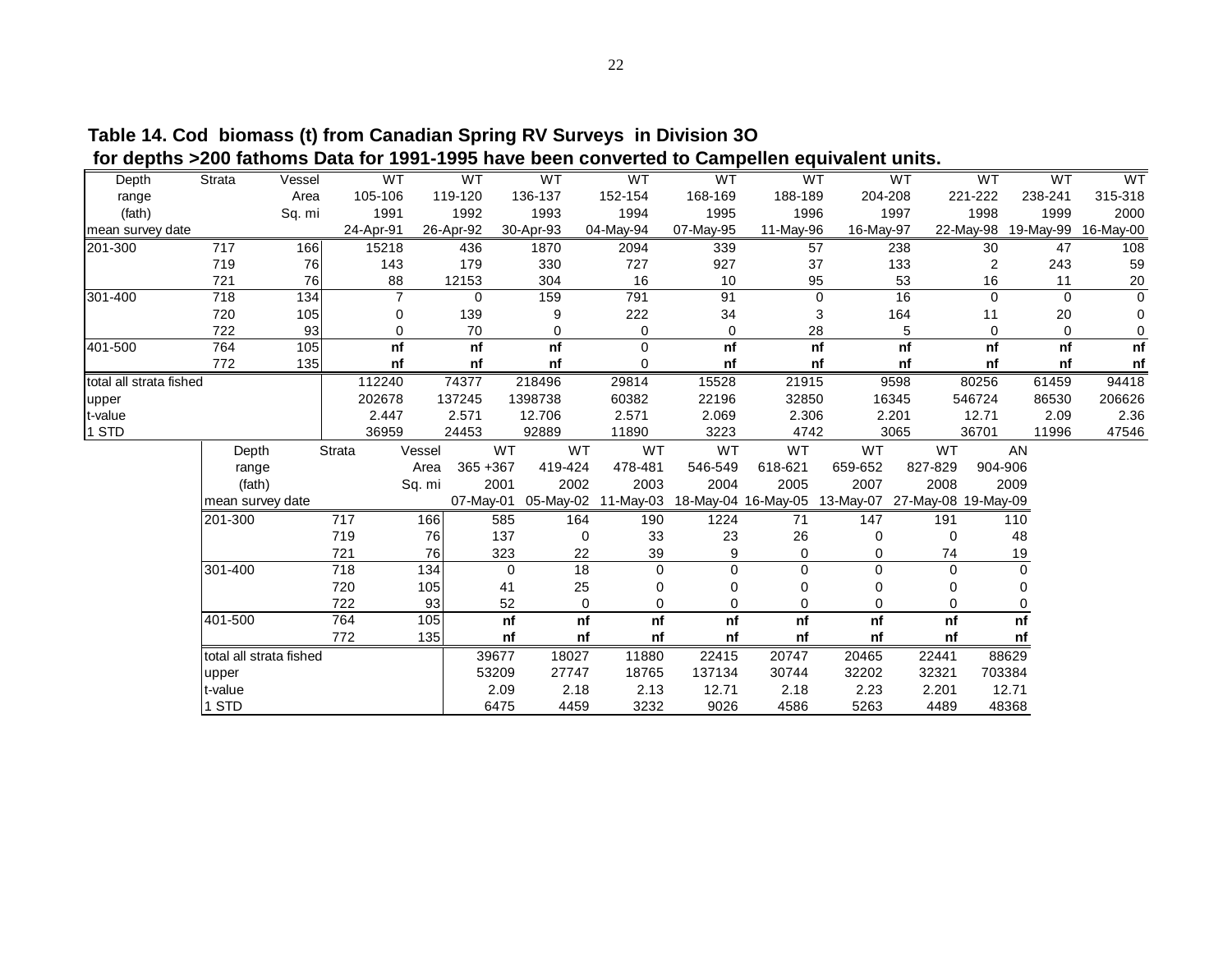**Table 15. Abundance ('000) and Biomass (t) of cod from Autumn stratified random surveys in Division 3N. Data for 1990-1994 have been converted to Campellen equivalent units.**

|                    |                                                                                                                                                                                                                                                                                                                                    |      |                |                 |                 |               |               |               |               |              | Abundance    |              |             |              |                 |             |              |               |               |               |                |              |
|--------------------|------------------------------------------------------------------------------------------------------------------------------------------------------------------------------------------------------------------------------------------------------------------------------------------------------------------------------------|------|----------------|-----------------|-----------------|---------------|---------------|---------------|---------------|--------------|--------------|--------------|-------------|--------------|-----------------|-------------|--------------|---------------|---------------|---------------|----------------|--------------|
|                    | WT<br>WT<br>Tel 42<br>Tel 76<br>Tel 338-339<br>Tel 357<br>WT<br>WT<br>WT<br>WT<br>AN<br>Tel 411-412<br><b>WT</b><br>557-558<br>770-772<br>WT<br>WT<br>W <sub>T</sub><br>WT<br>WT<br>WT<br>AN253<br>W <sub>T</sub><br>WT<br>WT<br>WT<br>W <sub>T</sub><br>485-487<br>627-630<br>704-706<br>835-837<br>913-915<br>372-373<br>101-102 |      |                |                 |                 |               |               |               |               |              |              |              |             |              |                 |             |              |               |               |               |                |              |
|                    |                                                                                                                                                                                                                                                                                                                                    |      |                |                 |                 |               |               |               |               |              |              |              |             |              |                 |             |              |               |               |               |                |              |
| Depth              |                                                                                                                                                                                                                                                                                                                                    |      |                | 113-115         | 128-130         | 144-146       | 160-161       | 176-177       | WT 200        | 212-214      | 229-233      | 244-247      | 319-323     |              | 427-428         | Tel 468     |              | Tel 608-609   |               | Tel 750-751   |                | Tel 894-895  |
| Range              | Strata                                                                                                                                                                                                                                                                                                                             | Area | 1990           | 1991            | 1992            | 1993          | 1994          | 1995          | 1996          | 1997         | 1998         | 1999         | 2000        | 2001         | 2002            | 2003        | 2004         | 2005          | 2006          | 2007          | 2008           | 2009         |
|                    |                                                                                                                                                                                                                                                                                                                                    |      | 06-Dec-90      | 03-Nov-91       | 29-Oct-92       | 07-Nov-93     | 02-Nov-94     | 13-Oct-95     | 01-Dec-96     | 16-Oct-97    | 20-Nov-98    | 13-Nov-99    | 12-Nov-00   | 18-Oct-01    | 20-Oct-02       | 28-Oct-03   | 18-Nov-04    | 21-Oct-05     | 16-Oct-06     | 31-Oct-07     | 27-Oct-08      | 12-Oct-09    |
| $0 - 30$           | 375                                                                                                                                                                                                                                                                                                                                | 1593 | 5421           | 66596           | nf              | 2047          | 1947          | 5001          | $\Omega$      | 603          | 329          | 14518        | 8163        | 4492         | 2849            | 446         | 438          | 3671          | 3999          | 4024          | 13586          | 4821         |
|                    | 376                                                                                                                                                                                                                                                                                                                                | 1499 | 32419          | 455280          | 354763          | 260           | 312           | 3956          | 93            | 41           | 1598         | 361          | 819         | 876          | 317             | 324         | 2062         | 7099          | 987           | 10516         | 20758          | 112129       |
| 31-50              | 360                                                                                                                                                                                                                                                                                                                                | 2992 | 28703          | 12311           | 8311            | 3463          | $^{\circ}$    | 437           |               | 137          | 309          | 2367         | 1132        | 2345         | 360             | 1242        | 1543         | 2036          | 14200         | 12142         | 470            | 6709         |
|                    | 361                                                                                                                                                                                                                                                                                                                                | 1853 | 6273           | 14155           | 20718           | 6177          | 7549          | 3788          | 2025          | 2156         | 5761         | 1733         | 3161        | 6780         | 1173            | 4952        | 4282         | 12672         | 4384          | 30180         | 9431           | 9198         |
|                    | 362                                                                                                                                                                                                                                                                                                                                | 2520 | 12855          | 73045           | 49583           | 1300          | 622           | 910           | 104           | 898          | 792          | 7924         | 6478        | 6438         | 314             | 99          | 198          | 1882          | 495           | 4727          | 14906          | 520          |
|                    | 373                                                                                                                                                                                                                                                                                                                                | 2520 | 1336           | 22575           | 1400            | 750           |               | 70            | 130           | 50           | 149          | 3004         | 341         | 446          | 149             | 57          | 149          | 106           | 248           | 451           | 2253           | 469          |
|                    | 374                                                                                                                                                                                                                                                                                                                                | 93'  | 879            | 20754           | nf              | 819           | 1034          | 57            | 65            | 43           | 171          | 512          | 85          | 1836         | 256             |             | 171          |               | 640           | 840           | 3522           | 1729         |
|                    | 383                                                                                                                                                                                                                                                                                                                                | 674  | 530            | 530             | nf              | $\Omega$      |               | 47            | $\Omega$      |              | 46           |              | $\Omega$    | $\Omega$     | $\Omega$        |             | 46           | $\Omega$      | 46            | $\Omega$      | $\Omega$       | 46           |
| 51-100             | 359                                                                                                                                                                                                                                                                                                                                | 421  | 702            | $\Omega$        | 497             | 88            | $\Omega$      | 29            | 52            | 29           | $\Omega$     | $\Omega$     | 550         | 290          | 463             | 434         | 116          | 608           | 145           | 1319          | 898            | 347          |
|                    | 377                                                                                                                                                                                                                                                                                                                                | 100  | 243            | nf              | 493             | $^{\circ}$    |               |               | 12            |              |              | 21           | 21          | 481          | 51              |             | 206          | 35            | 76            | 297           | 5475           | 2586         |
|                    | 382                                                                                                                                                                                                                                                                                                                                | 647  | 210            | 359             | 270             | 494           |               | $\Omega$      | 33            |              | $\Omega$     | 134          | 134         | $\Omega$     | 45              |             | $\Omega$     | 89            | $\Omega$      | 316           |                | 158          |
| 101-150            | 358                                                                                                                                                                                                                                                                                                                                | 225  | 766            | 1500            | 5063            | 47            | 94            | 56            | 14            | 15           | 247          | 340          | 1156        | 342          | 437             | 356         | 279          | 512           | 1024          | 4797          | 3363           | 584          |
|                    | 378                                                                                                                                                                                                                                                                                                                                | 139  | 550            | 2046            | 1602            | 48            | 10            | 10            | $\Omega$      | 17           | 10           | 1472         | 1785        | 226          | 476             | 36          | 315          | 1520          | 1430          | 850           | 8824           | 3142         |
|                    | 381                                                                                                                                                                                                                                                                                                                                | 182  | nf             | $\Omega$        | nf              | 202           |               | $\Omega$      | 233           | 8            | 13           | 138          | 338         | 1702         | 13              |             | 2078         | 82            | 138           | 5858          | 3089           | 67           |
| 151-200            | 357                                                                                                                                                                                                                                                                                                                                | 164  | 683            | 399             | 194             | 1526          | 57            | 20            | 39            | $\Omega$     | 124          |              | 168         | 61           | 10              | 102         | 124          | 229           | 302           | 56            | 124            | 121          |
|                    | 379                                                                                                                                                                                                                                                                                                                                | 106  | 213            | nf              | 596             | 655           | 81            | 33            | 52            | 79           | 13           | 988          | 164         | 663          | 47              | 52          | 54           | 91            | 58            | 73            | 131            | 32           |
|                    | 380                                                                                                                                                                                                                                                                                                                                | 116  | nf             | 798             | nf              | 48            | 16            | 57            | 24            | 16           | $\Omega$     | 383          | 563         | 14           | 465             | 104         | 96           | 56            | 83            | 32            | 326            | 199          |
|                    | total strata fished <= 200                                                                                                                                                                                                                                                                                                         |      | 91783          | 670348          | 443490          | 17924         | 11729         | 14478         | 3359          | 4092         | 9562         | 33895        | 25058       | 26992        | 7425            | 8204        | 12158        | 30688         | 28255         | 76478         | 87158          | 142858       |
| UPPER              |                                                                                                                                                                                                                                                                                                                                    |      | 156111         | 1657056         | 1675218         | 26592         | 20479         | 21567         | 6774          | 5741         | 14597        | 59471        | 41671       | 37378        | 16677           | 10433       | 20572        | 57783         | 59612         | 110533        | 147039         | 461901       |
| <b>TVALUE</b>      |                                                                                                                                                                                                                                                                                                                                    |      | 2.201<br>29227 | 2.776<br>355442 | 4.303<br>286249 | 2.145<br>4041 | 2.447<br>3576 | 2.201<br>3221 | 2.571<br>1328 | 2.179<br>757 | 2.26<br>2228 | 2.78<br>9200 | 2.2<br>7551 | 2.14<br>4853 | 3.18<br>2909    | 2.2<br>1013 | 2.78<br>3027 | 2.45<br>11059 | 2.36<br>13287 | 2.26<br>15069 | 2.776<br>21571 | 4.3<br>74196 |
| std<br>201-300     | 723                                                                                                                                                                                                                                                                                                                                | 155  | ni             | $\Omega$        | nf              | 97            | -0            | $\Omega$      | 43            | -6           | $\Omega$     |              | $^{\circ}$  | $\Omega$     | $\Omega$        |             | $\Omega$     | $\Omega$      | $\Omega$      | 31            |                |              |
|                    | 725                                                                                                                                                                                                                                                                                                                                | 105  | ni             |                 |                 | 80            |               | 12            | 22            |              |              |              | $\Omega$    |              | 14              |             |              |               | 63            |               |                |              |
|                    | 727                                                                                                                                                                                                                                                                                                                                | 160  | nf             | ni              | nf              | 878           | 11            | 9             | 267           |              |              | 22           | 49          |              | 11              | 25          | $\Omega$     |               | 9             |               |                | 39           |
| 301-400            | 724                                                                                                                                                                                                                                                                                                                                | 124  | nf             | $\Omega$        | nf              | 17            | $\Omega$      | $\Omega$      | 19            | $\Omega$     | $\Omega$     |              | $\Omega$    | $\Omega$     | 0 <sub>nt</sub> |             | $\Omega$     | $\Omega$      | $\Omega$      | 60            |                | $\Omega$     |
|                    | 726                                                                                                                                                                                                                                                                                                                                | 72   | nf             | nf              | n               | 0             |               |               | 10            |              |              |              |             |              |                 |             | $\Omega$     |               | $\Omega$      |               |                | 16           |
|                    | 728                                                                                                                                                                                                                                                                                                                                | 156  | nf             | nf              | nf              | nf            |               | $\Omega$      | 76            | $\Omega$     | $\Omega$     |              | $\Omega$    | $\Omega$     | $\Omega$        |             | 43           |               | $\Omega$      |               |                |              |
|                    | Total strata > 200 fathoms                                                                                                                                                                                                                                                                                                         |      | $^{\circ}$     | $^{\circ}$      |                 | 1072          | 11            | 21            | 437           | -6           |              | 29           | 49          |              | 25              | 25          | 43           |               | 72            | 91            | 16             | 55           |
|                    | Total all strata fished                                                                                                                                                                                                                                                                                                            |      | 91783          | 670348          | 443490          | 18996         | 11741         | 14498         | 3795          | 4098         | 9568         | 33924        | 25115       | 26972        | 7447            | 8229        | 12201        | 30696         | 28326         | 76568         | 87175          | 142913       |
| <b>Upper limit</b> |                                                                                                                                                                                                                                                                                                                                    |      | 156111         | 1657056         | 1675228         | 27812         | 20490         | 21588         | 7257          | 5747         | 14604        | 59500        | 41720       | 37386        | 16702           | 10459       | 20616        | 57783         | 59684         | 110624        | 147056         | 461956       |
| t-value            |                                                                                                                                                                                                                                                                                                                                    |      | 2.201          | 2.776           | 4.303           | 2.131         | 2.447         | 2.201         | 2.517         | 2.179        | 2.26         | 2.78         | 2.2         | 2.14         | 3.18            | 2.2         | 2.78         | 2.45          | 2.36          | 2.26          | 2.776          | 4.3          |
| 1 std              |                                                                                                                                                                                                                                                                                                                                    |      | 29227          | 355442          | 286251          | 4137          | 3575          | 3221          | 1375          | 757          | 2228         | 9200         | 7548        | 4866         | 2910            | 1014        | 3027         | 11056         | 13287         | 15069         | 21571          | 74196        |

|                         |                             |      |             |               |              |              |               |             |            | <b>Biomass</b> |           |              |              |           |              |                |                |             |              |             |                 |              |
|-------------------------|-----------------------------|------|-------------|---------------|--------------|--------------|---------------|-------------|------------|----------------|-----------|--------------|--------------|-----------|--------------|----------------|----------------|-------------|--------------|-------------|-----------------|--------------|
|                         |                             |      |             |               |              |              |               |             | Tel 42     |                | Tel 76    |              | Tel 338-339  | Tel 357   | Tel 411-412  | WT             | W <sub>1</sub> | WT          | WT           | WT          | WT              | AN           |
|                         |                             |      | WT          | WT            | WT           | WT           | WT            | W1          | AN253      | WT             | WT        | WT           | WT           | WT        | WT           | 485-487        | 557-558        | 627-630     | 704-706      | 770-772     | 835-837 913-915 |              |
| Depth                   |                             |      | 101-102     | 113-115       | 128-130      | 144-146      | 160-161       | 176-177     | WT 200     | 212-214        | 229-233   | 244-247      | 319-323      | 372-373   | 427-428      | <b>Tel 468</b> |                | Tel 608-609 |              | Tel 750-751 |                 | Tel 894-895  |
| Range                   | Strata                      | Area | 1990        | 1991          | 1992         | 1993         | 1994          | 1995        | 1996       | 1997           | 1998      | 1999         | 2000         | 2001      | 2002         | 2003           | 2004           | 2005        | 2006         | 2007        | 2008            | 2009         |
|                         |                             |      | 06-Dec-90   | 03-Nov-91     | 29-Oct-92    | 07-Nov-93    | 02-Nov-94     | 13-Oct-95   | 01-Dec-96  | 16-Oct-97      | 20-Nov-98 | 13-Nov-99    | 12-Nov-00    | 18-Oct-01 | 20-Oct-02    | 28-Oct-03      | 18-Nov-04      | 21-Oct-05   | 16-Oct-06    | 31-Oct-07   | 27-Oct-08       | 12-Oct-09    |
| $0 - 30$                | 375                         | 1593 | 31395       | 69276         | nf           | 3305         | 9447          | 3162        | $^{\circ}$ | 594            | 839       | 2022         | 8642         | 1490      | 2135         | 192            | 47             | 487         | 6913         | 6277        | 5111            | 3038         |
|                         | 376                         | 1499 | 5147        | 80732         | 116390       | 152          | 993           | 4035        | 806        | 12             | 791       | 46           | 2677         | 2351      | 813          | 1025           | 23             | 5798        | 2112         | 910         | 11121           | 31762        |
| $31 - 50$               | 360                         | 2992 | 7585        | 4456          | 4572         | 8072         | $\Omega$      | 1329        | 319        | 1226           | 1258      | 8681         | 1536         | 3183      | 217          | 2917           | 5334           | 2220        | 12038        | 2291        | 2231            | 7251         |
|                         | 361                         | 1853 | 24777       | 16326         | 12485        | 12996        | 12111         | 8626        | 1734       | 3255           | 3811      | 1060         | 1986         | 3319      | 4519         | 6749           | 9089           | 8438        | 2887         | 3624        | 8548            | 9296         |
|                         | 362                         | 2520 | 9636        | 40955         | 22852        | 1576         | 1001          | 337         | 29         | 2581           | 713       | 4955         | 2840         | 4146      | 1597         | 582            | 54             | 3160        | 1582         | 1640        | 6235            | 247          |
|                         | 373                         | 2520 | 9722        | 26255         | 4114         | 254          | $\Omega$      | 39          | 49         | 26             | 60        | 1948         | 125          | 324       | 154          |                |                | 33          | 95           | 99          | 544             | 815          |
|                         | 374                         | 931  | 2501        | 9699          | nf           | 1102         | 2414          | 15          | 27         | 45             | 196       | 111          | 20           | 1042      | 172          |                |                |             | 1501         | 99          | 1015            | 793          |
|                         | 383                         | 674  | 216         | 164           | nf           | $\mathbf{0}$ | $\Omega$      | 54          | $^{\circ}$ | $\Omega$       | $\Omega$  | $\Omega$     |              |           |              |                |                |             | 34           |             | $\Omega$        | 23           |
| 51-100                  | 359                         | 421  | 39          | $\Omega$      | 156          | 39           | $\Omega$      | 12          | 36         | 25             | $\Omega$  | $\Omega$     | 458          | 249       | 601          | 814            | 94             | 317         | 217          | 296         | 456             | 328          |
|                         | 377                         | 100  | 122         | nf            | 257          | $\Omega$     | 13            | 11          | 11         |                |           | 6            |              | 660       | 68           |                | 382            | 19          | 89           | 66          | 1720            | 1601         |
|                         | 382                         | 647  | 129         | 73            | 115          | 168          |               | $\Omega$    | 93         | $\Omega$       |           | 93           | 116          |           |              |                |                | 16          | $\mathbf{0}$ | 93          | $\Omega$        | 42           |
| 101-150                 | 358                         | 225  | 404         | 430           | 2464         | 45           | 51            | 61          | 10         | 80             | 327       | 197          | 933          | 470       | 467          | 358            | 105            | 262         | 468          | 4112        | 1613            | 400          |
|                         | 378                         | 139  | 362         | 635           | 461          | 12           | 11            |             | $\Omega$   | 21             |           | 729          | 1156         | 174       | 276          | 43             | 99             | 711         | 832          | 486         | 2644            | 2144         |
|                         | 381                         | 182  | nf          | $\Omega$      | nf           | 119          | O             |             | 118        |                |           | 39           | 86           | 1583      |              |                | 1890           | 80          | 34           | 3303        | 888             | 21           |
| 151-200                 | 357                         | 164  | 370         | 205           | 120          | 629          | 42            | 46          | 19         | $\Omega$       | 245       |              | 311          | 172       | 79           | 66             | 201            | 221         | 184          | 50          | 89              | 214          |
|                         | 379                         | 106  | 318         | nf            | 317          | 240          | 96            | 20          | 27         | 108            | 8         | 644          | 129          | 675       |              | 53             | 133            | 41          | 38           | 27          | 102             | 33           |
|                         | 380                         | 116  | nf<br>92723 | 117<br>249323 | nf<br>164303 | 32<br>28741  | 10<br>26189   | 26<br>17781 | 12<br>3290 | 10<br>7988     | 8265      | 223<br>20754 | 178<br>21196 | 19841     | 879<br>12007 | 48<br>12848    | 54<br>17558    | 48<br>21851 | 37<br>29061  | 28<br>23401 | 205<br>42523    | 106<br>58118 |
| UPPER                   | total strata <= 200 fathoms |      | 151903      | 392215        | 555906       | 46078        |               | 26812       | 6083       |                | 16104     | 33819        | 32744        | 28793     | 19789        | 20811          | 33657          | 37701       | 55222        | 41653       | 82763           | 159551       |
| <b>TVALUE</b>           |                             |      | 2.365       | 2.228         | 4.303        | 2.179        | 45182<br>2.62 | 2.101       | 2.356      | 11520<br>2.101 | 2.45      | 2.26         | 2.16         | 2.13      | 2.23         | 2.23           | 2.37           | 2.45        | 2.26         | 2.57        | 3.182           | 4.3          |
| std                     |                             |      | 25023       | 64135         | 91007        | 7956         | 7249          | 4298        | 1185       | 1681           | 3200      | 5781         | 5346         | 4203      | 3490         | 3571           | 6793           | 6469        | 11576        | 7102        | 12646           | 23589        |
| 201-300                 | 723                         | 155  | nf          | $\Omega$      | nf           | 63           | $\Omega$      | $\Omega$    | 24         | 18             | $\Omega$  | $\Omega$     |              |           |              |                |                |             | $\Omega$     | 49          | 27              |              |
|                         | 725                         | 105  | nf          | nf            |              | 90           | $\Omega$      | 10          | 13         | $\Omega$       | 18        | 10           |              |           |              |                |                |             | 49           |             | 11              | $^{\circ}$   |
|                         | 727                         | 160  | nf          | nf            | nf           | 484          | 12            | 3           | 97         | $\Omega$       | 0         | 39           | 34           |           |              |                |                |             | 3            |             | $\Omega$        | 17           |
| 301-400                 | 724                         | 124  | nf          | $\Omega$      | nf           | 12           | $\Omega$      |             | 40         | $\Omega$       | $\Omega$  |              |              |           |              | nf             |                |             | $\Omega$     | 65          |                 | $\mathbf 0$  |
|                         | 726                         | 72   | nf          | nf            | nf           | $\Omega$     |               |             | 15         |                |           |              |              |           |              |                |                |             |              |             |                 | 13           |
|                         | 728                         | 156  | nf          | nf            | nf           | nf           | O             |             | 34         | $\Omega$       | $\Omega$  | $\Omega$     |              |           |              |                |                |             | $\Omega$     | $\Omega$    | $\Omega$        |              |
|                         | Total strata > 200 fathoms  |      | $\Omega$    | $\Omega$      | $\Omega$     | 649          | 12            | 13          | 223        | 18             | 18        | 49           | 34           |           | 17           | 10             | 44             |             | 52           | 114         | 38              | 30           |
| Total all strata fished |                             |      | 92723       | 249323        | 16303        | 29389        | 26200         | 17793       | 3510       | 8006           | 8283      | 20823        | 21230        | 19847     | 12024        | 12857          | 17602          | 21858       | 29113        | 23516       | 42561           | 58148        |
| Upper limit             |                             |      | 151903      | 392216        | 555901       | 46760        | 45195         | 26825       | 6314       | 11538          | 16122     | 33869        | 32779        | 28799     | 19806        | 20821          | 33699          | 37705       | 55275        | 41768       | 82800           | 159581       |
| t-value                 |                             |      | 2.365       | 2.228         | 4.303        | 2.179        | 2.262         | 2.101       | 2.365      | 2.101          | 2.45      | 2.26         | 2.16         | 2.13      | 2.23         | 2.23           | 2.36           | 2.45        | 2.26         | 2.57        | 3.182           | 4.3          |
| 1 std                   |                             |      | 25023       | 64135         | 125400       | 7972         | 8397          | 4299        | 1186       | 1681           | 3200      | 5773         | 5347         | 4203      | 3490         | 3571           | 6821           | 6468        | 11576        | 7102        | 12646           | 23589        |
|                         |                             |      |             |               |              |              |               |             |            |                |           |              |              |           |              |                |                |             |              |             |                 |              |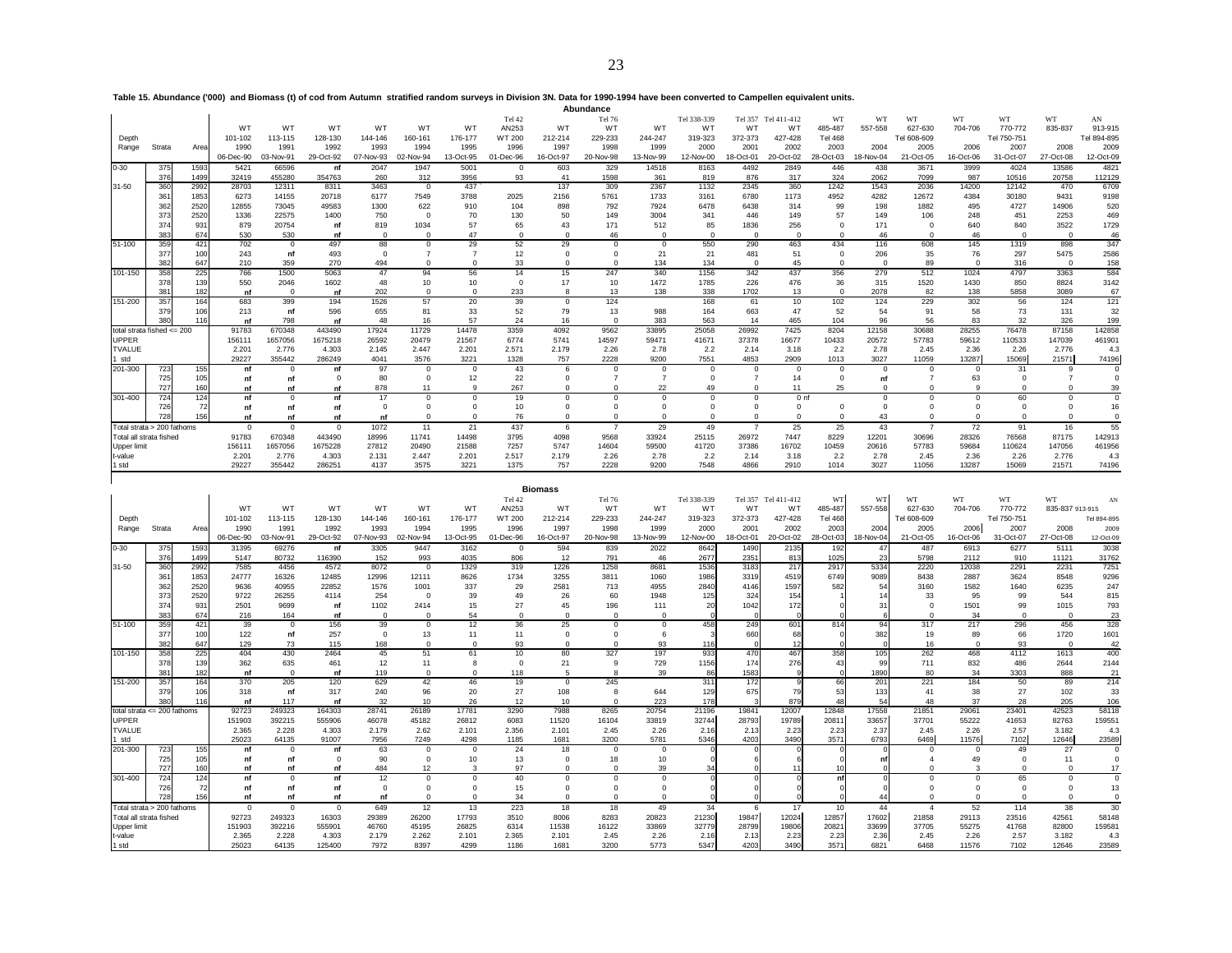**Table 16. Abundance ('000) and Biomass (t) of cod from autumn stratified random surveys in Division 3O. Data for 1990-1994 have been converted to Campellen equivalent units. Abundance**

|                         |                                      |            |           |           |                |           |              |                |                | Abundance  |           |                |             |            |              |                 |           |             |           |             |                 |             |
|-------------------------|--------------------------------------|------------|-----------|-----------|----------------|-----------|--------------|----------------|----------------|------------|-----------|----------------|-------------|------------|--------------|-----------------|-----------|-------------|-----------|-------------|-----------------|-------------|
|                         |                                      |            |           |           |                |           |              |                | WT 200         |            | Tel 76    |                | Tel 338-339 | Tel 357    | Tel 411-412  | WT              | WI        | WI          | WT        | WT          | WT              | AN          |
|                         |                                      |            | WT        | WT        | WT             | WT        | WT           | WT             | Tel 41-42      | WT         | WT        | WT             | WT          | WT         | WT           | 485-487         | 557-558   | 627-630     | 704-706   | 770-772     | 835-837 913-915 |             |
| Depth                   |                                      |            | 101-102   | 113-115   | 128-130        | 144-146   | 160-161      | 176-177        | AN 253         | 212-214    | 229-233   | 244-247        | 319-323     | 372        | 427-428      | <b>Tel 468</b>  |           | Tel 608-609 |           | Tel 750-751 |                 | Tel 894-895 |
| Range                   | Strata                               | Area       | 1990      | 1991      | 1992           | 1993      | 1994         | 1995           | 1996           | 1997       | 1998      | 1999           | 2000        | 2001       | 2002         | 2003            | 2004      | 2005        | 2006      | 2007        | 2008            | 2009        |
|                         | mean survey date                     |            | 26-Nov-90 | 24-Oct-91 | 23-Oct-92      | 27-Oct-93 | 31-Oct-94    | 10-Oct-95      | 10-Dec-96      | 16-Oct-97  | 20-Nov-98 | 22-Oct-99      | 18-Oct-00   | 06-Oct-00  | 10-Oct-02    | 11-Oct-03       | 05-Nov-04 | 08-Oct-05   | 04-Oct-06 | 20-Oct-07   | 13-Oct-08       | 12-Oct-09   |
| $31 - 50$               | 330                                  | 2089       | 10709     | 10264     | 7036           | 5271      | 2072         | 3946           | 279            | 1006       | 3113      | 6178           | 4428        | 9339       | 4133         | 1293            | 886       | 1533        | 1485      | 14991       | 15403           | 6540        |
|                         | 331                                  | 456        | 507       | 6682      | 222            | 222       | 95           | 760            | 32             | 31         | 408       | 721            | 1505        | 265        | 376          | 94              | 157       | 470         | 345       | 4610        | 1004            | 1157        |
|                         | 338                                  | 1898       | 20199     | 10334     | 857            | 6221      | 330          | 2478           | 264            | 52         | 835       | 4804           | 3580        | 209        | 835          | 26 <sup>°</sup> | 112       | 308'        | 2611      | 5065        | 5993            | 1484        |
|                         | 340                                  | 1716       | 4158      | 5625      | 7746           | 1859      | 763          | 1668           | 95             | 519        | 1747      | 5665           | 6945        | 2172       | 2408         | 1369            | 1039      | 964         | 991       | 1457        | 2859            | 2822        |
|                         | 35 <sup>′</sup>                      | 2520       | 29085     | 24185     | 3558           | 10450     | 661          | 2709           | 198            | 1684       | 347       | 9244           | 11737       | 9013       | 2091         | 1436            | 842       | 2327        | 2526      | 22015       | 6586            | 6718        |
|                         | 352                                  | 2580       | 10248     | 24761     | 2747           | 4710      | 717          | 972            | 287            | 1006       | 761       | 2789           | 9419        | 6405       | 2980         | 4780            | 1680      | 3397        | 4741      | 32905       | 6033            | 3042        |
|                         | 353                                  | 1282       | 1781      | 223       | $\Omega$       |           | $\mathbf{0}$ | 415            | $\Omega$       |            | $\Omega$  | 661            |             | $\Omega$   |              |                 | 756       | 1146        | 453       | 882         | 118             | 44          |
| 51-100                  | 329                                  | 1721       | 531       | 1605      | 558            | 239       | 1036         | 574            | 478            | 95         | 710       | 521            | 255         | 710        | 326          | 331             | 101       |             | 221       | 900         | 16301           | 473         |
|                         | 332                                  | 1047       | 1721      | 1127      | 436            | 2036      | 242          |                |                | 48         | 288       | 576            | 624         | 96         | 331          | 48              | 1296      | 946         | 288       | 2358        | 912             | 43          |
|                         | 337                                  | 948        | 1001      | 66        | 198            | 307       | $\mathbf 0$  |                |                |            | $\Omega$  | 130            | 82          | 130        | $\Omega$     | 174             |           | 143         | 43        | 7694        | 297             | 87          |
|                         | 339                                  | 585        | 163       |           | 41             | 528       | 41           |                |                | 80         | 126       |                |             | 80         | 322          | 443             |           |             | 80        | 201         | 268             | 46          |
|                         | 354                                  | 474        | 1580      | $\Omega$  | 1712           |           | $\Omega$     | 165            | 340            | 130        | 33        | 554            | 33          | $\Omega$   | 6181         |                 | 37        | 32          | 65        | 10610       | 1710            | 58          |
| 101-150                 | 333                                  | 151        | 21        | $\Omega$  | 10             | $\Omega$  | $^{\circ}$   | $\Omega$       | nf             | $\Omega$   |           | $\Omega$       | 10          | $\Omega$   |              |                 |           |             |           | 27          |                 |             |
|                         | 336<br>355                           | 121<br>103 | nf        | 887       | 64             | 67<br>172 | $\Omega$     | $\Omega$<br>13 | -8<br>342      |            |           | $\Omega$<br>28 | 42<br>14    |            |              |                 | 28        |             | 63        | 38          |                 |             |
| 151-200                 | 334                                  | 92         | 13        | $\Omega$  | $\Omega$       |           | $\Omega$     | $\Omega$       | nf             | $\Omega$   |           | $\Omega$       |             | $\Omega$   |              |                 |           |             |           |             |                 |             |
|                         | 335                                  |            | 12        |           |                |           |              |                | 133            | 12         |           |                |             |            |              |                 |           |             |           |             |                 |             |
|                         | 356                                  |            | nf        |           |                | 102       |              |                | 40             | $\Omega$   |           |                | 25          |            |              |                 |           |             |           |             |                 | 17          |
|                         | Total strata fished $<=$ 200 fathoms |            | 81735     | 85767     | 25185          | 32193     | 5957         | 13741          | 2496           | 4663       | 8388      | 31880          | 38743       | 28424      | 19988        | 10274           | 6980      | 14122       | 13923     | 103756      | 42866           | 22545       |
| upper                   |                                      |            | 117569    | 117451    | 40427          | 48506     | 11071        | 18760          | 3870           | 6604       | 11951     | 43691          | 51707       | 35723      | 99783        | 15883           | 10678     | 2004'       | 18846     | 133648      | 69431           | 30439       |
| t-value                 |                                      |            | 2.093     | 2.049     | 2.447          | 2.145     | 2.365        | 2.12           | 2.447          | 2.12       | 2.23      | 2.09           | 2.13        | 2.12       | 12.71        | 2.23            | 2.2       | 2.11        | 2.1       | 2.16        | 2.306           | 2.08        |
| std                     |                                      |            | 17121     | 15463     | 6229           | 7605      | 2162         | 2367           | 562            | 916        | 1598      | 5651           | 6086        | 3443       | 6278         | 2515            | 1681      | 2805        | 2344      | 13839       | 11520           | 3795        |
|                         |                                      |            |           |           |                |           |              |                |                |            |           |                |             |            |              |                 |           |             |           |             |                 |             |
| 201-300                 | 717                                  | 93         |           |           | nt             |           |              |                | nf             | $\Omega$   |           | 10             |             |            |              |                 |           |             |           |             |                 |             |
|                         | 719<br>721                           | 76<br>76   | nt        |           | <b>n</b><br>nt |           |              |                | 37<br>$\Omega$ |            |           |                |             |            |              |                 |           |             |           |             |                 |             |
| 301-400                 | 718                                  | 111        | nf        |           | nf             |           | $\Omega$     |                | nf             |            |           | $\Omega$       |             |            |              |                 |           |             |           |             |                 |             |
|                         | 720                                  | 105        | nf        |           | nt             |           |              |                |                |            |           |                |             |            |              |                 |           |             |           |             |                 |             |
|                         | 722                                  | 93         | nf        |           | nf             |           |              |                |                |            |           |                |             |            |              |                 |           |             |           |             |                 |             |
|                         | total strata fished > 200 fathoms    |            | $\Omega$  | $\Omega$  | $\mathbf 0$    | $\Omega$  | 5            | $\Omega$       | 37             | $^{\circ}$ | -5        | 10             | 3           | $^{\circ}$ | $\mathbf{0}$ |                 |           |             |           |             |                 |             |
| total all strata fished |                                      |            | 81735     | 85767     | 25185          | 32193     | 5961         | 13740          | 2534           | 4663       | 8394      | 31891          | 38746       | 28424      | 19988        | 10274           | 6980      | 14122       | 13923     | 103757      | 42866           | 22545       |
| upper                   |                                      |            | 117569    | 117451    | 40427          | 48506     | 11077        | 18760          | 3907           | 6604       | 11957     | 43705          | 51710       | 35723      | 99783        | 15833           | 10678     | 20041       | 18846     | 133648      | 69431           | 30439       |
| t-value                 |                                      |            | 2.039     | 2.048     | 2.447          | 2.145     | 2.365        | 2.12           | 2.447          | 2.12       | 2.23      | 2.09           | 2.13        | 2.12       | 12.71        | 2.28            | 2.2       | 2.11        | 2.1       | 2.16        | 2.306           | 2.08        |
| 1 STD                   |                                      |            | 17574     | 15471     | 6229           | 7605      | 2163         | 2368           | 561            | 916        | 1598      | 5653           | 6086        | 3443       | 6278         | 2438            | 1681      | 2805        | 2344      | 13838       | 11520           | 3795        |
|                         |                                      |            |           |           |                |           |              |                |                |            |           |                |             |            |              |                 |           |             |           |             |                 |             |

| WT<br>WT<br>WT<br>WT<br>WT 200<br>Tel 338-339<br>WT<br><b>Tel 76</b><br>Tel 357<br>Tel 411-412<br>557-558<br>485-487<br>704-706<br>WT<br>627-630<br>WT<br>WT<br>Tel 41-42<br>WT<br>WT<br>WT<br>WT<br>WT<br>770-772<br><b>WT</b><br>WT<br><b>WT</b><br><b>WT</b>                                                                                          | WT<br>AN<br>835-877 913-915<br>Tel 894-895 |
|----------------------------------------------------------------------------------------------------------------------------------------------------------------------------------------------------------------------------------------------------------------------------------------------------------------------------------------------------------|--------------------------------------------|
|                                                                                                                                                                                                                                                                                                                                                          |                                            |
|                                                                                                                                                                                                                                                                                                                                                          |                                            |
| <b>Tel 468</b><br>Tel 608-609<br>101-102<br>113-115<br>128-130<br>144-146<br>160-161<br>176-177<br>AN 253<br>212-214<br>229-233<br>244-247<br>319-323<br>372<br>427-428<br>Tel 750-751<br>Depth                                                                                                                                                          |                                            |
| 2006<br>2003<br>2004<br>2005<br>1996<br>1998<br>1999<br>2000<br>2001<br>2002<br>2007<br>1990<br>1991<br>1992<br>1993<br>1994<br>1995<br>1997<br>Range<br>Strata<br>Area                                                                                                                                                                                  | 2009<br>2008                               |
| $1-Oct-03$<br>05-Nov-04<br>08-Oct-05<br>04-Oct-07<br>20-Oct-07<br>10-Dec-96<br>10-Oct-02<br>26-Nov-90<br>24-Oct-91<br>23-Oct-92<br>27-Oct-93<br>31-Oct-94<br>10-Oct-95<br>16-Oct-97<br>20-Nov-98<br>22-Oct-99<br>18-Oct-00<br>06-Oct-00<br>mean survey date                                                                                              | 13-Oct-08<br>12-Oct-09                     |
| 31-50<br>330<br>2089<br>6651<br>2374<br>2574<br>4278<br>1928<br>6035<br>302<br>1779<br>2027<br>2379<br>1817<br>5922<br>4037<br>1547<br>440<br>1664<br>1347<br>1463                                                                                                                                                                                       | 1813<br>3019                               |
| 367<br>331<br>456<br>27<br>1047<br>191<br>267<br>172<br>1455<br>11<br>85<br>735<br>574<br>155<br>481<br>243<br>442<br>713<br>141<br>641                                                                                                                                                                                                                  | 296<br>189                                 |
| 1898<br>26<br>1786<br>16088<br>558<br>238<br>267<br>3592<br>338<br>13966<br>7122<br>2760<br>3763<br>91<br>5283<br>167<br>5978<br>493<br>1804<br>1010<br>1716<br>6247<br>6711<br>5371                                                                                                                                                                     | 1220<br>1712<br>1714                       |
| 2028<br>3002<br>1540<br>832<br>37<br>2902<br>1785<br>2542<br>2663<br>421<br>340<br>3635<br>1231<br>3149<br>951<br>2108<br>74<br>2296<br>2002<br>351<br>2520<br>17027<br>21473<br>679<br>5052<br>4806<br>815<br>7355<br>5249<br>8149<br>685<br>4017<br>1348<br>4093<br>3142<br>9895                                                                       | 1305<br>4705<br>1907                       |
| 3025<br>4782<br>19781<br>352<br>2580<br>32262<br>3137<br>4775<br>1353<br>1198<br>14518<br>7207<br>4081<br>8617<br>4231<br>21151<br>4920<br>3195<br>3220<br>9096                                                                                                                                                                                          | 3344<br>4502                               |
| 353<br>239<br>56<br>$\Omega$<br>1604<br>1282<br>4593<br>$\Omega$<br>$\Omega$<br>2238<br>$\Omega$<br>716<br>$\Omega$<br>$\Omega$<br>1105<br>184<br>$\Omega$<br>$\Omega$<br>$\Omega$                                                                                                                                                                       | 53<br>91                                   |
| 329<br>370<br>684<br>1407<br>566<br>267<br>292<br>51-100<br>1721<br>1291<br>1019<br>109<br>245<br>1546<br>1052<br>159<br>820<br>86<br>810<br>185                                                                                                                                                                                                         | 333<br>622                                 |
| 332<br>74<br>254<br>452<br>18<br>62<br>225<br>312<br>1047<br>767<br>1323<br>$\Omega$<br>0.48<br>33<br>41<br>960<br>31<br>165                                                                                                                                                                                                                             | 167<br>21                                  |
| 337<br>948<br>2331<br>373<br>21<br>17<br>70<br>176<br>$\Omega$<br>12<br>91<br>$\mathbf{0}$<br>111<br>25<br>2891<br>$\Omega$<br>$\Omega$<br>$\Omega$<br>25<br>585<br>1242<br>64<br>447<br>46<br>606<br>50<br>447<br>769<br>2:<br>145<br>111<br>56<br>$\Omega$<br>276<br>161<br>$\Omega$                                                                   | 175<br>13<br>59<br>100                     |
| 339<br>354<br>26<br>474<br>66<br>896<br>260<br>96<br>42<br>184<br>8920<br>11472<br>$\Omega$<br>161<br>18<br>$\Omega$<br>$\Omega$<br>$\Omega$                                                                                                                                                                                                             | 991<br>43                                  |
| 333<br>151<br>12<br>101-150<br>12<br>$\Omega$<br>nf<br>$\Omega$<br>$\Omega$<br>$\Omega$<br>$\Omega$<br>$\Omega$                                                                                                                                                                                                                                          |                                            |
| 336<br>29<br>107<br>11<br>121<br>$\Omega$<br>$\Omega$<br>$\Omega$<br>$\Omega$<br>$\Omega$<br>49                                                                                                                                                                                                                                                          | 24                                         |
| 355<br>235<br>155<br>25<br>103<br>31<br>104<br>15<br>$\Omega$<br>11<br>51<br>nf                                                                                                                                                                                                                                                                          | 30                                         |
| 334<br>151-200<br>92<br>21<br>16<br>nf<br>$\Omega$<br>$\Omega$<br>$\Omega$<br>$\Omega$<br>$\Omega$                                                                                                                                                                                                                                                       |                                            |
| 303<br>335<br>16<br>58<br>13<br>68<br>39<br>30<br>13<br>28<br>$\Omega$<br>11<br>nf                                                                                                                                                                                                                                                                       | 33                                         |
| Total strata fished <= 200 fathoms<br>71915<br>20254<br>26845<br>10531<br>3021<br>11555.48<br>10177<br>39849<br>33912<br>24769<br>25674<br>8499<br>18756<br>12150<br>43179<br>72817<br>27681<br>16184                                                                                                                                                    | 16737<br>11767                             |
| 98551<br>29947<br>17481<br>84258<br>48733<br>33277<br>139889<br>30377<br>28652<br>90433<br>97492<br>43938<br>41388<br>6586<br>16785<br>13788<br>14807<br>17312<br>upper                                                                                                                                                                                  | 23929<br>17152                             |
| 2.78<br>2.093<br>2.201<br>2.201<br>2.571<br>2.12<br>2.06<br>2.78<br>2.2<br>2.1<br>12.7<br>2.37<br>2.2<br>2.14<br>2.093<br>2.306<br>2.16<br>2.09<br>t-value                                                                                                                                                                                               | 2.179<br>2.11                              |
| 6737<br>12726<br>4404<br>3158<br>1387<br>1753<br>15974<br>4051<br>8993<br>16998<br>11789<br>7412<br>6346<br>2467<br>5989<br>2867<br>4624<br>2470<br>I std                                                                                                                                                                                                | 3409<br>2471                               |
|                                                                                                                                                                                                                                                                                                                                                          |                                            |
| 201-300<br>717<br>93<br>$\Omega$<br>nf<br>nf<br>$\Omega$<br><b>n</b><br>55<br>719<br>76<br>14<br>nf                                                                                                                                                                                                                                                      |                                            |
| 721<br>76<br>$\Omega$<br>$\Omega$<br>nf<br>nt                                                                                                                                                                                                                                                                                                            |                                            |
| 718<br>301-400<br>111<br>nf<br>nf<br>nf<br>nf<br>$\Omega$<br>$\Omega$<br>$\Omega$                                                                                                                                                                                                                                                                        |                                            |
| 720<br>nf<br>nf<br>$\Omega$<br>105<br>ni                                                                                                                                                                                                                                                                                                                 |                                            |
| 722<br>93<br>nf<br>$\Omega$<br>nf<br>$\Omega$<br>$\Omega$<br>$\Omega$<br>$\Omega$<br>$\Omega$<br>$\Omega$<br>$\Omega$<br>$\Omega$<br>$\Omega$                                                                                                                                                                                                            |                                            |
| total strata fished > 200 fathoms<br>55<br>$\Omega$<br>$^{\circ}$<br>$\mathbf{0}$<br>14<br>-9<br>$^{\circ}$<br>$^{\circ}$<br>$\Omega$<br>$\Omega$<br>$\overline{1}$<br>-5<br>$^{\circ}$<br>$\Omega$                                                                                                                                                      | O                                          |
| 7195<br>20254<br>10546<br>11555<br>10186<br>39850<br>24769<br>25675<br>18756<br>43179<br>72817<br>26845<br>27681<br>3078<br>33917<br>16184<br>8499<br>12150<br>total all strata fished<br>30377<br>90433<br>98552<br>29947<br>43938<br>17496<br>41388<br>6641<br>16785<br>13797<br>84259<br>48738<br>33277<br>139888<br>14808<br>28652<br>17312<br>97492 | 16737<br>11767<br>23929<br>17152           |
| upper<br>2.093<br>2.093<br>2.201<br>2.201<br>2.571<br>2.12<br>2.06<br>2.78<br>2.2<br>2.1<br>2.37<br>2.2<br>2.14<br>2.78<br>t-value<br>2.306<br>2.16<br>12.71<br>2.09                                                                                                                                                                                     | 2.179<br>2.11                              |
| 1 STD<br>4404<br>1386<br>6737<br>4051<br>8986<br>5989<br>2868<br>4624<br>2470<br>16998<br>11789<br>43649<br>7412<br>3158<br>6346<br>2467<br>1753<br>15974                                                                                                                                                                                                | 2471<br>3409                               |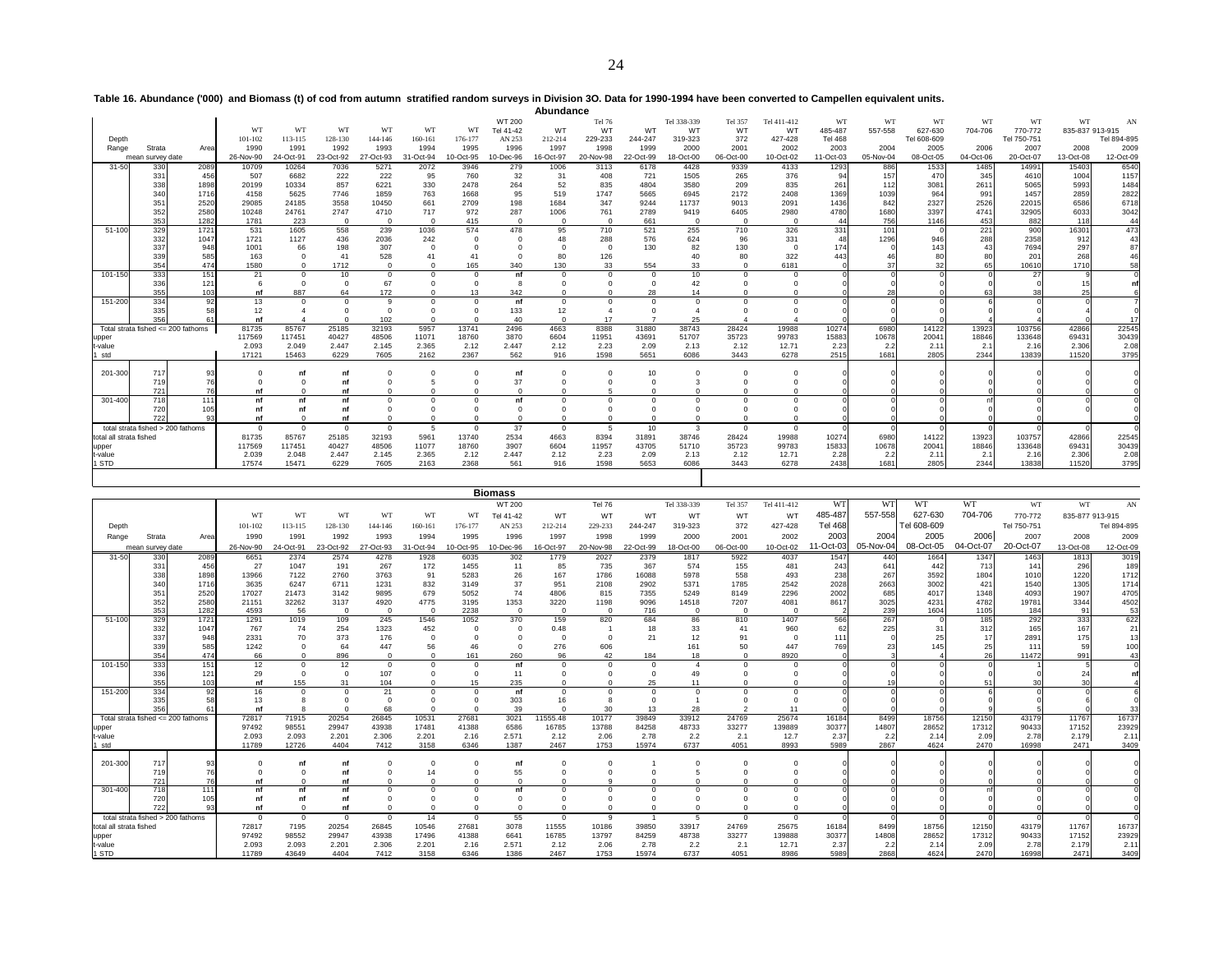|                         |        |       |       |                              |              |              |              |              |              | the conversion from Warren (1997) for surveys in 1984-1995. Results for 1996 -2009 are actual Campelen surveys. |              |              |              |      |      |       |       |
|-------------------------|--------|-------|-------|------------------------------|--------------|--------------|--------------|--------------|--------------|-----------------------------------------------------------------------------------------------------------------|--------------|--------------|--------------|------|------|-------|-------|
| Spring                  | 1984   | 1985  | 1986  | 1987                         | 1988         | 1989         | 1990         | 1991         | 1992         | 1993                                                                                                            | 1994         | 1995         | 1996         | 1997 | 1998 | 1999  | 2000  |
| 0                       | 0.00   | 0.00  | 0.00  | 0.00                         | 0.00         | 0.00         | 0.00         | 0.00         | 0.00         | 0.00                                                                                                            | 0.00         | 0.00         | 0.00         | 0.00 | 0.00 | 0.00  | 0.00  |
| 1                       | 0.16   | 0.37  | 0.38  | 5.00                         | 0.18         | 0.38         | 0.90         | 0.57         | 0.00         | 0.00                                                                                                            | 0.00         | 0.00         | 0.10         | 0.06 | 1.71 | 4.69  | 2.15  |
| $\mathbf 2$             | 53.39  | 9.88  | 12.77 | 54.15                        | 26.45        | 4.77         | 7.25         | 147.62       | 10.07        | 1.17                                                                                                            | 0.22         | 0.76         | 1.35         | 0.24 | 0.16 | 4.71  | 6.46  |
| 3                       | 41.57  | 29.27 | 3.63  | 14.13                        | 12.91        | 10.39        | 6.77         | 15.44        | 9.66         | 58.27                                                                                                           | 0.91         | 0.20         | 1.65         | 1.67 | 0.51 | 4.55  | 4.58  |
| 4                       | 21.35  | 16.14 | 17.87 | 19.67                        | 1.02         | 2.40         | 3.80         | 1.59         | 0.24         | 53.63                                                                                                           | 1.63         | 0.04         | 0.44         | 0.58 | 1.23 | 0.38  | 0.69  |
| 5                       | 7.17   | 2.76  | 11.53 | 50.35                        | 0.47         | 0.34         | 1.46         | 0.47         | 0.11         | 1.25                                                                                                            | 1.05         | 0.15         | 0.24         | 0.16 | 0.52 | 0.70  | 0.10  |
| 6                       | 5.04   | 0.90  | 2.11  | 26.41                        | 1.10         | 0.31         | 0.25         | 0.16         | 0.09         | 0.68                                                                                                            | 0.07         | 0.10         | 0.57         | 0.03 | 0.17 | 0.30  | 0.20  |
| $\overline{\mathbf{r}}$ | 1.51   | 1.03  | 0.82  | 7.38                         | 1.13         | 0.61         | 0.41         | 0.07         | 0.03         | 0.46                                                                                                            | 0.12         | 0.01         | 0.56         | 0.09 | 0.13 | 0.11  | 0.29  |
| 8                       | 0.72   | 0.66  | 0.58  | 1.71                         | 0.66         | 0.52         | 0.52         | 0.06         | 0.03         | 0.22                                                                                                            | 0.07         | 0.02         | 0.05         | 0.07 | 1.35 | 0.12  | 0.07  |
| 9                       | 1.36   | 0.84  | 0.42  | 1.63                         | 0.67         | 0.36         | 0.61         | 0.14         | 0.08         | 0.05                                                                                                            | 0.07         | 0.05         | 0.04         | 0.01 | 1.61 | 0.42  | 0.06  |
| 10                      | 1.15   | 1.18  | 0.61  | 0.54                         | 0.75         | 0.40         | 0.46         | 0.12         | 0.11         | 0.08                                                                                                            | 0.02         | 0.01         | 0.03         | 0.02 | 0.15 | 0.84  | 0.57  |
| 11                      | 0.61   | 0.88  | 1.02  | 0.70                         | 0.35         | 0.51         | 0.34         | 0.11         | 0.13         | 0.17                                                                                                            | 0.04         | 0.01         | 0.02         | 0.03 | 0.03 | 0.07  | 1.10  |
| 12                      | 0.25   | 0.48  | 0.51  | 0.60                         | 0.44         | 0.33         | 0.34         | 0.09         | 0.14         | 0.12                                                                                                            | 0.05         | 0.02         | 0.00         | 0.02 | 0.01 | 0.03  | 0.13  |
| 13                      | 0.10   | 0.23  | 0.31  | 0.68                         | 0.69         | 0.27         | 0.16         | 0.12         | 0.12         | 0.07                                                                                                            | 0.07         | 0.05         | 0.00         | 0.01 | 0.03 | 0.03  | 0.02  |
| 14                      | 0.03   | 0.14  | 0.15  | 0.23                         | 0.55         | 0.39         | 0.37         | 0.13         | 0.10         | 0.07                                                                                                            | 0.02         | 0.02         | 0.03         | 0.00 | 0.00 | 0.02  | 0.00  |
| 15                      | 0.05   | 0.08  | 0.08  | 0.21                         | 0.21         | 0.21         | 0.44         | 0.12         | 0.09         | 0.09                                                                                                            | 0.03         | 0.03         | 0.02         | 0.01 | 0.02 | 0.01  | 0.01  |
| 16                      | 0.08   | 0.08  | 0.04  | 0.12                         | 0.11         | 0.11         | 0.22         | 0.18         | 0.09         | 0.05                                                                                                            | 0.01         | 0.02         | 0.00         | 0.00 | 0.01 | 0.00  | 0.02  |
| 17                      | 0.05   | 0.03  | 0.04  | 0.00                         | 0.11         | 0.09         | 0.14         | 0.07         | 0.06         | 0.02                                                                                                            | 0.00         | 0.00         | 0.01         | 0.00 | 0.00 | 0.02  | 0.00  |
| 18                      | 0.01   | 0.01  | 0.03  | 0.01                         | 0.04         | 0.04         | 0.06         | 0.04         | 0.01         | 0.01                                                                                                            | 0.03         | 0.00         | 0.00         | 0.01 | 0.00 | 0.00  | 0.00  |
| 19                      | 0.00   | 0.02  | 0.03  | 0.02                         | 0.03         | 0.03         | 0.05         | 0.00         | 0.01         | 0.01                                                                                                            | 0.01         | 0.00         | 0.00         | 0.00 | 0.00 | 0.00  | 0.00  |
| $1+$                    | 134.60 | 64.98 | 52.93 | 183.54                       | 47.87        | 22.46        | 24.55        | 167.10       | 21.17        | 116.42                                                                                                          | 4.42         | 1.49         | 5.11         | 3.01 | 7.64 | 17.00 | 16.45 |
|                         |        |       |       |                              | 2001         | 2002         | 2003         | 2004         | 2005         | 2006                                                                                                            | 2007         | 2008         | 2009         |      |      |       |       |
|                         |        |       |       | 0                            | 0.00         | 0.00         | 0.00         | 0.00         | 0.00         |                                                                                                                 | 0.00         | 0.00         | 0.00         |      |      |       |       |
|                         |        |       |       | 1                            | 0.15         | 0.23         | 0.30         | 1.18         | 2.64         |                                                                                                                 | 14.87        | 0.36         | 0.65         |      |      |       |       |
|                         |        |       |       | $\mathbf 2$                  | 1.88         | 0.66         | 0.58         | 1.12         | 2.05         |                                                                                                                 | 6.12         | 12.89        | 7.02         |      |      |       |       |
|                         |        |       |       | 3                            | 2.91         | 0.98         | 0.47         | 0.50         | 2.76         |                                                                                                                 | 3.91         | 9.63         | 59.57        |      |      |       |       |
|                         |        |       |       | 4                            | 1.01         | 0.40         | 0.51         | 0.19         | 0.48         |                                                                                                                 | 1.95         | 1.37         | 8.28         |      |      |       |       |
|                         |        |       |       | 5                            | 0.26         | 0.23         | 1.03         | 0.13         | 0.20         |                                                                                                                 | 0.46         | 1.03         | 3.94         |      |      |       |       |
|                         |        |       |       | 6<br>$\overline{\mathbf{r}}$ | 0.01<br>0.06 | 0.10<br>0.01 | 0.82<br>0.12 | 0.18<br>0.18 | 0.07<br>0.33 |                                                                                                                 | 0.11<br>0.05 | 0.21<br>0.07 | 1.94<br>0.61 |      |      |       |       |
|                         |        |       |       | 8                            | 0.07         | 0.06         | 0.01         | 0.07         | 0.26         |                                                                                                                 | 0.09         | 0.01         | 0.14         |      |      |       |       |
|                         |        |       |       | 9                            | 0.01         | 0.01         | 0.05         | 0.02         | 0.13         |                                                                                                                 | 0.14         | 0.02         | 0.02         |      |      |       |       |
|                         |        |       |       | 10                           | 0.01         | 0.02         | 0.02         | 0.08         | 0.02         |                                                                                                                 | 0.13         | 0.18         | 0.07         |      |      |       |       |
|                         |        |       |       | 11                           | 0.16         | 0.01         | 0.02         | 0.02         | 0.07         |                                                                                                                 | 0.11         | 0.14         | 0.08         |      |      |       |       |
|                         |        |       |       | 12                           | 0.40         | 0.03         | 0.01         | 0.03         | 0.02         |                                                                                                                 | 0.01         | 0.08         | 0.16         |      |      |       |       |
|                         |        |       |       | 13                           | 0.04         | 0.16         | 0.08         | 0.02         | 0.00         |                                                                                                                 | 0.01         | 0.00         | 0.02         |      |      |       |       |
|                         |        |       |       | 14                           | 0.02         | 0.00         | 0.08         | 0.02         | 0.00         |                                                                                                                 | 0.01         | 0.02         | 0.01         |      |      |       |       |
|                         |        |       |       | 15                           | 0.00         | 0.01         | 0.01         | 0.10         | 0.03         |                                                                                                                 | 0.00         | 0.01         | 0.01         |      |      |       |       |

0.01 0.00 0.00 0.01 0.02 0.03 0.01 0.00

0.00 0.00 0.00 0.00 0.00 0.01 0.01 0.00

0.00 0.00 0.00 0.01 0.00 0.04 0.01 0.00

0.00 0.00 0.00 0.00 0.00 0.01 0.00 0.00

7.00 2.91 4.11 3.86 9.08 28.06 26.05 82.52

**Table 17. Mean number per tow at age of cod from spring RV surveys in NAFO Divisions 3NO as calculated using**

**16**

**17**

**18**

**19**

**1+**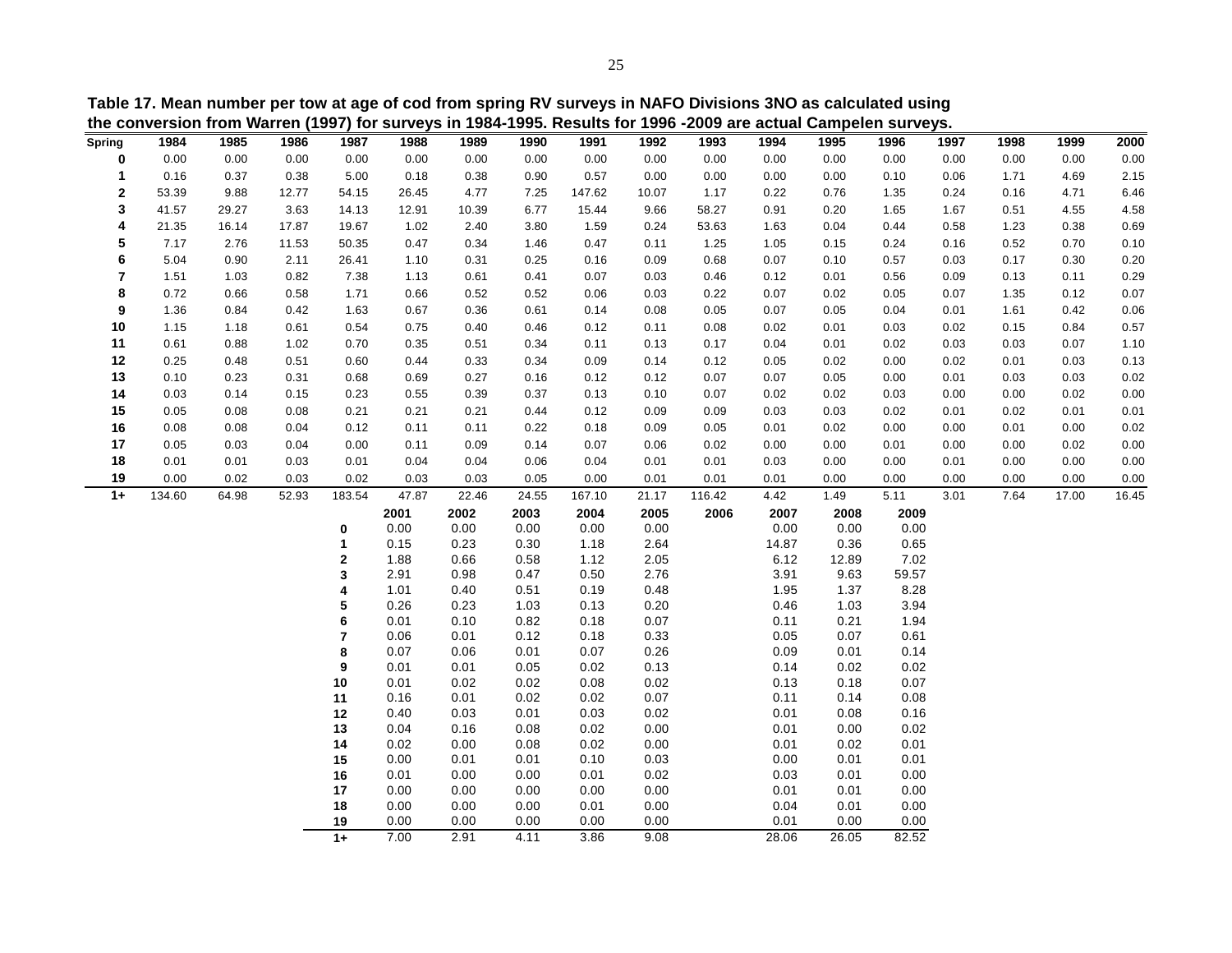|  |                                                                                             | Table 18. Mean number per tow of cod from autumn RV surveys in NAFO Divisions 3NO as calculated using the conversion from |
|--|---------------------------------------------------------------------------------------------|---------------------------------------------------------------------------------------------------------------------------|
|  | Warren (1997) for surveys in 1984-1994. Results from 1995-2009 are actual Campelen surveys. |                                                                                                                           |

| Autumn           | 1990           | 1991         | 1992         | 1993         | 1994         | 1995         | 1996         | 1997         | 1998         | 1999         | 2000         |
|------------------|----------------|--------------|--------------|--------------|--------------|--------------|--------------|--------------|--------------|--------------|--------------|
| $\mathbf{o}$     | 0.00           | 0.00         | 0.00         | 0.00         | 0.00         | 0.00         | 0.00         | 0.00         | 0.00         | 0.39         | 0.07         |
| 1                | 18.89          | 14.87        | 0.41         | 1.30         | 0.00         | 1.15         | 0.08         | 0.03         | 1.67         | 4.44         | 2.12         |
| 2                | 6.15           | 129.66       | 49.65        | 0.72         | 0.62         | 1.02         | 0.74         | 0.10         | 0.29         | 5.01         | 3.77         |
| 3                | 3.25           | 4.36         | 65.00        | 3.63         | 0.28         | 0.46         | 0.29         | 0.40         | 0.20         | 2.52         | 4.75         |
| 4                | 3.56           | 2.19         | 4.70         | 3.59         | 0.96         | 0.20         | 0.06         | 0.33         | 0.32         | 0.13         | 1.81         |
| 5                | 1.73           | 2.73         | 1.02         | 0.30         | 1.32         | 0.94         | 0.01         | 0.14         | 0.11         | 0.37         | 0.20         |
| 6                | 0.37           | 1.33         | 0.61         | 0.27         | 0.16         | 1.64         | 0.02         | 0.06         | 0.06         | 0.30         | 0.24         |
| $\boldsymbol{7}$ | 0.29           | 0.37         | 0.18         | 0.18         | 0.04         | 0.11         | 0.02         | 0.28         | 0.01         | 0.08         | 0.11         |
| 8                | 0.38           | 0.31         | 0.03         | 0.10         | 0.06         | 0.05         | 0.01         | 0.28         | 0.16         | 0.04         | 0.03         |
| $\mathbf 9$      | 0.40           | 0.53         | 0.03         | 0.02         | 0.01         | 0.06         | 0.00         | 0.05         | 0.22         | 0.12         | 0.01         |
| $10$             | 0.24           | 0.37         | 0.07         | 0.02         | 0.01         | 0.05         | 0.00         | 0.04         | 0.03         | 0.55         | 0.03         |
| 11               | 0.20<br>0.09   | 0.45<br>0.33 | 0.00<br>0.06 | 0.06<br>0.04 | 0.03<br>0.03 | 0.00<br>0.02 | 0.00<br>0.00 | 0.00<br>0.00 | 0.01<br>0.00 | 0.04<br>0.00 | 0.24         |
| $12$<br>13       | 0.15           | 0.27         | 0.12         | 0.04         | 0.02         | 0.02         | 0.01         | 0.00         | 0.00         | 0.00         | 0.01<br>0.01 |
| 14               | 0.07           | 0.21         | 0.03         | 0.05         | 0.06         | 0.00         | 0.01         | 0.01         | 0.00         | 0.02         | 0.00         |
| 15               | 0.16           | 0.12         | 0.03         | 0.06         | 0.01         | 0.00         | 0.00         | 0.00         | 0.00         | 0.00         | 0.00         |
| 16               | 0.21           | 0.38         | 0.02         | 0.02         | 0.03         | 0.00         | 0.01         | 0.01         | 0.00         | 0.02         | 0.00         |
| 17               | 0.07           | 0.16         | 0.03         | 0.01         | 0.02         | 0.00         | 0.00         | 0.00         | 0.00         | 0.03         | 0.00         |
| 18               | 0.02           | 0.06         | 0.08         | 0.02         | 0.01         | 0.00         | 0.00         | 0.00         | 0.01         | 0.00         | 0.00         |
| 19               | 0.03           | 0.00         | 0.00         | 0.00         | 0.00         | 0.00         | 0.00         | 0.01         |              | 0.01         | 0.00         |
| $1+$             | 36.26          | 158.70       | 122.07       | 10.43        | 3.67         | 5.72         | 1.26         | 1.74         | 3.09         | 13.68        | 13.33        |
|                  |                | 2001         | 2002         | 2003         | 2004         | 2005         | 2006         | 2007         | 2008         | 2009         |              |
|                  | 0              | 0.06         | 0.13         | 0.16         | 1.08         | 0.27         | 0.21         | 0.15         | 0.53         | 0.08         |              |
|                  | 1              | 0.34         | 0.33         | 0.96         | 0.97         | 4.24         | 0.19         | 13.95        | 1.32         | 3.25         |              |
|                  | $\mathbf 2$    | 2.64         | 0.61         | 0.27         | 0.63         | 2.42         | 2.10         | 15.61        | 13.79        | 8.10         |              |
|                  |                |              |              |              |              |              |              |              |              |              |              |
|                  | 3              | 4.70         | 1.13         | 0.26         | 0.35         | 1.24         | 3.94         | 3.70         | 8.96         | 16.37        |              |
|                  | 4              | 2.55         | 1.58         | 0.35         | 0.14         | 0.23         | 1.27         | 3.28         | 1.30         | 5.11         |              |
|                  | 5              | 0.98         | 1.31         | 0.78         | 0.12         | 0.07         | 0.47         | 0.44         | 0.92         | 1.07         |              |
|                  | $\bf 6$        | 0.07         | 0.39         | 0.83         | 0.23         | 0.06         | 0.13         | 0.18         | 0.20         | 0.65         |              |
|                  | $\overline{7}$ | 0.16         | 0.03         | 0.14         | 0.24         | 0.27         | 0.05         | 0.05         | 0.07         | 0.12         |              |
|                  | 8              | 0.06         | 0.06         | 0.01         | 0.12         | 0.38         | 0.20         | 0.05         | 0.00         | 0.06         |              |
|                  | 9              | 0.02         | 0.04         | 0.02         | 0.01         | 0.10         | 0.09         | 0.14         | 0.01         | 0.00         |              |
|                  | 10             | 0.02         | 0.00         | 0.05         | 0.04         | 0.00         | 0.12         | 0.23         | 0.03         | 0.00         |              |
|                  |                |              |              |              |              |              |              |              |              |              |              |
|                  | 11             | 0.00         | 0.03         | 0.00         | 0.00         | 0.04         | 0.04         | 0.06         | 0.03         | 0.03         |              |
|                  | 12             | 0.05         | 0.03         | 0.00         | 0.00         | 0.01         | 0.01         | 0.00         | 0.09         | 0.05         |              |
|                  | 13             | 0.01         | 0.05         | 0.02         | 0.00         | 0.03         | 0.00         | 0.02         | 0.00         | 0.01         |              |
|                  | 14             | 0.00         | 0.01         | 0.02         | 0.07         | 0.00         | 0.00         | 0.01         | 0.03         | 0.00         |              |
|                  | 15             | 0.00         | 0.00         | 0.00         | 0.03         | 0.02         | 0.01         | 0.01         | 0.01         | 0.01         |              |
|                  | 16             | 0.00         | 0.01         | 0.00         | 0.00         | 0.03         | 0.02         | 0.01         | 0.00         | 0.00         |              |
|                  | 17             | 0.00         | 0.00         | 0.00         | 0.00         | 0.00         | 0.00         | 0.00         | 0.00         | 0.00         |              |
|                  | 18             | 0.00         | 0.00         | 0.00         | 0.00         | 0.00         | 0.00         | 0.00         | 0.03         | 0.00         |              |
|                  | 19             | 0.00         | 0.00         | 0.00         | 0.00         | 0.00         | 0.00         | 0.00         | 0.00         | 0.00         |              |
|                  |                |              |              |              |              |              |              |              |              |              |              |
|                  | $1+$           | 11.60        | 5.61         | 3.71         | 2.95         | 9.14         | 8.64         | 37.74        | 26.79        | 34.90        |              |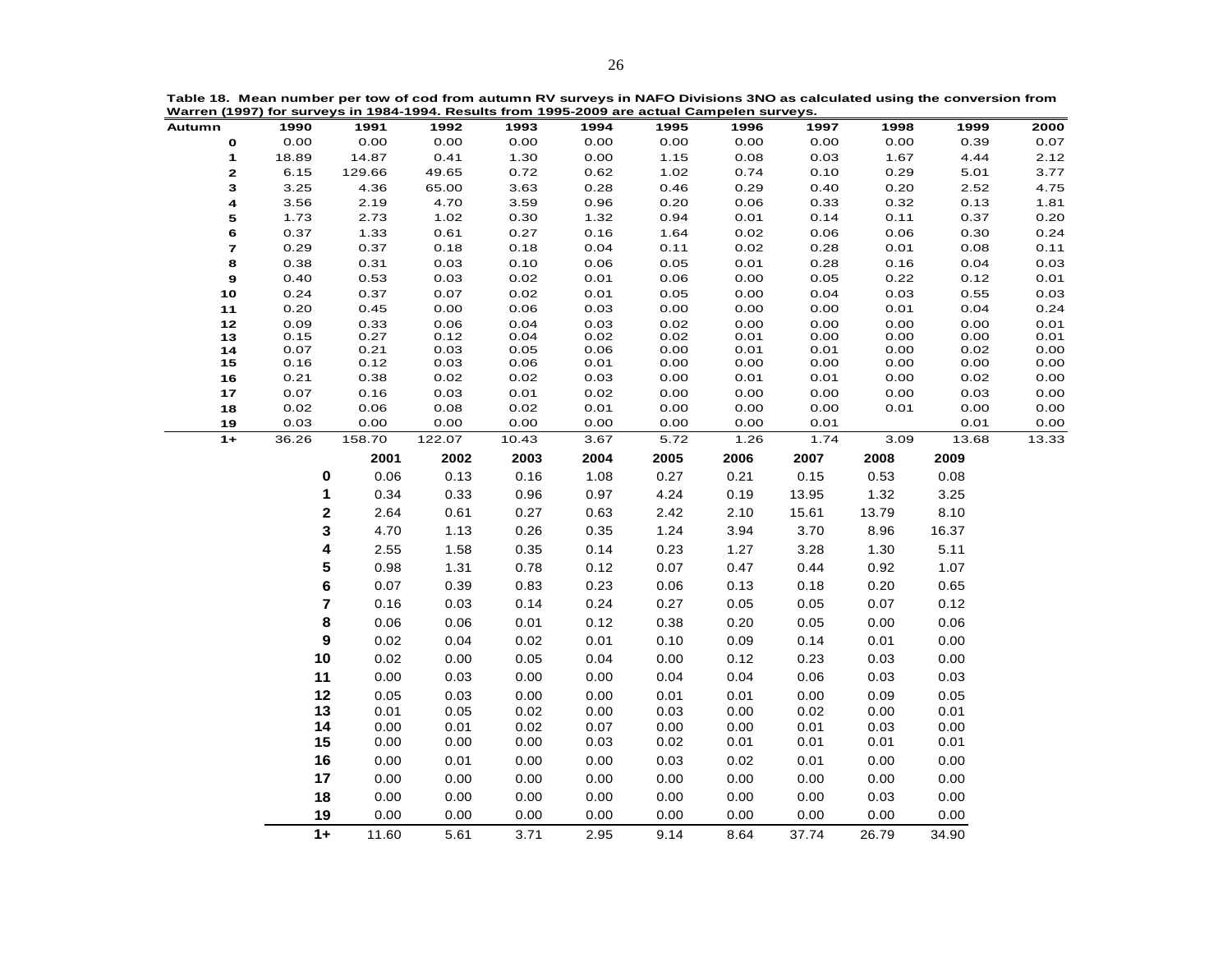|              |       |       | conducted by Canada in Divisions Site Guillity August and September |       |       |       |  |
|--------------|-------|-------|---------------------------------------------------------------------|-------|-------|-------|--|
|              | 1989  | 1990  | 1991                                                                | 1992  | 1993  | 1994  |  |
| 0            | 0.00  | 0.00  | 0.00                                                                | 0.00  | 0.00  | 0.00  |  |
| 1            | 1.40  | 60.88 | 36.33                                                               | 0.84  | 1.98  | 2.75  |  |
| $\mathbf{2}$ | 14.16 | 11.62 | 74.04                                                               | 12.28 | 3.70  | 4.03  |  |
| 3            | 12.58 | 6.53  | 8.54                                                                | 12.89 | 8.85  | 1.25  |  |
| 4            | 5.82  | 8.99  | 2.45                                                                | 1.42  | 7.91  | 4.07  |  |
| 5            | 1.21  | 3.62  | 1.96                                                                | 0.69  | 0.80  | 4.79  |  |
| 6            | 0.72  | 0.67  | 0.72                                                                | 0.52  | 0.30  | 0.41  |  |
| 7            | 1.22  | 0.50  | 0.19                                                                | 0.22  | 0.28  | 0.08  |  |
| 8            | 0.79  | 0.63  | 0.17                                                                | 0.05  | 0.10  | 0.13  |  |
| 9            | 0.25  | 0.53  | 0.24                                                                | 0.03  | 0.02  | 0.05  |  |
| 10           | 0.17  | 0.28  | 0.19                                                                | 0.03  | 0.04  | 0.01  |  |
| 11           | 0.20  | 0.21  | 0.23                                                                | 0.00  | 0.10  | 0.05  |  |
| 12           | 0.11  | 0.04  | 0.18                                                                | 0.02  | 0.08  | 0.06  |  |
| 13           | 0.09  | 0.08  | 0.17                                                                | 0.10  | 0.06  | 0.08  |  |
| 14           | 0.16  | 0.27  | 0.48                                                                | 0.13  | 0.09  | 0.09  |  |
| $1+$         | 38.88 | 94.85 | 125.89                                                              | 29.22 | 24.31 | 17.85 |  |

Table 19. Mean number per tow at age of cod from Juvenile Surveys conducted by Canada in Divisions 3NO during August and September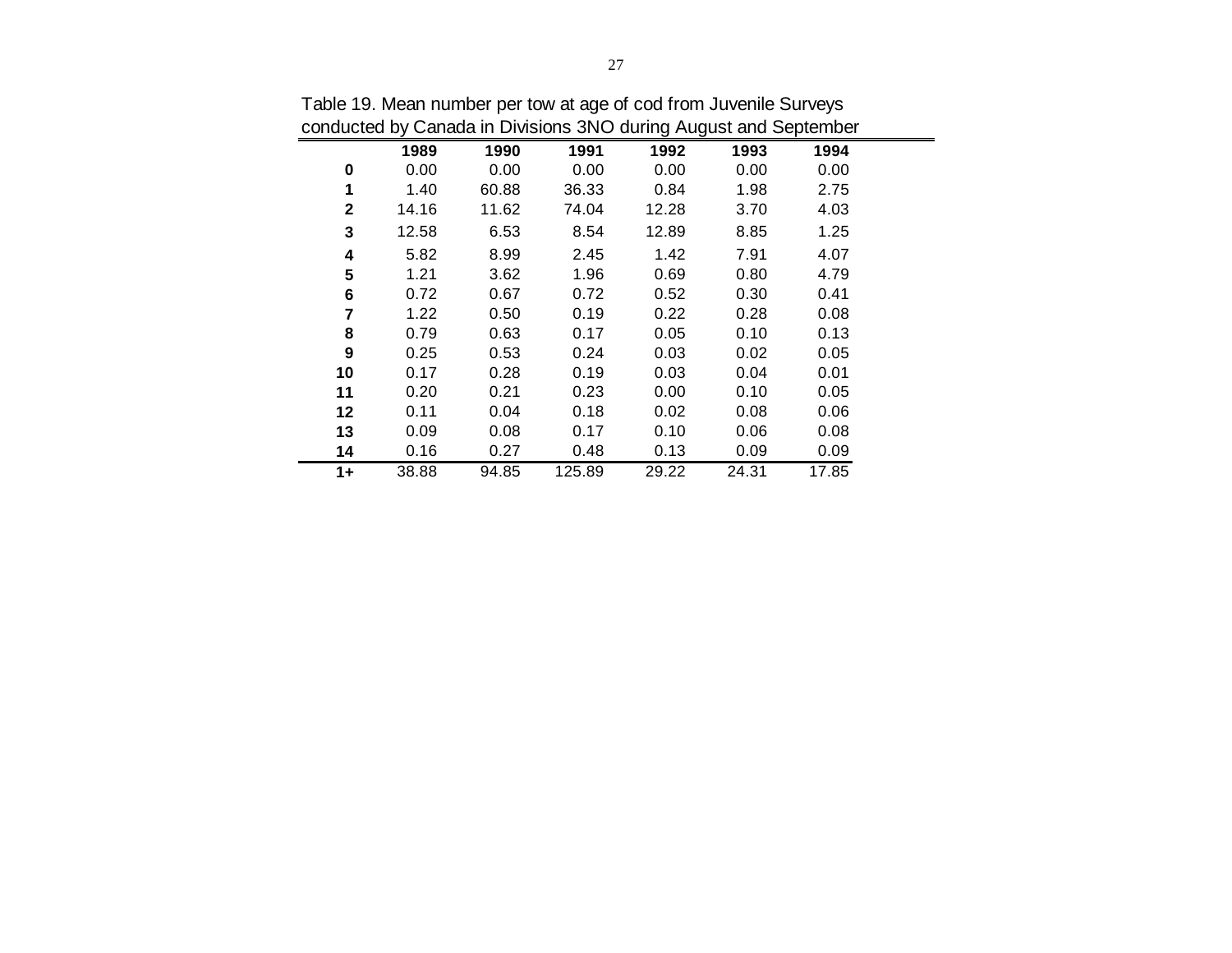**Table 20. Estimated proportions mature for female cod from NAFO Divs. 3NO from DFO surveys from 1975 to 2008 projected forward to 2010 and back to 1954. Estimates were obtained from a probit model fitted by cohort to observed proportions mature at age. When the model did not fit the data for a particular cohort (I.e 1991 and 2000) the average of estimates for the same age group from adjacent years was used; darker shaded cells are averages extrapolated forward or backward from the same age group from 3 previous or subsequent years.**

| Year | Age 1  | Age2             | Age 3            | Age 4            | Age 5            | Age 6            | Age 7            | Age 8            | Age 9  | Age 10           | Age 11           | <b>Age 12</b> | Age 13           | <b>Age 14</b>              |
|------|--------|------------------|------------------|------------------|------------------|------------------|------------------|------------------|--------|------------------|------------------|---------------|------------------|----------------------------|
| 1954 | 0.0000 | 0.0004           | 0.0020           | 0.0112           | 0.0592           | 0.2424           | 0.5895           | 0.8856           | 0.9812 | 0.9972           | 0.9996           | 0.9999        | 1.0000           | 1.0000                     |
| 1955 | 0.0001 | 0.0000           | 0.0020           | 0.0112           | 0.0592           | 0.2424           | 0.5895           | 0.8856           | 0.9812 | 0.9972           | 0.9996           | 0.9999        | 1.0000           | 1.0000                     |
| 1956 | 0.0001 | 0.0003           | 0.0001           | 0.0112           | 0.0592           | 0.2424           | 0.5895           | 0.8856           | 0.9812 | 0.9972           | 0.9996           | 0.9999        | 1.0000           | 1.0000                     |
| 1957 | 0.0003 | 0.0007           | 0.0018           | 0.0008           | 0.0592           | 0.2424           | 0.5895           | 0.8856           | 0.9812 | 0.9972           | 0.9996           | 0.9999        | 1.0000           | 1.0000                     |
| 1958 | 0.0001 | 0.0016           | 0.0041           | 0.0102           | 0.0065           | 0.2424           | 0.5895           | 0.8856           | 0.9812 | 0.9972           | 0.9996           | 0.9999        | 1.0000           | 1.0000                     |
| 1959 | 0.0000 | 0.0006           | 0.0079           | 0.0226           | 0.0555           | 0.0509           | 0.5895           | 0.8856           | 0.9812 | 0.9972           | 0.9996           | 0.9999        | 1.0000           | 1.0000                     |
| 1960 | 0.0000 | 0.0000           | 0.0033           | 0.0393           | 0.1157           | 0.2512           | 0.3043           | 0.8856           | 0.9812 | 0.9972           | 0.9996           | 0.9999        | 1.0000           | 1.0000                     |
| 1961 | 0.0002 | 0.0001           | 0.0001           | 0.0168           | 0.1731           | 0.4251           | 0.6572           | 0.7809           | 0.9812 | 0.9972           | 0.9996           | 0.9999        | 1.0000           | 1.0000                     |
| 1962 | 0.0000 | 0.0012           | 0.0009           | 0.0012           | 0.0825           | 0.5172           | 0.8069           | 0.9164           | 0.9667 | 0.9972           | 0.9996           | 0.9999        | 1.0000           | 1.0000                     |
| 1963 | 0.0000 | 0.0002           | 0.0056           | 0.0099           | 0.0229           | 0.3206           | 0.8458           | 0.9594           | 0.9843 | 0.9958           | 0.9996           | 0.9999        | 1.0000           | $1.0000$<br>$1.0000$       |
| 1964 | 0.0000 | 0.0000           | 0.0010           | 0.0266           | 0.1000           | 0.3219           | 0.7124           | 0.9656           | 0.9926 | 0.9972           | 0.9995           | 0.9999        | 1.0000           |                            |
| 1965 | 0.0014 | 0.0000           | 0.0000           | 0.0049           | 0.1162           | 0.5526           | 0.9057           | 0.9286           | 0.9931 | 0.9987           | 0.9995           | 0.9999        | 1.0000           | 1.0000                     |
| 1966 | 0.0000 | 0.0043           | 0.0005           | 0.0006           | 0.0234           | 0.3875           | 0.9321           | 0.9949           | 0.9856 | 0.9986           | 0.9998           | 0.9999        | 1.0000           | 1.0000                     |
| 1967 | 0.0000 | 0.0001           | 0.0132           | 0.0067           | 0.0097           | 0.1037           | 0.7527           | 0.9935           | 0.9997 | 0.9972           | 0.9997           | 1.0000        | 1.0000           | 1.0000                     |
| 1968 | 0.0000 | 0.0000           | 0.0012           | 0.0398           | 0.0820           | 0.1450           | 0.3587           | 0.9361           | 0.9994 | 1.0000           | 0.9995           | 0.9999        | 1.0000           | 1.0000                     |
| 1969 | 0.0000 | 0.0000           | 0.0003           | 0.0090           | 0.1144           | 0.5429           | 0.7457           | 0.7301           | 0.9860 | 0.9999           | 1.0000           | 0.9999        | 1.0000           | 1.0000                     |
| 1970 | 0.0032 | 0.0000           | 0.0001           | 0.0029           | 0.0665           | 0.2866           | 0.9405           | 0.9807           | 0.9290 | 0.9971           | 1.0000           | 1.0000        | 1.0000           | 1.0000                     |
| 1971 | 0.0000 | 0.0093           | 0.0000           | 0.0009           | 0.0275           | 0.3582           | 0.5555           | 0.9953           | 0.9989 | 0.9844           | 0.9994           | 1.0000        | 1.0000           | 1.0000                     |
| 1972 | 0.0000 | 0.0002           | 0.0269           | 0.0000           | 0.0101           | 0.2176           | 0.8140           | 0.7954           | 0.9996 | 0.9999           | 0.9967           | 0.9999        | 1.0000           |                            |
| 1973 | 0.0001 | 0.0000           | 0.0013           | 0.0754           | 0.0038           | 0.1018           | 0.7320           | 0.9717           | 0.9236 | 1.0000           | 1.0000           | 0.9993        | 1.0000           | $1.0000$<br>$1.0000$       |
| 1974 | 0.0000 | 0.0006           | 0.0001           | 0.0083           | 0.1939           | 0.2928           | 0.5582           | 0.9641           | 0.9963 | 0.9741           | 1.0000           | 1.0000        | 0.9999           | 1.0000                     |
| 1975 | 0.0000 | 0.0003           | 0.0033           | 0.0017           | 0.0530           | 0.4148           | 0.9780           | 0.9337           | 0.9962 | 0.9995           | 0.9915           | 1.0000        | 1.0000           | 1.0000                     |
| 1976 | 0.0000 | 0.0001           | 0.0020           | 0.0186           | 0.0221           | 0.2715           | 0.6763           | 0.9998           | 0.9937 | 0.9996           | 0.9999           | 0.9973        | 1.0000           | 1.0000                     |
| 1977 | 0.0006 | 0.0001           | 0.0009           | 0.0142           | 0.0978           | 0.2269           | 0.7128           | 0.8603           | 1.0000 | 0.9994           | 1.0000           | 1.0000        | 0.9991           | 1.0000                     |
| 1978 | 0.0001 | 0.0029           | 0.0014           | 0.0083           | 0.0935           | 0.3823           | 0.7922           | 0.9429           | 0.9478 | 1.0000           | 0.9999           | 1.0000        | 1.0000           | 0.9997                     |
| 1979 | 0.0000 | 0.0005           | 0.0145           | 0.0133           | 0.0733           | 0.4248           | 0.7794           | 0.9802           | 0.9910 | 0.9817           | 1.0000           | 1.0000        | 1.0000           | 1.0000                     |
| 1980 | 0.0002 | 0.0002           | 0.0034           | 0.0695           | 0.1140           | 0.4292           | 0.8410           | 0.9528           | 0.9984 | 0.9986           | 0.9937           | 1.0000        | 1.0000           | 1.0000                     |
| 1981 | 0.0000 | 0.0007           | 0.0020           | 0.0236           | 0.2749           | 0.5518           | 0.8773           | 0.9743           | 0.9914 | 0.9999           | 0.9998           | 0.9979        | 1.0000           | 1.0000                     |
| 1982 | 0.0000 | 0.0000           | 0.0035           | 0.0162           | 0.1460           | 0.6579           | 0.9218           | 0.9855           | 0.9963 | 0.9985           | 1.0000           | 1.0000        | 0.9993           | 1.0000                     |
| 1983 | 0.0000 | 0.0001           | 0.0003           | 0.0163           | 0.1219           | 0.5474           | 0.9070           | 0.9912           | 0.9985 | 0.9995           | 0.9997           | 1.0000        | 1.0000           | 0.9998                     |
| 1984 | 0.0000 | 0.0003           | 0.0008           | 0.0028           | 0.0726           | 0.5389           | 0.8953           | 0.9802           | 0.9991 | 0.9998           | 0.9999           | 1.0000        | 1.0000           | 1.0000                     |
| 1985 | 0.0002 | 0.0002           | 0.0019           | 0.0058           | 0.0261           | 0.2703           | 0.9078           | 0.9837           | 0.9960 | 0.9999           | 1.0000           | 1.0000        | 1.0000           |                            |
| 1986 | 0.0000 | 0.0010           | 0.0021           | 0.0134           | 0.0409           | 0.2049           | 0.6369           | 0.9881           | 0.9977 | 0.9992           | 1.0000           | 1.0000        | 1.0000           | 1.0000<br>1.0000           |
| 1987 | 0.0001 | 0.0000           | 0.0058           | 0.0194           | 0.0869           | 0.2358           | 0.7128           | 0.8925           | 0.9986 | 0.9997           | 0.9998           | 1.0000        | 1.0000           | 1.0000                     |
| 1988 | 0.0011 | 0.0006           | 0.0002           | 0.0335           | 0.1570           | 0.3994           | 0.6908           | 0.9598           | 0.9752 | 0.9998           | 1.0000           | 1.0000        | 1.0000           |                            |
| 1989 | 0.0001 | 0.0043           | 0.0047           | 0.0031           | 0.1702           | 0.6371           | 0.8229           | 0.9418           | 0.9957 | 0.9947           | 1.0000           | 1.0000        | 1.0000           | $1.0000$<br>$1.0000$       |
| 1990 | 0.0000 | 0.0011           | 0.0170           | 0.0377           | 0.0441           | 0.5486           | 0.9431           | 0.9701           | 0.9915 | 0.9995           | 0.9989           | 1.0000        | 1.0000           |                            |
| 1991 | 0.0000 | 0.0000           | 0.0079           | 0.0645           | 0.2438           | 0.4047           | 0.8780           | 0.9936           | 0.9956 | 0.9988           | 1.0000           | 0.9998        | 1.0000           | 1.0000<br>1.0000           |
| 1992 | 0.0000 | 0.0000           | 0.0004           | 0.0557           | 0.2155           | 0.7265           | 0.9092           | 0.9771           | 0.9993 | 0.9994           | 0.9998           | 1.0000        | 0.9999           | 1.0000                     |
| 1993 | 0.0001 | 0.0004           | 0.0002           | 0.0121           | 0.3045           | 0.5225           | 0.9563           | 0.9933           | 0.9961 | 0.9999           | 0.9999           | 1.0000        | 1.0000           |                            |
| 1994 | 0.0004 | 0.0008           | 0.0040           | 0.0153           | 0.2825           | 0.7646           | 0.8134           | 0.9945           | 0.9995 | 0.9993           | 1.0000           | 1.0000        | 1.0000           | 1.0000<br>1.0000           |
| 1995 | 0.0002 | 0.0030           | 0.0078           | 0.0418           | 0.5844           | 0.9266           | 0.9602           | 0.9455           | 0.9993 | 1.0000           | 0.9999           | 1.0000        | 1.0000           | 1.0000                     |
| 1996 | 0.0004 | 0.0014           | 0.0229           | 0.0683           | 0.4952           | 0.9922           | 0.9975           | 0.9944           | 0.9857 | 0.9999           | 1.0000           | 1.0000        | 1.0000           | 1.0000                     |
| 1997 | 0.0000 | 0.0026           | 0.0130           | 0.1536           | 0.4059           | 0.9282           | 0.9999           | 0.9999           | 0.9992 | 0.9964           | 1.0000           | 1.0000        | 1.0000           | 1.0000                     |
| 1998 | 0.0000 | 0.0001           | 0.0170           | 0.1076           | 0.5837           | 0.8642           | 0.9917           | 1.0000           | 1.0000 | 0.9999           | 0.9991           | 1.0000        | 1.0000           |                            |
| 1999 | 0.0000 | 0.0000           | 0.0009           | 0.1035           | 0.5240           | 0.9155           | 0.9834           | 0.9991           | 1.0000 | 1.0000           | 1.0000           | 0.9998        | 1.0000           | 1.0000<br>1.0000<br>1.0000 |
| 2000 | 0.0000 | 0.0003           | 0.0011           | 0.0135           | 0.4356           | 0.9095           | 0.9882           | 0.9982           | 0.9999 | 1.0000           | 1.0000           | 1.0000        | 0.9999           |                            |
| 2001 | 0.0006 | 0.0002           | 0.0066           | 0.0278           | 0.1676           | 0.8377           | 0.9892           | 0.9985           | 0.9998 | 1.0000           | 1.0000           | 1.0000        | 1.0000           | 1.0000                     |
| 2002 | 0.0011 | 0.0029           | 0.0067           | 0.1366           | 0.4280           | 0.7473           | 0.9718           | 0.9988           | 0.9998 | 1.0000           | 1.0000           | 1.0000        | 1.0000           | 1.0000                     |
| 2003 | 0.0007 | 0.0055           | 0.0163           | 0.1598           | 0.7908           | 0.9514           | 0.9775           | 0.9957           | 0.9999 | 1.0000           | 1.0000           | 1.0000        | 1.0000           | 1.0000                     |
| 2004 | 0.0008 | 0.0032           | 0.0260           | 0.1370           | 0.8429           | 0.9891           | 0.9981           | 0.9984           | 0.9994 | 1.0000           | 1.0000           | 1.0000        | 1.0000           |                            |
| 2005 | 0.0016 | 0.0049           | 0.0142           | 0.1143           | 0.6135           | 0.9934           | 0.9995           | 0.9999           | 0.9999 | 0.9999           | 1.0000           | 1.0000        | 1.0000           | 1.0000<br>1.0000           |
| 2006 | 0.0010 | 0.0063           | 0.0298           | 0.0609           | 0.3841           | 0.8722           | 0.9998           | 1.0000           | 1.0000 | 1.0000           | 1.0000           | 1.0000        | 1.0000           | 1.0000                     |
| 2007 | 0.0010 | 0.0048           | 0.0249           | 0.1602           | 0.2257           | 0.7510           | 0.9678           | 1.0000           | 1.0000 | 1.0000           | 1.0000           | 1.0000        | 1.0000           | 1.0000                     |
| 2008 | 0.0010 | 0.0048           | 0.0230           | 0.0936           | 0.5421           | 0.5671           | 0.9358           | 0.9930           | 1.0000 | 1.0000           | 1.0000           | 1.0000        | 1.0000           | 1.0000                     |
| 2009 | 0.0010 | 0.0048           | 0.0230           | 0.1049           | 0.2946           | 0.8803           | 0.8548           | 0.9860           | 0.9985 | 1.0000           | 1.0000           | 1.0000        | 1.0000           |                            |
| 2010 | 0.0010 | 0.0048           | 0.0230           | 0.1049           | 0.3541           | 0.6281           | 0.9786           | 0.9636           | 0.9971 | 0.9997           | 1.0000           | 1.0000        | 1.0000           | $1.0000$<br>$1.0000$       |
| 2011 | 0.0010 | 0.0048           | 0.0230           | 0.1049           | 0.3541           | 0.6918           | 0.8722           | 0.9965           | 0.9917 | 0.9994           | 0.9999           | 1.0000        | 1.0000           | 1.0000                     |
| 2012 | 0.0010 |                  | 0.0230           |                  | 0.3541           |                  | 0.9019           | 0.9650           | 0.9994 |                  | 0.9999           | 1.0000        | 1.0000           | 1.0000                     |
|      | 0.0010 | 0.0048           |                  | 0.1049<br>0.1049 |                  | 0.6918           |                  |                  | 0.9911 | 0.9981           |                  | 1.0000        |                  | 1.0000                     |
| 2013 | 0.0010 | 0.0048<br>0.0048 | 0.0230<br>0.0230 | 0.1049           | 0.3541<br>0.3541 | 0.6918<br>0.6918 | 0.9019<br>0.9019 | 0.9750<br>0.9750 | 0.9941 | 0.9999<br>0.9978 | 0.9996<br>1.0000 | 0.9999        | 1.0000<br>1.0000 | 1.0000                     |
| 2014 |        |                  |                  |                  |                  |                  |                  |                  |        |                  |                  |               |                  |                            |
| 2015 | 0.0010 | 0.0048           | 0.0230           | 0.1049           | 0.3541           | 0.6918           | 0.9019           | 0.9750           | 0.9941 | 0.9986           | 0.9995           | 1.0000        | 1.0000           | 1.0000                     |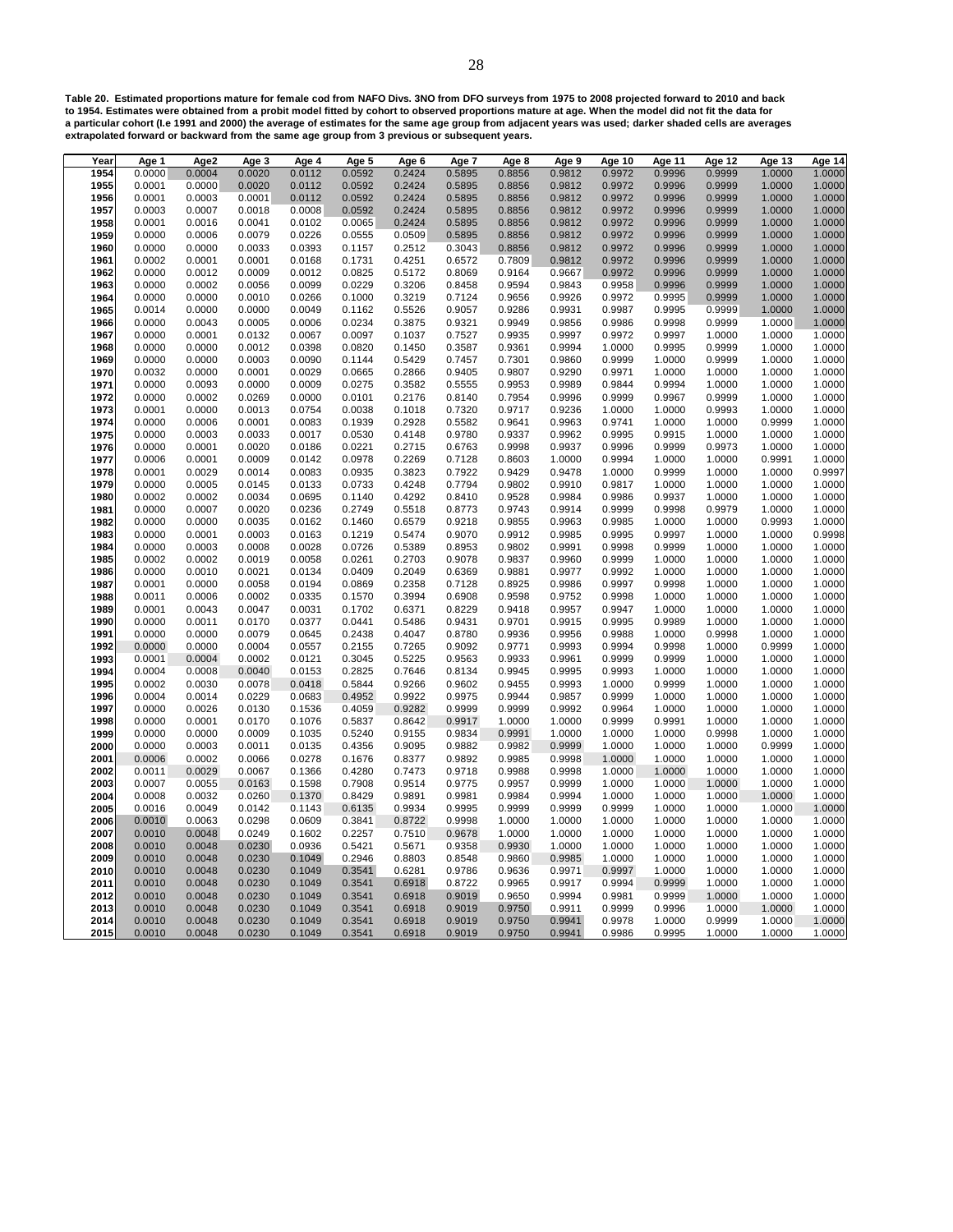Table 21. Estimated survivors and catchabilities in linear scale from ADAPT

| ORTHOGONALITY OFFSET  | 0.000958 |
|-----------------------|----------|
| MEAN SQUARE RESIDUALS | 0.645765 |

| <b>Survivors</b> |                |          | Standard | Relative |             | Relative    |
|------------------|----------------|----------|----------|----------|-------------|-------------|
| Year             | Age            | Estimate | Error    | Error    | <b>Bias</b> | <b>Bias</b> |
| 1994             | 12             | 84.40    | 66.30    | 0.785    | 13.900      | 0.165       |
| 1995             | 12             | 51.90    | 24.90    | 0.48     | 4.740       | 0.091       |
| 1996             | 12             | 31.30    | 11.30    | 0.36     | 1.850       | 0.059       |
| 1997             | 12             | 66.70    | 21.90    | 0.328    | 3.460       | 0.052       |
| 1998             | 12             | 93.40    | 32.10    | 0.343    | 5.260       | 0.056       |
| 1999             | 12             | 46.50    | 16.70    | 0.36     | 2.710       | 0.058       |
| 2000             | 12             | 51.60    | 16.10    | 0.313    | 2.360       | 0.046       |
| 2001             | 12             | 461.00   | 133.00   | 0.288    | 18.100      | 0.039       |
| 2002             | 12             | 220.00   | 62.10    | 0.282    | 8.500       | 0.039       |
| 2003             | 12             | 31.50    | 8.89     | 0.282    | 1.190       | 0.038       |
| 2004             | 12             | 39.70    | 11.90    | 0.299    | 1.600       | 0.04        |
| 2005             | 12             | 67.20    | 20.70    | 0.308    | 2.770       | 0.041       |
| 2006             | 12             | 71.60    | 23.60    | 0.33     | 3.310       | 0.046       |
| 2007             | 12             | 17.8     | 5.71     | 0.321    | 0.861       | 0.048       |
| 2008             | 12             | 114      | 38.4     | 0.338    | 5.790       | 0.051       |
| 2009             | 12             | 244      | 79.8     | 0.327    | 11.900      | 0.049       |
| 2010             | 3              | 7620.00  | 4450.00  | 0.584    | 1360.000    | 0.178       |
| 2010             | 4              | 16300.00 | 6820.00  | 0.419    | 1540.000    | 0.095       |
| 2010             | 5              | 6710.00  | 2320.00  | 0.346    | 448,000     | 0.067       |
| 2010             | 6              | 1800.00  | 615.00   | 0.342    | 113,000     | 0.063       |
| 2010             | $\overline{7}$ | 1450.00  | 468.00   | 0.323    | 79.300      | 0.055       |
| 2010             | 8              | 411.00   | 128.00   | 0.311    | 20.400      | 0.05        |
| 2010             | 9              | 135.00   | 42.00    | 0.312    | 6.440       | 0.048       |
| 2010             | 10             | 52.70    | 17.00    | 0.322    | 2.700       | 0.051       |
| 2010             | 11             | 58.50    | 18.00    | 0.308    | 2.720       | 0.047       |
| 2010             | 12             | 168.00   | 54.30    | 0.324    | 8.080       | 0.048       |

|                       |                |          | Standard | Relative |             | Relative |
|-----------------------|----------------|----------|----------|----------|-------------|----------|
| <b>Catchabilities</b> | Age            | Estimate | Error    | Error    | <b>Bias</b> | Bias     |
| RV Spr                | $\overline{2}$ | 0.000937 | 0.000158 | 0.169    | 0.000007    | 0.007    |
| RV Spr                | 3              | 0.001370 | 0.000230 | 0.168    | 0.000010    | 0.007    |
| RV Spr                | 4              | 0.000678 | 0.000114 | 0.168    | 0.000005    | 0.007    |
| RV Spr                | 5              | 0.000479 | 0.000082 | 0.171    | 0.000004    | 0.008    |
| RV Spr                | 6              | 0.000324 | 0.000057 | 0.175    | 0.000003    | 0.009    |
| RV Spr                | $\overline{7}$ | 0.000349 | 0.000062 | 0.179    | 0.000004    | 0.011    |
| RV Spr                | 8              | 0.000351 | 0.000064 | 0.184    | 0.000004    | 0.013    |
| RV Spr                | 9              | 0.000392 | 0.000074 | 0.187    | 0.000006    | 0.015    |
| RV Spr                | 10             | 0.000516 | 0.000099 | 0.192    | 0.000010    | 0.019    |
| RV_Fall               | $\overline{2}$ | 0.000916 | 0.000176 | 0.192    | 0.000009    | 0.01     |
| RV Fall               | 3              | 0.001040 | 0.000198 | 0.191    | 0.000010    | 0.01     |
| RV Fall               | 4              | 0.000841 | 0.000163 | 0.194    | 0.000009    | 0.01     |
| RV Fall               | 5              | 0.000712 | 0.000141 | 0.199    | 0.000008    | 0.012    |
| RV Fall               | 6              | 0.000612 | 0.000125 | 0.204    | 0.000008    | 0.014    |
| RV_Fall               | $\overline{7}$ | 0.000415 | 0.000088 | 0.211    | 0.000007    | 0.017    |
| RV_Fall               | 8              | 0.000411 | 0.000091 | 0.222    | 0.000008    | 0.02     |
| RV Fall               | 9              | 0.000317 | 0.000074 | 0.232    | 0.000008    | 0.025    |
| RV_Fall               | 10             | 0.000438 | 0.000110 | 0.25     | 0.000016    | 0.036    |
| RV Juvenile           | $\overline{2}$ | 0.003600 | 0.001190 | 0.331    | 0.000177    | 0.049    |
| RV Juvenile           | 3              | 0.001890 | 0.000623 | 0.33     | 0.000093    | 0.049    |
| RV Juvenile           | 4              | 0.001370 | 0.000455 | 0.331    | 0.000068    | 0.049    |
| RV Juvenile           | 5              | 0.001130 | 0.000376 | 0.332    | 0.000055    | 0.049    |
| RV Juvenile           | 6              | 0.000836 | 0.000280 | 0.335    | 0.000040    | 0.047    |
| RV Juvenile           | $\overline{7}$ | 0.000622 | 0.000212 | 0.341    | 0.000030    | 0.048    |
| RV Juvenile           | 8              | 0.000497 | 0.000172 | 0.346    | 0.000025    | 0.051    |
| RV Juvenile           | 9              | 0.000321 | 0.000113 | 0.352    | 0.000018    | 0.057    |
| RV Juvenile           | 10             | 0.000286 | 0.000104 | 0.364    | 0.000020    | 0.07     |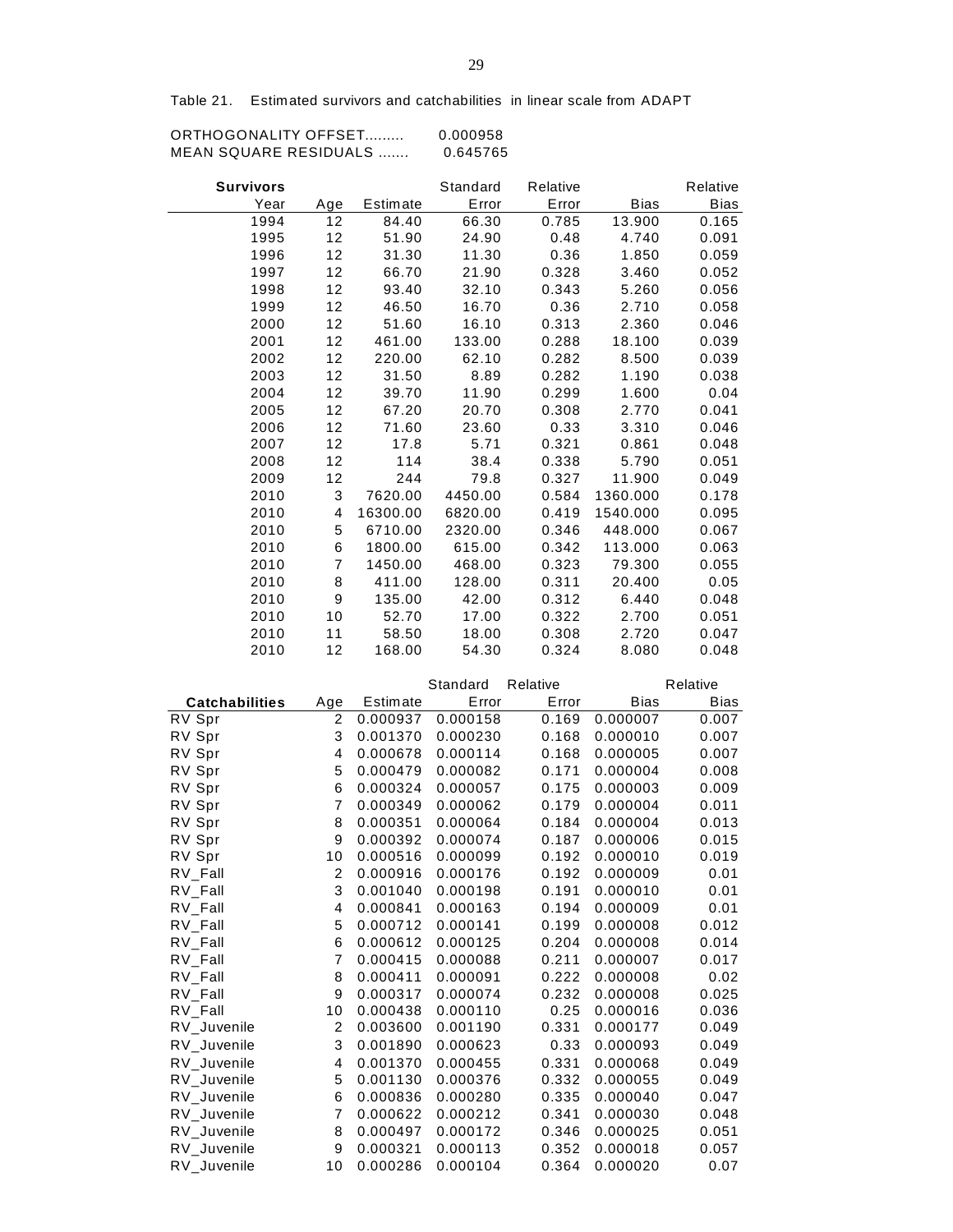|  |  |  |  | Table 22. Estimated bias adjusted population numbers ('000) from ADAPT for cod in NAFO Division 3NO. |
|--|--|--|--|------------------------------------------------------------------------------------------------------|
|--|--|--|--|------------------------------------------------------------------------------------------------------|

| Pop #s Bias Adj(analytical) | $\overline{2}$ | 3             | 4            | 5            | 6           | 7          | 8         | 9        | 10        | 11         | 12         | <b>Total</b>   |
|-----------------------------|----------------|---------------|--------------|--------------|-------------|------------|-----------|----------|-----------|------------|------------|----------------|
| 1959                        | 63623          | 53067         | 92911        | 19327        | 16484       | 12049      | 4268      | 3076     | 3217      | 2287       | 324        | 270633         |
| 1960                        | 98989          | 52090         | 41903        | 64326        | 11271       | 8099       | 6336      | 2246     | 1838      | 1803       | 786        | 289687         |
| 1961                        | 130098         | 81045         | 40981        | 28451        | 32902       | 6449       | 4497      | 2947     | 1315      | 1157       | 675        | 330518         |
| 1962                        | 94606          | 106515        | 65621        | 29586        | 12832       | 13314      | 3473      | 2185     | 1652      | 900        | 925        | 331609         |
| 1963                        | 135041         | 77456         | 86281        | 50223        | 22233       | 9081       | 7673      | 2149     | 1189      | 964        | 534        | 392824         |
| 1964                        | 195488         | 110562        | 63133        | 65447        | 31040       | 13843      | 5695      | 2858     | 722       | 432        | 500        | 489720         |
| 1965                        | 252970         | 160052        | 84924        | 37711        | 36087       | 18299      | 9287      | 3665     | 1632      | 298        | 320        | 605245         |
| 1966                        | 221171         | 207114        | 130125       | 62667        | 24021       | 17671      | 6202      | 3302     | 2030      | 239        | 99         | 674641         |
| 1967                        | 121541         | 181079        | 168890       | 89951        | 33653       | 9146       | 6895      | 1137     | 1076      | 183        | 87         | 613638         |
| 1968                        | 154111         | 99509         | 130150       | 82351        | 28883       | 11073      | 3234      | 1531     | 719       | 719        | 86         | 512366         |
| 1969                        | 96818          | 126175        | 66743        | 55815        | 24240       | 7265       | 3431      | 1228     | 801       | 429        | 508        | 383452         |
| 1970                        | 101648         | 79268         | 95947        | 43016        | 21651       | 9853       | 4073      | 1563     | 542       | 394        | 231        | 358185         |
| 1971                        | 74517          | 83223         | 62998        | 60832        | 25515       | 9253       | 4801      | 1872     | 795       | 310        | 121        | 324237         |
| 1972                        | 42188          | 61009         | 67279        | 27529        | 22783       | 10441      | 4442      | 1704     | 1083      | 471        | 164        | 239094         |
| 1973                        | 44123          | 34541         | 49888        | 37315        | 11560       | 6720       | 3316      | 2127     | 1138      | 693        | 316        | 191736         |
| 1974                        | 27761          | 36125         | 19251        | 16285        | 17043       | 4127       | 3733      | 1842     | 1108      | 713        | 444        | 128433         |
| 1975                        | 32961          | 22729         | 23794        | 7287         | 3682        | 4318       | 1379      | 1147     | 605       | 307        | 204        | 98414          |
| 1976                        | 54555          | 26986         | 18003        | 11616        | 2818        | 800        | 837       | 198      | 132       | 90         | 31         | 116066         |
| 1977                        | 50004          | 44666         | 18443        | 8002         | 4211        | 1337       | 465       | 471      | 123       | 75         | 62         | 127861         |
| 1978                        | 20887          | 40940         | 36021        | 12876        | 4281        | 2104       | 583       | 223      | 199       | 43         | 25         | 118182         |
| 1979                        | 23691          | 17101         | 32688        | 25583        | 8276        | 2769       | 1404      | 386      | 130       | 117        | 28         | 112173         |
| 1980                        | 33041          | 19397         | 13936        | 23314        | 12696       | 4280       | 1475      | 911      | 264       | 91         | 85         | 109490         |
| 1981                        | 26242          | 27052         | 15641        | 10458        | 15656       | 8347       | 2819      | 1008     | 663       | 188        | 67         | 108141         |
| 1982                        | 42436          | 21485         | 21692        | 11821        | 7425        | 10749      | 5124      | 1792     | 652       | 458        | 117        | 123753         |
| 1983                        | 49761          | 34744         | 17315        | 15976        | 8245        | 5167       | 7424      | 2856     | 934       | 345        | 230        | 142998         |
| 1984                        | 39415          | 40741         | 27382        | 13593        | 11374       | 5666       | 3613      | 5041     | 1643      | 551        | 210        | 149227         |
| 1985                        | 10598          | 32270         | 33303        | 21515        | 9857        | 7222       | 3542      | 2310     | 3301      | 851        | 355        | 125125         |
| 1986                        | 7770           | 8677          | 26369        | 24604        | 12047       | 5346       | 3655      | 2183     | 1478      | 2223       | 463        | 94816          |
| 1987                        | 15495          | 6362          | 6966         | 19007        | 14374       | 5949       | 3020      | 2141     | 1286      | 875        | 1505       | 76980          |
| 1988                        | 15391          | 12510         | 4743         | 5322         | 12419       | 8672       | 3779      | 1885     | 997       | 611        | 361        | 66691          |
| 1989                        | 6149           | 12370         | 9993         | 3597         | 2987        | 4511       | 3568      | 2188     | 1034      | 436        | 277        | 47109          |
| 1990                        | 6811           | 4920          | 8401         | 6219         | 1601        | 1319       | 2006      | 1771     | 1355      | 637        | 207        | 35247          |
| 1991                        | 24281          | 5206          | 3071         | 2867         | 1257        | 515        | 701       | 996      | 929       | 716        | 387        | 40927          |
| 1992                        | 7694           | 14463         | 3271         | 1909         | 1455        | 543        | 171       | 246      | 310       | 313        | 245        | 30621          |
| 1993                        | 779            | 6224          | 7797         | 1103         | 815         | 644        | 235       | 82       | 113       | 140        | 120        | 18052          |
| 1994                        | 483            | 608           | 3914         | 3514         | 337         | 242        | 241       | 126      | 45        | 58         | 70         | 9637           |
| 1995                        | 920            | 396           | 290          | 1139         | 1875        | 164        | 115       | 174      | 96        | 36         | 47         | 5250           |
| 1996                        | 1281           | 753           | 324          | 173          | 914         | 1499       | 132       | 94       | 142       | 78         | 29         | 5420           |
| 1997                        | 453            | 1047          | 613          | 261          | 139         | 733        | 1205      | 106      | 75        | 113        | 63         | 4807           |
| 1998                        | 2733           | 370           | 846          | 486          | 204         | 109        | 572       | 946      | 82        | 58         | 88         | 6493           |
| 1999                        | 5798           | 2237          | 300          | 672          | 379         | 158        | 85        | 443      | 737       | 63         | 44         | 10916          |
| 2000                        | 5409           | 4705          | 1747         | 209          | 459         | 274        | 116       | 64       | 342       | 554        | 49         | 13928          |
| 2001                        | 2130           | 4419          | 3531         | 1125         | 93          | 320        | 205       | 85       | 49        | 268        | 443        | 12669          |
| 2002                        | 974            | 1735          | 3449         | 2619         | 777         | 66         | 224       | 147      | 63        | 38         | 212        | 10304          |
| 2003                        | 944            | 708           | 1224         | 2329         | 1760        | 509        | 46        | 159      | 109       | 49         | 30         | 7867           |
| 2004                        | 1950           | 734           | 278          | 285          | 773         | 842        | 297       | 33       | 114       | 82         | 38         | 5427           |
| 2005                        | 5037           | 1587          | 568          | 187          | 189         | 550        | 623       | 225      | 26        | 87         | 64         | 9143           |
| 2006                        | 4447           | 4123          | 1298         | 464          | 152         | 151        | 425       | 461      | 166       | 21         | 68         | 11775          |
| 2007                        | 11698          | 3600          | 3182         | 911          | 306         | 105        | 119       | 339      | 375       | 134        | 17         | 20788          |
| 2008<br>2009                | 22362<br>7656  | 9574<br>18307 | 2763<br>7835 | 2345<br>2210 | 662<br>1771 | 228<br>505 | 78<br>169 | 92<br>62 | 269<br>73 | 298<br>202 | 108<br>232 | 38779<br>39023 |
|                             |                | 6258          | 14752        | 6264         | 1686        | 1369       | 390       | 128      | 50        | 56         | 159        | 43717          |
| 2010                        | 12605          |               |              |              |             |            |           |          |           |            |            |                |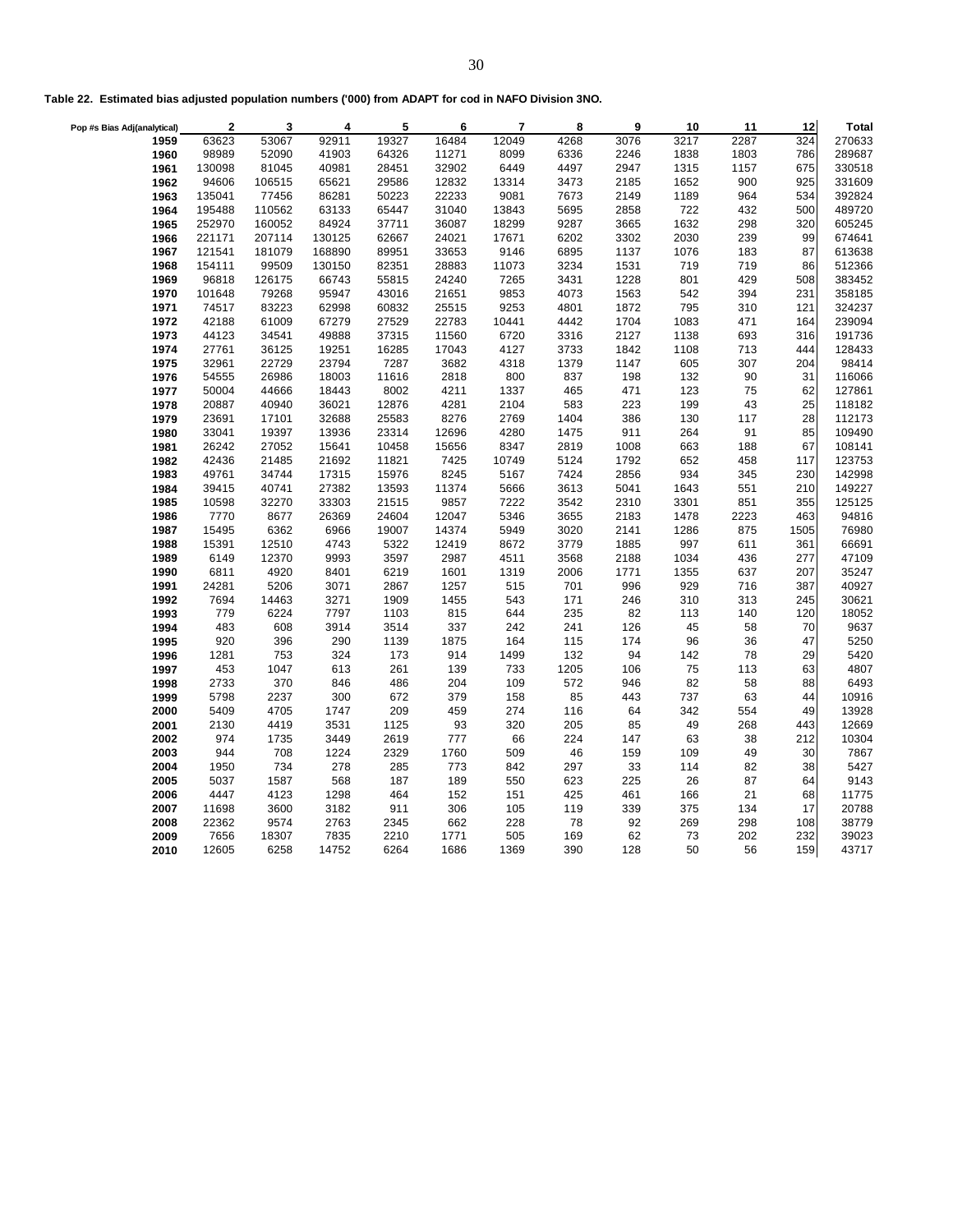|  |  |  |  |  | Table 23. Bias adjusted fishing mortality from ADAPT for cod in NAFO Divisions 3NO. |  |
|--|--|--|--|--|-------------------------------------------------------------------------------------|--|
|--|--|--|--|--|-------------------------------------------------------------------------------------|--|

| 0.000<br>0.442<br>0.868<br>0.339<br>0.036<br>0.168<br>0.339<br>0.511<br>0.443<br>0.315<br>0.379<br>0.428<br>0.428<br>1959<br>0.335<br>0.782<br>0.339<br>1960<br>0.000<br>0.040<br>0.187<br>0.470<br>0.358<br>0.388<br>0.566<br>0.263<br>0.412<br>0.412<br>0.126<br>0.379<br>0.024<br>0.476<br>1961<br>0.000<br>0.011<br>0.596<br>0.705<br>0.419<br>0.522<br>0.179<br>0.506<br>0.506<br>0.011<br>0.067<br>0.408<br>0.339<br>0.322<br>1962<br>0.000<br>0.086<br>0.146<br>0.351<br>0.280<br>0.296<br>0.296<br>0.100<br>0.076<br>0.274<br>0.891<br>0.456<br>0.210<br>1963<br>0.000<br>0.004<br>0.281<br>0.267<br>0.788<br>0.813<br>0.555<br>0.555<br>0.099<br>1964<br>0.000<br>0.064<br>0.315<br>0.395<br>0.328<br>0.199<br>0.241<br>0.360<br>0.684<br>0.282<br>0.282<br>0.346<br>0.000<br>0.104<br>0.251<br>0.391<br>0.902<br>0.290<br>1965<br>0.007<br>0.514<br>0.882<br>0.834<br>1.721<br>0.655<br>0.655<br>0.000<br>0.169<br>0.422<br>0.766<br>0.921<br>2.208<br>0.811<br>0.452<br>1966<br>0.004<br>0.741<br>1.496<br>0.981<br>0.981<br>0.000<br>0.130<br>0.518<br>0.936<br>0.912<br>0.839<br>1.305<br>0.259<br>0.203<br>0.553<br>0.829<br>0.829<br>0.789<br>1967<br>1968<br>0.000<br>0.199<br>0.647<br>1.023<br>1.180<br>0.972<br>0.768<br>0.448<br>0.317<br>0.148<br>0.842<br>0.842<br>0.950<br>1969<br>0.000<br>0.074<br>0.239<br>0.747<br>0.700<br>0.379<br>0.586<br>0.618<br>0.509<br>0.419<br>0.571<br>0.571<br>0.562<br>0.000<br>0.256<br>0.322<br>0.650<br>0.519<br>0.476<br>0.983<br>0.409<br>1970<br>0.030<br>0.578<br>0.359<br>0.556<br>0.556<br>0.436<br>1971<br>0.000<br>0.013<br>0.628<br>0.782<br>0.694<br>0.534<br>0.836<br>0.347<br>0.323<br>0.603<br>0.603<br>0.701<br>1972<br>0.000<br>0.001<br>0.389<br>0.668<br>1.021<br>0.947<br>0.536<br>0.203<br>0.247<br>0.201<br>0.677<br>0.677<br>0.693<br>0.000<br>0.920<br>0.830<br>0.388<br>0.453<br>0.267<br>0.245<br>0.515<br>0.778<br>1973<br>0.385<br>0.584<br>0.388<br>0.515<br>1974<br>0.000<br>0.218<br>0.771<br>1.287<br>1.173<br>0.896<br>0.980<br>0.913<br>1.083<br>1.052<br>0.991<br>0.991<br>1.077<br>1975<br>0.517<br>1.327<br>2.097<br>0.000<br>0.033<br>0.750<br>1.441<br>1.740<br>1.960<br>1.705<br>1.617<br>1.617<br>0.865<br>0.279<br>0.000<br>0.181<br>0.611<br>0.815<br>0.546<br>0.342<br>0.374<br>0.366<br>0.173<br>0.385<br>0.385<br>0.657<br>1976<br>0.000<br>0.159<br>0.425<br>0.494<br>0.629<br>0.538<br>0.662<br>0.859<br>0.899<br>0.581<br>0.360<br>1977<br>0.015<br>0.581<br>1978<br>0.142<br>0.242<br>0.236<br>0.337<br>0.231<br>0.207<br>0.000<br>0.025<br>0.205<br>0.213<br>0.330<br>0.248<br>0.248<br>0.120<br>1979<br>0.000<br>0.138<br>0.501<br>0.459<br>0.430<br>0.233<br>0.181<br>0.155<br>0.326<br>0.326<br>0.366<br>0.005<br>0.087<br>0.219<br>0.118<br>0.102<br>1980<br>0.000<br>0.015<br>0.198<br>0.217<br>0.181<br>0.139<br>0.184<br>0.184<br>0.168<br>1981<br>0.000<br>0.021<br>0.080<br>0.143<br>0.176<br>0.288<br>0.253<br>0.235<br>0.170<br>0.274<br>0.238<br>0.238<br>0.133<br>0.489<br>1982<br>0.000<br>0.016<br>0.106<br>0.160<br>0.162<br>0.170<br>0.385<br>0.452<br>0.437<br>0.292<br>0.292<br>0.143<br>0.042<br>0.353<br>0.298<br>1983<br>0.000<br>0.038<br>0.140<br>0.175<br>0.158<br>0.187<br>0.328<br>0.218<br>0.218<br>0.119<br>1984<br>0.000<br>0.002<br>0.041<br>0.121<br>0.254<br>0.270<br>0.247<br>0.223<br>0.458<br>0.238<br>0.249<br>0.249<br>0.139<br>0.103<br>0.412<br>0.246<br>0.409<br>0.298<br>1985<br>0.000<br>0.002<br>0.380<br>0.481<br>0.284<br>0.196<br>0.356<br>0.356<br>0.000<br>0.020<br>0.127<br>0.337<br>0.506<br>0.371<br>0.335<br>0.329<br>0.324<br>0.190<br>0.385<br>0.385<br>0.324<br>1986<br>1987<br>0.069<br>0.226<br>0.305<br>0.254<br>0.565<br>0.685<br>0.200<br>0.014<br>0.094<br>0.271<br>0.545<br>0.349<br>0.349<br>0.019<br>0.025<br>0.077<br>0.378<br>0.400<br>0.627<br>0.590<br>0.562<br>0.422<br>1988<br>0.813<br>0.688<br>0.347<br>0.562<br>0.023<br>0.274<br>0.609<br>0.618<br>0.501<br>0.279<br>0.547<br>0.500<br>1989<br>0.187<br>0.611<br>0.284<br>0.502<br>0.502<br>0.069<br>0.875<br>1.399<br>0.935<br>0.432<br>0.445<br>0.438<br>0.299<br>1.070<br>1990<br>0.271<br>0.500<br>0.578<br>0.578<br>0.872<br>0.318<br>0.265<br>0.275<br>0.478<br>0.639<br>0.905<br>0.966<br>0.886<br>0.464<br>1991<br>0.846<br>0.839<br>0.839<br>0.012<br>0.887<br>0.651<br>0.615<br>0.639<br>0.578<br>0.759<br>0.718<br>1992<br>0.418<br>0.528<br>0.599<br>0.590<br>0.590<br>1993<br>0.597<br>0.484<br>0.048<br>0.264<br>0.987<br>1.015<br>0.783<br>0.424<br>0.405<br>0.474<br>0.657<br>0.657<br>0.866<br>1994<br>0.000<br>0.540<br>1.035<br>0.428<br>0.521<br>0.546<br>0.126<br>0.073<br>0.025<br>0.000<br>0.000<br>0.316<br>0.661<br>0.024<br>0.006<br>0.000<br>0.000<br>0.318<br>0.020<br>0.014<br>0.000<br>0.000<br>0.000<br>0.000<br>0.011<br>0.121<br>1995<br>0.014<br>1996<br>0.002<br>0.006<br>0.017<br>0.019<br>0.021<br>0.019<br>0.025<br>0.024<br>0.024<br>0.000<br>0.022<br>0.019<br>0.033<br>0.054<br>0.050<br>0.040<br>1997<br>0.002<br>0.013<br>0.048<br>0.041<br>0.048<br>0.042<br>0.060<br>0.054<br>0.046<br>0.030<br>0.079<br>0.000<br>0.009<br>0.049<br>0.056<br>0.052<br>0.055<br>0.049<br>0.055<br>0.065<br>0.053<br>0.045<br>1998<br>1999<br>0.009<br>0.047<br>0.163<br>0.124<br>0.103<br>0.059<br>0.086<br>0.054<br>0.052<br>0.092<br>0.156<br>0.181<br>0.081<br>0.002<br>0.087<br>0.240<br>0.608<br>0.161<br>0.088<br>0.120<br>0.071<br>0.043<br>0.024<br>0.046<br>0.110<br>0.336<br>2000<br>0.099<br>0.038<br>0.005<br>0.048<br>0.170<br>0.139<br>0.160<br>0.132<br>0.096<br>0.046<br>0.030<br>0.132<br>0.136<br>2001<br>2002<br>0.120<br>0.193<br>0.223<br>0.102<br>0.029<br>0.032<br>0.157<br>0.204<br>0.149<br>0.198<br>0.162<br>0.143<br>0.054<br>0.051<br>0.732<br>1.257<br>0.903<br>0.537<br>0.338<br>0.127<br>0.133<br>0.084<br>0.046<br>0.037<br>0.284<br>0.899<br>2003<br>0.196<br>0.034<br>0.183<br>2004<br>0.006<br>0.057<br>0.214<br>0.140<br>0.100<br>0.081<br>0.070<br>0.041<br>0.029<br>0.089<br>0.002<br>0.024<br>0.103<br>0.039<br>2005<br>0.000<br>0.001<br>0.012<br>0.058<br>0.102<br>0.043<br>0.035<br>0.072<br>0.012<br>0.005<br>0.000<br>0.178<br>2006<br>0.011<br>0.059<br>0.154<br>0.216<br>0.165<br>0.037<br>0.026<br>0.013<br>0.000<br>0.058<br>0.000<br>0.065<br>0.105<br>0.094<br>0.099<br>0.057<br>0.030<br>0.030<br>0.017<br>0.000<br>0.070<br>0.106<br>2007<br>0.119<br>2008<br>0.000<br>0.023<br>0.071<br>0.102<br>0.037<br>0.085<br>0.049<br>0.074<br>0.059<br>0.058<br>0.000<br>0.081<br>0.029<br>0.024<br>0.070<br>0.058<br>0.018<br>0.063<br>0.039<br>0.079<br>2009<br>0.002<br>0.016<br>0.058<br>0.075<br>0.052<br>0.051 | F Bias Adj(analytical) | $\overline{\mathbf{2}}$ | 3 | 4 | 5 | 6 | $\overline{7}$ | 8 | 9 | 10 | 11 | 12 | Fbar6-9 | Fbar4-6 |
|-------------------------------------------------------------------------------------------------------------------------------------------------------------------------------------------------------------------------------------------------------------------------------------------------------------------------------------------------------------------------------------------------------------------------------------------------------------------------------------------------------------------------------------------------------------------------------------------------------------------------------------------------------------------------------------------------------------------------------------------------------------------------------------------------------------------------------------------------------------------------------------------------------------------------------------------------------------------------------------------------------------------------------------------------------------------------------------------------------------------------------------------------------------------------------------------------------------------------------------------------------------------------------------------------------------------------------------------------------------------------------------------------------------------------------------------------------------------------------------------------------------------------------------------------------------------------------------------------------------------------------------------------------------------------------------------------------------------------------------------------------------------------------------------------------------------------------------------------------------------------------------------------------------------------------------------------------------------------------------------------------------------------------------------------------------------------------------------------------------------------------------------------------------------------------------------------------------------------------------------------------------------------------------------------------------------------------------------------------------------------------------------------------------------------------------------------------------------------------------------------------------------------------------------------------------------------------------------------------------------------------------------------------------------------------------------------------------------------------------------------------------------------------------------------------------------------------------------------------------------------------------------------------------------------------------------------------------------------------------------------------------------------------------------------------------------------------------------------------------------------------------------------------------------------------------------------------------------------------------------------------------------------------------------------------------------------------------------------------------------------------------------------------------------------------------------------------------------------------------------------------------------------------------------------------------------------------------------------------------------------------------------------------------------------------------------------------------------------------------------------------------------------------------------------------------------------------------------------------------------------------------------------------------------------------------------------------------------------------------------------------------------------------------------------------------------------------------------------------------------------------------------------------------------------------------------------------------------------------------------------------------------------------------------------------------------------------------------------------------------------------------------------------------------------------------------------------------------------------------------------------------------------------------------------------------------------------------------------------------------------------------------------------------------------------------------------------------------------------------------------------------------------------------------------------------------------------------------------------------------------------------------------------------------------------------------------------------------------------------------------------------------------------------------------------------------------------------------------------------------------------------------------------------------------------------------------------------------------------------------------------------------------------------------------------------------------------------------------------------------------------------------------------------------------------------------------------------------------------------------------------------------------------------------------------------------------------------------------------------------------------------------------------------------------------------------------------------------------------------------------------------------------------------------------------------------------------------------------------------------------------------------------------------------------------------------------------------------------------------------------------------------------------------------------------------------------------------------------------------------------------------------------------------------------------------------------------------------------------------------------------------------------------------------------------------------------------------------------------------------------------------------------------------------------------------------------------------------------------------------------------------------------------------------------------------------------------------------------------------------------------------|------------------------|-------------------------|---|---|---|---|----------------|---|---|----|----|----|---------|---------|
|                                                                                                                                                                                                                                                                                                                                                                                                                                                                                                                                                                                                                                                                                                                                                                                                                                                                                                                                                                                                                                                                                                                                                                                                                                                                                                                                                                                                                                                                                                                                                                                                                                                                                                                                                                                                                                                                                                                                                                                                                                                                                                                                                                                                                                                                                                                                                                                                                                                                                                                                                                                                                                                                                                                                                                                                                                                                                                                                                                                                                                                                                                                                                                                                                                                                                                                                                                                                                                                                                                                                                                                                                                                                                                                                                                                                                                                                                                                                                                                                                                                                                                                                                                                                                                                                                                                                                                                                                                                                                                                                                                                                                                                                                                                                                                                                                                                                                                                                                                                                                                                                                                                                                                                                                                                                                                                                                                                                                                                                                                                                                                                                                                                                                                                                                                                                                                                                                                                                                                                                                                                                                                                                                                                                                                                                                                                                                                                                                                                                                                                                                                                                                                     |                        |                         |   |   |   |   |                |   |   |    |    |    |         |         |
|                                                                                                                                                                                                                                                                                                                                                                                                                                                                                                                                                                                                                                                                                                                                                                                                                                                                                                                                                                                                                                                                                                                                                                                                                                                                                                                                                                                                                                                                                                                                                                                                                                                                                                                                                                                                                                                                                                                                                                                                                                                                                                                                                                                                                                                                                                                                                                                                                                                                                                                                                                                                                                                                                                                                                                                                                                                                                                                                                                                                                                                                                                                                                                                                                                                                                                                                                                                                                                                                                                                                                                                                                                                                                                                                                                                                                                                                                                                                                                                                                                                                                                                                                                                                                                                                                                                                                                                                                                                                                                                                                                                                                                                                                                                                                                                                                                                                                                                                                                                                                                                                                                                                                                                                                                                                                                                                                                                                                                                                                                                                                                                                                                                                                                                                                                                                                                                                                                                                                                                                                                                                                                                                                                                                                                                                                                                                                                                                                                                                                                                                                                                                                                     |                        |                         |   |   |   |   |                |   |   |    |    |    |         |         |
|                                                                                                                                                                                                                                                                                                                                                                                                                                                                                                                                                                                                                                                                                                                                                                                                                                                                                                                                                                                                                                                                                                                                                                                                                                                                                                                                                                                                                                                                                                                                                                                                                                                                                                                                                                                                                                                                                                                                                                                                                                                                                                                                                                                                                                                                                                                                                                                                                                                                                                                                                                                                                                                                                                                                                                                                                                                                                                                                                                                                                                                                                                                                                                                                                                                                                                                                                                                                                                                                                                                                                                                                                                                                                                                                                                                                                                                                                                                                                                                                                                                                                                                                                                                                                                                                                                                                                                                                                                                                                                                                                                                                                                                                                                                                                                                                                                                                                                                                                                                                                                                                                                                                                                                                                                                                                                                                                                                                                                                                                                                                                                                                                                                                                                                                                                                                                                                                                                                                                                                                                                                                                                                                                                                                                                                                                                                                                                                                                                                                                                                                                                                                                                     |                        |                         |   |   |   |   |                |   |   |    |    |    |         |         |
|                                                                                                                                                                                                                                                                                                                                                                                                                                                                                                                                                                                                                                                                                                                                                                                                                                                                                                                                                                                                                                                                                                                                                                                                                                                                                                                                                                                                                                                                                                                                                                                                                                                                                                                                                                                                                                                                                                                                                                                                                                                                                                                                                                                                                                                                                                                                                                                                                                                                                                                                                                                                                                                                                                                                                                                                                                                                                                                                                                                                                                                                                                                                                                                                                                                                                                                                                                                                                                                                                                                                                                                                                                                                                                                                                                                                                                                                                                                                                                                                                                                                                                                                                                                                                                                                                                                                                                                                                                                                                                                                                                                                                                                                                                                                                                                                                                                                                                                                                                                                                                                                                                                                                                                                                                                                                                                                                                                                                                                                                                                                                                                                                                                                                                                                                                                                                                                                                                                                                                                                                                                                                                                                                                                                                                                                                                                                                                                                                                                                                                                                                                                                                                     |                        |                         |   |   |   |   |                |   |   |    |    |    |         |         |
|                                                                                                                                                                                                                                                                                                                                                                                                                                                                                                                                                                                                                                                                                                                                                                                                                                                                                                                                                                                                                                                                                                                                                                                                                                                                                                                                                                                                                                                                                                                                                                                                                                                                                                                                                                                                                                                                                                                                                                                                                                                                                                                                                                                                                                                                                                                                                                                                                                                                                                                                                                                                                                                                                                                                                                                                                                                                                                                                                                                                                                                                                                                                                                                                                                                                                                                                                                                                                                                                                                                                                                                                                                                                                                                                                                                                                                                                                                                                                                                                                                                                                                                                                                                                                                                                                                                                                                                                                                                                                                                                                                                                                                                                                                                                                                                                                                                                                                                                                                                                                                                                                                                                                                                                                                                                                                                                                                                                                                                                                                                                                                                                                                                                                                                                                                                                                                                                                                                                                                                                                                                                                                                                                                                                                                                                                                                                                                                                                                                                                                                                                                                                                                     |                        |                         |   |   |   |   |                |   |   |    |    |    |         |         |
|                                                                                                                                                                                                                                                                                                                                                                                                                                                                                                                                                                                                                                                                                                                                                                                                                                                                                                                                                                                                                                                                                                                                                                                                                                                                                                                                                                                                                                                                                                                                                                                                                                                                                                                                                                                                                                                                                                                                                                                                                                                                                                                                                                                                                                                                                                                                                                                                                                                                                                                                                                                                                                                                                                                                                                                                                                                                                                                                                                                                                                                                                                                                                                                                                                                                                                                                                                                                                                                                                                                                                                                                                                                                                                                                                                                                                                                                                                                                                                                                                                                                                                                                                                                                                                                                                                                                                                                                                                                                                                                                                                                                                                                                                                                                                                                                                                                                                                                                                                                                                                                                                                                                                                                                                                                                                                                                                                                                                                                                                                                                                                                                                                                                                                                                                                                                                                                                                                                                                                                                                                                                                                                                                                                                                                                                                                                                                                                                                                                                                                                                                                                                                                     |                        |                         |   |   |   |   |                |   |   |    |    |    |         |         |
|                                                                                                                                                                                                                                                                                                                                                                                                                                                                                                                                                                                                                                                                                                                                                                                                                                                                                                                                                                                                                                                                                                                                                                                                                                                                                                                                                                                                                                                                                                                                                                                                                                                                                                                                                                                                                                                                                                                                                                                                                                                                                                                                                                                                                                                                                                                                                                                                                                                                                                                                                                                                                                                                                                                                                                                                                                                                                                                                                                                                                                                                                                                                                                                                                                                                                                                                                                                                                                                                                                                                                                                                                                                                                                                                                                                                                                                                                                                                                                                                                                                                                                                                                                                                                                                                                                                                                                                                                                                                                                                                                                                                                                                                                                                                                                                                                                                                                                                                                                                                                                                                                                                                                                                                                                                                                                                                                                                                                                                                                                                                                                                                                                                                                                                                                                                                                                                                                                                                                                                                                                                                                                                                                                                                                                                                                                                                                                                                                                                                                                                                                                                                                                     |                        |                         |   |   |   |   |                |   |   |    |    |    |         |         |
|                                                                                                                                                                                                                                                                                                                                                                                                                                                                                                                                                                                                                                                                                                                                                                                                                                                                                                                                                                                                                                                                                                                                                                                                                                                                                                                                                                                                                                                                                                                                                                                                                                                                                                                                                                                                                                                                                                                                                                                                                                                                                                                                                                                                                                                                                                                                                                                                                                                                                                                                                                                                                                                                                                                                                                                                                                                                                                                                                                                                                                                                                                                                                                                                                                                                                                                                                                                                                                                                                                                                                                                                                                                                                                                                                                                                                                                                                                                                                                                                                                                                                                                                                                                                                                                                                                                                                                                                                                                                                                                                                                                                                                                                                                                                                                                                                                                                                                                                                                                                                                                                                                                                                                                                                                                                                                                                                                                                                                                                                                                                                                                                                                                                                                                                                                                                                                                                                                                                                                                                                                                                                                                                                                                                                                                                                                                                                                                                                                                                                                                                                                                                                                     |                        |                         |   |   |   |   |                |   |   |    |    |    |         |         |
|                                                                                                                                                                                                                                                                                                                                                                                                                                                                                                                                                                                                                                                                                                                                                                                                                                                                                                                                                                                                                                                                                                                                                                                                                                                                                                                                                                                                                                                                                                                                                                                                                                                                                                                                                                                                                                                                                                                                                                                                                                                                                                                                                                                                                                                                                                                                                                                                                                                                                                                                                                                                                                                                                                                                                                                                                                                                                                                                                                                                                                                                                                                                                                                                                                                                                                                                                                                                                                                                                                                                                                                                                                                                                                                                                                                                                                                                                                                                                                                                                                                                                                                                                                                                                                                                                                                                                                                                                                                                                                                                                                                                                                                                                                                                                                                                                                                                                                                                                                                                                                                                                                                                                                                                                                                                                                                                                                                                                                                                                                                                                                                                                                                                                                                                                                                                                                                                                                                                                                                                                                                                                                                                                                                                                                                                                                                                                                                                                                                                                                                                                                                                                                     |                        |                         |   |   |   |   |                |   |   |    |    |    |         |         |
|                                                                                                                                                                                                                                                                                                                                                                                                                                                                                                                                                                                                                                                                                                                                                                                                                                                                                                                                                                                                                                                                                                                                                                                                                                                                                                                                                                                                                                                                                                                                                                                                                                                                                                                                                                                                                                                                                                                                                                                                                                                                                                                                                                                                                                                                                                                                                                                                                                                                                                                                                                                                                                                                                                                                                                                                                                                                                                                                                                                                                                                                                                                                                                                                                                                                                                                                                                                                                                                                                                                                                                                                                                                                                                                                                                                                                                                                                                                                                                                                                                                                                                                                                                                                                                                                                                                                                                                                                                                                                                                                                                                                                                                                                                                                                                                                                                                                                                                                                                                                                                                                                                                                                                                                                                                                                                                                                                                                                                                                                                                                                                                                                                                                                                                                                                                                                                                                                                                                                                                                                                                                                                                                                                                                                                                                                                                                                                                                                                                                                                                                                                                                                                     |                        |                         |   |   |   |   |                |   |   |    |    |    |         |         |
|                                                                                                                                                                                                                                                                                                                                                                                                                                                                                                                                                                                                                                                                                                                                                                                                                                                                                                                                                                                                                                                                                                                                                                                                                                                                                                                                                                                                                                                                                                                                                                                                                                                                                                                                                                                                                                                                                                                                                                                                                                                                                                                                                                                                                                                                                                                                                                                                                                                                                                                                                                                                                                                                                                                                                                                                                                                                                                                                                                                                                                                                                                                                                                                                                                                                                                                                                                                                                                                                                                                                                                                                                                                                                                                                                                                                                                                                                                                                                                                                                                                                                                                                                                                                                                                                                                                                                                                                                                                                                                                                                                                                                                                                                                                                                                                                                                                                                                                                                                                                                                                                                                                                                                                                                                                                                                                                                                                                                                                                                                                                                                                                                                                                                                                                                                                                                                                                                                                                                                                                                                                                                                                                                                                                                                                                                                                                                                                                                                                                                                                                                                                                                                     |                        |                         |   |   |   |   |                |   |   |    |    |    |         |         |
|                                                                                                                                                                                                                                                                                                                                                                                                                                                                                                                                                                                                                                                                                                                                                                                                                                                                                                                                                                                                                                                                                                                                                                                                                                                                                                                                                                                                                                                                                                                                                                                                                                                                                                                                                                                                                                                                                                                                                                                                                                                                                                                                                                                                                                                                                                                                                                                                                                                                                                                                                                                                                                                                                                                                                                                                                                                                                                                                                                                                                                                                                                                                                                                                                                                                                                                                                                                                                                                                                                                                                                                                                                                                                                                                                                                                                                                                                                                                                                                                                                                                                                                                                                                                                                                                                                                                                                                                                                                                                                                                                                                                                                                                                                                                                                                                                                                                                                                                                                                                                                                                                                                                                                                                                                                                                                                                                                                                                                                                                                                                                                                                                                                                                                                                                                                                                                                                                                                                                                                                                                                                                                                                                                                                                                                                                                                                                                                                                                                                                                                                                                                                                                     |                        |                         |   |   |   |   |                |   |   |    |    |    |         |         |
|                                                                                                                                                                                                                                                                                                                                                                                                                                                                                                                                                                                                                                                                                                                                                                                                                                                                                                                                                                                                                                                                                                                                                                                                                                                                                                                                                                                                                                                                                                                                                                                                                                                                                                                                                                                                                                                                                                                                                                                                                                                                                                                                                                                                                                                                                                                                                                                                                                                                                                                                                                                                                                                                                                                                                                                                                                                                                                                                                                                                                                                                                                                                                                                                                                                                                                                                                                                                                                                                                                                                                                                                                                                                                                                                                                                                                                                                                                                                                                                                                                                                                                                                                                                                                                                                                                                                                                                                                                                                                                                                                                                                                                                                                                                                                                                                                                                                                                                                                                                                                                                                                                                                                                                                                                                                                                                                                                                                                                                                                                                                                                                                                                                                                                                                                                                                                                                                                                                                                                                                                                                                                                                                                                                                                                                                                                                                                                                                                                                                                                                                                                                                                                     |                        |                         |   |   |   |   |                |   |   |    |    |    |         |         |
|                                                                                                                                                                                                                                                                                                                                                                                                                                                                                                                                                                                                                                                                                                                                                                                                                                                                                                                                                                                                                                                                                                                                                                                                                                                                                                                                                                                                                                                                                                                                                                                                                                                                                                                                                                                                                                                                                                                                                                                                                                                                                                                                                                                                                                                                                                                                                                                                                                                                                                                                                                                                                                                                                                                                                                                                                                                                                                                                                                                                                                                                                                                                                                                                                                                                                                                                                                                                                                                                                                                                                                                                                                                                                                                                                                                                                                                                                                                                                                                                                                                                                                                                                                                                                                                                                                                                                                                                                                                                                                                                                                                                                                                                                                                                                                                                                                                                                                                                                                                                                                                                                                                                                                                                                                                                                                                                                                                                                                                                                                                                                                                                                                                                                                                                                                                                                                                                                                                                                                                                                                                                                                                                                                                                                                                                                                                                                                                                                                                                                                                                                                                                                                     |                        |                         |   |   |   |   |                |   |   |    |    |    |         |         |
|                                                                                                                                                                                                                                                                                                                                                                                                                                                                                                                                                                                                                                                                                                                                                                                                                                                                                                                                                                                                                                                                                                                                                                                                                                                                                                                                                                                                                                                                                                                                                                                                                                                                                                                                                                                                                                                                                                                                                                                                                                                                                                                                                                                                                                                                                                                                                                                                                                                                                                                                                                                                                                                                                                                                                                                                                                                                                                                                                                                                                                                                                                                                                                                                                                                                                                                                                                                                                                                                                                                                                                                                                                                                                                                                                                                                                                                                                                                                                                                                                                                                                                                                                                                                                                                                                                                                                                                                                                                                                                                                                                                                                                                                                                                                                                                                                                                                                                                                                                                                                                                                                                                                                                                                                                                                                                                                                                                                                                                                                                                                                                                                                                                                                                                                                                                                                                                                                                                                                                                                                                                                                                                                                                                                                                                                                                                                                                                                                                                                                                                                                                                                                                     |                        |                         |   |   |   |   |                |   |   |    |    |    |         |         |
|                                                                                                                                                                                                                                                                                                                                                                                                                                                                                                                                                                                                                                                                                                                                                                                                                                                                                                                                                                                                                                                                                                                                                                                                                                                                                                                                                                                                                                                                                                                                                                                                                                                                                                                                                                                                                                                                                                                                                                                                                                                                                                                                                                                                                                                                                                                                                                                                                                                                                                                                                                                                                                                                                                                                                                                                                                                                                                                                                                                                                                                                                                                                                                                                                                                                                                                                                                                                                                                                                                                                                                                                                                                                                                                                                                                                                                                                                                                                                                                                                                                                                                                                                                                                                                                                                                                                                                                                                                                                                                                                                                                                                                                                                                                                                                                                                                                                                                                                                                                                                                                                                                                                                                                                                                                                                                                                                                                                                                                                                                                                                                                                                                                                                                                                                                                                                                                                                                                                                                                                                                                                                                                                                                                                                                                                                                                                                                                                                                                                                                                                                                                                                                     |                        |                         |   |   |   |   |                |   |   |    |    |    |         |         |
|                                                                                                                                                                                                                                                                                                                                                                                                                                                                                                                                                                                                                                                                                                                                                                                                                                                                                                                                                                                                                                                                                                                                                                                                                                                                                                                                                                                                                                                                                                                                                                                                                                                                                                                                                                                                                                                                                                                                                                                                                                                                                                                                                                                                                                                                                                                                                                                                                                                                                                                                                                                                                                                                                                                                                                                                                                                                                                                                                                                                                                                                                                                                                                                                                                                                                                                                                                                                                                                                                                                                                                                                                                                                                                                                                                                                                                                                                                                                                                                                                                                                                                                                                                                                                                                                                                                                                                                                                                                                                                                                                                                                                                                                                                                                                                                                                                                                                                                                                                                                                                                                                                                                                                                                                                                                                                                                                                                                                                                                                                                                                                                                                                                                                                                                                                                                                                                                                                                                                                                                                                                                                                                                                                                                                                                                                                                                                                                                                                                                                                                                                                                                                                     |                        |                         |   |   |   |   |                |   |   |    |    |    |         |         |
|                                                                                                                                                                                                                                                                                                                                                                                                                                                                                                                                                                                                                                                                                                                                                                                                                                                                                                                                                                                                                                                                                                                                                                                                                                                                                                                                                                                                                                                                                                                                                                                                                                                                                                                                                                                                                                                                                                                                                                                                                                                                                                                                                                                                                                                                                                                                                                                                                                                                                                                                                                                                                                                                                                                                                                                                                                                                                                                                                                                                                                                                                                                                                                                                                                                                                                                                                                                                                                                                                                                                                                                                                                                                                                                                                                                                                                                                                                                                                                                                                                                                                                                                                                                                                                                                                                                                                                                                                                                                                                                                                                                                                                                                                                                                                                                                                                                                                                                                                                                                                                                                                                                                                                                                                                                                                                                                                                                                                                                                                                                                                                                                                                                                                                                                                                                                                                                                                                                                                                                                                                                                                                                                                                                                                                                                                                                                                                                                                                                                                                                                                                                                                                     |                        |                         |   |   |   |   |                |   |   |    |    |    |         |         |
|                                                                                                                                                                                                                                                                                                                                                                                                                                                                                                                                                                                                                                                                                                                                                                                                                                                                                                                                                                                                                                                                                                                                                                                                                                                                                                                                                                                                                                                                                                                                                                                                                                                                                                                                                                                                                                                                                                                                                                                                                                                                                                                                                                                                                                                                                                                                                                                                                                                                                                                                                                                                                                                                                                                                                                                                                                                                                                                                                                                                                                                                                                                                                                                                                                                                                                                                                                                                                                                                                                                                                                                                                                                                                                                                                                                                                                                                                                                                                                                                                                                                                                                                                                                                                                                                                                                                                                                                                                                                                                                                                                                                                                                                                                                                                                                                                                                                                                                                                                                                                                                                                                                                                                                                                                                                                                                                                                                                                                                                                                                                                                                                                                                                                                                                                                                                                                                                                                                                                                                                                                                                                                                                                                                                                                                                                                                                                                                                                                                                                                                                                                                                                                     |                        |                         |   |   |   |   |                |   |   |    |    |    |         |         |
|                                                                                                                                                                                                                                                                                                                                                                                                                                                                                                                                                                                                                                                                                                                                                                                                                                                                                                                                                                                                                                                                                                                                                                                                                                                                                                                                                                                                                                                                                                                                                                                                                                                                                                                                                                                                                                                                                                                                                                                                                                                                                                                                                                                                                                                                                                                                                                                                                                                                                                                                                                                                                                                                                                                                                                                                                                                                                                                                                                                                                                                                                                                                                                                                                                                                                                                                                                                                                                                                                                                                                                                                                                                                                                                                                                                                                                                                                                                                                                                                                                                                                                                                                                                                                                                                                                                                                                                                                                                                                                                                                                                                                                                                                                                                                                                                                                                                                                                                                                                                                                                                                                                                                                                                                                                                                                                                                                                                                                                                                                                                                                                                                                                                                                                                                                                                                                                                                                                                                                                                                                                                                                                                                                                                                                                                                                                                                                                                                                                                                                                                                                                                                                     |                        |                         |   |   |   |   |                |   |   |    |    |    |         |         |
|                                                                                                                                                                                                                                                                                                                                                                                                                                                                                                                                                                                                                                                                                                                                                                                                                                                                                                                                                                                                                                                                                                                                                                                                                                                                                                                                                                                                                                                                                                                                                                                                                                                                                                                                                                                                                                                                                                                                                                                                                                                                                                                                                                                                                                                                                                                                                                                                                                                                                                                                                                                                                                                                                                                                                                                                                                                                                                                                                                                                                                                                                                                                                                                                                                                                                                                                                                                                                                                                                                                                                                                                                                                                                                                                                                                                                                                                                                                                                                                                                                                                                                                                                                                                                                                                                                                                                                                                                                                                                                                                                                                                                                                                                                                                                                                                                                                                                                                                                                                                                                                                                                                                                                                                                                                                                                                                                                                                                                                                                                                                                                                                                                                                                                                                                                                                                                                                                                                                                                                                                                                                                                                                                                                                                                                                                                                                                                                                                                                                                                                                                                                                                                     |                        |                         |   |   |   |   |                |   |   |    |    |    |         |         |
|                                                                                                                                                                                                                                                                                                                                                                                                                                                                                                                                                                                                                                                                                                                                                                                                                                                                                                                                                                                                                                                                                                                                                                                                                                                                                                                                                                                                                                                                                                                                                                                                                                                                                                                                                                                                                                                                                                                                                                                                                                                                                                                                                                                                                                                                                                                                                                                                                                                                                                                                                                                                                                                                                                                                                                                                                                                                                                                                                                                                                                                                                                                                                                                                                                                                                                                                                                                                                                                                                                                                                                                                                                                                                                                                                                                                                                                                                                                                                                                                                                                                                                                                                                                                                                                                                                                                                                                                                                                                                                                                                                                                                                                                                                                                                                                                                                                                                                                                                                                                                                                                                                                                                                                                                                                                                                                                                                                                                                                                                                                                                                                                                                                                                                                                                                                                                                                                                                                                                                                                                                                                                                                                                                                                                                                                                                                                                                                                                                                                                                                                                                                                                                     |                        |                         |   |   |   |   |                |   |   |    |    |    |         |         |
|                                                                                                                                                                                                                                                                                                                                                                                                                                                                                                                                                                                                                                                                                                                                                                                                                                                                                                                                                                                                                                                                                                                                                                                                                                                                                                                                                                                                                                                                                                                                                                                                                                                                                                                                                                                                                                                                                                                                                                                                                                                                                                                                                                                                                                                                                                                                                                                                                                                                                                                                                                                                                                                                                                                                                                                                                                                                                                                                                                                                                                                                                                                                                                                                                                                                                                                                                                                                                                                                                                                                                                                                                                                                                                                                                                                                                                                                                                                                                                                                                                                                                                                                                                                                                                                                                                                                                                                                                                                                                                                                                                                                                                                                                                                                                                                                                                                                                                                                                                                                                                                                                                                                                                                                                                                                                                                                                                                                                                                                                                                                                                                                                                                                                                                                                                                                                                                                                                                                                                                                                                                                                                                                                                                                                                                                                                                                                                                                                                                                                                                                                                                                                                     |                        |                         |   |   |   |   |                |   |   |    |    |    |         |         |
|                                                                                                                                                                                                                                                                                                                                                                                                                                                                                                                                                                                                                                                                                                                                                                                                                                                                                                                                                                                                                                                                                                                                                                                                                                                                                                                                                                                                                                                                                                                                                                                                                                                                                                                                                                                                                                                                                                                                                                                                                                                                                                                                                                                                                                                                                                                                                                                                                                                                                                                                                                                                                                                                                                                                                                                                                                                                                                                                                                                                                                                                                                                                                                                                                                                                                                                                                                                                                                                                                                                                                                                                                                                                                                                                                                                                                                                                                                                                                                                                                                                                                                                                                                                                                                                                                                                                                                                                                                                                                                                                                                                                                                                                                                                                                                                                                                                                                                                                                                                                                                                                                                                                                                                                                                                                                                                                                                                                                                                                                                                                                                                                                                                                                                                                                                                                                                                                                                                                                                                                                                                                                                                                                                                                                                                                                                                                                                                                                                                                                                                                                                                                                                     |                        |                         |   |   |   |   |                |   |   |    |    |    |         |         |
|                                                                                                                                                                                                                                                                                                                                                                                                                                                                                                                                                                                                                                                                                                                                                                                                                                                                                                                                                                                                                                                                                                                                                                                                                                                                                                                                                                                                                                                                                                                                                                                                                                                                                                                                                                                                                                                                                                                                                                                                                                                                                                                                                                                                                                                                                                                                                                                                                                                                                                                                                                                                                                                                                                                                                                                                                                                                                                                                                                                                                                                                                                                                                                                                                                                                                                                                                                                                                                                                                                                                                                                                                                                                                                                                                                                                                                                                                                                                                                                                                                                                                                                                                                                                                                                                                                                                                                                                                                                                                                                                                                                                                                                                                                                                                                                                                                                                                                                                                                                                                                                                                                                                                                                                                                                                                                                                                                                                                                                                                                                                                                                                                                                                                                                                                                                                                                                                                                                                                                                                                                                                                                                                                                                                                                                                                                                                                                                                                                                                                                                                                                                                                                     |                        |                         |   |   |   |   |                |   |   |    |    |    |         |         |
|                                                                                                                                                                                                                                                                                                                                                                                                                                                                                                                                                                                                                                                                                                                                                                                                                                                                                                                                                                                                                                                                                                                                                                                                                                                                                                                                                                                                                                                                                                                                                                                                                                                                                                                                                                                                                                                                                                                                                                                                                                                                                                                                                                                                                                                                                                                                                                                                                                                                                                                                                                                                                                                                                                                                                                                                                                                                                                                                                                                                                                                                                                                                                                                                                                                                                                                                                                                                                                                                                                                                                                                                                                                                                                                                                                                                                                                                                                                                                                                                                                                                                                                                                                                                                                                                                                                                                                                                                                                                                                                                                                                                                                                                                                                                                                                                                                                                                                                                                                                                                                                                                                                                                                                                                                                                                                                                                                                                                                                                                                                                                                                                                                                                                                                                                                                                                                                                                                                                                                                                                                                                                                                                                                                                                                                                                                                                                                                                                                                                                                                                                                                                                                     |                        |                         |   |   |   |   |                |   |   |    |    |    |         |         |
|                                                                                                                                                                                                                                                                                                                                                                                                                                                                                                                                                                                                                                                                                                                                                                                                                                                                                                                                                                                                                                                                                                                                                                                                                                                                                                                                                                                                                                                                                                                                                                                                                                                                                                                                                                                                                                                                                                                                                                                                                                                                                                                                                                                                                                                                                                                                                                                                                                                                                                                                                                                                                                                                                                                                                                                                                                                                                                                                                                                                                                                                                                                                                                                                                                                                                                                                                                                                                                                                                                                                                                                                                                                                                                                                                                                                                                                                                                                                                                                                                                                                                                                                                                                                                                                                                                                                                                                                                                                                                                                                                                                                                                                                                                                                                                                                                                                                                                                                                                                                                                                                                                                                                                                                                                                                                                                                                                                                                                                                                                                                                                                                                                                                                                                                                                                                                                                                                                                                                                                                                                                                                                                                                                                                                                                                                                                                                                                                                                                                                                                                                                                                                                     |                        |                         |   |   |   |   |                |   |   |    |    |    |         |         |
|                                                                                                                                                                                                                                                                                                                                                                                                                                                                                                                                                                                                                                                                                                                                                                                                                                                                                                                                                                                                                                                                                                                                                                                                                                                                                                                                                                                                                                                                                                                                                                                                                                                                                                                                                                                                                                                                                                                                                                                                                                                                                                                                                                                                                                                                                                                                                                                                                                                                                                                                                                                                                                                                                                                                                                                                                                                                                                                                                                                                                                                                                                                                                                                                                                                                                                                                                                                                                                                                                                                                                                                                                                                                                                                                                                                                                                                                                                                                                                                                                                                                                                                                                                                                                                                                                                                                                                                                                                                                                                                                                                                                                                                                                                                                                                                                                                                                                                                                                                                                                                                                                                                                                                                                                                                                                                                                                                                                                                                                                                                                                                                                                                                                                                                                                                                                                                                                                                                                                                                                                                                                                                                                                                                                                                                                                                                                                                                                                                                                                                                                                                                                                                     |                        |                         |   |   |   |   |                |   |   |    |    |    |         |         |
|                                                                                                                                                                                                                                                                                                                                                                                                                                                                                                                                                                                                                                                                                                                                                                                                                                                                                                                                                                                                                                                                                                                                                                                                                                                                                                                                                                                                                                                                                                                                                                                                                                                                                                                                                                                                                                                                                                                                                                                                                                                                                                                                                                                                                                                                                                                                                                                                                                                                                                                                                                                                                                                                                                                                                                                                                                                                                                                                                                                                                                                                                                                                                                                                                                                                                                                                                                                                                                                                                                                                                                                                                                                                                                                                                                                                                                                                                                                                                                                                                                                                                                                                                                                                                                                                                                                                                                                                                                                                                                                                                                                                                                                                                                                                                                                                                                                                                                                                                                                                                                                                                                                                                                                                                                                                                                                                                                                                                                                                                                                                                                                                                                                                                                                                                                                                                                                                                                                                                                                                                                                                                                                                                                                                                                                                                                                                                                                                                                                                                                                                                                                                                                     |                        |                         |   |   |   |   |                |   |   |    |    |    |         |         |
|                                                                                                                                                                                                                                                                                                                                                                                                                                                                                                                                                                                                                                                                                                                                                                                                                                                                                                                                                                                                                                                                                                                                                                                                                                                                                                                                                                                                                                                                                                                                                                                                                                                                                                                                                                                                                                                                                                                                                                                                                                                                                                                                                                                                                                                                                                                                                                                                                                                                                                                                                                                                                                                                                                                                                                                                                                                                                                                                                                                                                                                                                                                                                                                                                                                                                                                                                                                                                                                                                                                                                                                                                                                                                                                                                                                                                                                                                                                                                                                                                                                                                                                                                                                                                                                                                                                                                                                                                                                                                                                                                                                                                                                                                                                                                                                                                                                                                                                                                                                                                                                                                                                                                                                                                                                                                                                                                                                                                                                                                                                                                                                                                                                                                                                                                                                                                                                                                                                                                                                                                                                                                                                                                                                                                                                                                                                                                                                                                                                                                                                                                                                                                                     |                        |                         |   |   |   |   |                |   |   |    |    |    |         |         |
|                                                                                                                                                                                                                                                                                                                                                                                                                                                                                                                                                                                                                                                                                                                                                                                                                                                                                                                                                                                                                                                                                                                                                                                                                                                                                                                                                                                                                                                                                                                                                                                                                                                                                                                                                                                                                                                                                                                                                                                                                                                                                                                                                                                                                                                                                                                                                                                                                                                                                                                                                                                                                                                                                                                                                                                                                                                                                                                                                                                                                                                                                                                                                                                                                                                                                                                                                                                                                                                                                                                                                                                                                                                                                                                                                                                                                                                                                                                                                                                                                                                                                                                                                                                                                                                                                                                                                                                                                                                                                                                                                                                                                                                                                                                                                                                                                                                                                                                                                                                                                                                                                                                                                                                                                                                                                                                                                                                                                                                                                                                                                                                                                                                                                                                                                                                                                                                                                                                                                                                                                                                                                                                                                                                                                                                                                                                                                                                                                                                                                                                                                                                                                                     |                        |                         |   |   |   |   |                |   |   |    |    |    |         |         |
|                                                                                                                                                                                                                                                                                                                                                                                                                                                                                                                                                                                                                                                                                                                                                                                                                                                                                                                                                                                                                                                                                                                                                                                                                                                                                                                                                                                                                                                                                                                                                                                                                                                                                                                                                                                                                                                                                                                                                                                                                                                                                                                                                                                                                                                                                                                                                                                                                                                                                                                                                                                                                                                                                                                                                                                                                                                                                                                                                                                                                                                                                                                                                                                                                                                                                                                                                                                                                                                                                                                                                                                                                                                                                                                                                                                                                                                                                                                                                                                                                                                                                                                                                                                                                                                                                                                                                                                                                                                                                                                                                                                                                                                                                                                                                                                                                                                                                                                                                                                                                                                                                                                                                                                                                                                                                                                                                                                                                                                                                                                                                                                                                                                                                                                                                                                                                                                                                                                                                                                                                                                                                                                                                                                                                                                                                                                                                                                                                                                                                                                                                                                                                                     |                        |                         |   |   |   |   |                |   |   |    |    |    |         |         |
|                                                                                                                                                                                                                                                                                                                                                                                                                                                                                                                                                                                                                                                                                                                                                                                                                                                                                                                                                                                                                                                                                                                                                                                                                                                                                                                                                                                                                                                                                                                                                                                                                                                                                                                                                                                                                                                                                                                                                                                                                                                                                                                                                                                                                                                                                                                                                                                                                                                                                                                                                                                                                                                                                                                                                                                                                                                                                                                                                                                                                                                                                                                                                                                                                                                                                                                                                                                                                                                                                                                                                                                                                                                                                                                                                                                                                                                                                                                                                                                                                                                                                                                                                                                                                                                                                                                                                                                                                                                                                                                                                                                                                                                                                                                                                                                                                                                                                                                                                                                                                                                                                                                                                                                                                                                                                                                                                                                                                                                                                                                                                                                                                                                                                                                                                                                                                                                                                                                                                                                                                                                                                                                                                                                                                                                                                                                                                                                                                                                                                                                                                                                                                                     |                        |                         |   |   |   |   |                |   |   |    |    |    |         |         |
|                                                                                                                                                                                                                                                                                                                                                                                                                                                                                                                                                                                                                                                                                                                                                                                                                                                                                                                                                                                                                                                                                                                                                                                                                                                                                                                                                                                                                                                                                                                                                                                                                                                                                                                                                                                                                                                                                                                                                                                                                                                                                                                                                                                                                                                                                                                                                                                                                                                                                                                                                                                                                                                                                                                                                                                                                                                                                                                                                                                                                                                                                                                                                                                                                                                                                                                                                                                                                                                                                                                                                                                                                                                                                                                                                                                                                                                                                                                                                                                                                                                                                                                                                                                                                                                                                                                                                                                                                                                                                                                                                                                                                                                                                                                                                                                                                                                                                                                                                                                                                                                                                                                                                                                                                                                                                                                                                                                                                                                                                                                                                                                                                                                                                                                                                                                                                                                                                                                                                                                                                                                                                                                                                                                                                                                                                                                                                                                                                                                                                                                                                                                                                                     |                        |                         |   |   |   |   |                |   |   |    |    |    |         |         |
|                                                                                                                                                                                                                                                                                                                                                                                                                                                                                                                                                                                                                                                                                                                                                                                                                                                                                                                                                                                                                                                                                                                                                                                                                                                                                                                                                                                                                                                                                                                                                                                                                                                                                                                                                                                                                                                                                                                                                                                                                                                                                                                                                                                                                                                                                                                                                                                                                                                                                                                                                                                                                                                                                                                                                                                                                                                                                                                                                                                                                                                                                                                                                                                                                                                                                                                                                                                                                                                                                                                                                                                                                                                                                                                                                                                                                                                                                                                                                                                                                                                                                                                                                                                                                                                                                                                                                                                                                                                                                                                                                                                                                                                                                                                                                                                                                                                                                                                                                                                                                                                                                                                                                                                                                                                                                                                                                                                                                                                                                                                                                                                                                                                                                                                                                                                                                                                                                                                                                                                                                                                                                                                                                                                                                                                                                                                                                                                                                                                                                                                                                                                                                                     |                        |                         |   |   |   |   |                |   |   |    |    |    |         |         |
|                                                                                                                                                                                                                                                                                                                                                                                                                                                                                                                                                                                                                                                                                                                                                                                                                                                                                                                                                                                                                                                                                                                                                                                                                                                                                                                                                                                                                                                                                                                                                                                                                                                                                                                                                                                                                                                                                                                                                                                                                                                                                                                                                                                                                                                                                                                                                                                                                                                                                                                                                                                                                                                                                                                                                                                                                                                                                                                                                                                                                                                                                                                                                                                                                                                                                                                                                                                                                                                                                                                                                                                                                                                                                                                                                                                                                                                                                                                                                                                                                                                                                                                                                                                                                                                                                                                                                                                                                                                                                                                                                                                                                                                                                                                                                                                                                                                                                                                                                                                                                                                                                                                                                                                                                                                                                                                                                                                                                                                                                                                                                                                                                                                                                                                                                                                                                                                                                                                                                                                                                                                                                                                                                                                                                                                                                                                                                                                                                                                                                                                                                                                                                                     |                        |                         |   |   |   |   |                |   |   |    |    |    |         |         |
|                                                                                                                                                                                                                                                                                                                                                                                                                                                                                                                                                                                                                                                                                                                                                                                                                                                                                                                                                                                                                                                                                                                                                                                                                                                                                                                                                                                                                                                                                                                                                                                                                                                                                                                                                                                                                                                                                                                                                                                                                                                                                                                                                                                                                                                                                                                                                                                                                                                                                                                                                                                                                                                                                                                                                                                                                                                                                                                                                                                                                                                                                                                                                                                                                                                                                                                                                                                                                                                                                                                                                                                                                                                                                                                                                                                                                                                                                                                                                                                                                                                                                                                                                                                                                                                                                                                                                                                                                                                                                                                                                                                                                                                                                                                                                                                                                                                                                                                                                                                                                                                                                                                                                                                                                                                                                                                                                                                                                                                                                                                                                                                                                                                                                                                                                                                                                                                                                                                                                                                                                                                                                                                                                                                                                                                                                                                                                                                                                                                                                                                                                                                                                                     |                        |                         |   |   |   |   |                |   |   |    |    |    |         |         |
|                                                                                                                                                                                                                                                                                                                                                                                                                                                                                                                                                                                                                                                                                                                                                                                                                                                                                                                                                                                                                                                                                                                                                                                                                                                                                                                                                                                                                                                                                                                                                                                                                                                                                                                                                                                                                                                                                                                                                                                                                                                                                                                                                                                                                                                                                                                                                                                                                                                                                                                                                                                                                                                                                                                                                                                                                                                                                                                                                                                                                                                                                                                                                                                                                                                                                                                                                                                                                                                                                                                                                                                                                                                                                                                                                                                                                                                                                                                                                                                                                                                                                                                                                                                                                                                                                                                                                                                                                                                                                                                                                                                                                                                                                                                                                                                                                                                                                                                                                                                                                                                                                                                                                                                                                                                                                                                                                                                                                                                                                                                                                                                                                                                                                                                                                                                                                                                                                                                                                                                                                                                                                                                                                                                                                                                                                                                                                                                                                                                                                                                                                                                                                                     |                        |                         |   |   |   |   |                |   |   |    |    |    |         |         |
|                                                                                                                                                                                                                                                                                                                                                                                                                                                                                                                                                                                                                                                                                                                                                                                                                                                                                                                                                                                                                                                                                                                                                                                                                                                                                                                                                                                                                                                                                                                                                                                                                                                                                                                                                                                                                                                                                                                                                                                                                                                                                                                                                                                                                                                                                                                                                                                                                                                                                                                                                                                                                                                                                                                                                                                                                                                                                                                                                                                                                                                                                                                                                                                                                                                                                                                                                                                                                                                                                                                                                                                                                                                                                                                                                                                                                                                                                                                                                                                                                                                                                                                                                                                                                                                                                                                                                                                                                                                                                                                                                                                                                                                                                                                                                                                                                                                                                                                                                                                                                                                                                                                                                                                                                                                                                                                                                                                                                                                                                                                                                                                                                                                                                                                                                                                                                                                                                                                                                                                                                                                                                                                                                                                                                                                                                                                                                                                                                                                                                                                                                                                                                                     |                        |                         |   |   |   |   |                |   |   |    |    |    |         |         |
|                                                                                                                                                                                                                                                                                                                                                                                                                                                                                                                                                                                                                                                                                                                                                                                                                                                                                                                                                                                                                                                                                                                                                                                                                                                                                                                                                                                                                                                                                                                                                                                                                                                                                                                                                                                                                                                                                                                                                                                                                                                                                                                                                                                                                                                                                                                                                                                                                                                                                                                                                                                                                                                                                                                                                                                                                                                                                                                                                                                                                                                                                                                                                                                                                                                                                                                                                                                                                                                                                                                                                                                                                                                                                                                                                                                                                                                                                                                                                                                                                                                                                                                                                                                                                                                                                                                                                                                                                                                                                                                                                                                                                                                                                                                                                                                                                                                                                                                                                                                                                                                                                                                                                                                                                                                                                                                                                                                                                                                                                                                                                                                                                                                                                                                                                                                                                                                                                                                                                                                                                                                                                                                                                                                                                                                                                                                                                                                                                                                                                                                                                                                                                                     |                        |                         |   |   |   |   |                |   |   |    |    |    |         |         |
|                                                                                                                                                                                                                                                                                                                                                                                                                                                                                                                                                                                                                                                                                                                                                                                                                                                                                                                                                                                                                                                                                                                                                                                                                                                                                                                                                                                                                                                                                                                                                                                                                                                                                                                                                                                                                                                                                                                                                                                                                                                                                                                                                                                                                                                                                                                                                                                                                                                                                                                                                                                                                                                                                                                                                                                                                                                                                                                                                                                                                                                                                                                                                                                                                                                                                                                                                                                                                                                                                                                                                                                                                                                                                                                                                                                                                                                                                                                                                                                                                                                                                                                                                                                                                                                                                                                                                                                                                                                                                                                                                                                                                                                                                                                                                                                                                                                                                                                                                                                                                                                                                                                                                                                                                                                                                                                                                                                                                                                                                                                                                                                                                                                                                                                                                                                                                                                                                                                                                                                                                                                                                                                                                                                                                                                                                                                                                                                                                                                                                                                                                                                                                                     |                        |                         |   |   |   |   |                |   |   |    |    |    |         |         |
|                                                                                                                                                                                                                                                                                                                                                                                                                                                                                                                                                                                                                                                                                                                                                                                                                                                                                                                                                                                                                                                                                                                                                                                                                                                                                                                                                                                                                                                                                                                                                                                                                                                                                                                                                                                                                                                                                                                                                                                                                                                                                                                                                                                                                                                                                                                                                                                                                                                                                                                                                                                                                                                                                                                                                                                                                                                                                                                                                                                                                                                                                                                                                                                                                                                                                                                                                                                                                                                                                                                                                                                                                                                                                                                                                                                                                                                                                                                                                                                                                                                                                                                                                                                                                                                                                                                                                                                                                                                                                                                                                                                                                                                                                                                                                                                                                                                                                                                                                                                                                                                                                                                                                                                                                                                                                                                                                                                                                                                                                                                                                                                                                                                                                                                                                                                                                                                                                                                                                                                                                                                                                                                                                                                                                                                                                                                                                                                                                                                                                                                                                                                                                                     |                        |                         |   |   |   |   |                |   |   |    |    |    |         |         |
|                                                                                                                                                                                                                                                                                                                                                                                                                                                                                                                                                                                                                                                                                                                                                                                                                                                                                                                                                                                                                                                                                                                                                                                                                                                                                                                                                                                                                                                                                                                                                                                                                                                                                                                                                                                                                                                                                                                                                                                                                                                                                                                                                                                                                                                                                                                                                                                                                                                                                                                                                                                                                                                                                                                                                                                                                                                                                                                                                                                                                                                                                                                                                                                                                                                                                                                                                                                                                                                                                                                                                                                                                                                                                                                                                                                                                                                                                                                                                                                                                                                                                                                                                                                                                                                                                                                                                                                                                                                                                                                                                                                                                                                                                                                                                                                                                                                                                                                                                                                                                                                                                                                                                                                                                                                                                                                                                                                                                                                                                                                                                                                                                                                                                                                                                                                                                                                                                                                                                                                                                                                                                                                                                                                                                                                                                                                                                                                                                                                                                                                                                                                                                                     |                        |                         |   |   |   |   |                |   |   |    |    |    |         |         |
|                                                                                                                                                                                                                                                                                                                                                                                                                                                                                                                                                                                                                                                                                                                                                                                                                                                                                                                                                                                                                                                                                                                                                                                                                                                                                                                                                                                                                                                                                                                                                                                                                                                                                                                                                                                                                                                                                                                                                                                                                                                                                                                                                                                                                                                                                                                                                                                                                                                                                                                                                                                                                                                                                                                                                                                                                                                                                                                                                                                                                                                                                                                                                                                                                                                                                                                                                                                                                                                                                                                                                                                                                                                                                                                                                                                                                                                                                                                                                                                                                                                                                                                                                                                                                                                                                                                                                                                                                                                                                                                                                                                                                                                                                                                                                                                                                                                                                                                                                                                                                                                                                                                                                                                                                                                                                                                                                                                                                                                                                                                                                                                                                                                                                                                                                                                                                                                                                                                                                                                                                                                                                                                                                                                                                                                                                                                                                                                                                                                                                                                                                                                                                                     |                        |                         |   |   |   |   |                |   |   |    |    |    |         |         |
|                                                                                                                                                                                                                                                                                                                                                                                                                                                                                                                                                                                                                                                                                                                                                                                                                                                                                                                                                                                                                                                                                                                                                                                                                                                                                                                                                                                                                                                                                                                                                                                                                                                                                                                                                                                                                                                                                                                                                                                                                                                                                                                                                                                                                                                                                                                                                                                                                                                                                                                                                                                                                                                                                                                                                                                                                                                                                                                                                                                                                                                                                                                                                                                                                                                                                                                                                                                                                                                                                                                                                                                                                                                                                                                                                                                                                                                                                                                                                                                                                                                                                                                                                                                                                                                                                                                                                                                                                                                                                                                                                                                                                                                                                                                                                                                                                                                                                                                                                                                                                                                                                                                                                                                                                                                                                                                                                                                                                                                                                                                                                                                                                                                                                                                                                                                                                                                                                                                                                                                                                                                                                                                                                                                                                                                                                                                                                                                                                                                                                                                                                                                                                                     |                        |                         |   |   |   |   |                |   |   |    |    |    |         |         |
|                                                                                                                                                                                                                                                                                                                                                                                                                                                                                                                                                                                                                                                                                                                                                                                                                                                                                                                                                                                                                                                                                                                                                                                                                                                                                                                                                                                                                                                                                                                                                                                                                                                                                                                                                                                                                                                                                                                                                                                                                                                                                                                                                                                                                                                                                                                                                                                                                                                                                                                                                                                                                                                                                                                                                                                                                                                                                                                                                                                                                                                                                                                                                                                                                                                                                                                                                                                                                                                                                                                                                                                                                                                                                                                                                                                                                                                                                                                                                                                                                                                                                                                                                                                                                                                                                                                                                                                                                                                                                                                                                                                                                                                                                                                                                                                                                                                                                                                                                                                                                                                                                                                                                                                                                                                                                                                                                                                                                                                                                                                                                                                                                                                                                                                                                                                                                                                                                                                                                                                                                                                                                                                                                                                                                                                                                                                                                                                                                                                                                                                                                                                                                                     |                        |                         |   |   |   |   |                |   |   |    |    |    |         |         |
|                                                                                                                                                                                                                                                                                                                                                                                                                                                                                                                                                                                                                                                                                                                                                                                                                                                                                                                                                                                                                                                                                                                                                                                                                                                                                                                                                                                                                                                                                                                                                                                                                                                                                                                                                                                                                                                                                                                                                                                                                                                                                                                                                                                                                                                                                                                                                                                                                                                                                                                                                                                                                                                                                                                                                                                                                                                                                                                                                                                                                                                                                                                                                                                                                                                                                                                                                                                                                                                                                                                                                                                                                                                                                                                                                                                                                                                                                                                                                                                                                                                                                                                                                                                                                                                                                                                                                                                                                                                                                                                                                                                                                                                                                                                                                                                                                                                                                                                                                                                                                                                                                                                                                                                                                                                                                                                                                                                                                                                                                                                                                                                                                                                                                                                                                                                                                                                                                                                                                                                                                                                                                                                                                                                                                                                                                                                                                                                                                                                                                                                                                                                                                                     |                        |                         |   |   |   |   |                |   |   |    |    |    |         |         |
|                                                                                                                                                                                                                                                                                                                                                                                                                                                                                                                                                                                                                                                                                                                                                                                                                                                                                                                                                                                                                                                                                                                                                                                                                                                                                                                                                                                                                                                                                                                                                                                                                                                                                                                                                                                                                                                                                                                                                                                                                                                                                                                                                                                                                                                                                                                                                                                                                                                                                                                                                                                                                                                                                                                                                                                                                                                                                                                                                                                                                                                                                                                                                                                                                                                                                                                                                                                                                                                                                                                                                                                                                                                                                                                                                                                                                                                                                                                                                                                                                                                                                                                                                                                                                                                                                                                                                                                                                                                                                                                                                                                                                                                                                                                                                                                                                                                                                                                                                                                                                                                                                                                                                                                                                                                                                                                                                                                                                                                                                                                                                                                                                                                                                                                                                                                                                                                                                                                                                                                                                                                                                                                                                                                                                                                                                                                                                                                                                                                                                                                                                                                                                                     |                        |                         |   |   |   |   |                |   |   |    |    |    |         |         |
|                                                                                                                                                                                                                                                                                                                                                                                                                                                                                                                                                                                                                                                                                                                                                                                                                                                                                                                                                                                                                                                                                                                                                                                                                                                                                                                                                                                                                                                                                                                                                                                                                                                                                                                                                                                                                                                                                                                                                                                                                                                                                                                                                                                                                                                                                                                                                                                                                                                                                                                                                                                                                                                                                                                                                                                                                                                                                                                                                                                                                                                                                                                                                                                                                                                                                                                                                                                                                                                                                                                                                                                                                                                                                                                                                                                                                                                                                                                                                                                                                                                                                                                                                                                                                                                                                                                                                                                                                                                                                                                                                                                                                                                                                                                                                                                                                                                                                                                                                                                                                                                                                                                                                                                                                                                                                                                                                                                                                                                                                                                                                                                                                                                                                                                                                                                                                                                                                                                                                                                                                                                                                                                                                                                                                                                                                                                                                                                                                                                                                                                                                                                                                                     |                        |                         |   |   |   |   |                |   |   |    |    |    |         |         |
|                                                                                                                                                                                                                                                                                                                                                                                                                                                                                                                                                                                                                                                                                                                                                                                                                                                                                                                                                                                                                                                                                                                                                                                                                                                                                                                                                                                                                                                                                                                                                                                                                                                                                                                                                                                                                                                                                                                                                                                                                                                                                                                                                                                                                                                                                                                                                                                                                                                                                                                                                                                                                                                                                                                                                                                                                                                                                                                                                                                                                                                                                                                                                                                                                                                                                                                                                                                                                                                                                                                                                                                                                                                                                                                                                                                                                                                                                                                                                                                                                                                                                                                                                                                                                                                                                                                                                                                                                                                                                                                                                                                                                                                                                                                                                                                                                                                                                                                                                                                                                                                                                                                                                                                                                                                                                                                                                                                                                                                                                                                                                                                                                                                                                                                                                                                                                                                                                                                                                                                                                                                                                                                                                                                                                                                                                                                                                                                                                                                                                                                                                                                                                                     |                        |                         |   |   |   |   |                |   |   |    |    |    |         |         |
|                                                                                                                                                                                                                                                                                                                                                                                                                                                                                                                                                                                                                                                                                                                                                                                                                                                                                                                                                                                                                                                                                                                                                                                                                                                                                                                                                                                                                                                                                                                                                                                                                                                                                                                                                                                                                                                                                                                                                                                                                                                                                                                                                                                                                                                                                                                                                                                                                                                                                                                                                                                                                                                                                                                                                                                                                                                                                                                                                                                                                                                                                                                                                                                                                                                                                                                                                                                                                                                                                                                                                                                                                                                                                                                                                                                                                                                                                                                                                                                                                                                                                                                                                                                                                                                                                                                                                                                                                                                                                                                                                                                                                                                                                                                                                                                                                                                                                                                                                                                                                                                                                                                                                                                                                                                                                                                                                                                                                                                                                                                                                                                                                                                                                                                                                                                                                                                                                                                                                                                                                                                                                                                                                                                                                                                                                                                                                                                                                                                                                                                                                                                                                                     |                        |                         |   |   |   |   |                |   |   |    |    |    |         |         |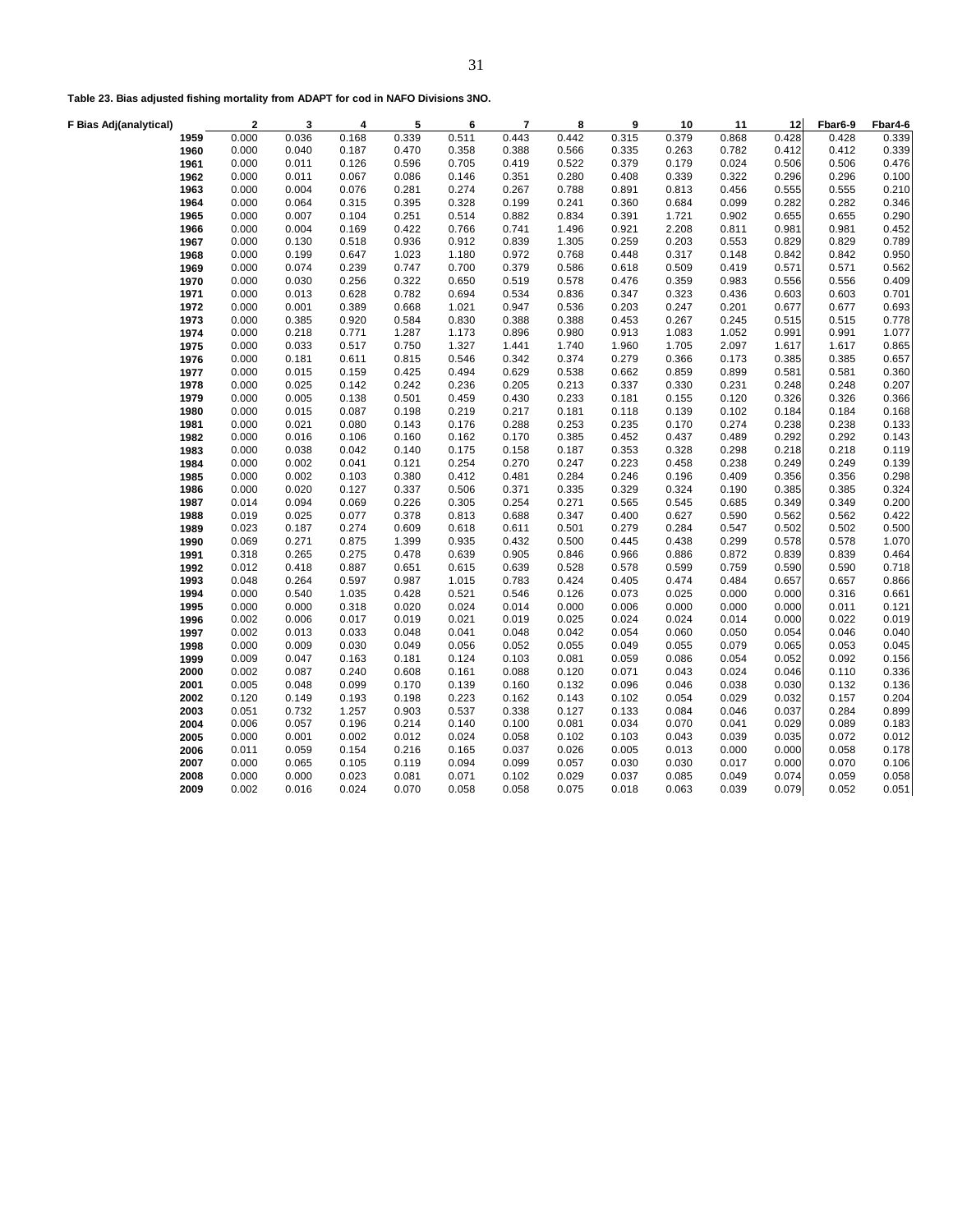|      | Year\Age | 3     | 4     | 5     | 6     | $\overline{7}$ | 8     | 9     | 10    | 11     | 12     |
|------|----------|-------|-------|-------|-------|----------------|-------|-------|-------|--------|--------|
|      | 1959     | 0.301 | 0.664 | 1.001 | 1.622 | 2.572          | 3.129 | 3.670 | 4.419 | 4.843  | 5.691  |
|      | 1960     | 0.301 | 0.587 | 1.012 | 1.561 | 2.345          | 3.092 | 3.673 | 4.316 | 4.957  | 5.691  |
|      | 1961     | 0.301 | 0.587 | 1.012 | 1.561 | 2.345          | 3.092 | 3.673 | 4.316 | 4.957  | 5.691  |
|      | 1962     | 0.301 | 0.587 | 1.012 | 1.561 | 2.345          | 3.092 | 3.673 | 4.316 | 4.957  | 5.691  |
|      | 1963     | 0.301 | 0.587 | 1.012 | 1.561 | 2.345          | 3.092 | 3.673 | 4.316 | 4.957  | 5.691  |
|      | 1964     | 0.301 | 0.587 | 1.012 | 1.561 | 2.345          | 3.092 | 3.673 | 4.316 | 4.957  | 5.691  |
|      | 1965     | 0.287 | 0.587 | 1.012 | 1.561 | 2.345          | 3.092 | 3.673 | 4.316 | 4.957  | 5.691  |
|      | 1966     | 0.351 | 0.615 | 1.052 | 1.636 | 2.482          | 3.446 | 4.636 | 5.532 | 6.292  | 7.332  |
|      | 1967     | 0.351 | 0.657 | 1.102 | 1.700 | 2.600          | 3.647 | 5.166 | 6.982 | 8.066  | 9.308  |
|      | 1968     | 0.351 | 0.657 | 1.102 | 1.700 | 2.600          | 3.647 | 5.166 | 6.982 | 8.066  | 9.308  |
|      | 1969     | 0.351 | 0.657 | 1.102 | 1.700 | 2.600          | 3.647 | 5.166 | 6.982 | 8.066  | 9.308  |
|      | 1970     | 0.351 | 0.657 | 1.102 | 1.700 | 2.600          | 3.647 | 5.166 | 6.982 | 8.066  | 9.308  |
|      | 1971     | 0.338 | 0.657 | 1.102 | 1.700 | 2.600          | 3.647 | 5.166 | 6.982 | 8.066  | 9.308  |
|      | 1972     | 0.397 | 0.682 | 1.138 | 1.676 | 2.487          | 3.354 | 5.005 | 7.100 | 7.999  | 9.262  |
|      | 1973     | 0.504 | 0.735 | 1.178 | 1.776 | 2.748          | 3.658 | 4.717 | 7.542 | 9.423  | 10.789 |
|      | 1974     | 0.289 | 0.645 | 1.095 | 1.674 | 2.503          | 4.117 | 5.822 | 5.842 | 8.961  | 9.159  |
|      | 1975     | 0.246 | 0.611 | 0.967 | 1.599 | 2.481          | 3.449 | 5.082 | 7.024 | 5.364  | 7.717  |
|      | 1976     | 0.354 | 0.588 | 1.120 | 1.727 | 2.631          | 3.557 | 5.268 | 6.952 | 7.849  | 8.113  |
|      | 1977     | 0.420 | 0.707 | 1.161 | 1.870 | 2.860          | 3.925 | 5.375 | 7.666 | 10.112 | 10.239 |
|      | 1978     | 0.617 | 0.774 | 1.245 | 1.825 | 3.046          | 4.023 | 5.417 | 7.200 | 9.139  | 12.271 |
|      | 1979     | 0.514 | 0.840 | 1.208 | 1.800 | 2.541          | 3.720 | 4.679 | 6.653 | 7.596  | 9.790  |
|      | 1980     | 0.531 | 0.822 | 1.287 | 1.864 | 2.777          | 3.969 | 5.434 | 6.618 | 8.706  | 10.031 |
|      | 1981     | 0.789 | 0.950 | 1.383 | 2.132 | 2.979          | 4.435 | 6.256 | 8.522 | 9.114  | 10.373 |
|      | 1982     | 0.843 | 1.026 | 1.380 | 2.012 | 3.210          | 4.321 | 6.318 | 7.921 | 9.453  | 10.519 |
|      | 1983     | 0.731 | 1.049 | 1.479 | 1.986 | 2.891          | 4.463 | 5.743 | 7.779 | 8.894  | 10.398 |
|      | 1984     | 0.757 | 0.989 | 1.329 | 2.065 | 2.828          | 3.923 | 5.473 | 6.728 | 8.490  | 10.647 |
|      | 1985     | 0.331 | 0.824 | 1.255 | 1.759 | 2.722          | 3.760 | 5.178 | 6.923 | 8.128  | 9.964  |
|      | 1986     | 0.269 | 0.696 | 1.143 | 1.720 | 2.675          | 4.193 | 6.080 | 8.063 | 9.094  | 9.508  |
|      | 1987     | 0.343 | 0.566 | 1.146 | 1.668 | 2.498          | 4.076 | 6.267 | 8.435 | 9.835  | 11.187 |
|      | 1988     | 0.646 | 0.700 | 1.064 | 1.525 | 2.020          | 3.301 | 4.937 | 7.067 | 9.158  | 10.442 |
|      | 1989     | 0.362 | 0.847 | 1.265 | 1.758 | 2.419          | 3.206 | 5.166 | 6.523 | 8.072  | 10.714 |
|      | 1990     | 0.442 | 0.718 | 1.190 | 2.004 | 2.473          | 3.679 | 4.811 | 7.698 | 8.786  | 10.322 |
|      | 1991     | 0.506 | 0.684 | 1.267 | 1.832 | 3.101          | 3.896 | 5.583 | 6.737 | 10.014 | 11.396 |
|      | 1992     | 0.215 | 0.598 | 0.949 | 1.692 | 2.547          | 4.310 | 5.560 | 7.480 | 8.838  | 11.295 |
|      | 1993     | 0.318 | 0.507 | 0.937 | 1.397 | 2.253          | 3.404 | 5.336 | 6.569 | 8.081  | 8.655  |
|      | 1994     | 0.162 | 0.407 | 0.842 | 1.483 | 1.840          | 3.375 | 4.506 | 6.653 | 5.167  | 8.130  |
|      | 1995     | 0.309 | 0.450 | 0.746 | 1.359 | 1.932          | 1.956 | 5.164 | 5.543 | 6.951  | 5.255  |
|      | 1996     | 0.309 | 0.573 | 0.986 | 1.552 | 2.332          | 2.781 | 3.125 | 6.284 | 6.314  | 7.173  |
|      | 1997     | 0.309 | 0.573 | 1.005 | 1.606 | 2.310          | 3.007 | 3.982 | 5.301 | 6.193  | 7.173  |
|      | 1998     | 0.282 | 0.573 | 1.005 | 1.606 | 2.310          | 3.007 | 3.982 | 5.301 | 6.193  | 7.173  |
|      | 1999     | 0.386 | 0.628 | 1.114 | 1.638 | 2.106          | 2.754 | 3.672 | 5.328 | 6.346  | 6.877  |
|      | 2000     | 0.442 | 0.639 | 1.163 | 1.951 | 2.669          | 2.543 | 2.732 | 3.887 | 5.632  | 6.394  |
|      | 2001     | 0.444 | 0.805 | 1.067 | 1.730 | 3.115          | 4.237 | 3.931 | 3.813 | 5.330  | 6.717  |
|      | 2002     | 0.569 | 0.767 | 1.285 | 1.762 | 2.643          | 4.569 | 5.590 | 6.151 | 6.834  | 8.364  |
|      | 2003     | 0.571 | 0.795 | 1.188 | 1.753 | 2.600          | 3.722 | 6.264 | 6.807 | 7.782  | 8.841  |
|      | 2004     | 0.483 | 0.785 | 1.138 | 1.745 | 2.474          | 3.442 | 4.876 | 8.072 | 8.664  | 8.647  |
|      | 2005     | 0.324 | 0.985 | 1.505 | 2.173 | 2.931          | 3.868 | 4.819 | 7.340 | 9.371  | 10.525 |
|      | 2006     | 0.554 | 0.736 | 1.385 | 2.243 | 2.987          | 3.587 | 4.796 | 6.460 | 8.287  | 12.359 |
|      | 2007     | 0.473 | 0.824 | 1.240 | 1.855 | 2.435          | 3.502 | 4.097 | 5.607 | 6.864  | 7.874  |
|      | 2008     | 0.254 | 0.799 | 1.263 | 1.645 | 2.712          | 2.762 | 5.245 | 5.516 | 6.552  | 8.178  |
|      | 2009     | 0.427 | 0.474 | 1.166 | 1.851 | 2.285          | 3.329 | 3.458 | 6.921 | 6.658  | 7.486  |
|      | 2010     | 0.384 | 0.699 | 1.223 | 1.783 | 2.478          | 3.198 | 4.267 | 6.015 | 6.692  | 7.846  |
| Mean |          | 0.409 | 0.695 | 1.137 | 1.735 | 2.557          | 3.533 | 4.811 | 6.362 | 7.464  | 8.683  |

**Table 24. Beginning of year mean weights at age calculated from the commercial catches for cod in Divisions 3NO.**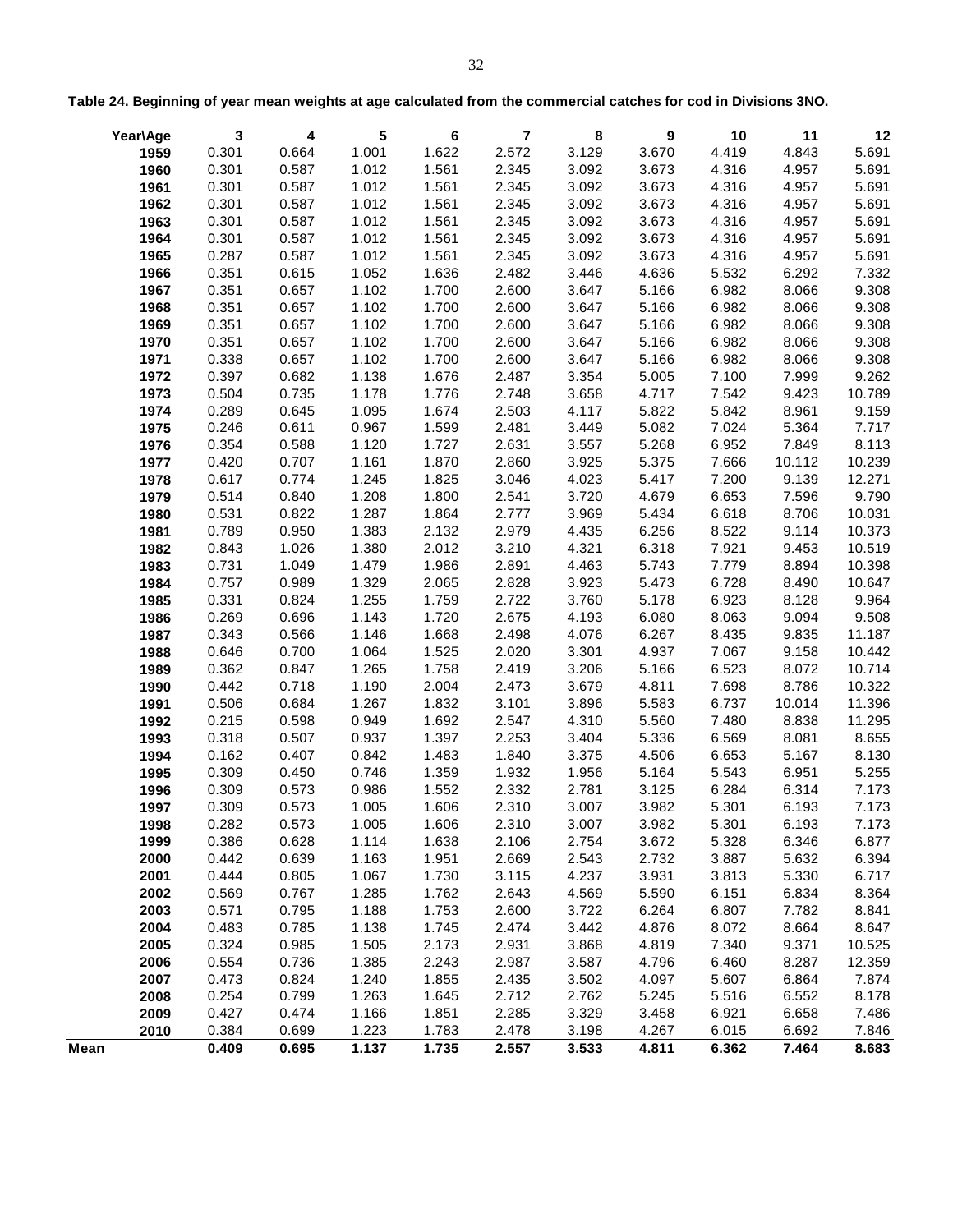|      | 3     | 4      | 5     | 6     | 7     | 8     | 9     | 10    | 11    | 12    | $3+$   | $6+$   |
|------|-------|--------|-------|-------|-------|-------|-------|-------|-------|-------|--------|--------|
| 1959 | 15951 | 61693  | 19346 | 26737 | 30989 | 13355 | 11290 | 14216 | 11074 | 1846  | 206498 | 109507 |
| 1960 | 15658 | 24591  | 65125 | 17597 | 18992 | 19590 | 8251  | 7934  | 8935  | 4471  | 191145 | 85771  |
| 1961 | 24361 | 24050  | 28804 | 51368 | 15123 | 13906 | 10823 | 5677  | 5736  | 3842  | 183689 | 106474 |
| 1962 | 32017 | 38510  | 29954 | 20034 | 31221 | 10739 | 8025  | 7130  | 4463  | 5263  | 187356 | 86875  |
| 1963 | 23282 | 50634  | 50847 | 34712 | 21295 | 23723 | 7892  | 5133  | 4777  | 3040  | 225336 | 100572 |
| 1964 | 33233 | 37050  | 66260 | 48461 | 32461 | 17607 | 10497 | 3116  | 2141  | 2848  | 253674 | 117130 |
| 1965 | 45921 | 49838  | 38180 | 56341 | 42910 | 28715 | 13461 | 7044  | 1478  | 1822  | 285710 | 151770 |
| 1966 | 72602 | 80003  | 65934 | 39288 | 43864 | 21368 | 15310 | 11231 | 1504  | 726   | 351832 | 133293 |
| 1967 | 63476 | 111006 | 99150 | 57199 | 23783 | 25148 | 5877  | 7515  | 1474  | 809   | 395437 | 121805 |
| 1968 | 34882 | 85543  | 90774 | 49092 | 28795 | 11796 | 7909  | 5020  | 5801  | 801   | 320413 | 109214 |
| 1969 | 44230 | 43868  | 61523 | 41201 | 18893 | 12516 | 6344  | 5590  | 3458  | 4725  | 242347 | 92726  |
| 1970 | 27787 | 63063  | 47415 | 36800 | 25622 | 14856 | 8076  | 3785  | 3177  | 2148  | 232729 | 94464  |
| 1971 | 28101 | 41407  | 67053 | 43369 | 24062 | 17513 | 9670  | 5551  | 2501  | 1123  | 240349 | 103788 |
| 1972 | 24210 | 45908  | 31340 | 38178 | 25966 | 14898 | 8526  | 7691  | 3769  | 1521  | 202006 | 100549 |
| 1973 | 17397 | 36660  | 43948 | 20528 | 18465 | 12129 | 10034 | 8584  | 6527  | 3404  | 177676 | 79671  |
| 1974 | 10423 | 12418  | 17839 | 28533 | 10329 | 15369 | 10726 | 6471  | 6392  | 4065  | 122565 | 81885  |
| 1975 | 5581  | 14547  | 7044  | 5887  | 10712 | 4756  | 5831  | 4250  | 1646  | 1574  | 61829  | 34657  |
| 1976 | 9541  | 10587  | 13013 | 4867  | 2105  | 2976  | 1044  | 920   | 707   | 250   | 46010  | 12869  |
| 1977 | 18758 | 13041  | 9287  | 7875  | 3824  | 1827  | 2533  | 941   | 760   | 635   | 59481  | 18394  |
| 1978 | 25266 | 27867  | 16030 | 7813  | 6408  | 2347  | 1205  | 1433  | 389   | 307   | 89065  | 19902  |
| 1979 | 8788  | 27458  | 30907 | 14896 | 7037  | 5223  | 1805  | 865   | 890   | 271   | 98140  | 30987  |
| 1980 | 10297 | 11458  | 30003 | 23668 | 11887 | 5856  | 4950  | 1745  | 794   | 854   | 101511 | 49753  |
| 1981 | 21353 | 14852  | 14467 | 33380 | 24867 | 12504 | 6306  | 5649  | 1713  | 700   | 135790 | 85118  |
| 1982 | 18103 | 22259  | 16316 | 14939 | 34501 | 22143 | 11323 | 5168  | 4330  | 1231  | 150312 | 93634  |
| 1983 | 25390 | 18159  | 23631 | 16376 | 14941 | 33131 | 16402 | 7264  | 3068  | 2390  | 160753 | 93573  |
| 1984 | 30848 | 27072  | 18067 | 23486 | 16021 | 14172 | 27588 | 11057 | 4675  | 2232  | 175216 | 99230  |
| 1985 | 10678 | 27451  | 27006 | 17342 | 19659 | 13316 | 11961 | 22851 | 6920  | 3542  | 160726 | 95591  |
| 1986 | 2334  | 18360  | 28130 | 20724 | 14300 | 15327 | 13274 | 11920 | 20213 | 4402  | 148983 | 100159 |
| 1987 | 2182  | 3939   | 21779 | 23973 | 14863 | 12307 | 13419 | 10849 | 8608  | 16841 | 128760 | 100860 |
| 1988 | 8086  | 3320   | 5662  | 18945 | 17519 | 12475 | 9306  | 7045  | 5593  | 3771  | 91721  | 74653  |
| 1989 | 4483  | 8466   | 4549  | 5252  | 10913 | 11439 | 11304 | 6748  | 3520  | 2971  | 69645  | 52147  |
| 1990 | 2177  | 6029   | 7401  | 3209  | 3261  | 7379  | 8518  | 10433 | 5601  | 2133  | 56143  | 40536  |
| 1991 | 2634  | 2100   | 3633  | 2304  | 1596  | 2732  | 5562  | 6257  | 7169  | 4411  | 38398  | 30032  |
| 1992 | 3104  | 1955   | 1812  | 2462  | 1383  | 735   | 1369  | 2322  | 2771  | 2768  | 20683  | 13811  |
| 1993 | 1982  | 3956   | 1033  | 1138  | 1451  | 799   | 439   | 743   | 1129  | 1040  | 13711  | 6740   |
| 1994 | 98    | 1593   | 2960  | 499   | 445   | 814   | 567   | 299   | 298   | 573   | 8146   | 3495   |
| 1995 | 122   | 130    | 849   | 2548  | 316   | 224   | 898   | 531   | 250   | 248   | 6118   | 5015   |
| 1996 | 233   | 186    | 170   | 1419  | 3495  | 368   | 294   | 890   | 495   | 211   | 7759   | 7171   |
| 1997 | 324   | 351    | 262   | 223   | 1693  | 3623  | 420   | 398   | 701   | 454   | 8448   | 7511   |
| 1998 | 104   | 485    | 488   | 327   | 252   | 1721  | 3765  | 434   | 358   | 632   | 8567   | 7490   |
| 1999 | 863   | 188    | 749   | 620   | 332   | 233   | 1627  | 3928  | 402   | 301   | 9245   | 7445   |
| 2000 | 2081  | 1116   | 243   | 896   | 731   | 296   | 175   | 1330  | 3120  | 315   | 10303  | 6863   |
| 2001 | 1963  | 2841   | 1200  | 161   | 998   | 870   | 332   | 186   | 1430  | 2974  | 12955  | 6951   |
| 2002 | 987   | 2646   | 3364  | 1369  | 175   | 1021  | 824   | 387   | 260   | 1770  | 12803  | 5806   |
| 2003 | 404   | 973    | 2767  | 3084  | 1324  | 172   | 994   | 742   | 380   | 268   | 11107  | 6964   |
| 2004 | 355   | 219    | 325   | 1348  | 2082  | 1024  | 162   | 918   | 711   | 330   | 7472   | 6575   |
| 2005 | 514   | 560    | 282   | 410   | 1611  | 2411  | 1082  | 193   | 813   | 678   | 8554   | 7198   |
| 2006 | 2282  | 955    | 643   | 340   | 450   | 1524  | 2209  | 1071  | 171   | 844   | 10491  | 6611   |
| 2007 | 1701  | 2621   | 1130  | 568   | 256   | 416   | 1388  | 2105  | 919   | 133   | 11239  | 5786   |
| 2008 | 2432  | 2209   | 2961  | 1089  | 619   | 216   | 482   | 1486  | 1954  | 882   | 14330  | 6728   |
| 2009 | 7812  | 3715   | 2576  | 3278  | 1155  | 562   | 215   | 502   | 1348  | 1740  | 22903  | 8799   |
| 2010 | 2406  | 10313  | 7660  | 3007  | 3391  | 1248  | 547   | 300   | 373   | 1251  | 30498  | 10119  |

**Table 25. Estimated biomass using beginning of the year weights and bias adjusted population numbers from ADAPT for cod in NAFO Divisions 3NO.**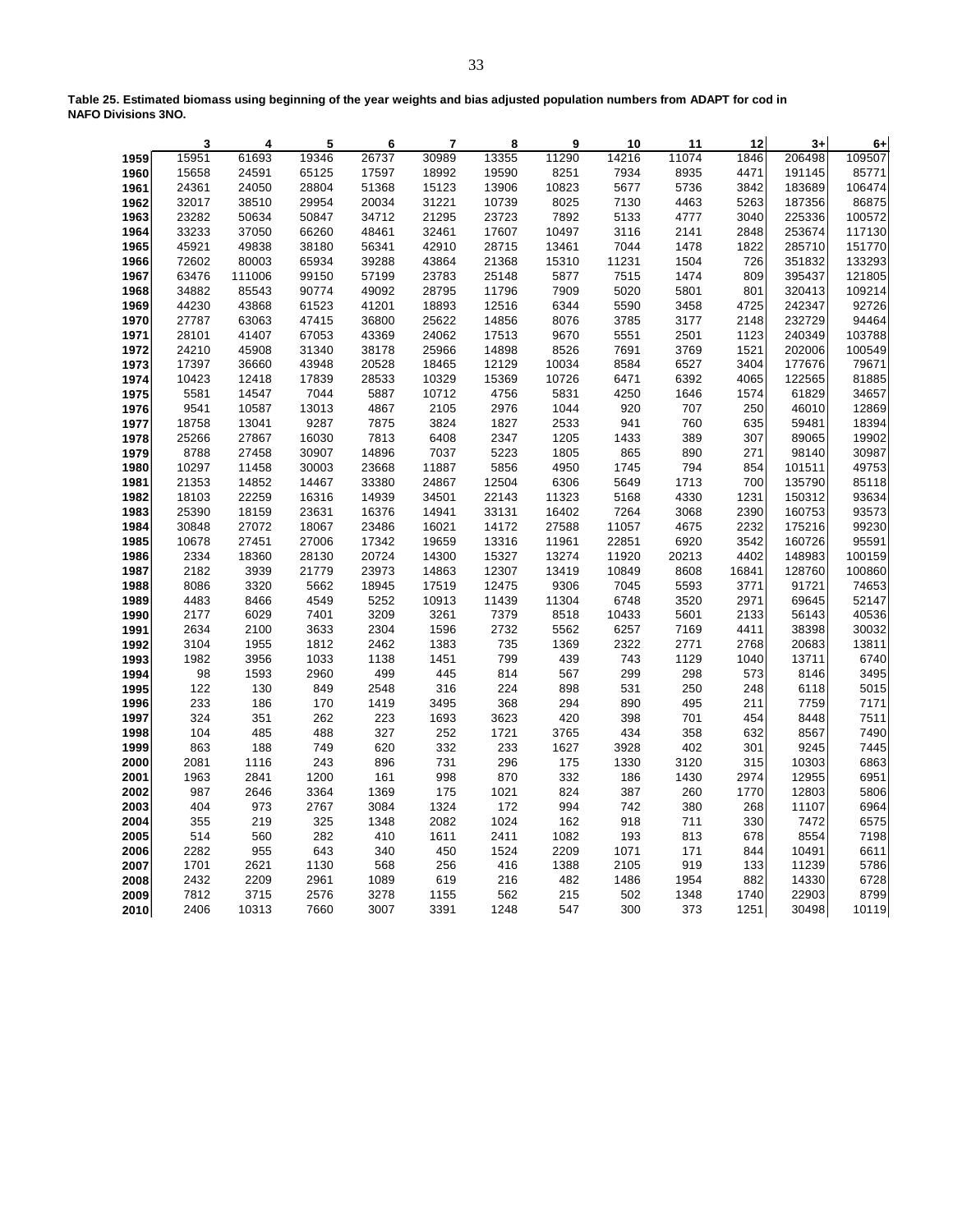|      | 3                       | 4          | 5    | 6     | 7     | 8     | 9     | 10    | 11    | 12    | <b>SSB</b> |
|------|-------------------------|------------|------|-------|-------|-------|-------|-------|-------|-------|------------|
| 1959 | 126                     | 1396       | 1073 | 1362  | 18267 | 11827 | 11078 | 14177 | 11069 | 1846  | 72220      |
| 1960 | 51                      | 966        | 7534 | 4421  | 5779  | 17348 | 8096  | 7912  | 8932  | 4471  | 65509      |
| 1961 | $\mathbf{1}$            | 405        | 4985 | 21835 | 9939  | 10859 | 10620 | 5661  | 5733  | 3842  | 73881      |
| 1962 | 29                      | 45         | 2471 | 10362 | 25192 | 9841  | 7758  | 7111  | 4461  | 5263  | 72532      |
| 1963 | 131                     | 501        | 1166 | 11129 | 18011 | 22759 | 7768  | 5112  | 4775  | 3040  | 74393      |
| 1964 | 34                      | 985        | 6627 | 15600 | 23125 | 17002 | 10419 | 3107  | 2139  | 2847  | 81886      |
| 1965 | $\overline{2}$          | 245        | 4436 | 31131 | 38863 | 26664 | 13368 | 7034  | 1477  | 1822  | 125043     |
| 1966 | 37                      | 45         | 1540 | 15223 | 40885 | 21259 | 15089 | 11216 | 1504  | 726   | 107524     |
| 1967 | 836                     | 740        | 964  | 5930  | 17901 | 24984 | 5875  | 7494  | 1473  | 809   | 67006      |
| 1968 | 40                      | 3409       | 7440 | 7121  | 10329 | 11042 | 7904  | 5020  | 5798  | 801   | 58904      |
| 1969 | 13                      | 395        | 7036 | 22368 | 14089 | 9137  | 6255  | 5589  | 3458  | 4725  | 73065      |
| 1970 | $\sqrt{2}$              | 181        | 3152 | 10547 | 24097 | 14568 | 7502  | 3774  | 3177  | 2148  | 69149      |
| 1971 | $\mathbf 0$             | 38         | 1845 | 15536 | 13367 | 17430 | 9659  | 5464  | 2499  | 1123  | 66962      |
| 1972 | 652                     | $\sqrt{2}$ | 316  | 8306  | 21136 | 11851 | 8523  | 7691  | 3756  | 1520  | 63752      |
| 1973 | 22                      | 2766       | 169  | 2090  | 13517 | 11786 | 9268  | 8584  | 6527  | 3402  | 58130      |
| 1974 | $\mathbf{1}$            | 103        | 3459 | 8354  | 5766  | 14817 | 10686 | 6303  | 6392  | 4065  | 59946      |
| 1975 | 19                      | 25         | 373  | 2442  | 10476 | 4441  | 5809  | 4248  | 1632  | 1574  | 31040      |
| 1976 | 19                      | 197        | 288  | 1322  | 1423  | 2975  | 1037  | 920   | 707   | 250   | 9138       |
| 1977 | 16                      | 185        | 908  | 1787  | 2726  | 1571  | 2533  | 940   | 760   | 635   | 12062      |
| 1978 | 35                      | 230        | 1498 | 2986  | 5076  | 2213  | 1142  | 1433  | 389   | 307   | 15311      |
| 1979 | 128                     | 364        | 2266 | 6328  | 5485  | 5119  | 1789  | 850   | 890   | 271   | 23488      |
| 1980 | 35                      | 797        | 3419 | 10159 | 9997  | 5579  | 4942  | 1742  | 789   | 854   | 38313      |
| 1981 | 42                      | 351        | 3977 | 18420 | 21816 | 12182 | 6252  | 5648  | 1712  | 698   | 71097      |
| 1982 | 63                      | 361        | 2383 | 9828  | 31803 | 21822 | 11281 | 5160  | 4330  | 1230  | 88262      |
| 1983 | $\overline{7}$          | 295        | 2880 | 8964  | 13552 | 32840 | 16377 | 7260  | 3067  | 2390  | 87632      |
| 1984 | 25                      | 75         | 1311 | 12657 | 14343 | 13892 | 27562 | 11055 | 4674  | 2232  | 87826      |
| 1985 | 21                      | 160        | 704  | 4688  | 17846 | 13100 | 11914 | 22849 | 6920  | 3542  | 81743      |
| 1986 | $\sqrt{5}$              | 247        | 1149 | 4246  | 9108  | 15145 | 13243 | 11910 | 20212 | 4402  | 79667      |
| 1987 | 13                      | 76         | 1893 | 5652  | 10594 | 10985 | 13399 | 10845 | 8607  | 16841 | 78905      |
| 1988 | $\sqrt{2}$              | 111        | 889  | 7567  | 12103 | 11974 | 9075  | 7043  | 5593  | 3771  | 58126      |
| 1989 | 21                      | 26         | 774  | 3346  | 8980  | 10774 | 11255 | 6712  | 3520  | 2971  | 48380      |
| 1990 | 37                      | 227        | 326  | 1761  | 3076  | 7159  | 8446  | 10428 | 5595  | 2133  | 39188      |
| 1991 | 21                      | 135        | 886  | 932   | 1402  | 2715  | 5537  | 6249  | 7169  | 4410  | 29456      |
| 1992 | $\mathbf{1}$            | 109        | 391  | 1789  | 1258  | 718   | 1369  | 2321  | 2770  | 2768  | 13493      |
| 1993 | 0                       | 48         | 315  | 595   | 1388  | 794   | 438   | 743   | 1129  | 1040  | 6488       |
| 1994 | 0                       | 24         | 836  | 382   | 362   | 809   | 566   | 299   | 298   | 573   | 4150       |
| 1995 | $\mathbf{1}$            | $\sqrt{5}$ | 496  | 2361  | 304   | 212   | 898   | 531   | 250   | 248   | 5306       |
| 1996 | 5                       | 13         | 84   | 1408  | 3487  | 365   | 289   | 889   | 495   | 211   | 7247       |
| 1997 | $\overline{4}$          | 54         | 106  | 207   | 1693  | 3622  | 420   | 397   | 701   | 454   | 7658       |
| 1998 | $\overline{\mathbf{c}}$ | 52         | 285  | 283   | 250   | 1721  | 3765  | 434   | 358   | 632   | 7782       |
| 1999 | 1                       | 19         | 393  | 568   | 327   | 233   | 1627  | 3928  | 402   | 301   | 7799       |
| 2000 | 2                       | 15         | 106  | 815   | 723   | 296   | 175   | 1330  | 3120  | 315   | 6896       |
| 2001 | 13                      | 79         | 201  | 135   | 987   | 869   | 332   | 186   | 1430  | 2974  | 7206       |
| 2002 | $\boldsymbol{7}$        | 361        | 1440 | 1023  | 170   | 1020  | 824   | 387   | 260   | 1770  | 7262       |
| 2003 | $\boldsymbol{7}$        | 155        | 2188 | 2935  | 1294  | 171   | 994   | 742   | 380   | 268   | 9133       |
| 2004 | 9                       | 30         | 274  | 1334  | 2078  | 1022  | 162   | 918   | 711   | 330   | 6867       |
| 2005 | $\boldsymbol{7}$        | 64         | 173  | 407   | 1611  | 2410  | 1082  | 193   | 813   | 678   | 7439       |
| 2006 | 68                      | 58         | 247  | 297   | 450   | 1524  | 2209  | 1071  | 171   | 844   | 6940       |
| 2007 | 42                      | 420        | 255  | 427   | 248   | 416   | 1388  | 2105  | 919   | 133   | 6354       |
| 2008 | 56                      | 207        | 1605 | 618   | 579   | 214   | 482   | 1486  | 1954  | 882   | 8083       |
| 2009 | 180                     | 390        | 759  | 2885  | 987   | 554   | 215   | 502   | 1348  | 1740  | 9559       |
| 2010 | 55                      | 1082       | 2713 | 1889  | 3319  | 1202  | 545   | 300   | 373   | 1251  | 12730      |

**Table 26. Estimated spawner biomass using annual ogives, beginning of the year weights and bias adjusted population numbers from ADAPT for cod in NAFO Division 3NO.**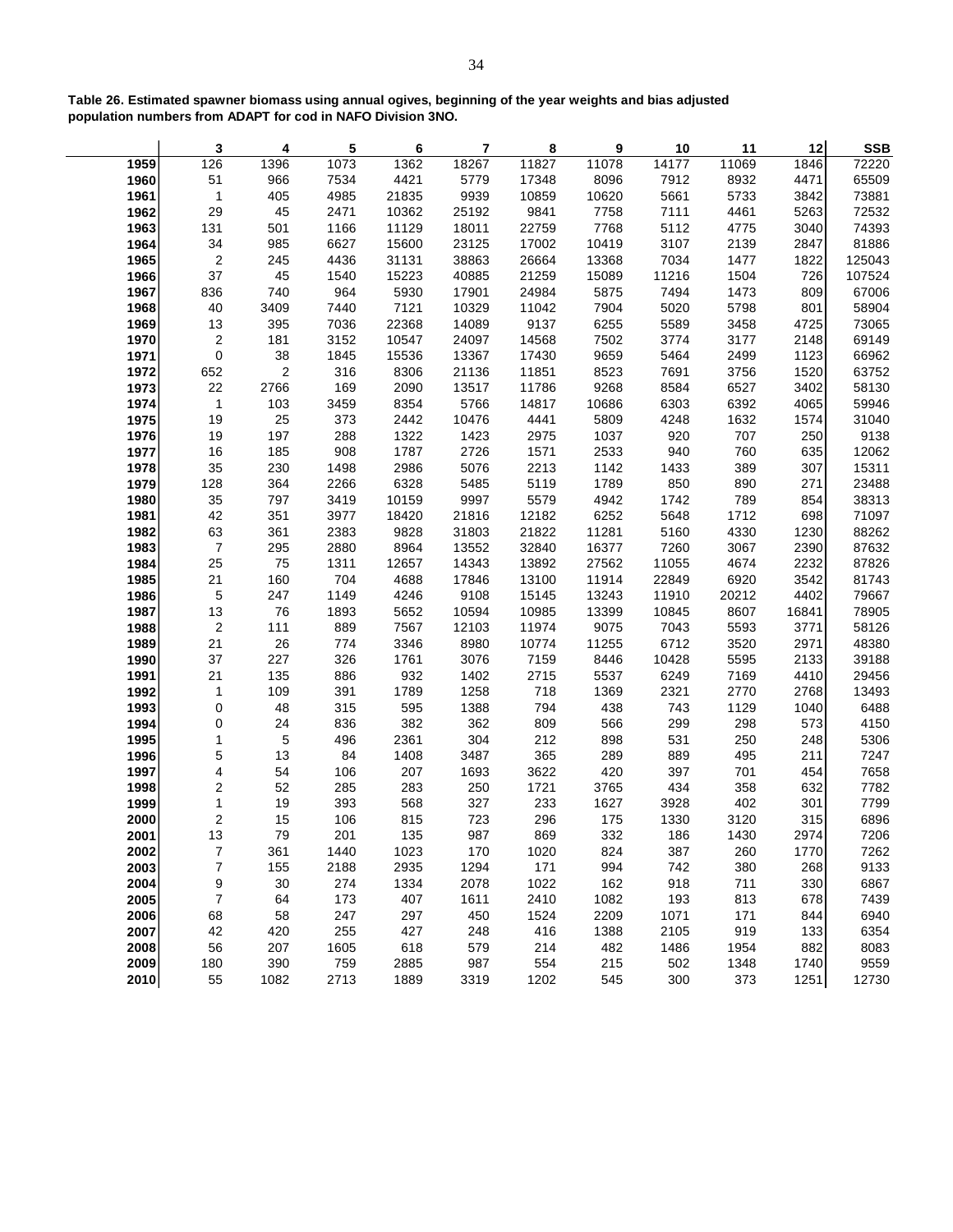| Age 3 recruits |                    |         |         | Retro   |         |         |
|----------------|--------------------|---------|---------|---------|---------|---------|
| (Jan 1)        | <b>Current VPA</b> | 2009    | 2008    | 2007    | 2006    | 2005    |
| 2010           | 6258               | $\star$ | $\star$ | $\star$ | $\star$ |         |
| 2009           | 18307              | 10480   | *       | $\star$ | *       |         |
| 2008           | 9574               | 8184    | 7703    | $\star$ | *       |         |
| 2007           | 3600               | 2713    | 2777    | 1310    | ¥       |         |
| 2006           | 4123               | 3473    | 3431    | 2415    | 1603    | $\star$ |
| 2005           | 1587               | 1392    | 1413    | 1273    | 1016    | 562     |
|                |                    |         |         |         |         |         |
| <b>SSB</b>     |                    |         |         | Retro   |         |         |
| (Jan 1)        | <b>Current VPA</b> | 2009    | 2008    | 2007    | 2006    | 2005    |
| 2010           | 12730              | $\star$ | $\star$ | $\star$ | $\star$ |         |
| 2009           | 9559               | 8312    | $\star$ | $\star$ | *       |         |
| 2008           | 8083               | 7465    | 7648    | $\star$ | *       | $\star$ |
| 2007           | 6354               | 6116    | 6284    | 5841    | $\star$ |         |
| 2006           | 6940               | 6823    | 6987    | 6713    | 7274    |         |
| 2005           | 7439               | 7357    | 7493    | 7293    | 6613    | 5873    |
|                |                    |         |         |         |         |         |
| Avg F          |                    |         |         | Retro   |         |         |
| (ages 4-6)     | <b>Current VPA</b> | 2009    | 2008    | 2007    | 2006    | 2005    |
| 2009           | 0.051              | $\star$ | $\star$ | $\star$ | $\star$ |         |
| 2008           | 0.058              | 0.072   | *       | $\star$ | *       |         |
| 2007           | 0.106              | 0.126   | 0.128   | $\star$ | *       | $\star$ |
| 2006           | 0.178              | 0.196   | 0.192   | 0.223   | *       | $\star$ |

2005 0.012 0.013 0.012 0.014 0.014 \*

Table 27. Five year retrospective estimates of Age 3 recruits, spawner biomass and fishing mortality (Fbar 4-6) for Estimates are beginning of year for recruits and SSB and for the terminal year for fishing mortality.

Table 28. Stochastic projection results for 3NO cod to 2013 (see text for details)

| $F=0$      | Beginning of Year SSB |                       |       |       |  |  |  |  |
|------------|-----------------------|-----------------------|-------|-------|--|--|--|--|
| Percentile | 2010                  | 2011                  | 2012  | 2013  |  |  |  |  |
| 0.95       | 17456                 | 30414                 | 50423 | 66023 |  |  |  |  |
| 0.75       | 14963                 | 25056                 | 39827 | 51819 |  |  |  |  |
| 0.5        | 13498                 | 22181                 | 34369 | 44368 |  |  |  |  |
| 0.25       | 12150                 | 19752                 | 30157 | 38374 |  |  |  |  |
| 0.05       | 10283                 | 16572                 | 24722 | 31190 |  |  |  |  |
|            |                       |                       |       |       |  |  |  |  |
|            |                       |                       |       |       |  |  |  |  |
| $F = 0.07$ |                       | Beginning of Year SSB |       |       |  |  |  |  |
| Percentile | 2010                  | 2011                  | 2012  | 2013  |  |  |  |  |
| 0.95       | 17358                 | 27999                 | 42894 | 52622 |  |  |  |  |
| 0.75       | 14853                 | 23418                 | 34660 | 42223 |  |  |  |  |
| 0.5        | 13388                 | 20791                 | 30294 | 36493 |  |  |  |  |
| 0.25       | 12028                 | 18165                 | 26116 | 31222 |  |  |  |  |
| 0.05       | 10261                 | 15263                 | 21474 | 25067 |  |  |  |  |
|            |                       |                       |       |       |  |  |  |  |
|            |                       |                       |       |       |  |  |  |  |
| $F = 0.07$ |                       | Yield                 |       |       |  |  |  |  |
| Percentile | 2010                  | 2011                  | 2012  | 2013  |  |  |  |  |
| 0.95       | 2843                  | 4092                  | 4343  | 4602  |  |  |  |  |
| 0.75       | 2356                  | 3237                  | 3382  | 3567  |  |  |  |  |
| 0.5        | 2054                  | 2765                  | 2862  | 2957  |  |  |  |  |
| 0.25       | 1768                  | 2351                  | 2419  | 2461  |  |  |  |  |

0.05 1478 1877 1904 1909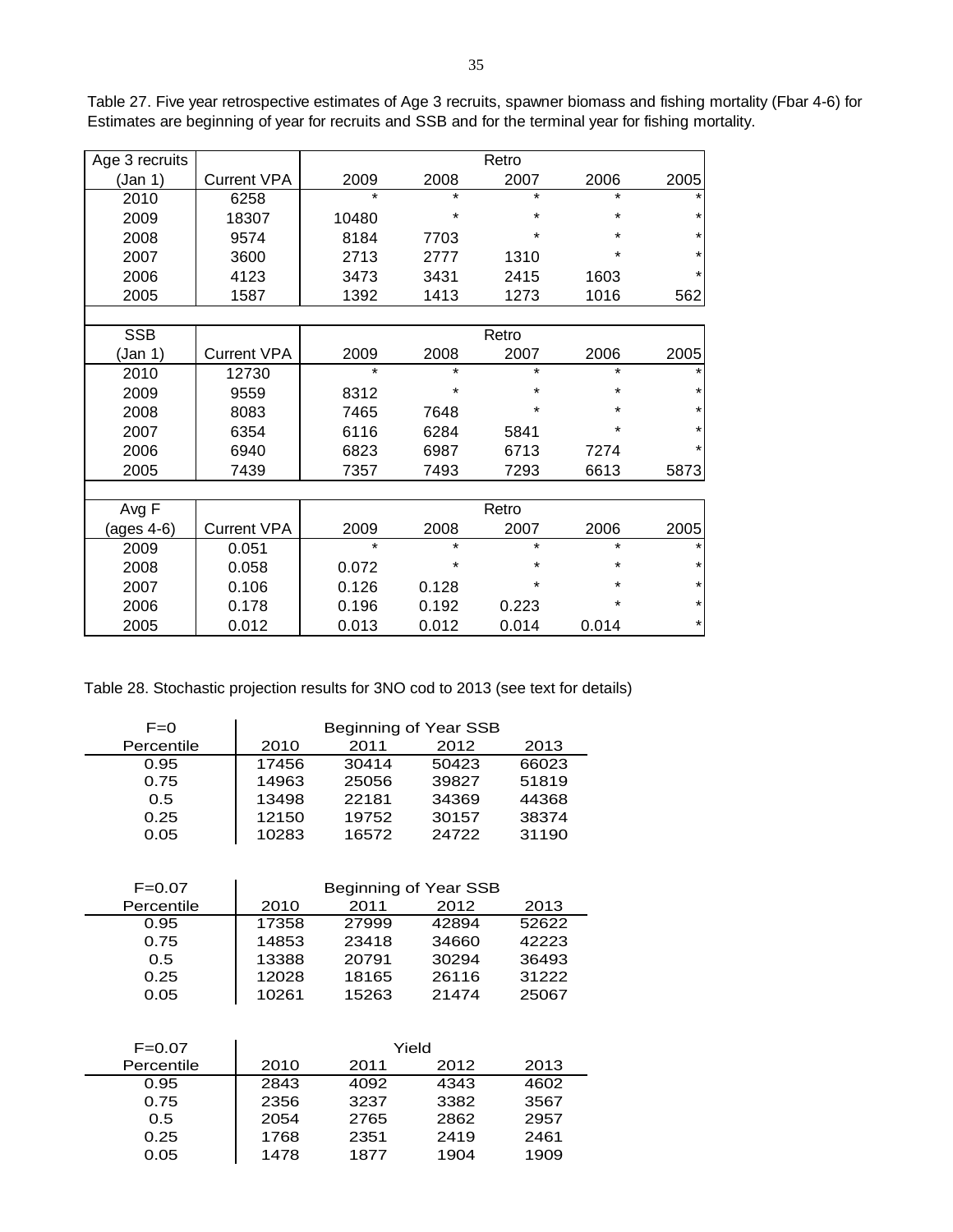









**Fig. 2. Plot of Div. 3NO Cod catch-at-age for 2007-2009**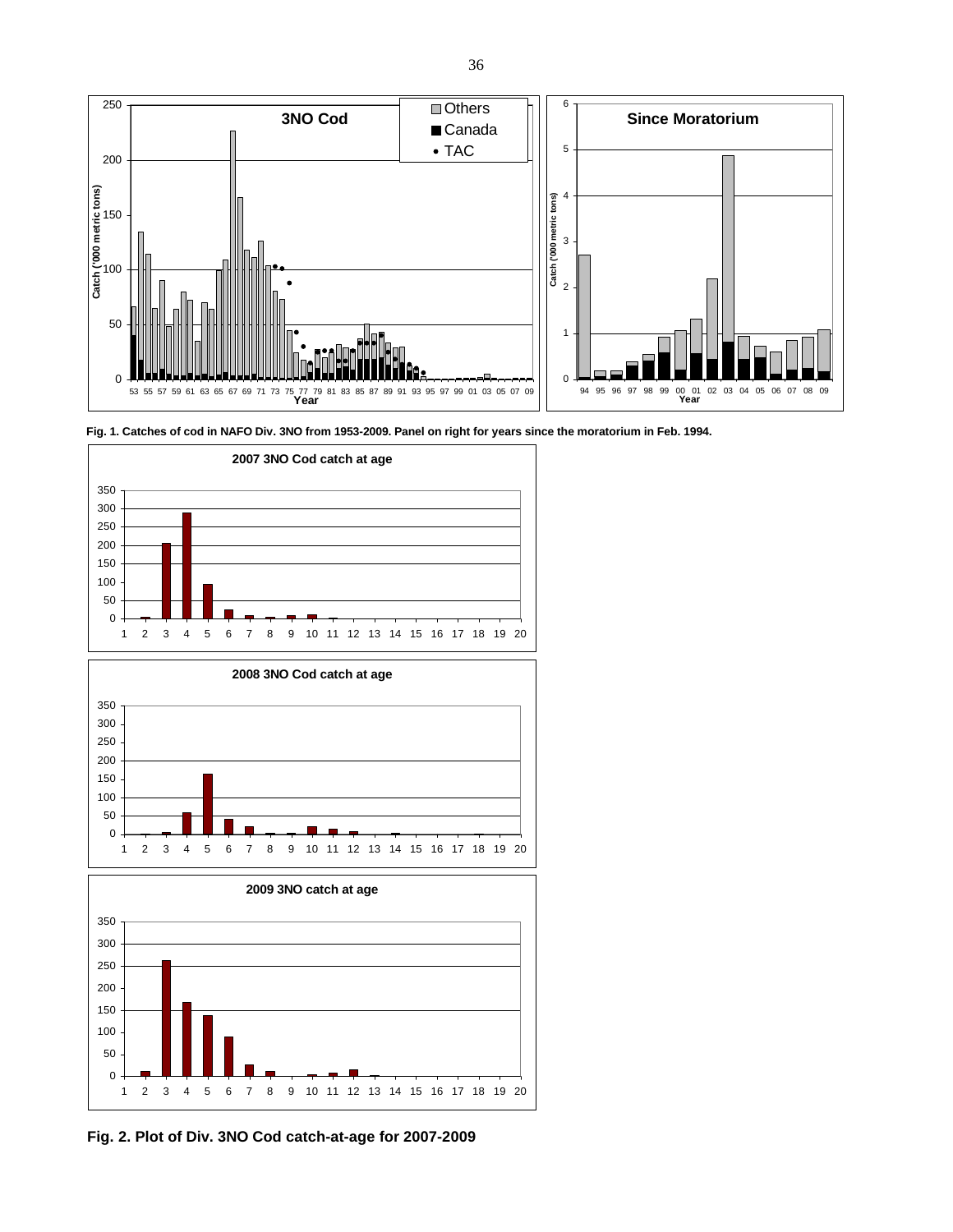

**Figure 3 - Stratification scheme for Divisions 3NO.**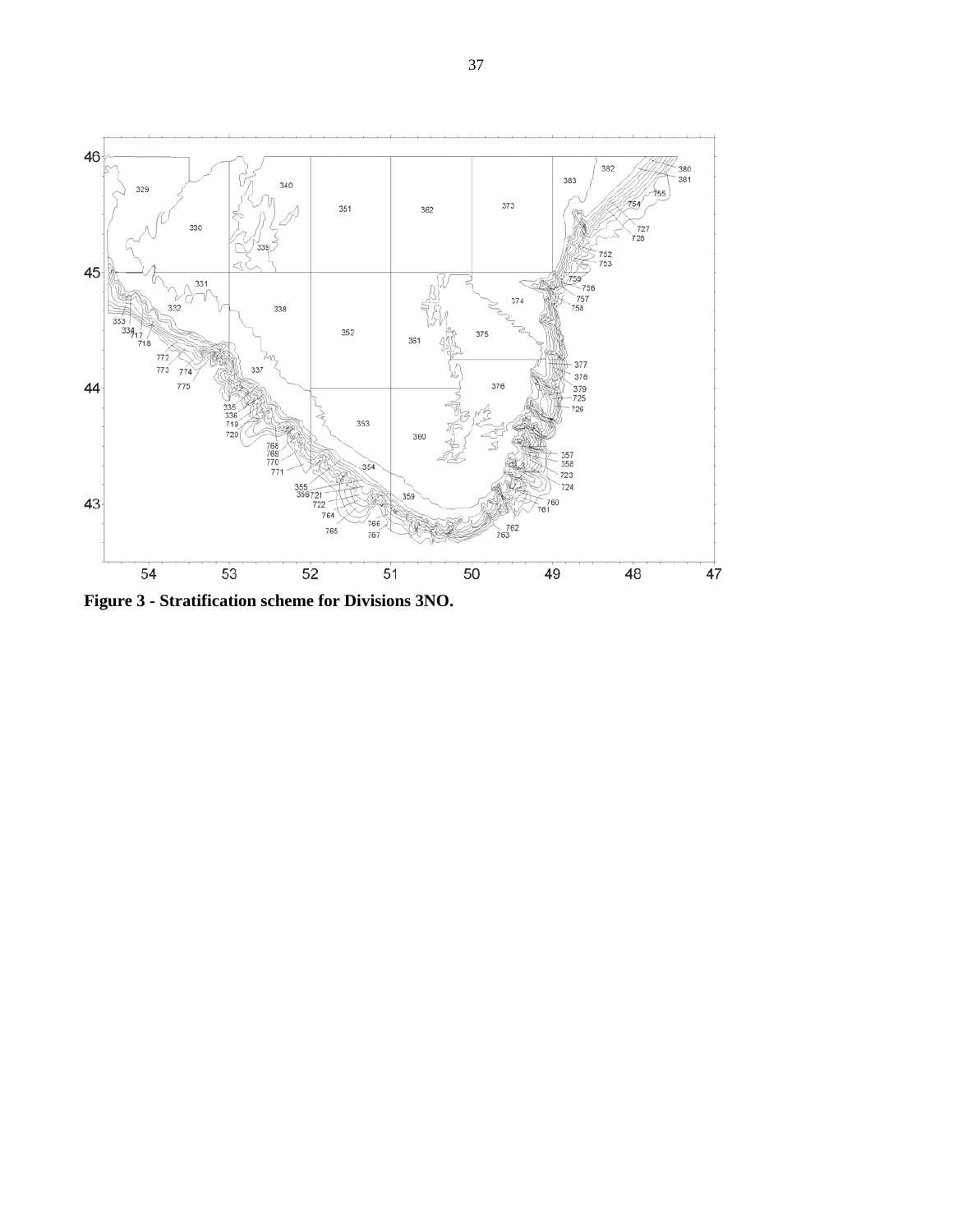

**Figure 4 – Abundance (000's) and biomass (t) for the Canadian Spring Research Vessel survey series with 1 standard deviation for strata<200 fathoms.** 



**Figure 5– Abundance (000's) and biomass (t) for the Canadian Autumn Research Vessel survey series with 1 standard deviation for strata<200 fathoms.**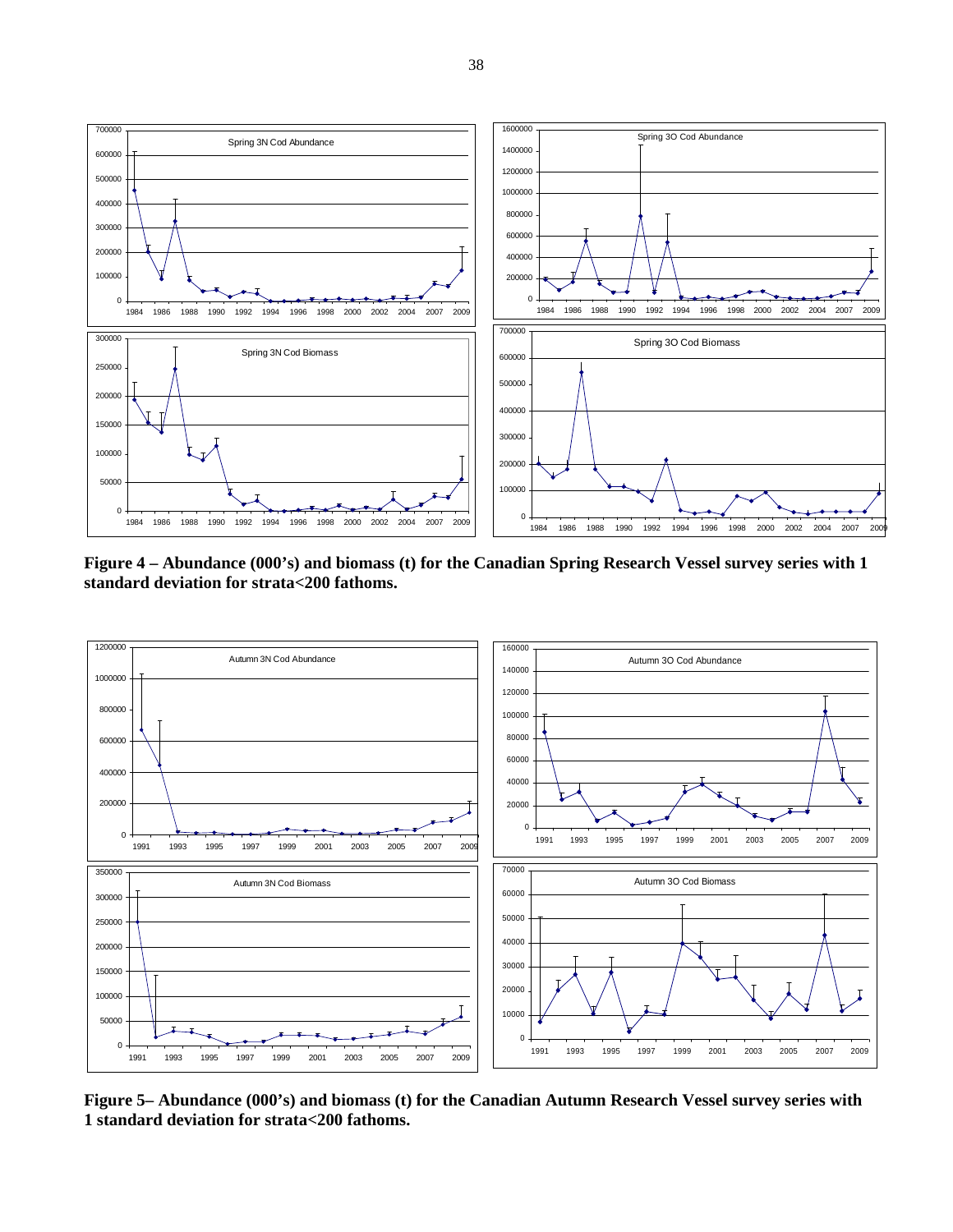

**Fig 6. Spring and autumn Canadian RV estimates of 1+ mean number/tow of cod in Divisions 3NO**



**Fig. 7. Mean number and weight (kg) per tow from Spain Div. 3NO surveys of the regulatory area .** 



**Figure 8. Mean length-at-age for selected ages of Div. 3NO cod from Canadian spring RV surveys (left panel). Mean length at ages 2 to 4 for selected cohorts of Div. 3NO cod from 1995 to 2006 in the Canadian spring survey (right panel.**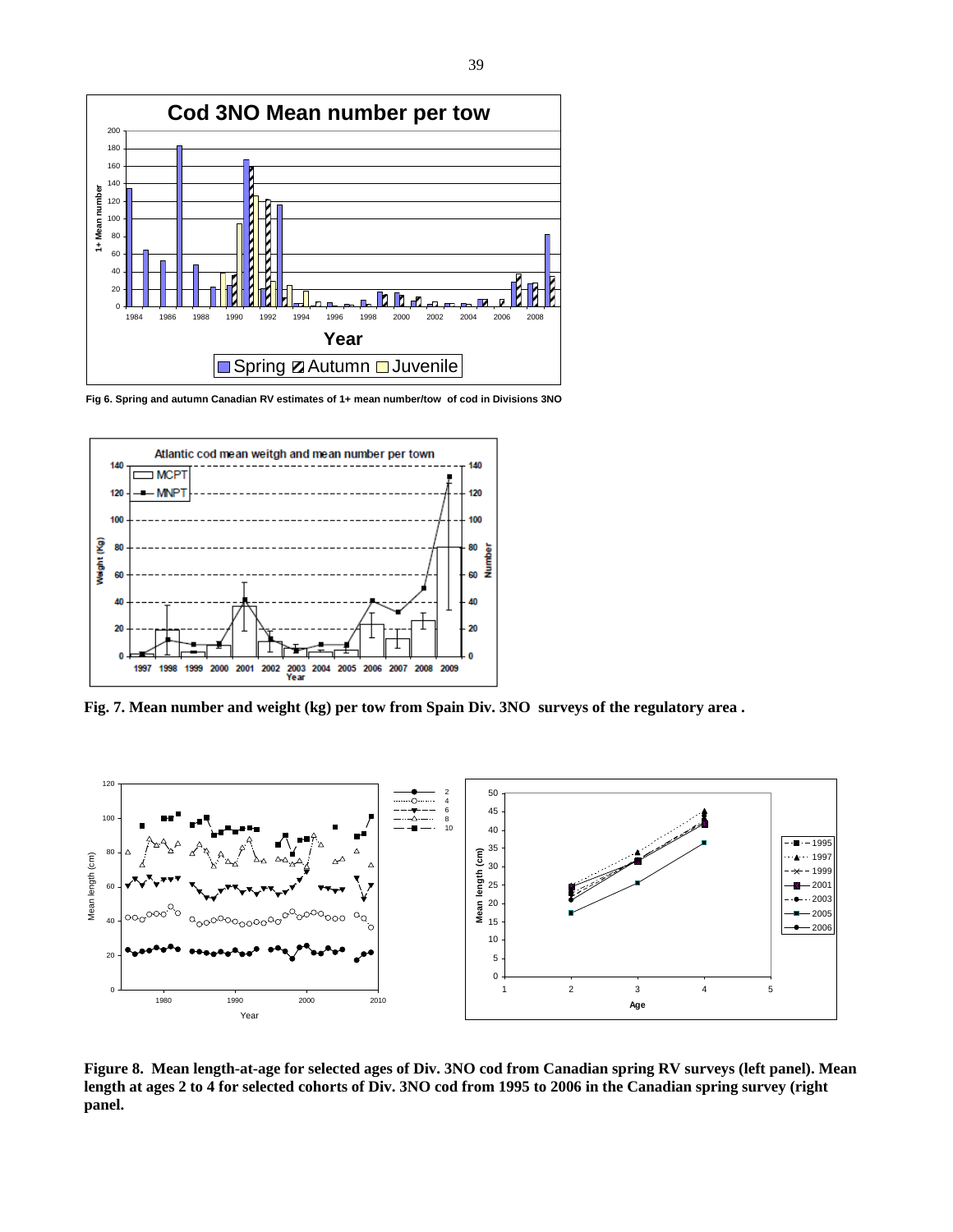

**Fig. 9 - Age at 50% maturity by cohort (1953-2004, excluding 1991 and 2000) for female cod sampled during DFO spring research vessel bottom-trawl surveys of NAFO Divs. 3NO. Error bars are 95% fiducial limits.** 



**Fig. 10. Estimated proportions mature at ages 4-8 for female cod sampled during Canadian research vessel bottom-trawl surveys in NAFO Divs 3NO. Model fitted by cohort to observed proportions mature at age from 1975-2009.**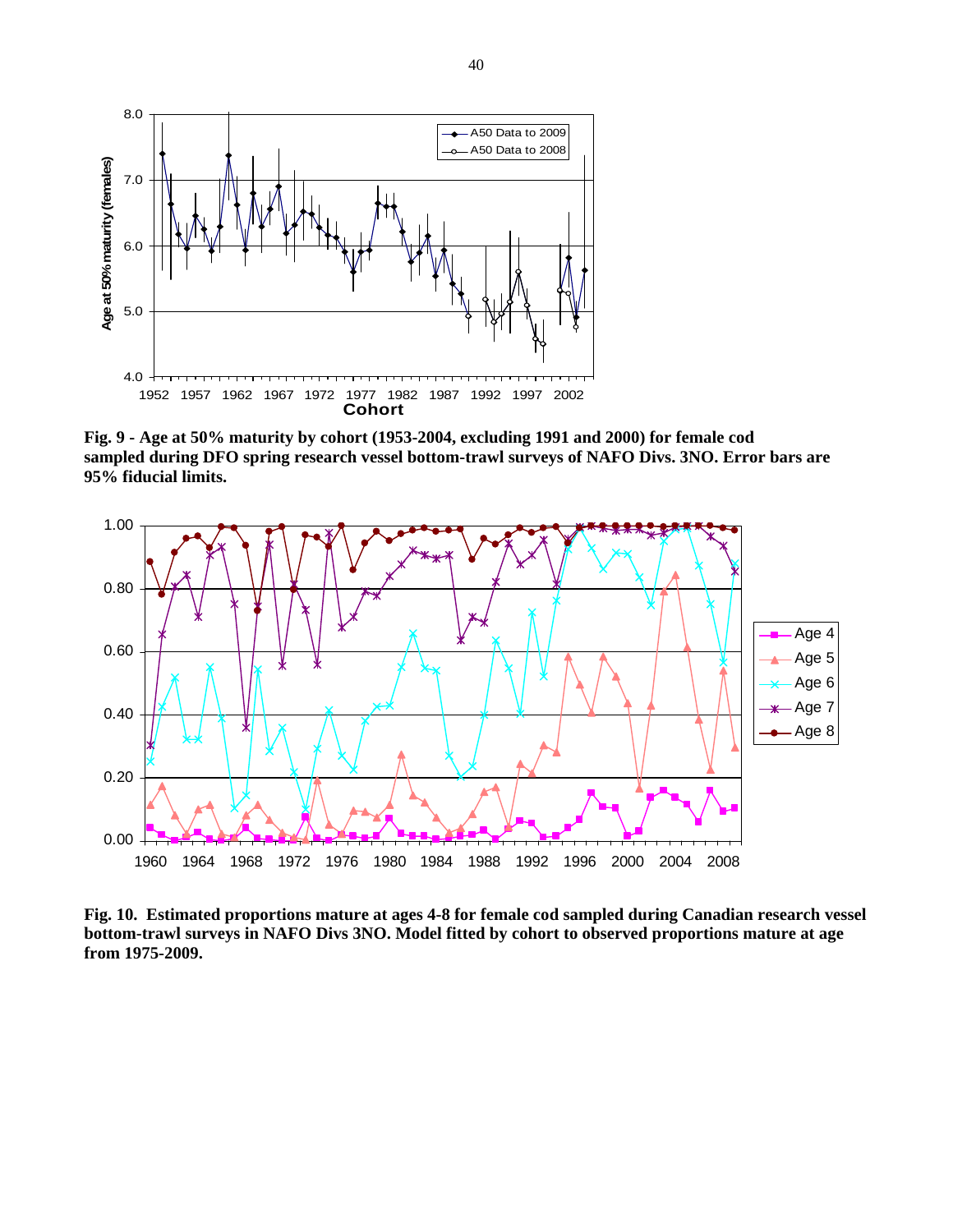

Year

**Fig. 11a. Age by age disaggregated plots of mean number per tow from Canadian SPRING surveys from 1984-2009.**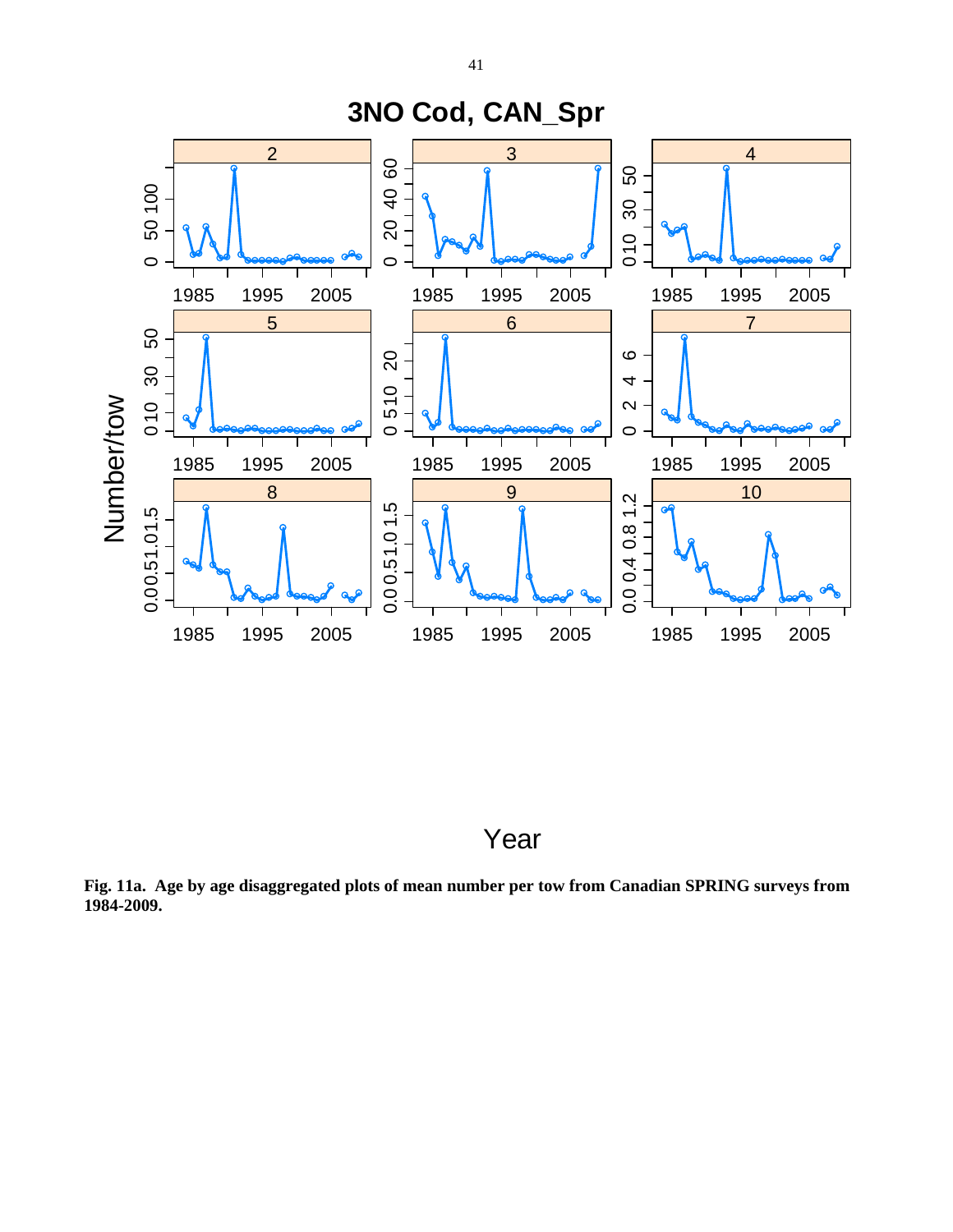

**Fig. 11b. Pair-wise scatter plot of age-disaggregated survey data (log-scale) from Canadian SPRING surveys in Divs. 3NO (1984-2009). Data points in the panels below the numbered diagonal compare the logarithm of survey data at different ages for a common cohort. The solid line in each panel is the linear least squares regression line with the correlation coefficient provided in the corresponding diagonal panel (p-values significantly different than 0 noted with asterisk (see key on right side of diagram).** 



**Fig. 11c. Cohort consistency plots for the Canadian Spring surveys in 3NO (1984-2009). Age disaggregated mean number per tow were converted to proportions within an age (left panel, SPAY) or within a year (right panel, SPYA). For each survey-age, the survey data are standardized to have a mean of 0 and a variance of 1. Symbol sizes are scaled and values greater than average are shown as grey circles, average values are shown as small dots, and less than average values are shown as black circles.**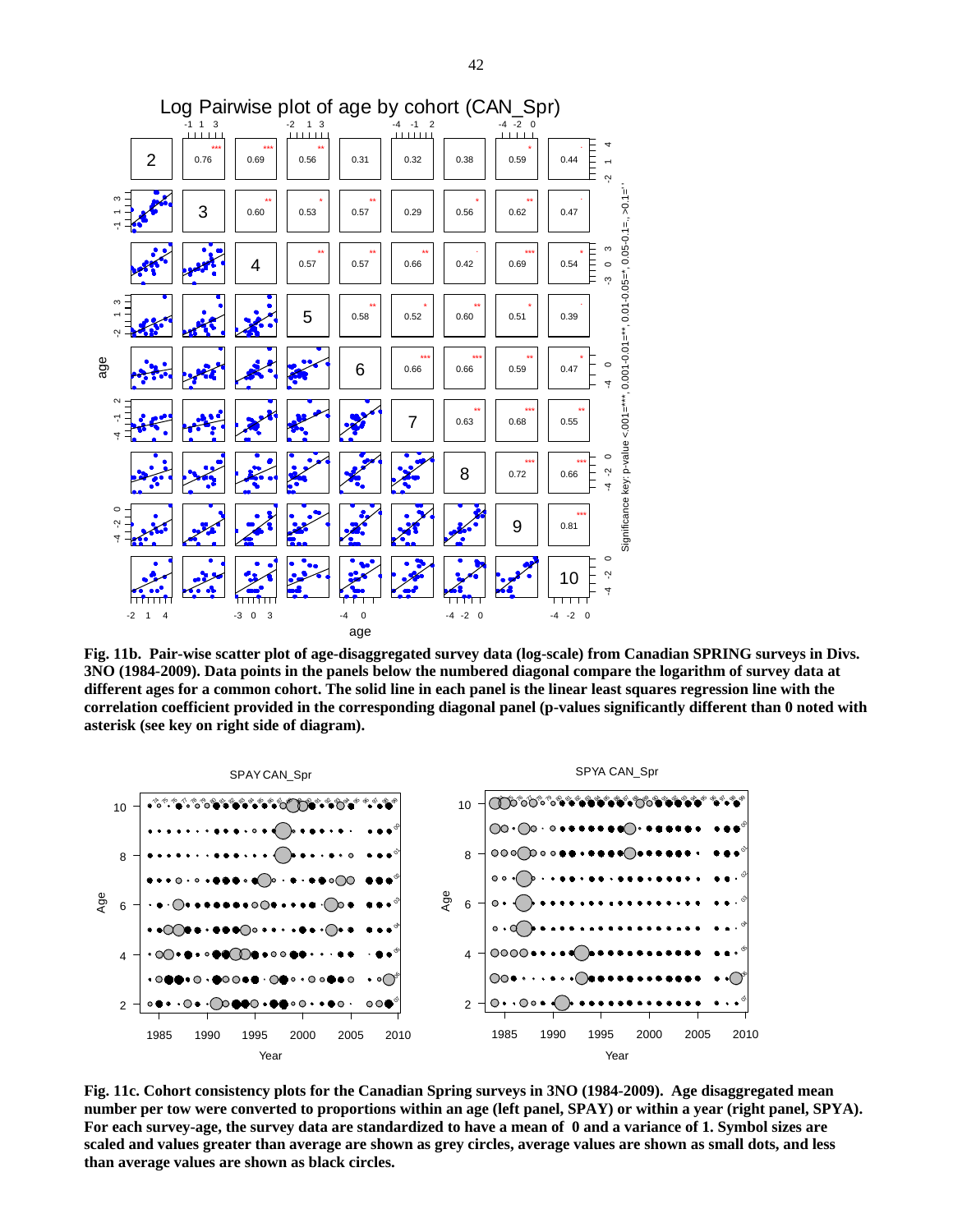



**Fig. 12a. Age by age disaggregated plots of mean number per tow from Canadian AUTUMN surveys from 1984-2009.**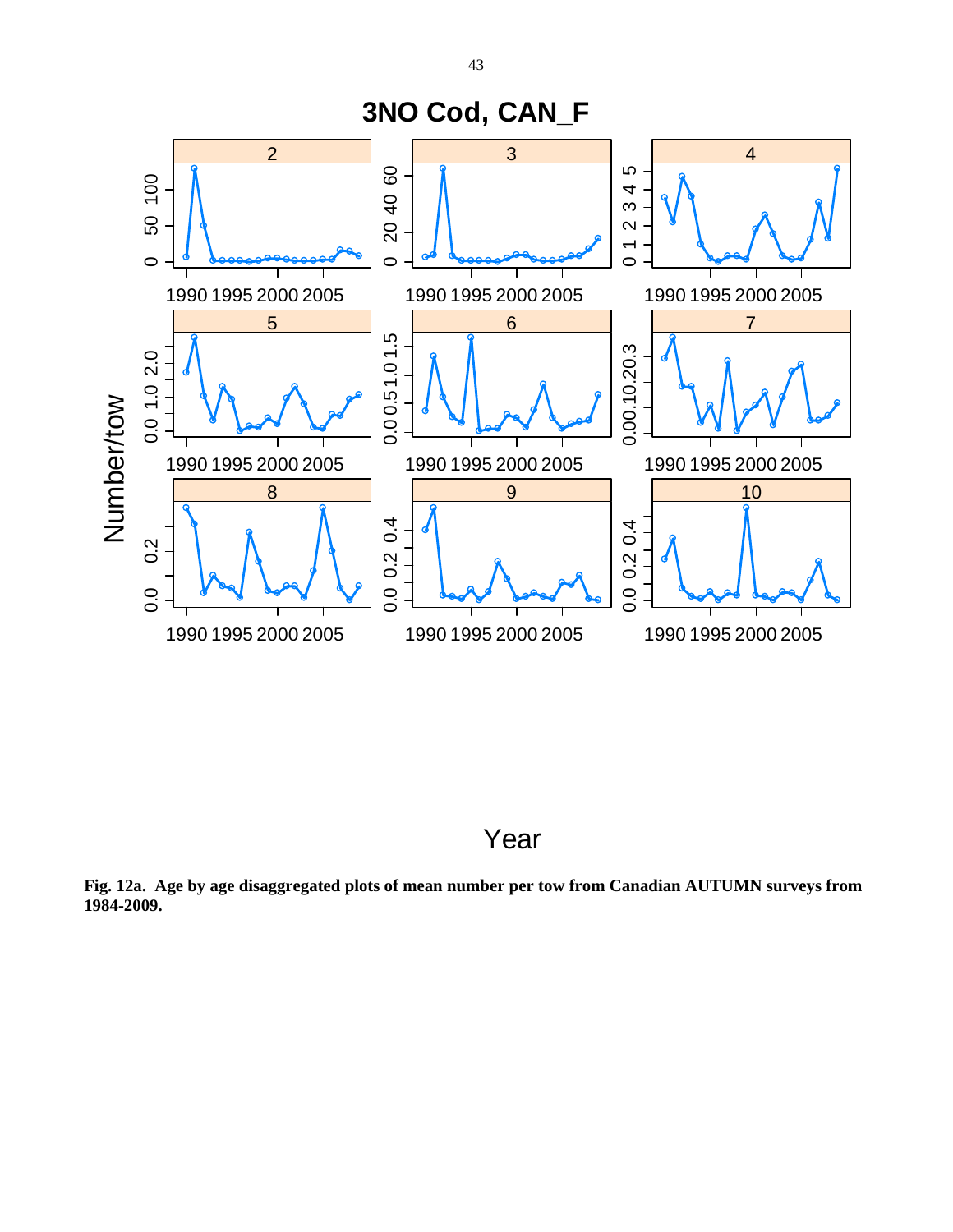

**Fig. 12b. Pair-wise scatter plot of age-disaggregated survey data (log-scale) from Canadian AUTUMN surveys in Divs. 3NO (1990-2009). Data points in the panels below the numbered diagonal compare the logarithm of survey data at different ages for a common cohort. The solid line in each panel is the linear least squares regression line with the correlation coefficient provided in the corresponding diagonal panel (p-values significantly different than 0 noted with asterisk (see key on right side of diagram).** 



**Fig. 12c. Cohort consistency plots for the Canadian AUTUMN surveys in 3NO (1990-2009). Age disaggregated mean number per tow were converted to proportions within an age (left panel, SPAY) or within a year (right panel, SPYA). For each survey-age, the survey data are standardized to have a mean of 0 and a variance of 1. Symbol sizes are scaled and values greater than average are shown as grey circles, average values are shown as small dots, and less than average values are shown as black circles.**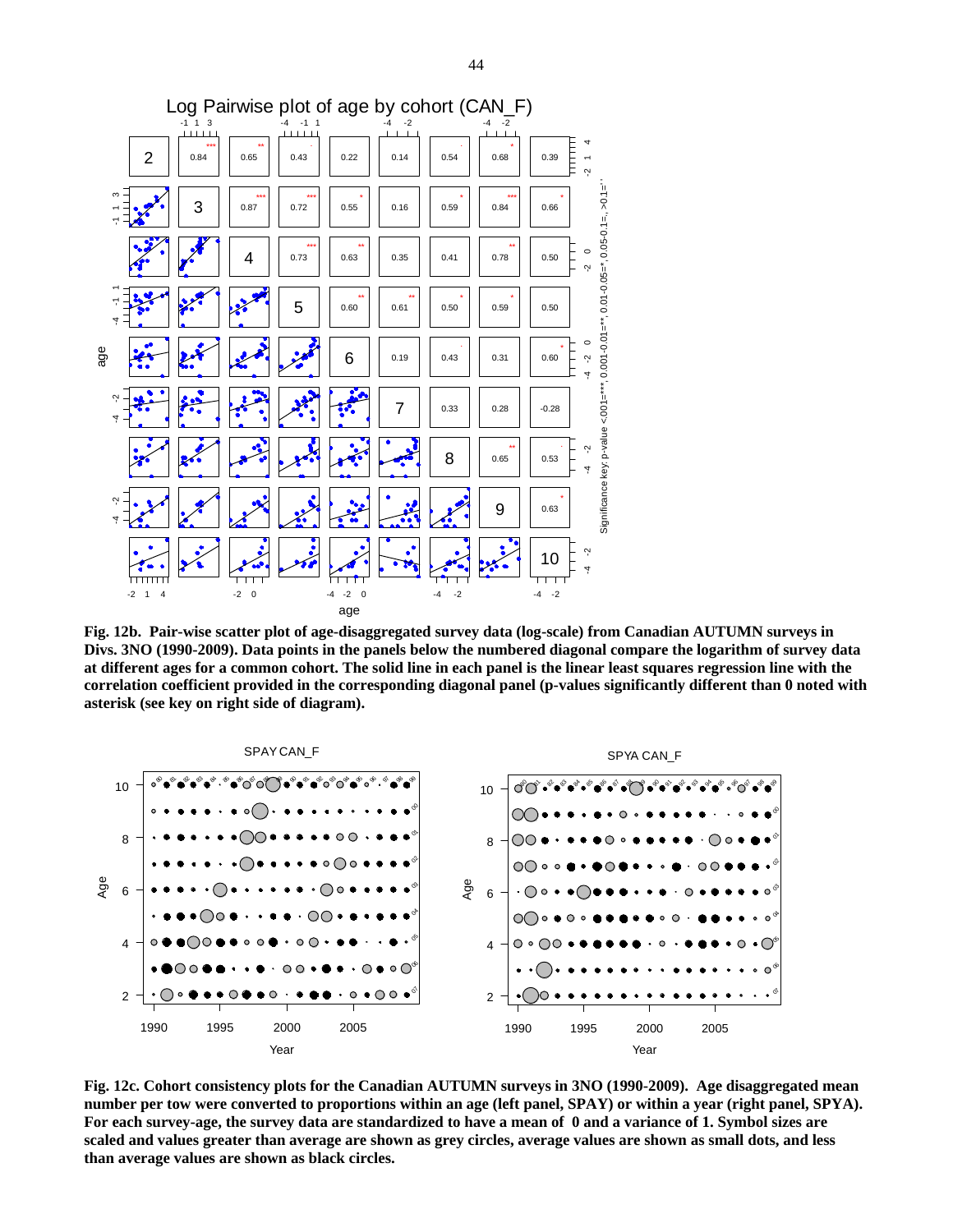

**Fig. 13a. Age by age disaggregated plots of mean number per tow from Spanish 3NO surveys from 1997- 2009.**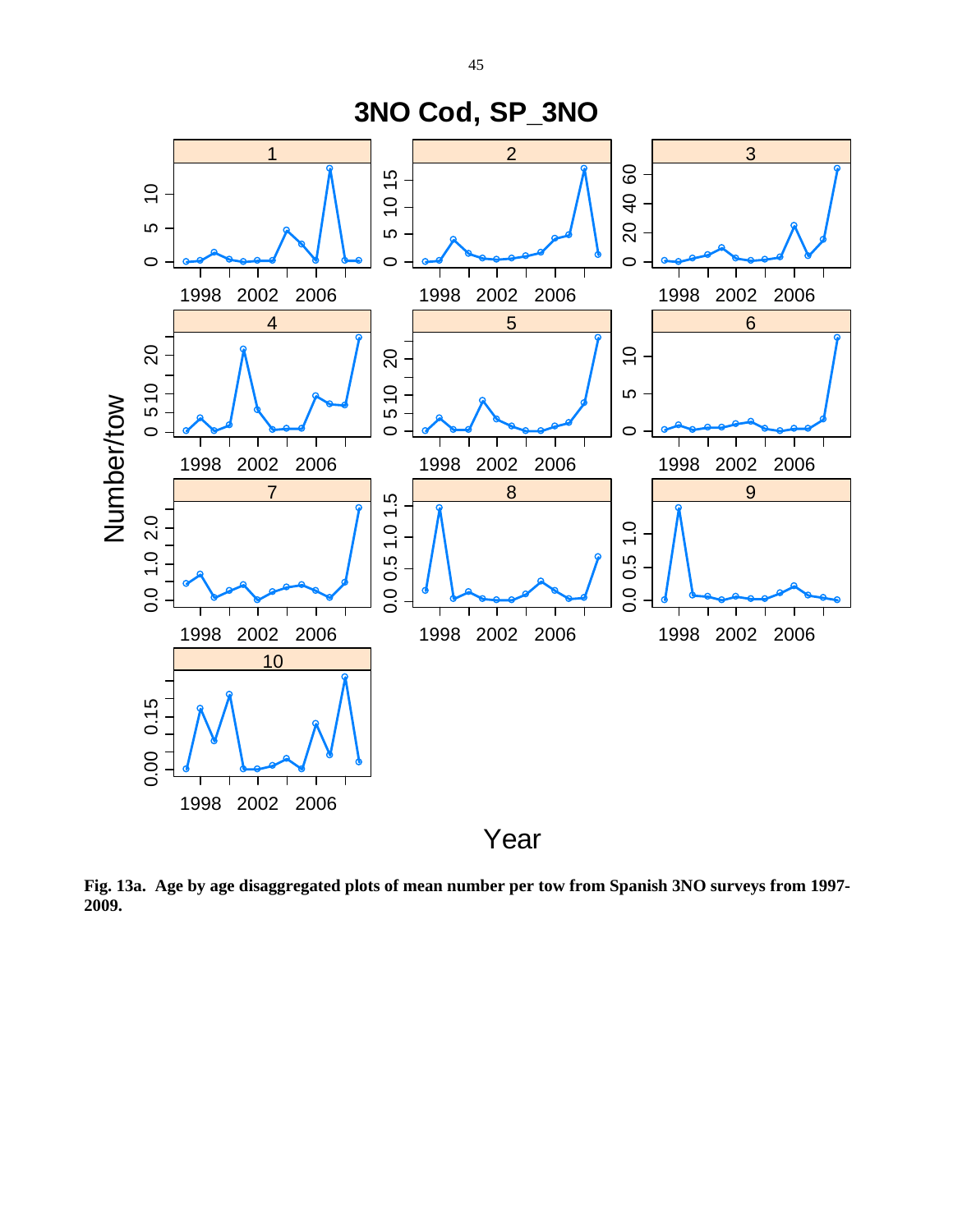

**Fig. 13b. Pair-wise scatter plot of age-disaggregated survey data (log-scale) from Spanish surveys in Divs. 3NO (1997- 2009). Data points in the panels below the numbered diagonal compare the logarithm of survey data at different ages for a common cohort. The solid line in each panel is the linear least squares regression line with the correlation coefficient provided in the corresponding diagonal panel (p-values significantly different than 0 noted with asterisk (see key on right side of diagram).** 



**Fig. 13c. Cohort consistency plots for the Spanish surveys in 3NO (1997-2009). Age disaggregated mean number per tow were converted to proportions within an age (left panel, SPAY) or within a year (right panel, SPYA). For each survey-age, the survey data are standardized to have a mean of 0 and a variance of 1. Symbol sizes are scaled and values greater than average are shown as grey circles, average values are shown as small dots, and less than average values are shown as black circles.**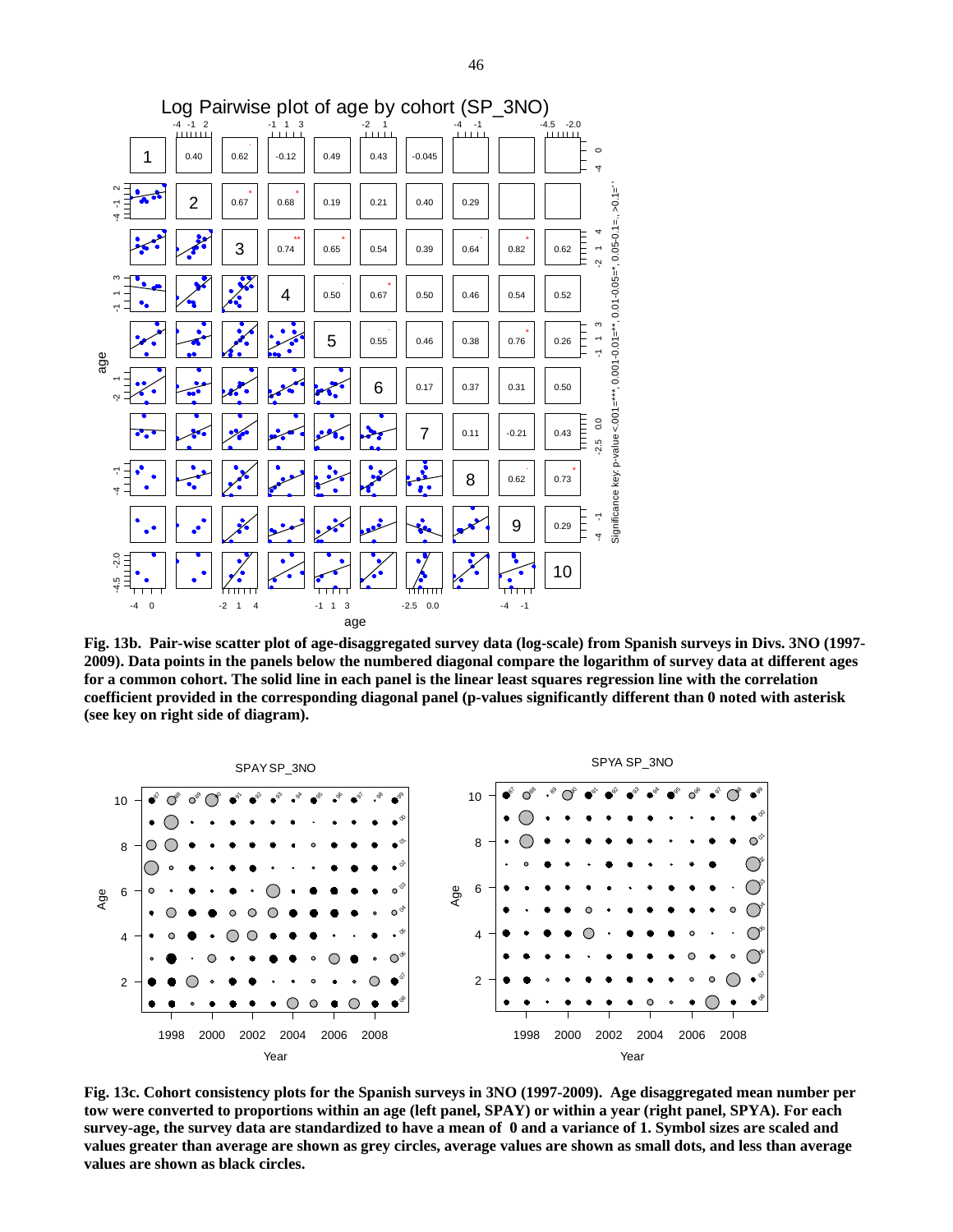

**Fig. 14. Cohort consistency plots for survey indices for 3NO cod (Canadian SPRING, Canadian Autumn and Spanish 3NO). Plotted are standardized indices at age.**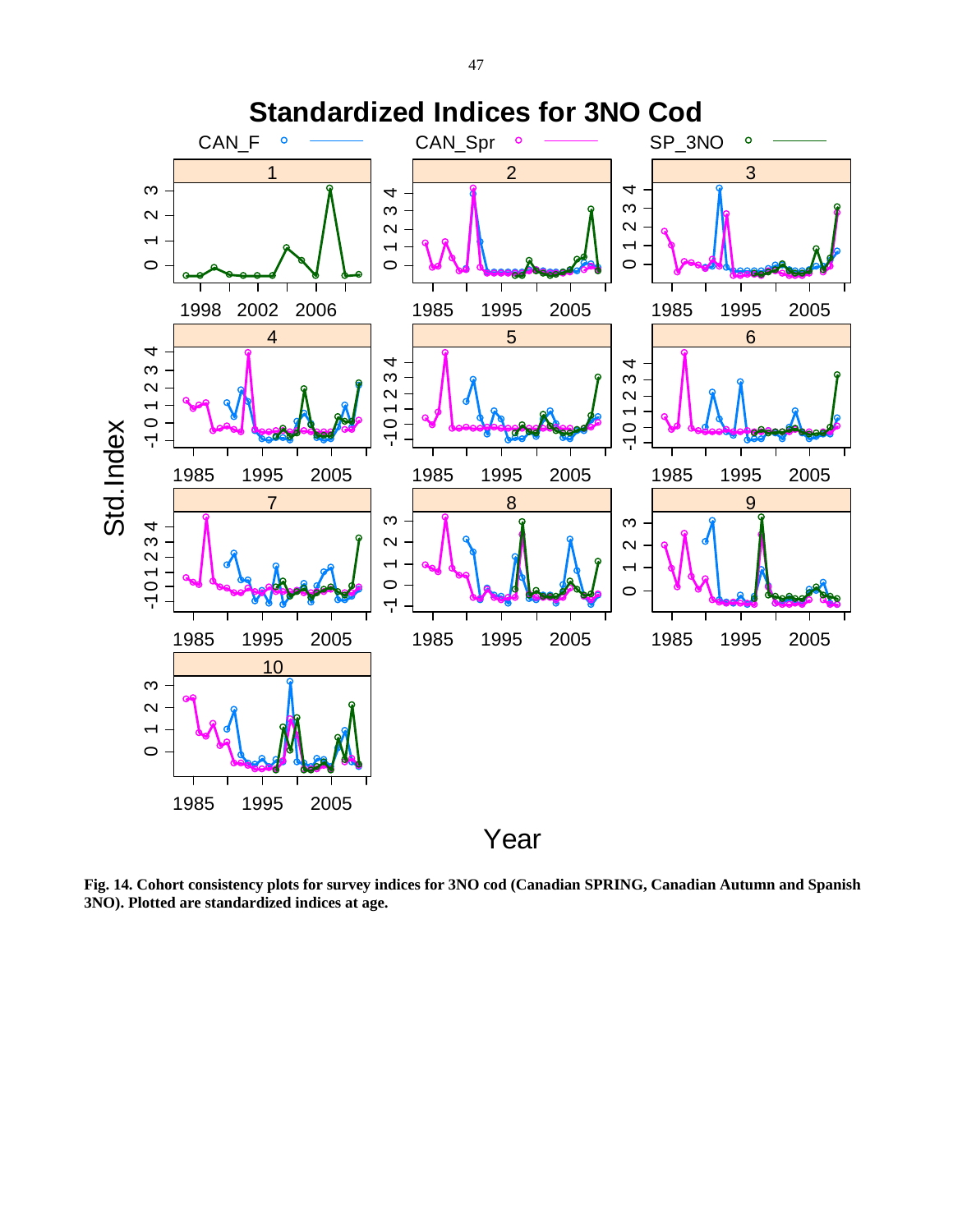

**Fig. 15. Estimated catchabilities from ADAPT.** 



**Fig. 16. Mean squared residual at age for each index in the ADAPT.** 



**Fig. 17. Residuals at age for each index in the ADAPT.**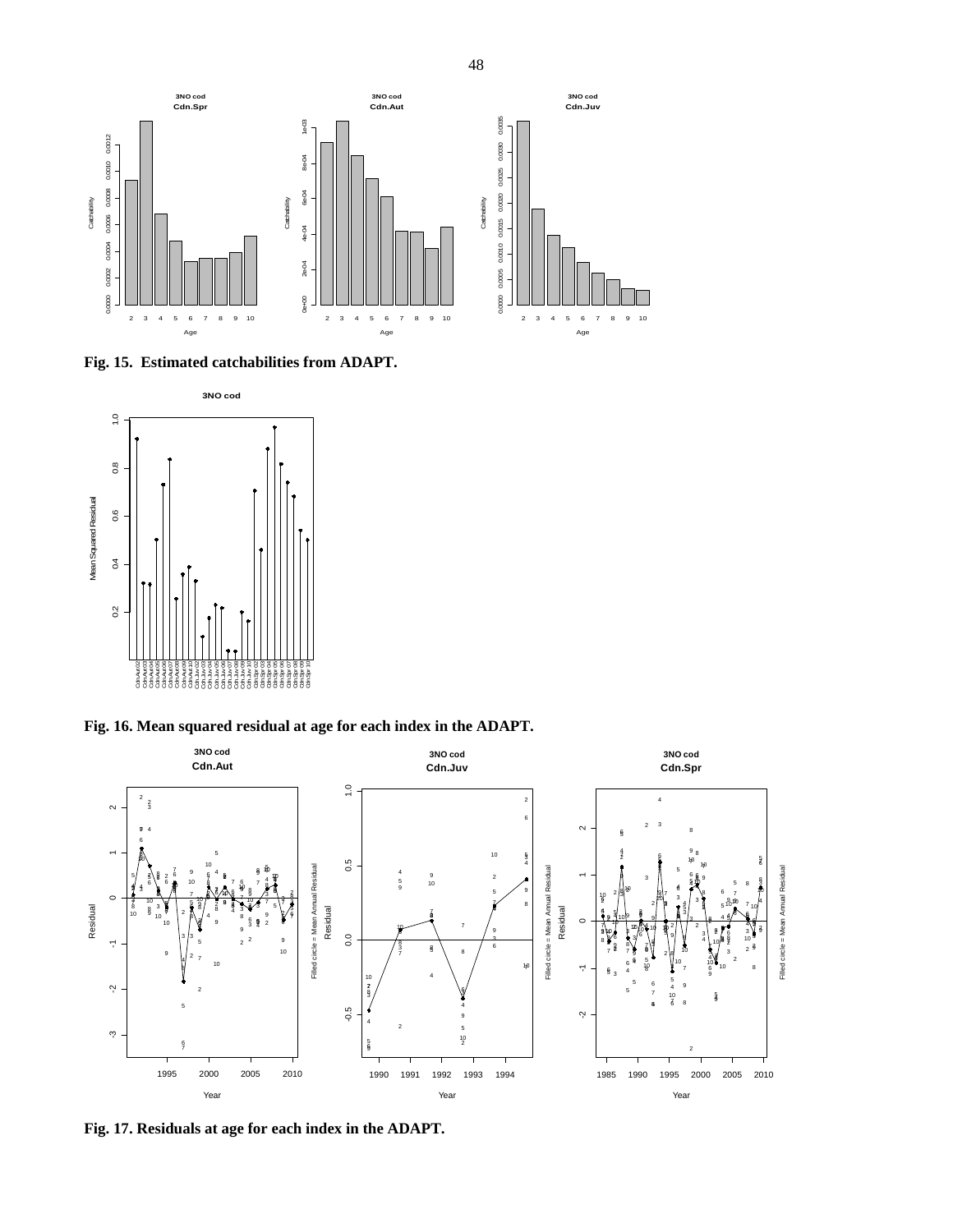

**Fig. 18. Residuals at age represented by circles scaled to the magnitude of the value with color representing positive (black) or negative (grey) values for each index in the ADAPT.** 



**Fig. 19. Bias corrected Population Abundance for cod in Divs. 3NO (000's) as estimated from ADAPT** 

49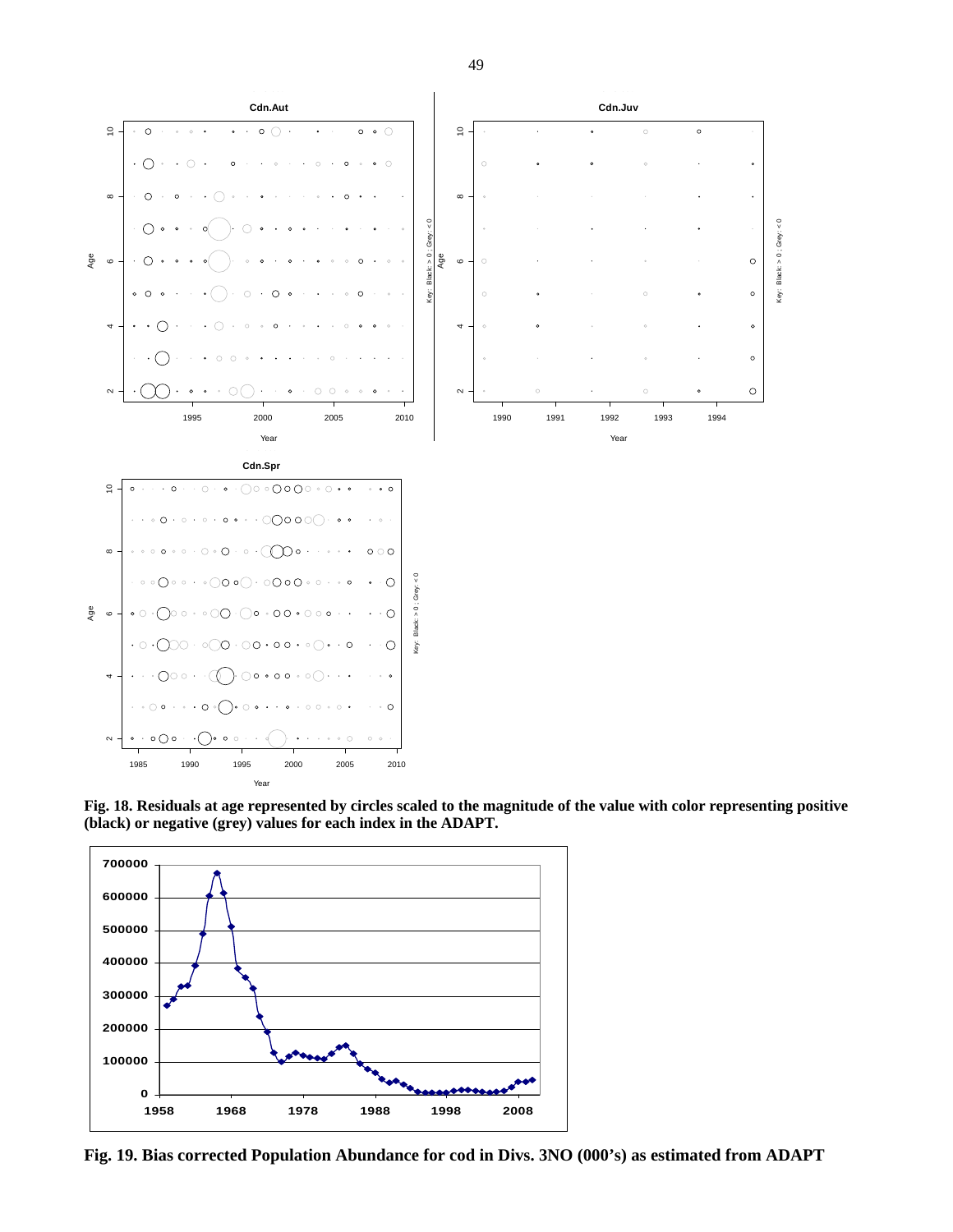

**Fig. 20. Fishing Mortality for cod in Div. 3NO as estimated from ADAPT.** 



**Fig. 21. Age 3 recruits for cod in Div. 3NO as estimated from ADAPT.** 



**Fig. 22. Spawner biomass for cod in Div. 3NO as estimated from ADAPT.**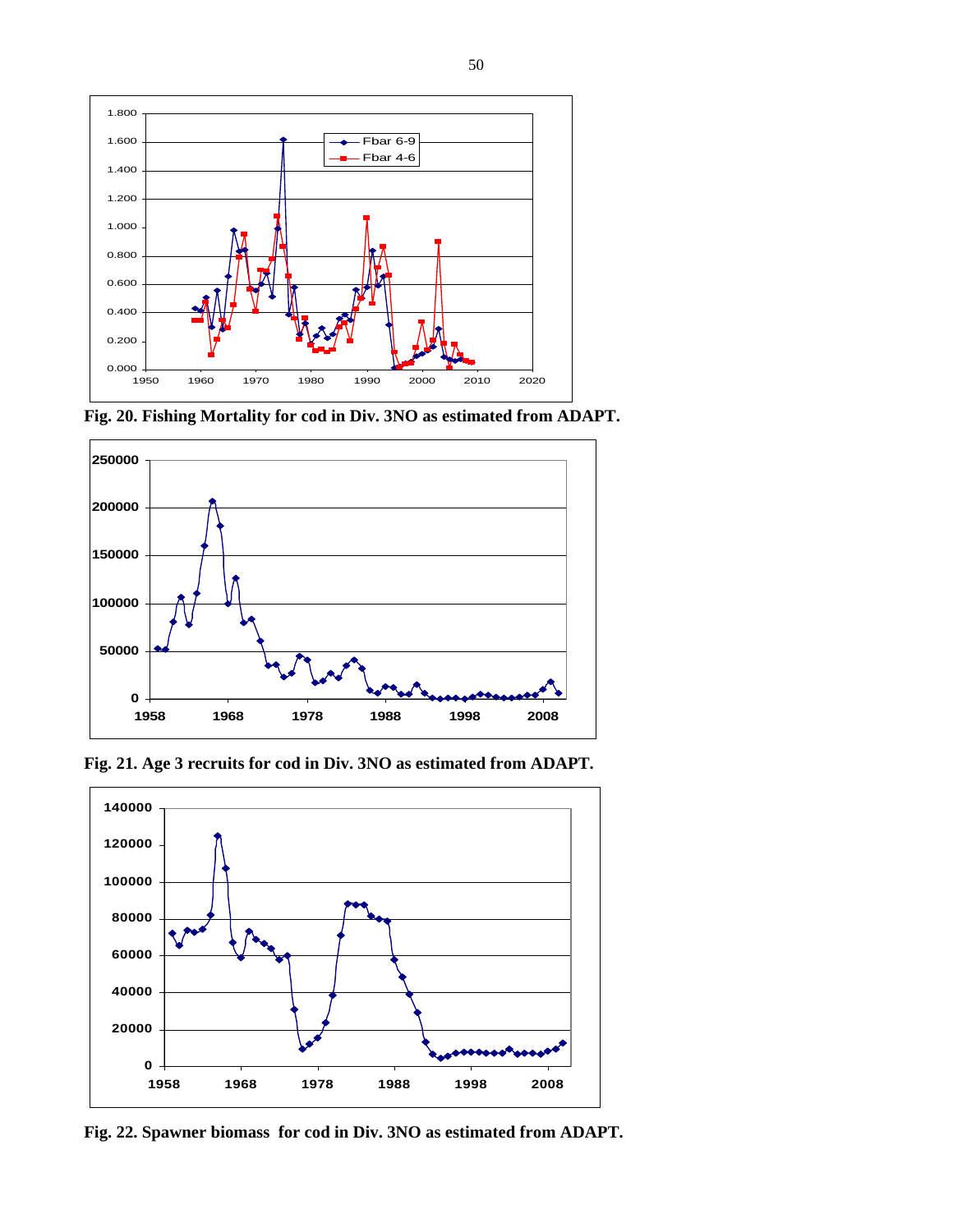

**Fig. 23. Retrospective estimates of Age 3 recruits (left panel on log scale), spawner biomass and fishing mortality (Fbar 4-6) for cod in Div. 3NO. Right panels indicate the estimates over a shorter timeframe to emphasize recent trends (3+ recruits are not on log scale).**